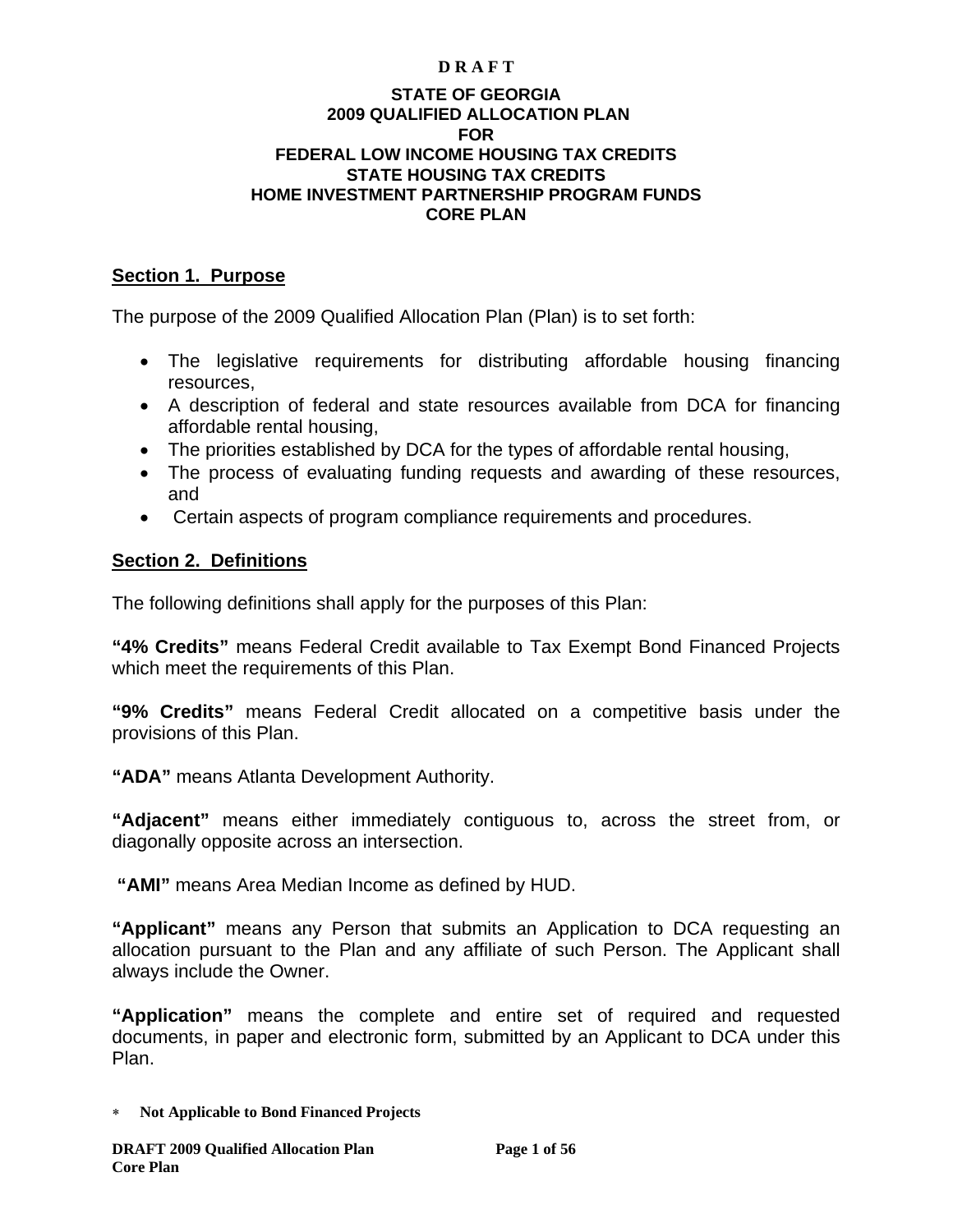**"Application Submission"** means the date and time, as stipulated in the Core Plan, by which the Application must be submitted to DCA in order to be eligible for funding under this Plan.

**"Bond Financed Projects"** means affordable housing developments financed with taxexempt bonds and therefore eligible for 4% Federal Credit.

**"Capital Improvements"** mean substantial improvements to the real estate, for items such as re-roofing, structural repairs, or major projects to replace or upgrade existing furnishings, but not including replacement of individual appliances or minor repairs.

**"CHDO"** means a Community Housing Development Organization, as defined in the HOME regulations at 24 CFR Part 92.

**"CHDO Predevelopment Loan Program"** means the DCA program designed to make loans exclusively to CHDOs for predevelopment activities involving the preparation of Applications for loans through the HOME Rental Housing Loan Program.

**"Code"** means Internal Revenue Code, primarily Section 42.

**"Competitive Scoring"** means the process described in this Plan by which DCA ranks the Applications received. Only those Applications meeting Threshold requirements will be advanced to the Competitive Scoring process. The ranked outcome of the Competitive Scoring process will be a significant factor in DCA's determination of Applications selected for funding.

**"Compliance Period"** means the fifteen (15) year period during which a project must operate in accordance with the Credit requirements to avoid Federal Credit recapture. The Compliance Period commences with the first taxable year of the Federal Credit period.

**"Consultant"** means a third party entity that has been retained by the Owner or Developer of a project to perform consulting services. Consultants include, but are not limited to, construction management consultants, relocation specialists, tax credit application consultants, tenant certification consultants, HOPE VI Consultants etc. DCA will include any consulting fees set out in the development budget as part of the calculation of Developer fee cap except that accountants, architects and similar contractors will not be included.

**"Conversion"** means the conversion of the HOME Loan from a construction loan to a permanent loan.

**"Credits"** means the State Credit and the Federal Credit together.

**"DCA"** means the Georgia Department of Community Affairs, an executive government agency in the State of Georgia. By state law, DCA administers the programs of GHFA.

<sup>∗</sup> **Not Applicable to Bond Financed Projects**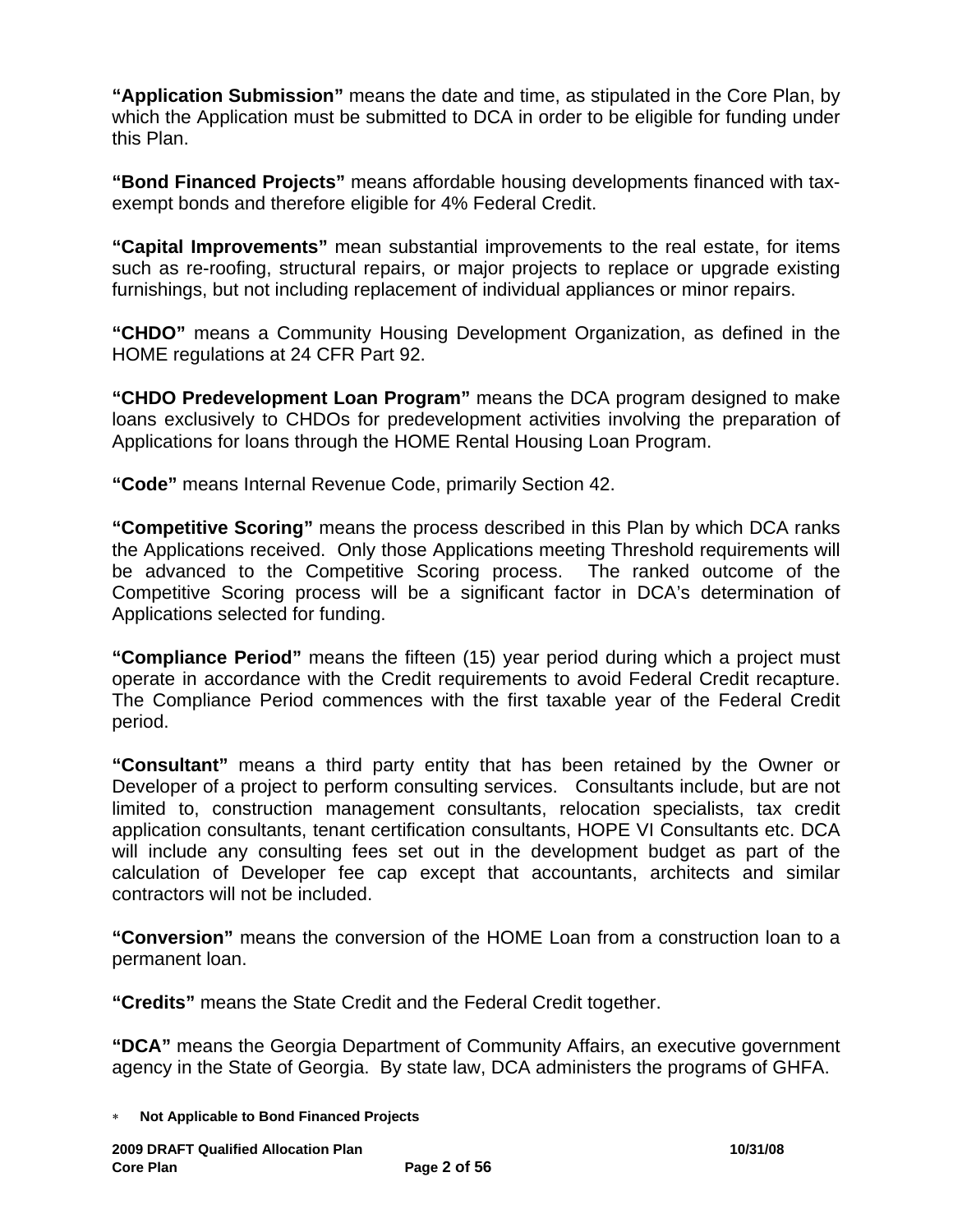**"Developer"** means the legal entity designated as the Developer in the Application as well as all persons, affiliates of such persons, corporations, partnerships, joint ventures, associations, or other entities that have a direct or indirect ownership interest in the Developer entity. Any entity or individual that receives all or part of the developer fee must be designated as a developer. Material Participation is required for all developers.

**"Developer Fee"** means the sum of the Developer's overhead and Developer's profit. If a Consultant (as defined per the 2009 QAP) is acting in the capacity of Developer or construction manager, or providing technical assistance to the Developer or construction manager, the Consultant's Fee is also considered part of the total Developer Fee limitation. Guarantor Fees are also part of the total Developer Fee limitation.

**"Development Costs"** means the costs included in the development budget including but not limited to, the cost for land, on-site improvements, on-site development, construction cost, financing cost, professional fees, and reasonable reserve accounts. Development costs are limited to on-site development activities.

**"Elderly"** means a person at least 62 years of age.

**"Elderly Housing"** means housing intended for and only occupied by Elderly persons including a family in which all members are Elderly. All household members must be Elderly (no children, and no disabled persons under the age of 62).

**"Extended Use Period"** means the period commencing with the first day in the Compliance Period and ending on the date, which is fifteen years after the close of the Compliance Period.

**"Federal Credit"** means the Low Income Housing Tax Credit established by the federal government for the purpose of encouraging the development of affordable housing and governed by the Code.

**"Federal Deposit Insurance Corporation (FDIC) / Affordable Housing Disposition Program (AHDP)**" means the program that the Financial Institutions Reform, Recovery and Enforcement Act of 1989 (FIRREA) required the Resolution Trust Corporation (FDIC) to develop for selling residential properties to provide affordable housing opportunities. In response to this provision, FDIC established the AHDP, or herein referred to as the Affordable Housing Program (AHP).

**"Federal Financial Institutions Examination Council (FFIEC)"** means the interagency body established pursuant to Title X of the Financial Institutions Regulatory and Interest Rate Control Act of 1978 (FIRA) empowered to prescribe uniform principles, standards, and report forms for the federal examination of financial institutions by the Board of Governors of the Federal Reserve System (FRB), the Federal Deposit Insurance Corporation (FDIC), the National Credit Union Administration (NCUA), the Office of the Comptroller of the Currency (OCC), and the Office of Thrift

<sup>∗</sup> **Not Applicable to Bond Financed Projects**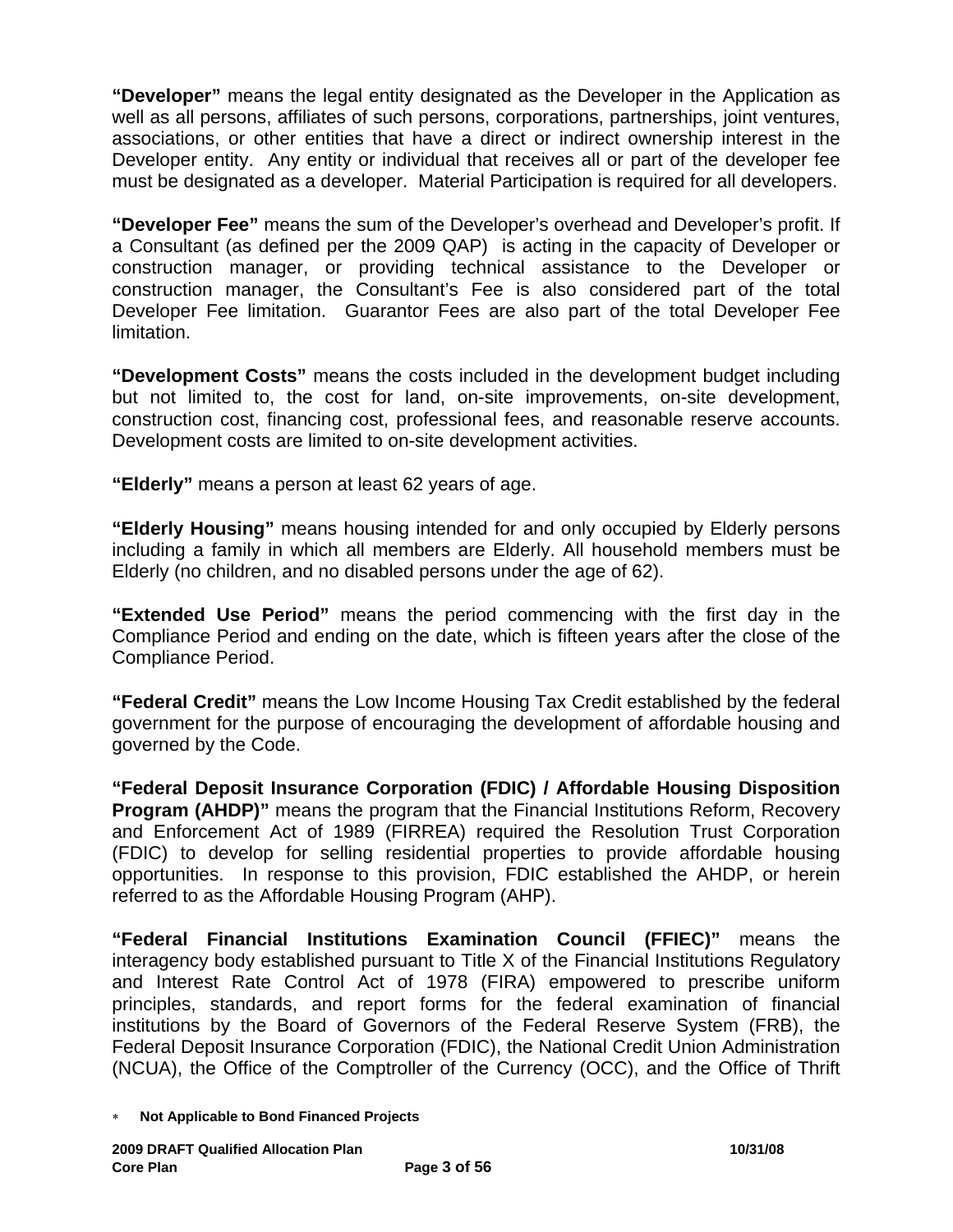Supervision (OTS) and to make recommendations to promote uniformity in the supervision of financial institutions. The FFIEC website can be found at [www.ffiec.gov](http://www.ffiec.gov/).

**"FMR"** means the Fair Market Rents issued by HUD.

**"General Partner"** means the Partner or collective of partners, which has general liability for the partnership during construction, lease up, and operation of the project. In addition, unless the context shall clearly indicate to the contrary, if the entity in question is a limited liability company, the term "General Partner" shall also mean the managing member or other party with management responsibility for the limited liability company.

**"GHFA"** means the Georgia Housing and Finance Authority, a public corporation created by the Georgia General Assembly and designated by the Governor as the State Allocating Agency for Federal and State Low Income Housing Tax Credits and the state-level grantee for federal HOME funds.

**"Guarantor Fee"** means a fee paid by an Owner/Developer to an entity or individual that will provide construction completion guarantees to the project equity investor for an agreed upon price.

**"HOME"** means the HOME Investment Partnership Program.

**"HOME Loans"** means the HOME Rental Housing Loan Program loans.

**"HOME Regulations"** means the regulations at 24 CFR Part 92 governing the HOME Rental Housing Loan Program, promulgated by HUD, including any subsequent amendments to such regulations.

**"HOME Rental Housing Loan Program"** means the program that is designed to provide below market, favorable term financing for affordable rental housing. In Georgia, this program is intended to serve those individuals who have incomes up to 60% AMI.

**"Housing and Economic Recovery Act of 2008 (HERA)"** means the Act signed into law by President Bush on July 30, 2008 that covers a range of housing issues.

**"Housing for Older Persons"** means housing intended and operated for occupancy by persons 55 years of age or older ("Older Persons"). According to Georgia law, such housing must also have significant facilities and service serving the Older Persons population even though the requirement has been eliminated from the federal definition of an elderly project. At least 80% of the total occupied units in such a housing project must be occupied by at least one Older Person.

Up to 20% of the units may be occupied by others, including the landlord's employees, the surviving spouses or children of residents who were Older Persons when they died, and caregivers. Owner must adhere to policies and procedures which demonstrate an intent by an owner to provide housing for individuals who are 55 years of age or older.

<sup>∗</sup> **Not Applicable to Bond Financed Projects**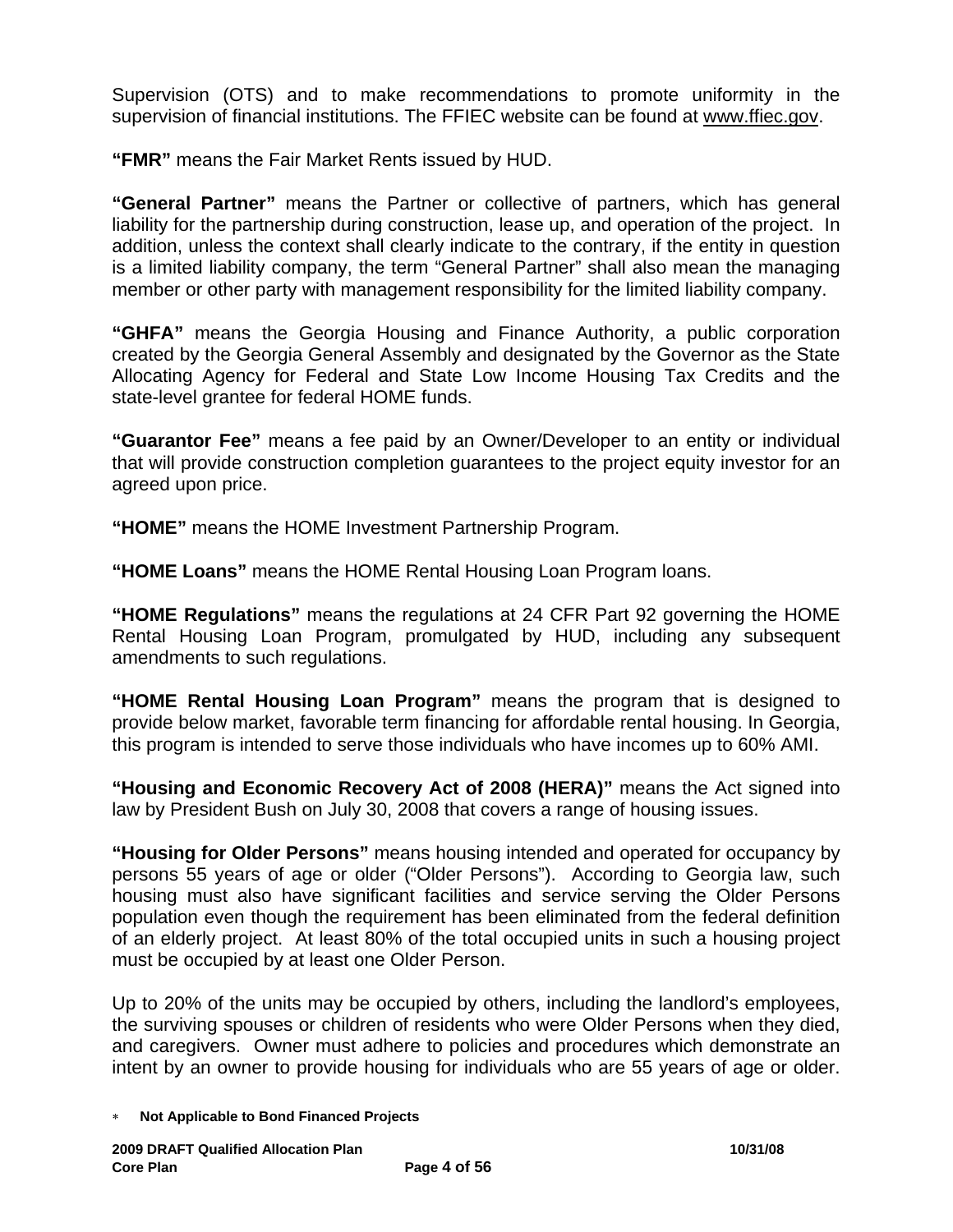DCA will monitor the required facilities and services during the applicable Compliance Period or the Period of Affordability whichever is longer.

**"HTF"** means the Housing Trust Fund for the Homeless established by O.C.G.A. Sec. 8-3-300.

**"HUD"** means the U.S. Department of Housing and Urban Development.

**"Identity of Interest"** means a situation in which a Project Participant has a direct or indirect interest in the ownership of an entity which contracts with a Project Participant to provide land, goods or services for the project.

**"IRS"** means the Internal Revenue Service, a division of the U.S. Department of Treasury.

**"Letter of Determination"** means a notice issued by GHFA to the issuer of tax exempt bonds for a specific project, which states that the project is eligible for 4% low income housing tax credits without receiving an allocation of credits from the State Housing Credit Ceiling because the project satisfies the requirements of this Plan; and sets forth conditions which must be met by the development before GHFA will issue the IRS Form(s) 8609 to the Owner.

**"Local Government"** means the controlling elected governing body of the local jurisdiction (as defined in its Charter) in which the property is located at the time of Application (e.g., city council if within the city limits, or county commission if in an unincorporated area).

**"LURA"** means the Land Use Restriction Agreement that is a recorded agreement between GHFA and the Owner for a HOME funded project. The LURA is binding upon the Owner and its successors in interest, and that encumbers the project with respect to this Plan and the requirements of the HOME program.

**"LURC"** means the Declaration of Land Use Restrictive Covenant for Low-Income Housing Tax Credits that is a recorded agreement between GHFA and the Owner. The LURC is binding upon the Owner and its successors in interest, and that encumbers the project with respect to this Plan and the requirements of Section 42 of the Code.

**"Manual"** means the Application Manual published by DCA for Applications submitted in 2009.

**"Master Planned Community**" means one Tax Credit project that will be developed in several adjacent phases with different allocations of Credits under a common planning document. The Master Plan may include Parks, Green space and shared amenities between the different phases. Applicants that are unsure as to whether a site constitutes a "Master Planned Community" should seek DCA verification prior to Application Submission. The Master Planned Community site plan must be submitted with each phase at application.

∗ **Not Applicable to Bond Financed Projects**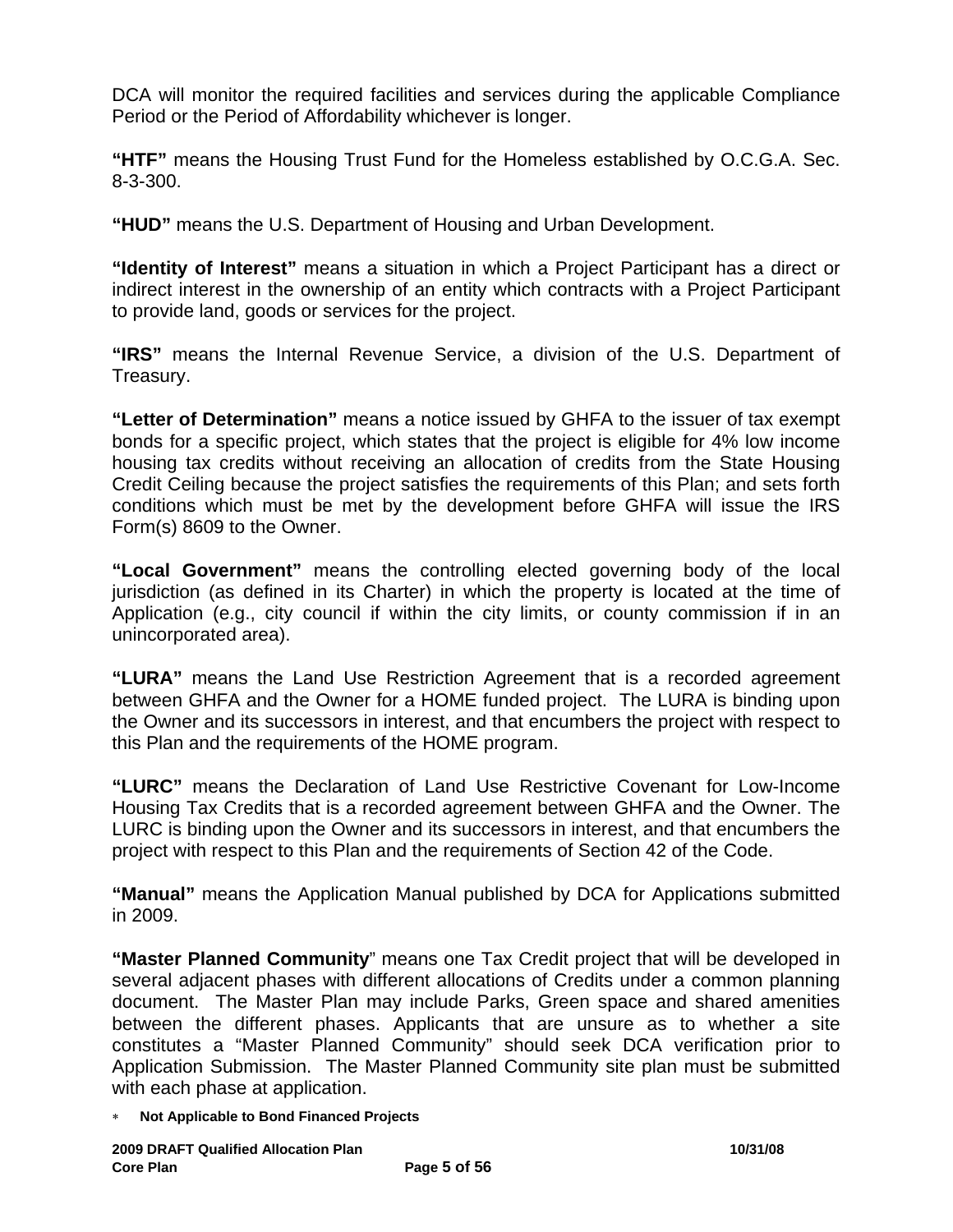**"Material Participation**" means involvement in the development and operation of the project on a basis which is regular, continuous and substantial as defined in Code Section 42 and 469(h) of the regulations promulgated hereunder.

**"Municipality"** means any incorporated city or town in the state.

**"Neighborhood Stabilization Program" or "(NSP)"** means HUD's new Neighborhood Stabilization Program enacted to provide emergency assistance to state and local governments to acquire and redevelop foreclosed properties that might otherwise become sources of abandonment and blight within their communities. NSP provides grants to every state and certain local communities to purchase foreclosed or abandoned residential properties and to rehabilitate, resell, or redevelop these properties in order to stabilize neighborhoods and stem the decline of neighborhood values

**"Non-Metro Median Income Limits"** means the applicant can use the higher of the non-metro median income of \$49,300 (as defined in section 530 of the Housing Act of 1949) or the area median income to calculate incomes and rents of projects located in rural areas, as defined by Department of Agriculture and as outlined in HERA.

**"O.C.G.A."** means the Official Code of Georgia Annotated.

**"Operating Cost"** means the costs associated with operating a multifamily development once the project is placed in service.

**"Owner"** means the single purpose legal entity holding title to the project as well as all persons, affiliates of such persons, corporations, partnerships, joint ventures, associations, or other entities have a direct or indirect Ownership interest in the Ownership entity. The Owner is also the Applicant.

**"Period of Affordability"** means the time during which HOME Loan financed units must remain affordable to eligible households, as defined by HOME program regulations and this Plan. The Period of Affordability shall commence upon completion of the project and shall run for the period required under HOME regulations or the term of the HOME Loan, whichever is greater. Completion shall be defined as set forth in the HUD regulations for the HOME program.

**"Person"** means an individual, corporation, partnership, joint venture, Limited Liability Company, association, trust or any other business entity.

**"Phased Development"** means a multifamily project composed of more than one tax credit property located on adjacent sites with common ownership entities**.** 

**"PJ"** means a Participating Jurisdiction, which is an agency of State or Local Government that administers the HOME Program in its jurisdiction. GHFA is the PJ for the non-entitlement areas of the State of Georgia**.** The local PHs include the cities of

**Not Applicable to Bond Financed Projects**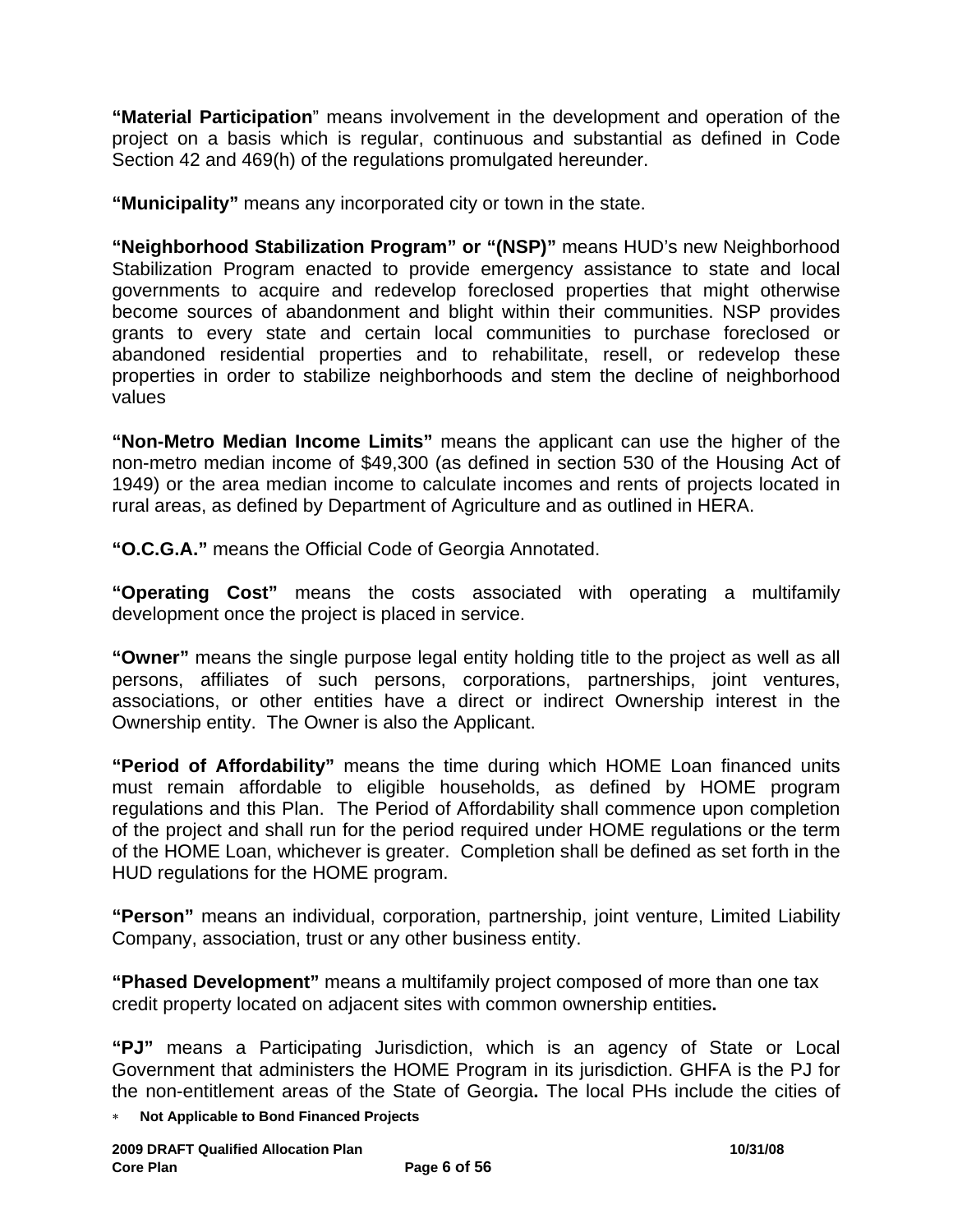Albany, Atlanta, Macon, and Savannah; Clayton, DeKalb, and Gwinnett Counties; the consolidated governmental units of Athens-Clarke County, Augusta-Richmond County, and Columbus-Muscogee County; the counties and cities comprising the Georgia Urban County Consortium (Cobb, Marietta, Cherokee, Canton) and the Fulton County Consortium (Fulton, Roswell).

**"Plan"** means this 2009 Qualified Allocation Plan.

**"Project Participants"** means the Owner, Developer, Management Company, Consultants and Syndicator for a project for which an Application is submitted.

**"PHA"** means a local public housing authority.

**"Related Parties"** means a relative (including but not limited to grandfather, grandmother, father, mother, son, daughter, brother, sister, uncle, aunt, first cousin, nephew, niece, husband, wife, father-in-law, mother-in-law, brother-in-law, sister-in-law, stepfather, stepmother, stepson, stepdaughter, stepbrother, stepsister, half brother, or half sister) of any principal or any entity that shares common principals, executive directors, board members or officers.

**"Rent Standards"** means the most recent AMI FMR as issued by HUD and UA as described in the Plan.

**"Reservation of Funds"** means the securing of funding for a particular project proposal based on the understanding that the project will fully satisfy program and Plan requirements.

**"Rural"** For scoring purposes and determination of the minimum operating cost per the QAP, **means** those areas designated by USDA as being Rural or those counties that appear on Exhibit B of Appendix II. A list of USDA Rural areas can be accessed on the USDA website at **http://eligibility.sc.egov.usda.gov/eligibility/welcomeAction.do.**

**"Rural Income and Rent Limits"** means the U. S. Dept of Housing and Urban Development FY 2009 Income Limits Area Definitions and Fair Market Rent tables. These lists can be accessed on the HUD website at http://www.huduser.org/datasets/pdrdatas.html. USDA Income and Rent Limits are only used for projects funded with Section 515 loans.

**"Scoring Criteria"** means the criteria detailed in Appendix II by which points are assigned for the purpose of Competitive Scoring.

**"Special Needs Households",** will be defined by DCA's Office of Special Housing Initiatives Program requirements,

**"State"** means the State of Georgia.

<sup>∗</sup> **Not Applicable to Bond Financed Projects**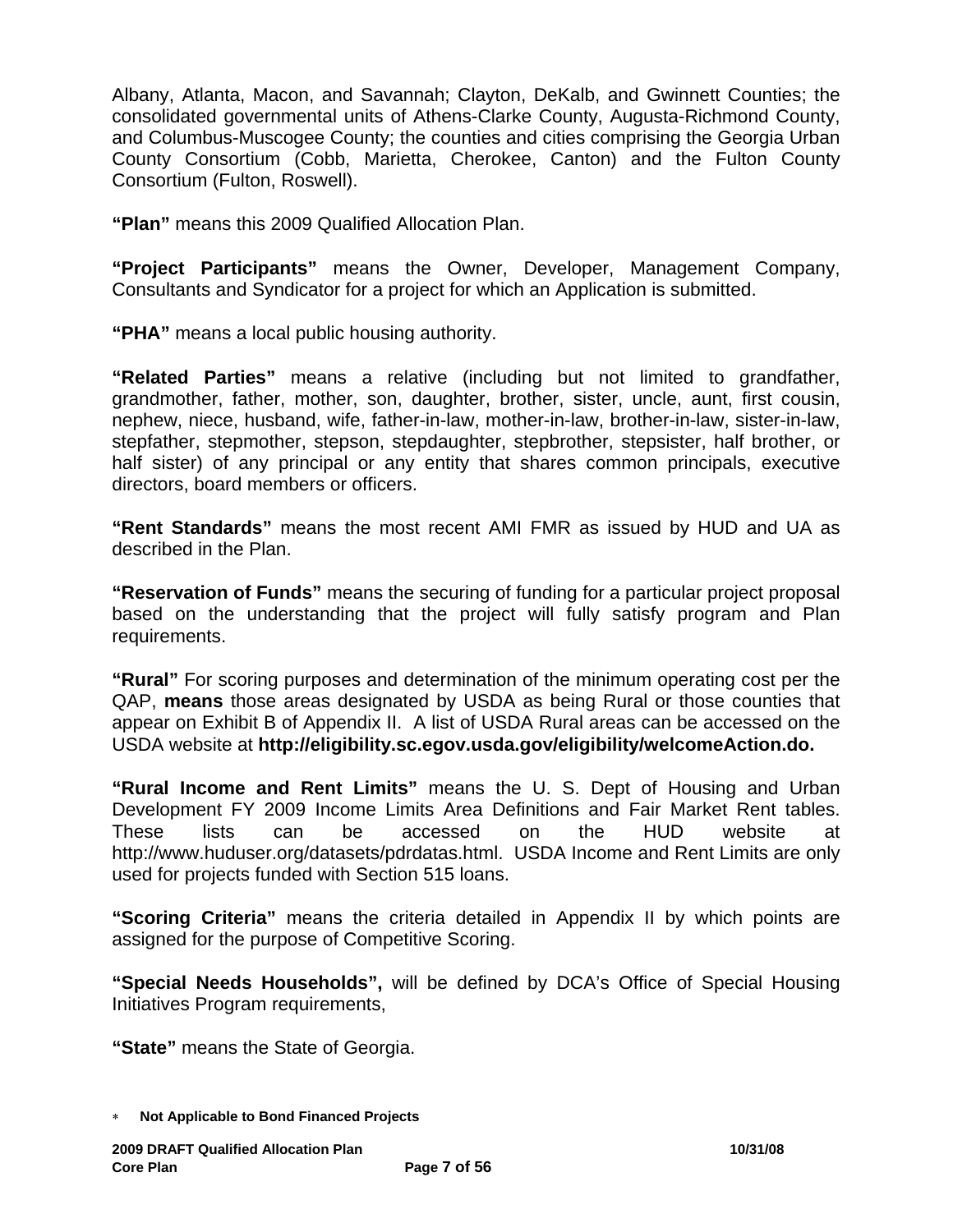**"State Credit"** means the Housing Tax Credit established by the Georgia General Assembly, as set forth in O.C.G.A. Section 48-7-29 and Section 33-1-18.

**"Subsidy Layering Review"** means the DCA evaluation of projects using DCA program funds in combination with other governmental assistance to ensure that no more than the necessary amount of DCA program funds are invested in any one project to provide affordable housing. For HOME funds, the subsidy layering review will be conducted in accordance with the requirements set forth in the US Department of Housing and Urban Development CPD Notice 98-01 guidelines required by 24 CFR 92.250(b).

**"Threshold"** means the criteria described in Appendix I, which is the first phase of review for Applications submitted under the Plan. Only those Applications that meet the Threshold criteria will be advanced to the Competitive Scoring process of the Application evaluations.

**"Total Development Cost"** means the sum of all anticipated or actual allowable development costs that are necessary to complete the proposed project.

**"UA"** means the utility allowances used during the compliance period and during the period and during the period of affordability as described in the Plan.

**"UUA**" means the utility allowance used for underwriting purposes only as described in the Plan and established by the Public Housing Authority (PHA) that administers the Section 8 Program in the locality where the property is located.

**"URFA"** means the Urban Residential Finance Authority.

**"USDA"** means the United States Department of Agriculture.

<sup>∗</sup> **Not Applicable to Bond Financed Projects**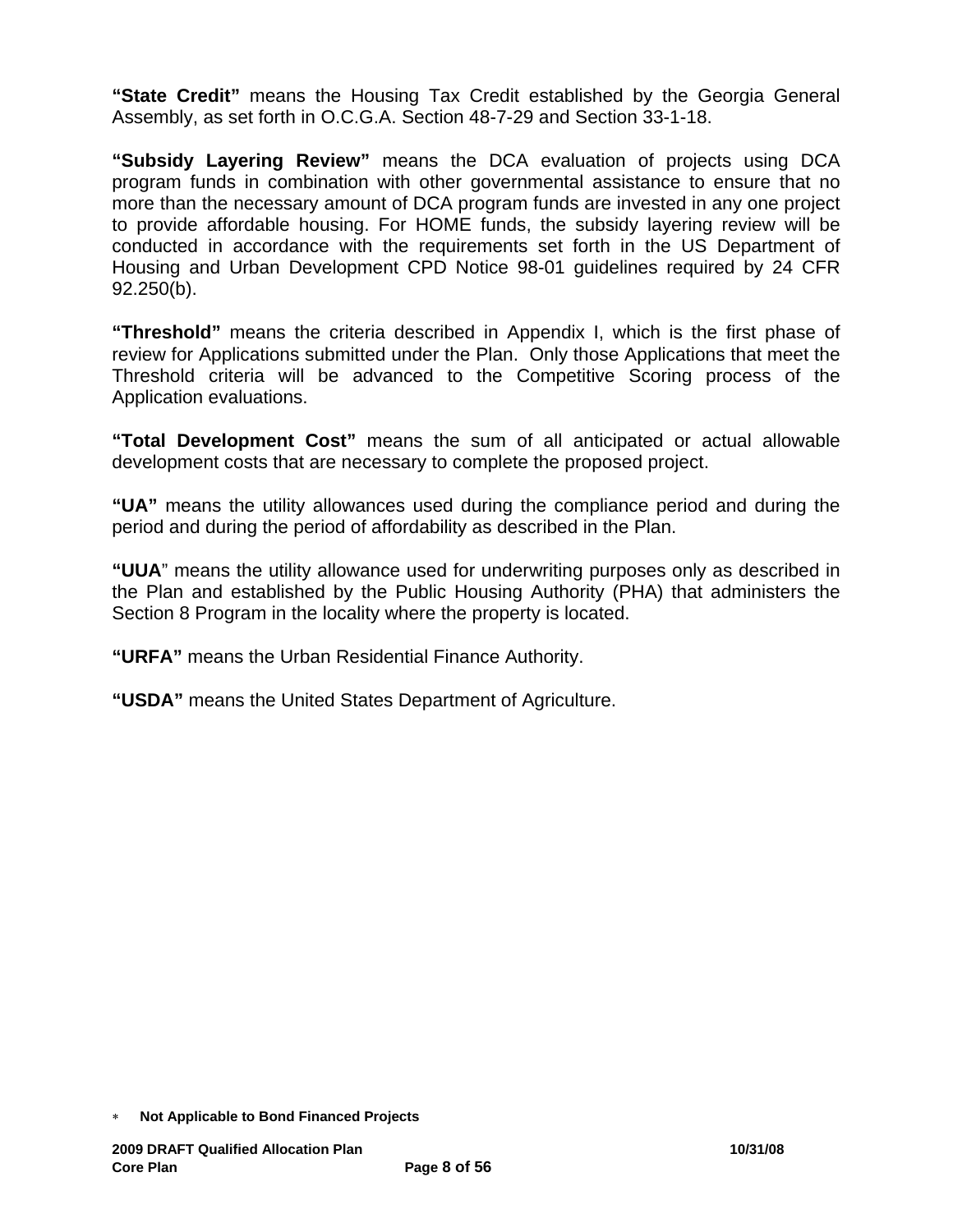## **Section 3. Legislative Requirements**

**Federal Credit.** O.C.G.A. Sec. 50-26-8(a) 32 gives GHFA certain powers and authority. As the agency administering the programs of GHFA, DCA is authorized to:

"… allocate and issue low income housing credit under Section 42 of the Internal Revenue Code of 1986, as amended, and to take all other actions and impose all other conditions which are required by federal law or which in the opinion of the agency are necessary or convenient to ensure the complete, effective, efficient and lawful allocation of and utilization of the low income housing credit program. Such conditions may include barring Applicants from participation in the tax credit program due to abuses of the tax credit program and imposing more stringent conditions for receipt of the credit than are required by Section 42 of the Internal Revenue Code…"

## **A. Section 42 of the Code mandates that**:

- 1. Each state adopt an annual plan for Federal Credit allocation;
- 2. The Plan applies to projects awarded Federal Credit from the state's annual allocation, and projects financed by tax-exempt bonds and eligible for Federal Credit outside of the annual Federal Credit allocations;
- 3. Draft versions of the Plan are made available for public comment;
- 4. After consideration of those comments, amendments are made to the Plan;
- 5. The final Plan be approved by the GHFA Board and transmitted to the Governor for final review and approval.

# **B. Allocation Plan Requirements**

Each state Allocation Plan must meet certain minimal requirements. The selection criteria must include:

- project location
- housing needs characteristics
- project characteristics, including whether the project involves the use of existing housing as part of a community revitalization plan
- projects intended for eventual tenant ownership
- tenant populations with special housing needs
- sponsor characteristics
- tenant populations of individuals with children
- public housing waiting lists
- energy efficiency
- historic character

### **States must give preference among selected projects to:**

- those serving the lowest income tenants,
- those serving qualified tenants for the longest period
- projects located in Qualified Census Tracts, the development of which contributes to a concerted community revitalization plan
- ∗ **Not Applicable to Bond Financed Projects**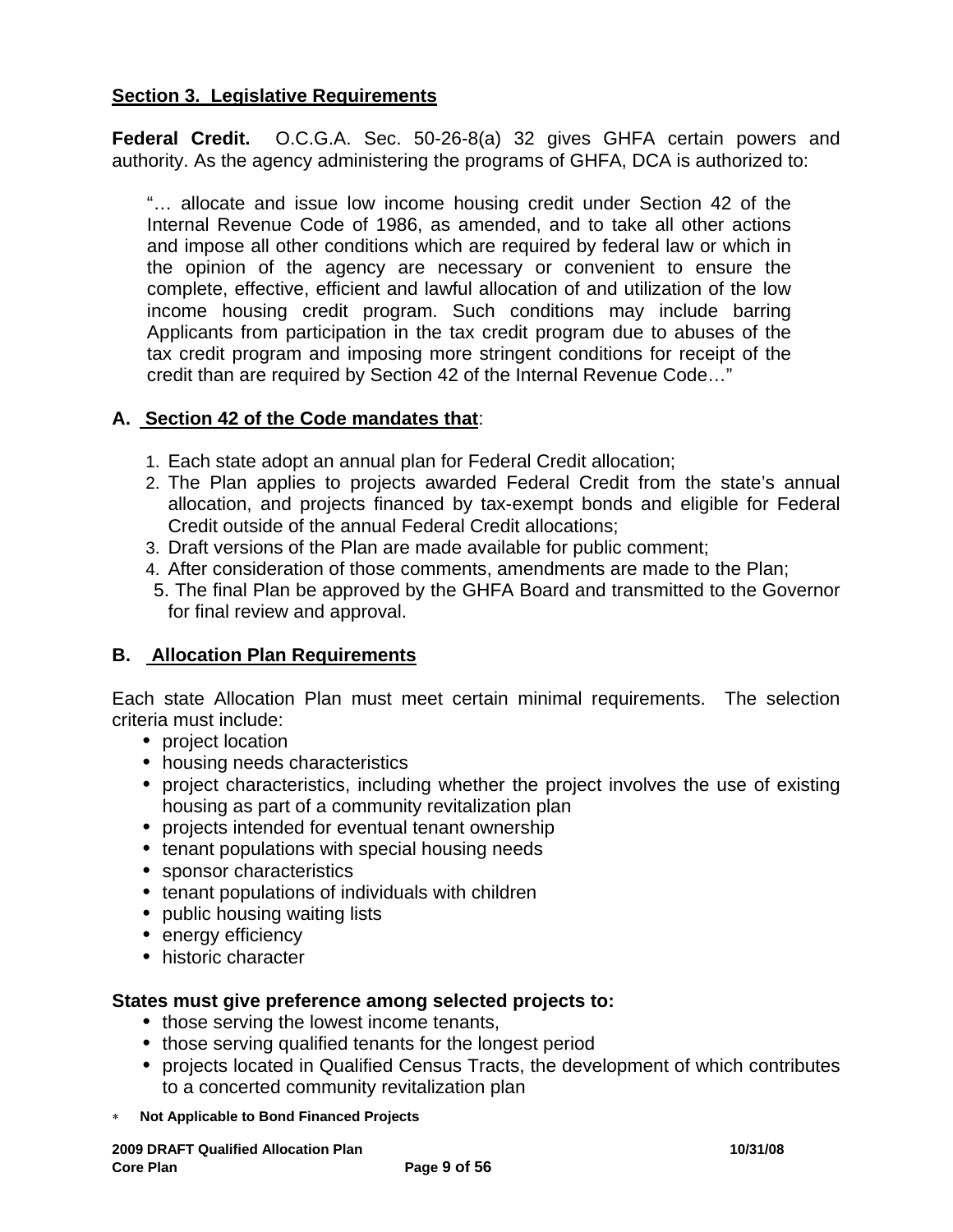States may include such other criteria as they deem appropriate, and except for the specified preference items, there are no requirements as to the relative weight of the various factors. Additional LIHTC responsibilities of the Authority include:

- Assurance that the amount of tax credits allocated does not exceed the amount "necessary for the financial feasibility of the project and its viability as a qualified low income housing project throughout the credit period."
- Evaluation of all projects for consistency with the Allocation Plan and for credit need, including projects using tax exempt bond financing.
- Execution of an agreement for "an extended low income housing commitment" for every project. This agreement must be recorded as a restrictive covenant binding on all successor owners, and must allow low income individuals the right to enforce the commitment in state court.
- Monitoring of compliance with the provisions of Section 42 and notifying the Internal Revenue Service of any noncompliance.

**C. State Credit.** DCA also administers Georgia's housing tax credit. The State Credit is applied in conjunction with the Federal Credit on a dollar-for-dollar matching basis. For each dollar of Federal Credit allocated, an equal amount of State Credit will be automatically allocated by DCA. This State Credit will be administered under the same rules and regulations prescribed for the Federal Credit supplemented by any rules, policies, or regulations established by the Georgia Department of Revenue and/or the Office of Insurance and Safety Fire Commissioner. DCA will underwrite the combined Credit allocations to ensure that no development proposal is over-subsidized.

**D. HOME Program.** The State's Annual Action Plan for FFY2009 Consolidated Funds identifies the proposed distribution method, geographic allocation, and guidelines for meeting federal requirements for all HOME funded programs of the State. The HOME Program regulations require that each PJ distribute its HOME resources in accordance with the priorities and objectives outlined in its most current approved Annual Action Plan for Consolidated Funds prepared in accordance with established HUD regulations (24 CFR Part 91). The Annual Action Plan incorporates the Plan as the established policy and procedures for the State's review and evaluation of Applications for the HOME Rental Housing Loan Program.

### **Section 4. Affordable Rental Housing Needs**

The State's Annual Action Plan identifies the housing needs of low and moderate income Georgians. Applicants are referred to the State's FFY 2009 Consolidated Plan for complete information regarding Georgia's housing needs. The policies, objectives and priorities of the Consolidated Action Plan are incorporated into this document

<sup>∗</sup> **Not Applicable to Bond Financed Projects**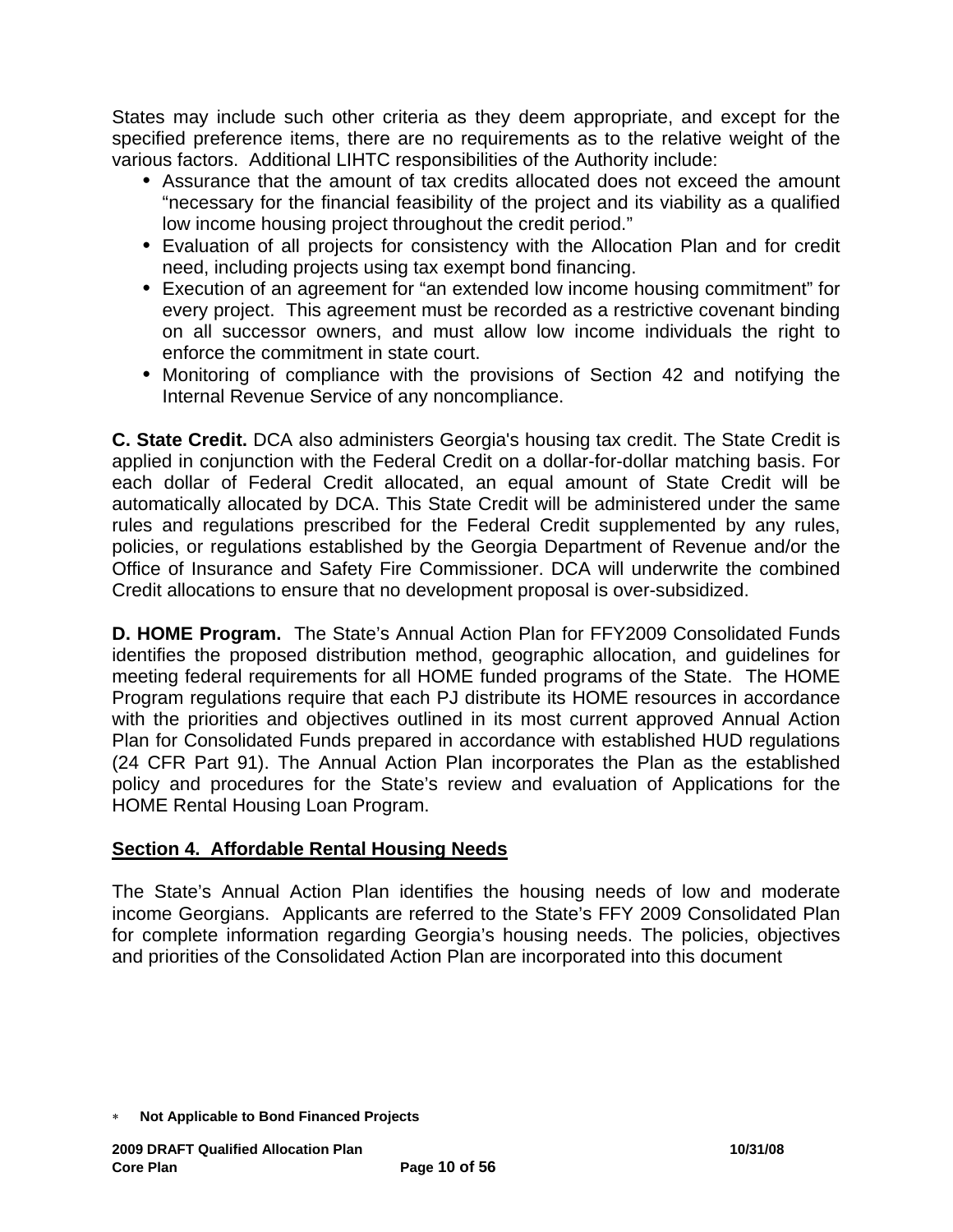# **Section 5. Financing Resources – Credits**

**A. 9% Federal Credit.** The annual Federal Credit dollar amount allocated to the State of Georgia is determined by the Internal Revenue Service and based on Georgia's population and indexed for cost-of living adjustments. The amount of Federal Credit available for the 2009 funding cycle will be comprised of the State's 2009 Federal Credit allocation, returned Federal Credit, and any national pool Federal Credit available to the State less any Federal Credit forward committed.

Allocation of Credits will be made through a Competitive Scoring Process as defined in the Core Plan. An Application for Credits must be submitted to DCA in accordance with the policies and timelines set forth in the Plan and must satisfy the Threshold Requirements set forth in Appendix I of the Plan. Complete Applications that meet the Threshold requirements described in Appendix I will be allowed into the Competitive Scoring Process as set forth in Appendix II.

**B. Maximum Project Credits Award.\*** No project will be awarded more than Eight Hundred and Fifty thousand dollars (\$850,000) of Georgia's annual Federal Credit authority and an equal amount of State Credit authority except projects with a Tier One Development team will be awarded no more than \$950,000 per project.

**C. Set-Asides**.\* This estimated amount of Federal Credit available includes the following set asides:

*1. Nonprofit Set-aside* - 10% of the available 9% Credits are set-aside for nonprofitsponsored Applications pursuant to the Code. Qualified nonprofit organizations must materially participate in the project within the meaning of Section 469(h) of the Code and meet all requirements set forth in Code Section 42(h)(5).

*2. Rural Set-aside* - 30% of the available 9% Credits will be set-aside for Applications proposing affordable housing developments in Rural areas. Applications funded under the Rural set-aside will receive preference in the allocation of Loans.

*3. Preservation Set Aside - Up* to \$1.5 million of federal credits or three projects will be set-aside for the preservation of affordable housing projects meeting one or both of the following criteria:

An existing tax credit property which is in the fourteenth or  $15<sup>th</sup>$  year of the Compliance Period or the Extended Use period. The partnership's tax returns for the first and last years of the period in which credits were claimed must be provided, along with the appropriate IRS Forms 8609. If the applicant is seeking acquisition credits, a legal opinion stating that all of the buildings in the project will have met the Compliance Period by December 31, 2009 and that the property is eligible for acquisition credits must be attached.

<sup>∗</sup> **Not Applicable to Bond Financed Projects**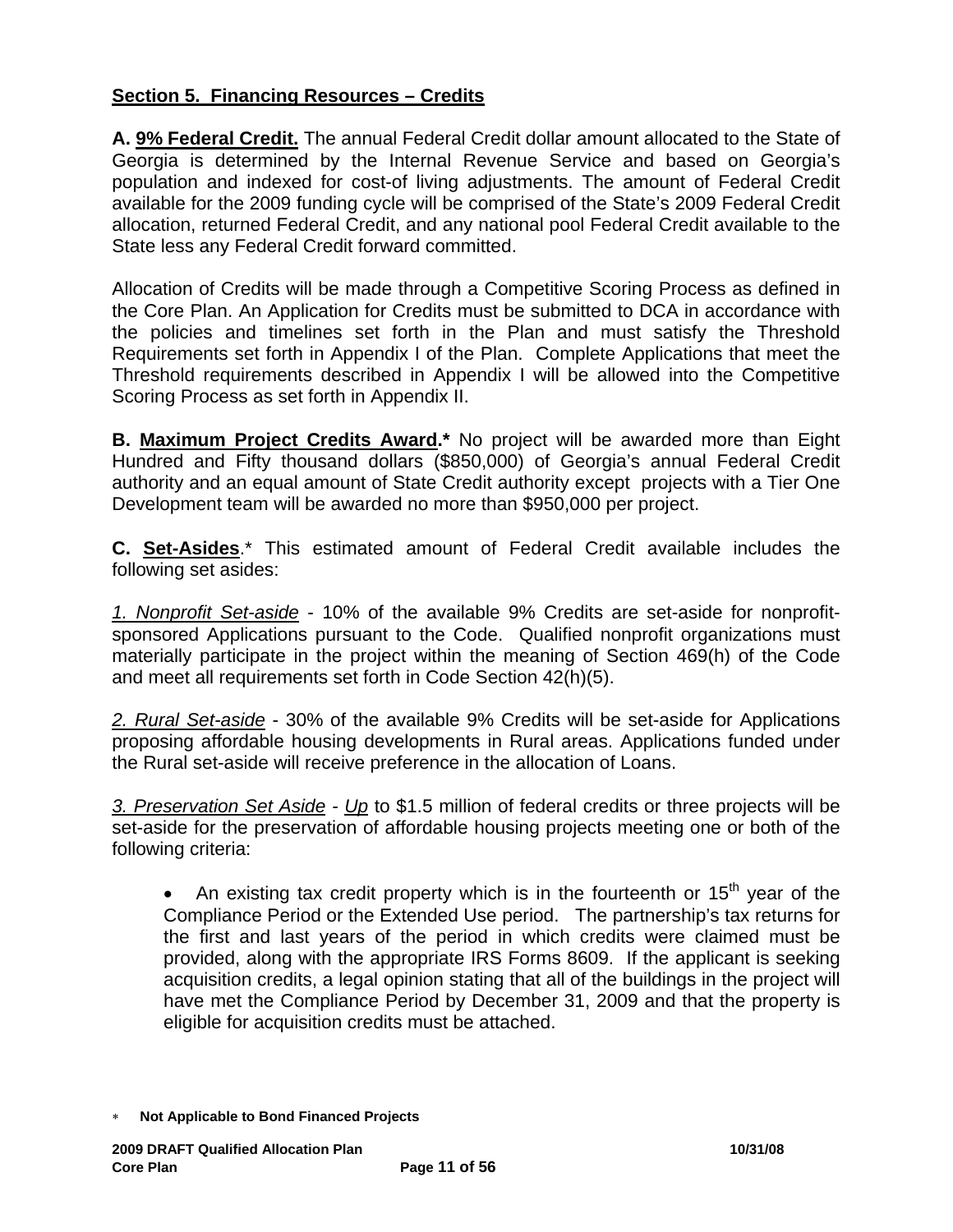• Projects under development by a local public housing authority using replacement housing factor (RHF funds or a loan secured by the assets and or capital funds of the PHA as the primary source of financing.

• Existing U.S. Department of Agriculture, Rural Development (RD) projects with Section 515 financing and project based rental assistance for at least fifty percent (50%) of the units.

• Projects that have a Project Based Section 8 contract but are eligible to opt out of that contract with a one year notice to tenants. To be eligible to opt out, the Contract must be out of its original term and in a renewal period of five years or less.

• Existing HUD Section 236 projects. The Interest Reduction Payment (IRP) must be decoupled from the Section 236 agreement if housing credits are awarded (exceptions may be permitted on a case-by-case basis). The affordability requirements indicated in the Section 236 agreement must also be maintained for the property.

• Any Other affordable non public housing project that has existing funding from HUD is severely deteriorated and has been designated by HUD as a preservation project that is in danger of losing its affordability.

In order to qualify for this set aside, projects must not have outstanding or uncured major noncompliance issues. If insufficient projects are within the scoring range for selected projects, DCA may elect to select a lower scoring project that meets the requirements of the set aside. The preservation projects are listed in the order of their priority for DCA.

(DCA may determine, in its sole discretion, that projects that are occupied, have long term affordability restrictions and which are in substantially good condition are not in danger of losing affordability and are not eligible for this set aside).

**Note:** Selected projects may count for more than one set aside.

*4. Special Needs* **-** Up to \$950,000 will be set-aside for DCA Office of Special Housing Initiatives projects. In order to be considered for this set aside, the applicant will need to provide a commitment for Office of Special Housing Initiatives funds. If more than one project meets the requirements of this set aside, the Office of Special Housing Initiatives project will designate the project that will be selected for the set aside.

*5. Supplemental Set-Aside* **-** Up to \$2 million will be set aside for previously DCA funded projects. Allocations made under this set-aside can be up to \$600,000 for any one project and shall be made outside of the competitive process and funding rounds. Requests for more than this amount shall be handled through the competitive rounds and process. Requests under this set-aside will be granted at the sole discretion of DCA for projects which meet one or more of the following criteria:

∗ **Not Applicable to Bond Financed Projects**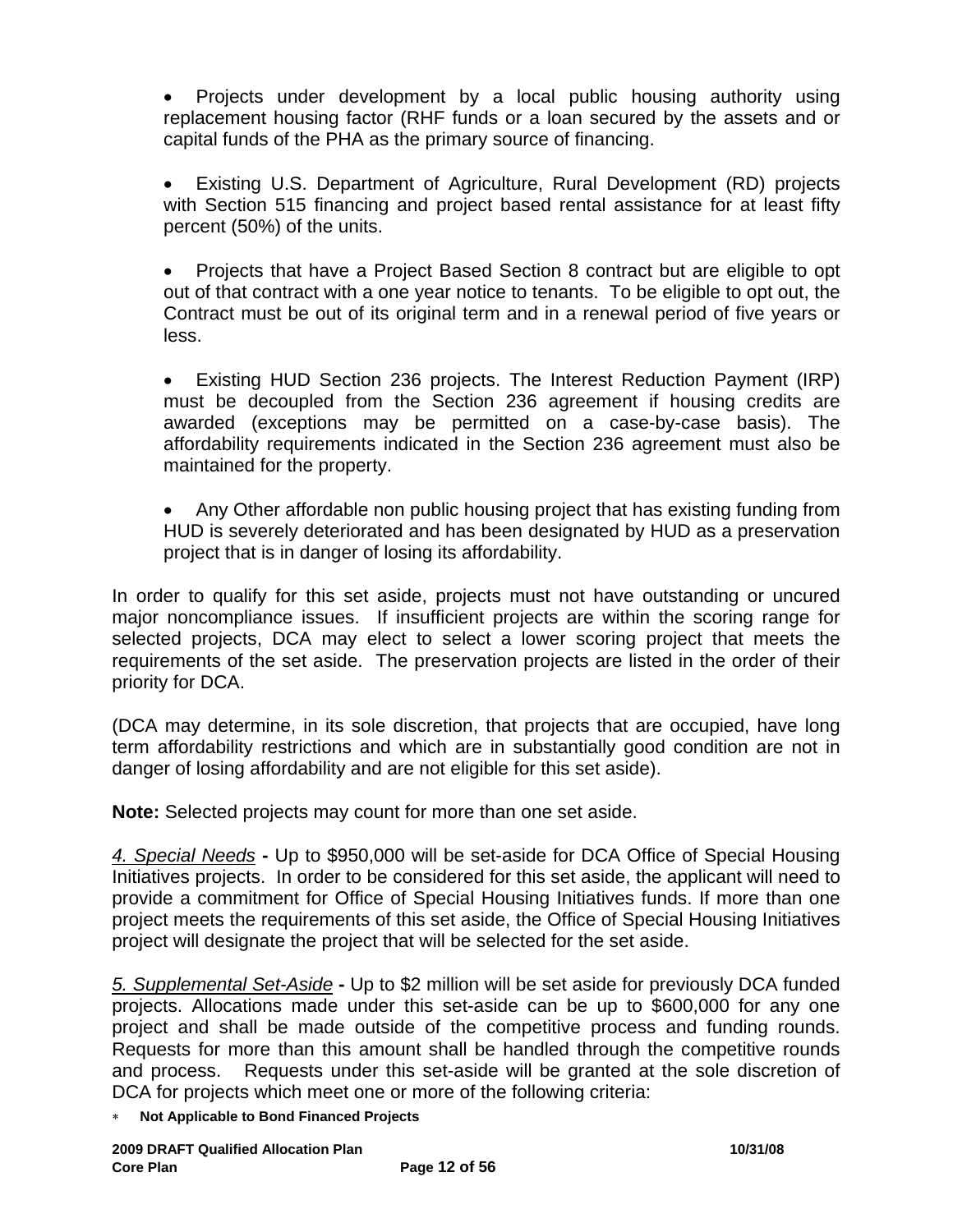• 2008 funded projects which have incurred or face substantial unforeseen cost increases;

• 2008 funded projects which have incurred an unanticipated reduction in equity yield on the sale of the tax credits;

• DCA projects funded prior to 1999 which have a HOME Loan, State Housing Trust Fund loan or other DCA resources that have physical issues which cannot be remedied through normal workout processes and which pose a threat to the continued affordability of the project and the loss of the resources.

• Other extraordinary needs based on the current volatile economic market as determined by DCA.

Any amounts remaining in this set aside at the announcement of 2009 awards will be utilized in the general pool for 2009 projects.

**D. Carryover Allocations**. To qualify for 9% Credits, a building generally must be placed in service during the year in which it receives an allocation. An exception is provided in the case where the Owner has expended more than ten percent (10%) of the reasonably expected basis in the building (the "Ten Percent Test") no later than twelve (12) months after the Carryover Allocation. No project can receive more than one Carryover Allocation of 2009 Credits.

**E. State Designated 30% Basis Boost**. HERA authorizes state allocating agencies to designate certain areas not located in a QCT or DDA for a 30% basis boost. Projects may receive an allocation of credit based upon 130% of the eligible basis for new construction or substantial rehabilitation. This increase will be approved on a project by project basis, based upon demonstrated financial need and requires one or more of the following circumstances:

- Rural projects that can be structured to be debt free with the boost
- Majority Special Needs projects that have DCA Office of Special Housing Initiatives Funds or have been designed by DCA's Office of Special Housing Initiatives as meeting their criteria
- Historic Rehab projects qualifying for historic rehab credit scoring
- Projects receiving that are designated by DCA as obtaining a high degree of sustainability through incorporation of energy efficiency components and Green Building techniques. (Projects that have or will obtain Leeds ND or Community Sustainability certification are automatically entitled to the boost. Projects not enrolling in these certifications will need to seek pre-application approval of their requests for the boost.)
- Projects located in Presidentially Declared Natural Disaster areas
- Extraordinary financial circumstances which require the boost to ensure the continued feasibility of a project as approved by DCA

All projects will need to show that the boost is needed and that the project meets all of DCA's underwriting and other criteria.

<sup>∗</sup> **Not Applicable to Bond Financed Projects**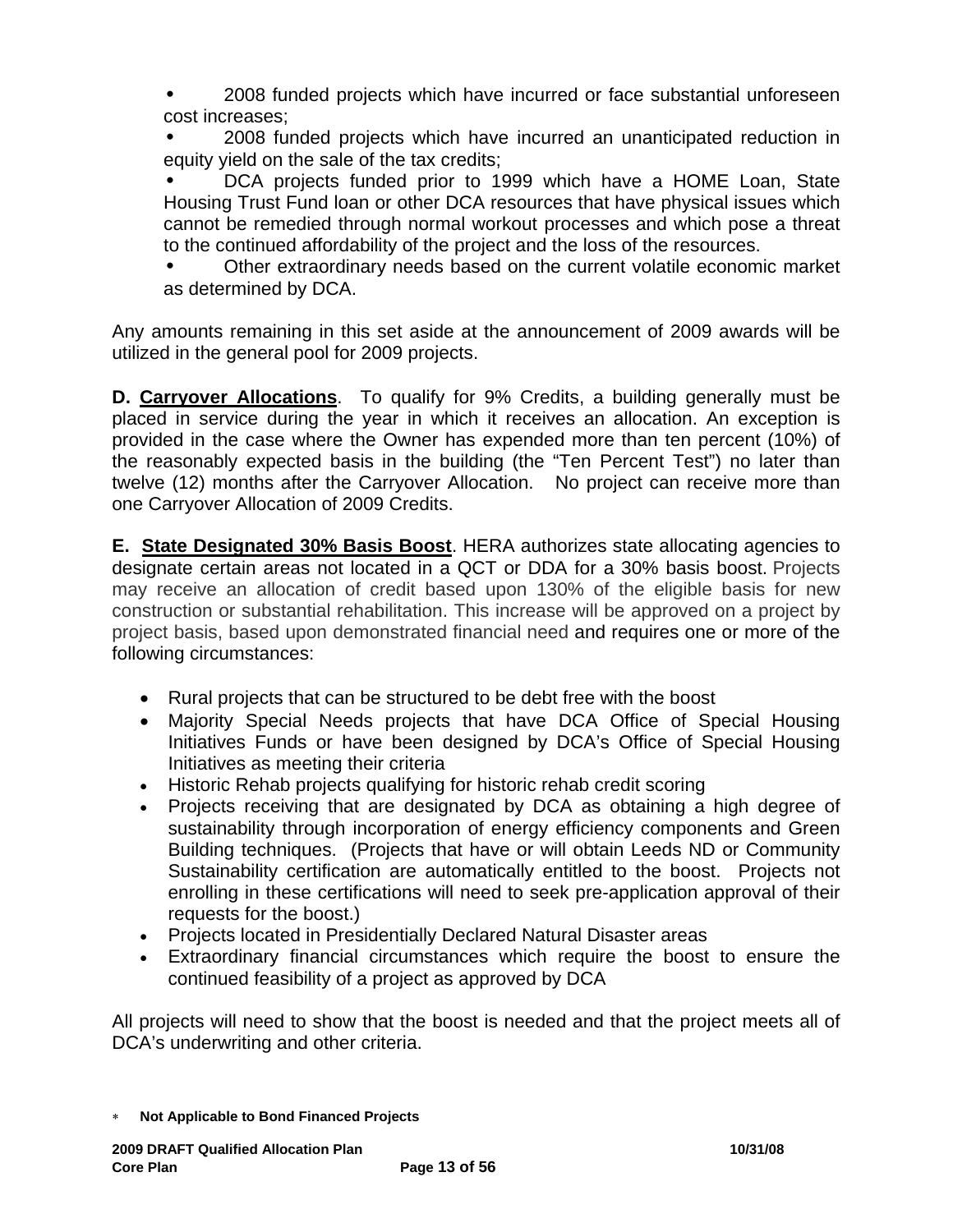(Please note that "4% credit" projects are not eligible for such basis boost designated by the state.)

**F. Economic Uncertainty**. The current economic volatility has resulted in significant legislative and policy changes in the administration of the Tax Credit Program. DCA expects this volatility to continue through the 2009 competitive round. It is impossible to foresee or estimate the impact that economic and legislative changes may have in meeting the challenges of developing, owning and managing affordable tax credit housing program projects. DCA reserves the right to make changes necessitated by both economic volatility and legislative changes that have a negative impact on our program and projects. These changes include but are not limited to forwarding commitment of funds, increasing projects caps to ensure continued viability, release of DCA restrictions, awarding of additional credits and modifications to underwriting criteria.

**G. Land Use Restrictive Covenant**. The Owner must execute and record GHFA's prescribed form of the LURC prior to final allocation as required under Section 42(h)(6) of the Code. The LURC shall reflect all representations made in the original Application and any changes made to the original Application that have been approved in writing by GHFA. The LURC will be drafted after GHFA's receipt of the certification of the 10% test, and must be recorded upon its execution. All construction and/or permanent financing for the project must be subordinated to that portion of the recorded LURC that sets forth the requirements of Section 42 (h)(6)(E)(ii) of the Code**.** The LURC will be for the term of the compliance period and, as applicable the extended use period**.** 

IRS Revenue Ruling 2004-83 provides that Section 42(h)(6)(B)(i) requires that an extended low income housing commitment must include a prohibition during the extended use period against (1) the eviction or the termination of tenancy (other than for good cause) of an existing tenant of any low income unit (no cause-eviction protection) and (2) any increase in the gross rent with respect to the unit not otherwise permitted under Section 42.

**B. 4% Federal Credit – Bond Financed Projects**. Tax Exempt bond financed projects may also be eligible for 4% tax credits that are not subject to the state volume cap as described in Section 42 of the Code.

An Application for Credits for Bond Financed Projects must satisfy all applicable requirements set forth in Appendix I, Threshold Criteria, of the Plan and all applicable requirements set forth in the Plan. Incomplete applications (as determined solely by DCA) will not be accepted and will be returned in their entirety to the applicant.

DCA shall be the sole entity responsible for making such a determination and must issue its opinion as to the project's 4% Credit eligibility prior to Bond closing**.** The project must comply with the Plan in effect at the time of Application submission. However, prior to Application Submission, an applicant may request to comply with the Plan in effect up to six months prior to the intended date of the Application submission. DCA will approve such a request upon receipt. DCA's approval may contain certain

∗ **Not Applicable to Bond Financed Projects**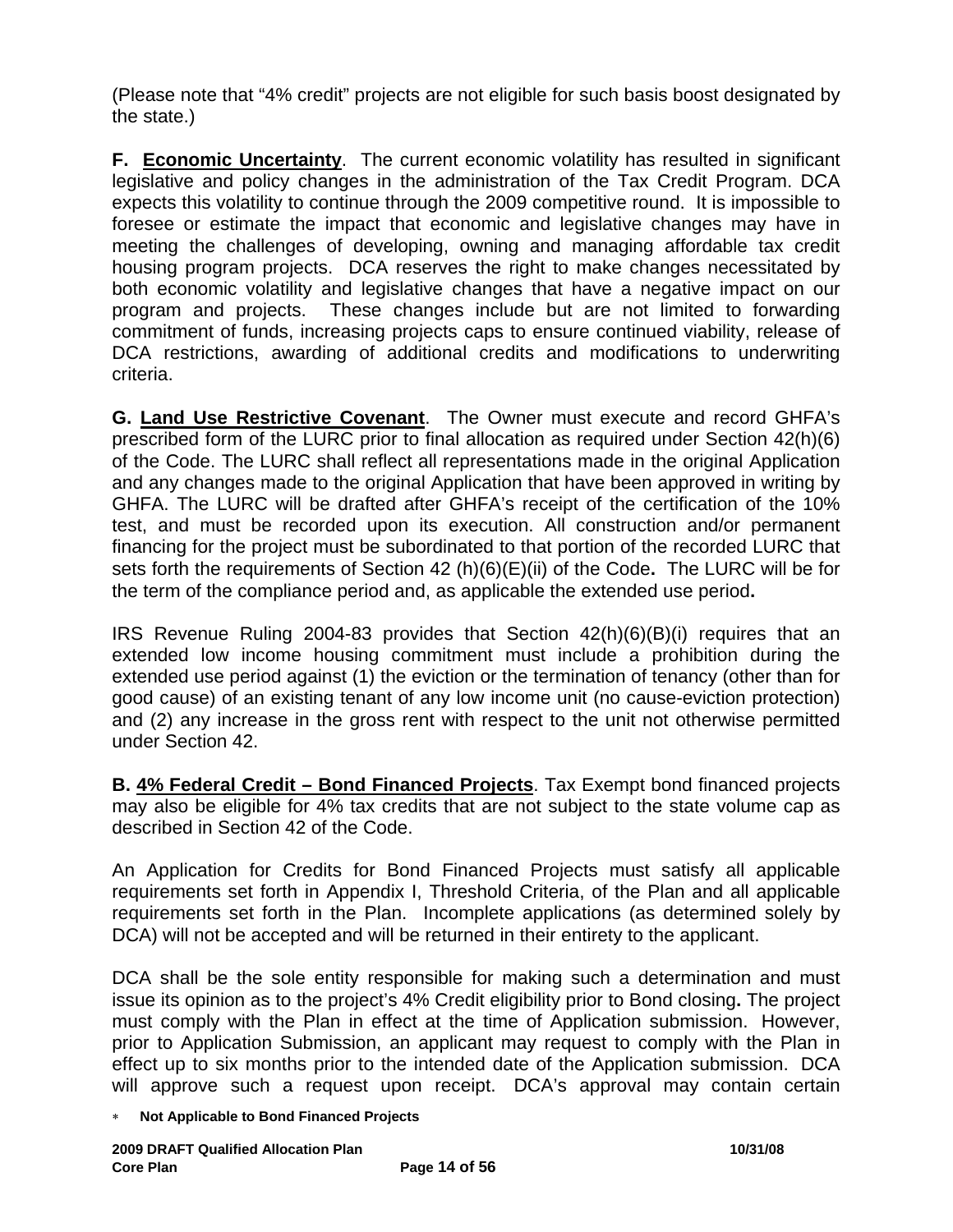conditions if there is a major change(s) in the federal and/or state housing credit program requirements during the six-month period prior to the Application Submission.

In making Application to DCA for a Letter of Determination, an Owner must complete the standard Application, as well as provide all supporting documentation necessary to meet all applicable requirements and pay the appropriate Application and other applicable fees.

The Application must be submitted at least 75 days before bond closing. DCA will provide its opinion within 75 days of the receipt of a *complete* Application.

All waiver requests must be submitted 30 days prior to Application submission.

Owners of projects receiving a Letter of Determination for Bond Financed Projects in 2009 must:

- Complete all construction activity by December 31, 2011
- Complete and submit the "DCA Placed in Service" form at the time the first building is placed in service
- Apply for Final Allocation and request for issuance of IRS form(s) 8609 by September 15, 2012.

IRS form(s) 8609 for a project will be issued only once for the entire project as proposed in the Application. Form(s) 8609 will not be issued as buildings are placed in service. DCA will provide its opinion within 75 days of the receipt of a *complete* Application.

DCA will not issue a favorable opinion or Form(s) IRS-8609 when an Applicant exhibits a continual pattern of noncompliance, or when the Applicant demonstrates an inability or an unwillingness to resolve noncompliance matters in a timely manner as determined by DCA.

The Owner must execute and record GHFA's prescribed form of the LURC at or prior to Bond closing. The LURC shall reflect all representations made in the original Application and any changes made to the original Application that has been approved in writing by GHFA. The LURC must be recorded upon its execution. All construction and/or permanent financing for the project must be subordinated to that portion of the recorded LURC that sets forth the requirements of Section 42(h)(6)(E)(ii) of the Code.

Owners of projects receiving a Letter of Determination from DCA must notify DCA Compliance in writing within 30 days after the first building placed-in-service date by completing the "DCA Placed In Service Form." Failure to do so will be considered noncompliance and also may delay the issuance of IRS Form 8609.

**C. State Credit**. The annual State Credit dollar amount will equal that of the Federal Credit. The State Credit will be automatically allocated on a dollar-for-dollar basis with the Federal Credit (for both 9% and 4% Federal Credit) and will be available for the

<sup>∗</sup> **Not Applicable to Bond Financed Projects**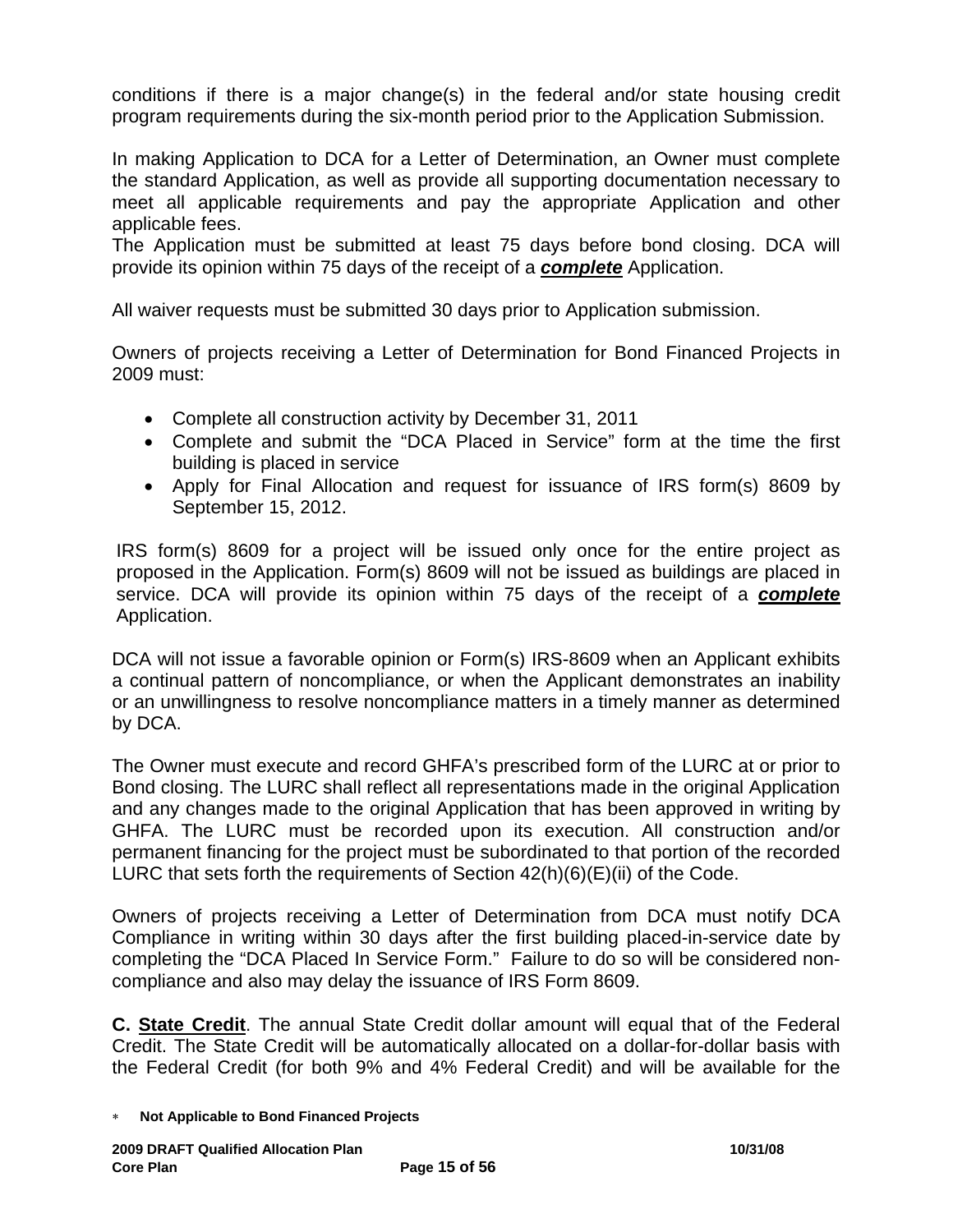same time period discussed above. The Federal and State Credit may be bifurcated and sold to separate investors.

# **Section 6. Financing Resources – HOME Loans\***

**Resources Available.** HUD annually allocates HOME funds to state and larger local governments. The Federal Fiscal Year (FFY2009) HOME allocation is expected to be available to the State on **July 1, 2009**, following approval of the Annual Action Plan for FFY2009 Consolidated Funds (Annual Action Plan). In the event FFY 2009 HOME funding is not made available to the State, DCA will not be obligated to provide any HOME Loans to Applicants.

DCA will require Applicants seeking HOME funds for use with Tax Credits to submit a HOME preapplication. An initial Reservation of HOME funds will be made to eligible applicants prior to Application Submission Day. Additional information regarding the initial Reservation process will be posted at a later date. DCA will take into consideration the following factors as well as additional factors outlined in the preapplication procedures in determining the initial Reservations:

- Project Location
- CHDO requests
- Rural Projects
- Other project debt
- Developer capacity and experience
- HOME experience
- Project risk

 **Preliminary commitments for HOME loans will be issued when the project is selected for tax credits.**

<sup>∗</sup> **Not Applicable to Bond Financed Projects**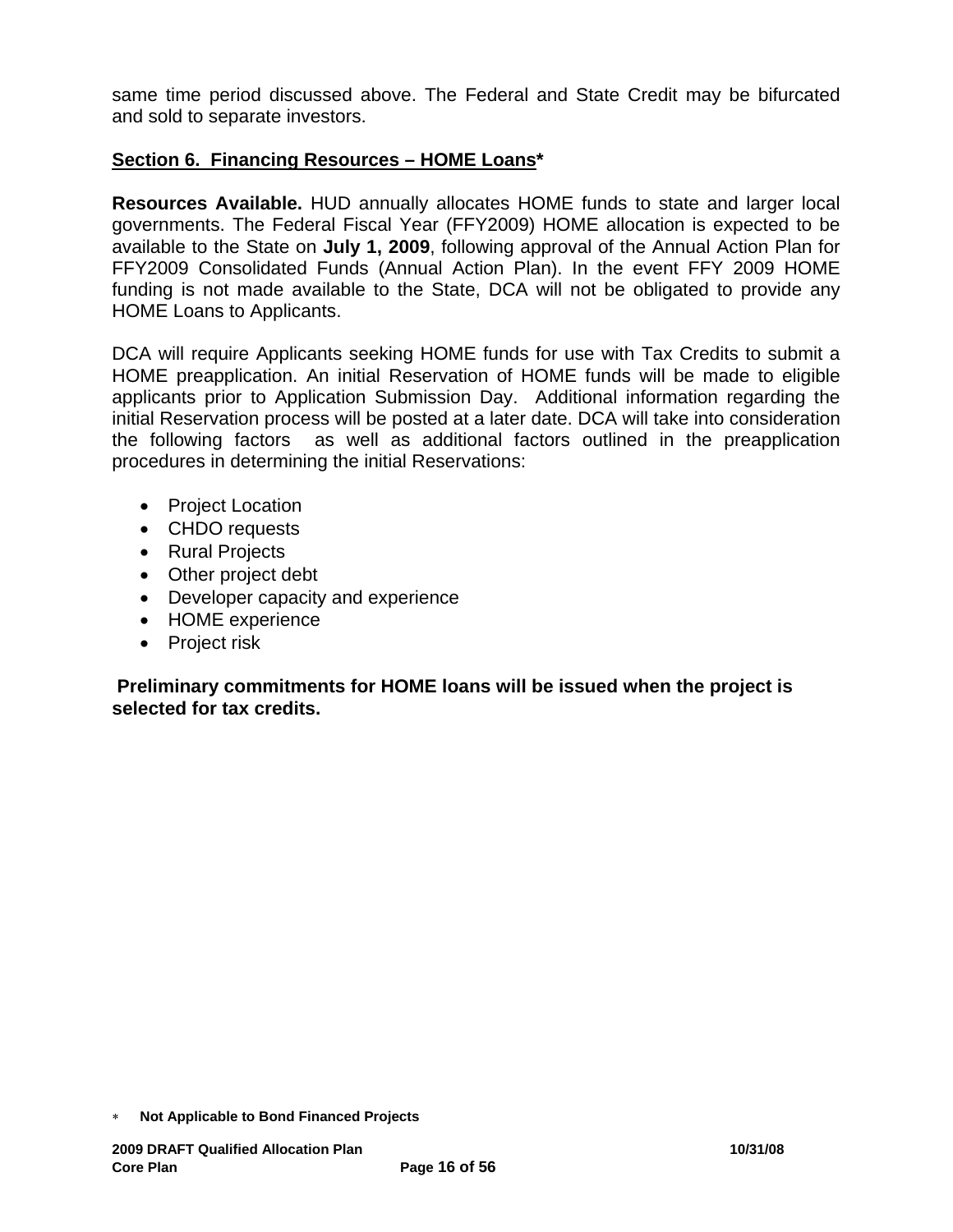# **Section 7. Policies**

Policies governing the administration of the Credits and HOME Loans are found throughout the Plan, the Manual, the Compliance Manual, and other documents published by IRS, HUD, and DCA. Included in this section of the Plan are policies to which DCA wishes to draw specific attention. In no way, however, should exclusion of a policy from this section be construed to limit its applicability to funding resources allocated under the Plan. DCA reserves the right to formulate new policies to address operational issues that may arise during the course of the funding cycle.

## **1. DCA Underwriting Policies**

- *Annual Operating Expenses.* Annual budgeted Operating Costs, excluding reserve contributions, must be no less than three thousand six hundred dollars (\$3,600) per unit for urban projects, three thousand dollars (\$3,000) for non-MSA rural projects, and three thousand dollars (\$3,000) for projects that include USDA loans as a funding source. However, DCA reserves the right to determine the reasonableness of budgeted operating expenses for all projects.
- *Assumptions for Building Basis*. For purposes of underwriting acquisition Credits, the building basis must be limited to the lesser of the sales price or the appraised value of the building(s). However, DCA reserves the right to determine the reasonableness of building basis for all projects. Previous sales price as well as valuations may be considered.
- *Builder Cost Limitations.* Builder's overhead, general requirements and builder's profit are limited to percentages of the total construction contract (net of builder's overhead, general requirements, and builder's profit) as follows: Builder's overhead – two percent (2%); General Requirements – six percent (6%); and Builder's profit – six percent (6%). General Requirements shall not include water tap and sewer fees. These limits apply to both development costs and eligible basis.

Payment and performance bonds, letter of credit fees, and fees associated with obtaining a construction loan in lieu of a payment and performance bond or letter of credit will be listed as an additional line item cost. However, these fees are included in the limit for General Requirements (6%).

- *Construction Contingency.* The construction contingency amount must be at least 5%, but no greater than 7%, of the total construction hard costs for new construction projects. For rehabilitation projects, the construction contingency amount must be at least 7%, but no greater than 10% of the total construction hard cost. For historic rehabilitation projects, the construction contingency amount must be at least 10%, but no greater than 15% of the total construction hard cost. DCA reserves the right to adjust development budgets in this regard, for underwriting purposes, in its sole and absolute discretion.
- ∗ **Not Applicable to Bond Financed Projects**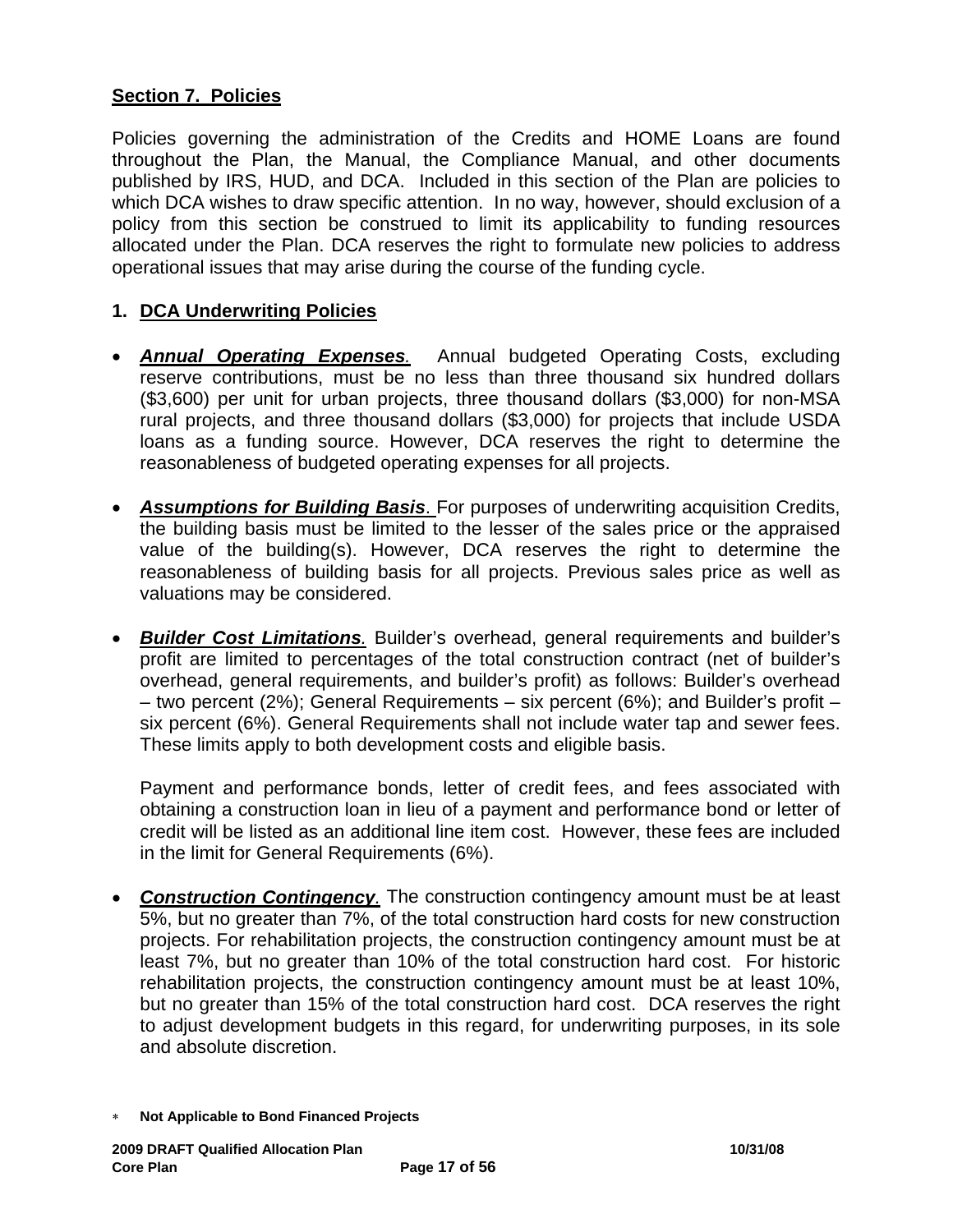- *Preliminary Commitment Letter Interest rates*. DCA will evaluate financial feasibility for all applications (other than those with an assumption of existing fixed rate debt) using an interest rate specified in the preliminary commitment letter. If the interest rate is based upon a spread over an index rate, both the underlying index to be used and the spread should be identified in the preliminary commitment letter. Any other fees or premiums included in the "all-in" interest rate should also be clearly disclosed. DCA will utilize the applicable rate effective as of April 1, 2009. For noncompetitive projects, the effective date of the applicable rate will be the first business day of the full month preceding the Application submission date unreasonable. The applicant must include documentation of the applicable index rate with the commitment letter. In the event that DCA determines that continued volatility in the market makes the interest rate expressed in the preliminary commitment submitted at Application Submission, DCA may request that the proposed lender provide an updated interest rate during Application review.
- *Debt Coverage Ratio.*As part of its financial feasibility analysis, DCA will require that projects with tangible debt meet at a minimum a 1.15 debt coverage ratio for each year after the first year of the credit period. For purposes of determining the debt coverage ratio, deferred Developer Fee will not be considered tangible debt. Amounts set aside in a reserve funded in one year may not be withdrawn and treated as a gross receipt in a subsequent year to satisfy the debt service coverage ratio in the subsequent year. Amounts received in one year that exceed the debt service coverage target for that year will not be credited to another year. For purposes of this test, each year will stand alone. The debt coverage ratio cannot drop below 1.15 during the 15-year Compliance Period or HOME Loan term whichever is longer. DCA will review each project carefully to determine whether a project is over subsidized and to determine whether the amount of HOME funds/and or credits is the best use of DCA resources. While DCA does not have a cap on the DCR, projects that have DCRs that exceed 1.50 for rural projects or 1.40 for urban projects may be subject to additional scrutiny to ensure they are not over subsidized. DCA does recognize that rural deals will typically have higher debt coverage at the beginning of the compliance period in order to remain feasible over the fifteen years. Documentation to support these higher debt coverage ratios should be provided.

No-debt deals are allowed but will be subject to additional scrutiny from DCA. Projects submitted with no debt will not have a DCR but will be required to cash flow without having an undue profit. This will be determined by a ratio of Effective Gross Income to Total Annual Expenses (including reserve for replacement). A ratio of 1.05 shall be the minimum required to be considered feasible by DCA in Years 1-15.

- *Development Costs.* The costs included in the development budget including, but not limited to, the cost for land, on-site improvements, on-site development, construction cost, financing cost, professional fees, and mandatory reserve accounts. Development costs are limited to on-site development activities.
- *Developer Fee.* The sum of the Developer's overhead and Developer's profit. If a Consultant (as defined in the Plan) is acting in the capacity of Developer or
- ∗ **Not Applicable to Bond Financed Projects**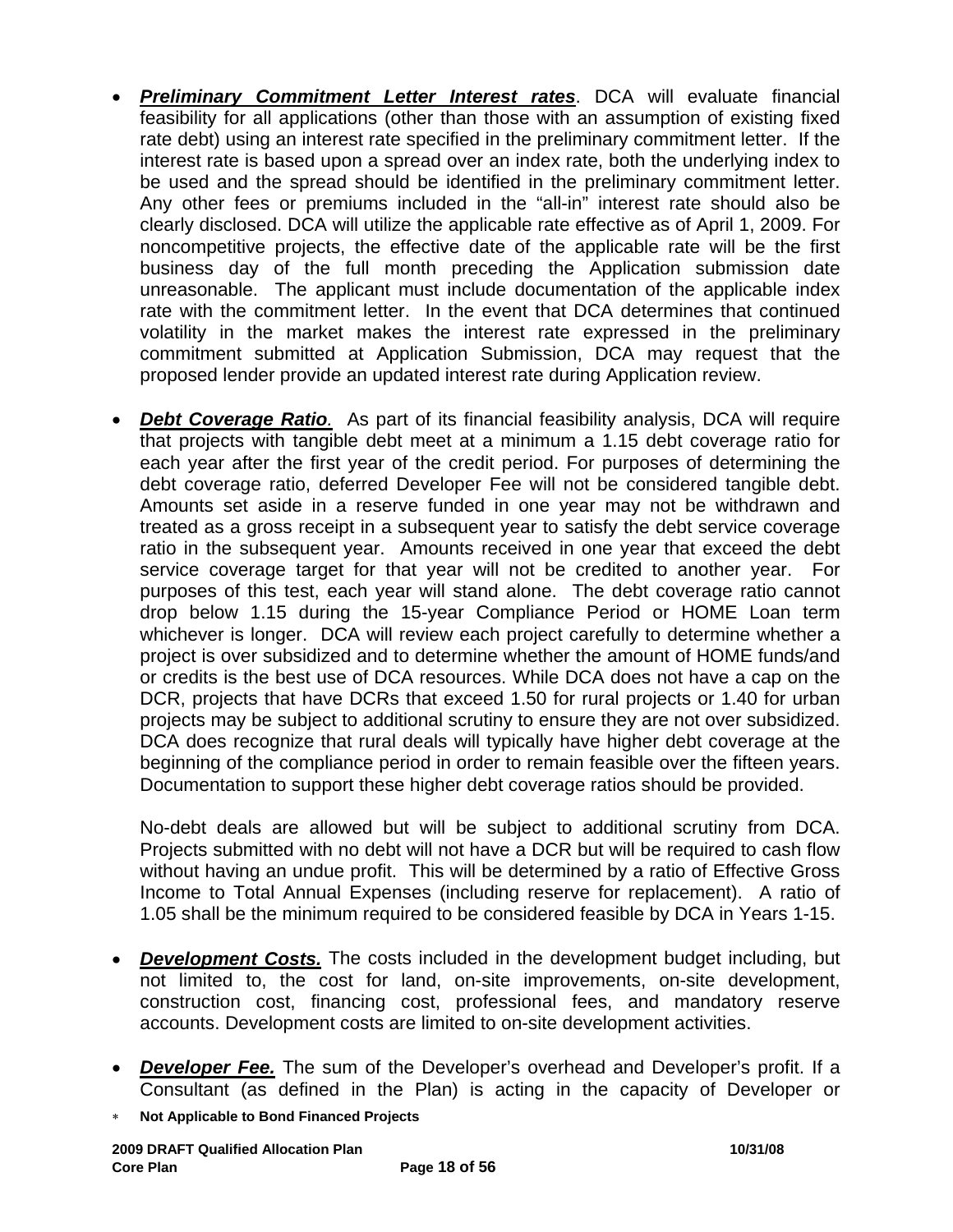construction manager, or providing technical assistance to the Developer or construction manager, the Consultant's Fee is also considered part of the total Developer Fee limitation. Guarantor Fees are also part of the total Developer Fee limitation.

- *Developer Fee Limitation.* This limitation applies to both development costs and eligible basis at all stages (scoring, carryover and Final Allocation).DCA restricts the maximum Developer Fee as follows:
	- For new construction projects, the Developer fee will be limited to 15% of Total Development Costs less the budgeted Developer Fee, any demolition cost and the cost of Land.
	- For acquisition/rehabilitation projects that are eligible for acquisition credits, the Developer Fee on the acquisition portion will be limited to 15% of the Existing Structures acquisition cost (including Acquisition Legal Fees). The rehabilitation portion will be limited to 15% of Total Development Costs less the budgeted Developer Fee, the cost of Land, Acquisition Legal Fees and Existing Structures.
	- For rehab projects that are not eligible for acquisition credits, the developer fee will be limited to 15% of Total Development Costs less the budgeted Developer Fee, the cost of Land, Acquisition Legal Fees and Existing Structures. However, if the Development Agreement specifically states that a portion of the developer fee is attributable to the building acquisition, then the developer fee will be limited to 15% of Total Development Costs less the budgeted Developer Fee and the cost of Land.

When an Identity of Interest exists between the Developer and the General Contractor, the maximum Developer Fee is restricted to 15% of the Total Development Cost less the cost of the Land, the budgeted Developer Fee, and the Builder Profit. If the Application budgets a Developer Fee of less than 15%, the percentage proposed will be substituted for 15% in determining the maximum Developer Fee.

The developer fee will be calculated using the allowable total development cost based on the DCA per Unit Cost Limits. The Developer Fee for Applications for Additional Credits (in the year the project is placed in service), shall be limited to the original approved Developer Fee.

Deferred Developer fee must be payable within fifteen (15) years from available cash flow. The deferred portion cannot exceed 50% of the total amount of Developer Fee at initial application.

(Rural deals that incorporate a high degree of sustainability components into their design, may be eligible for a 20% developer fee, however, must seek preapproval by DCA)

∗ **Not Applicable to Bond Financed Projects**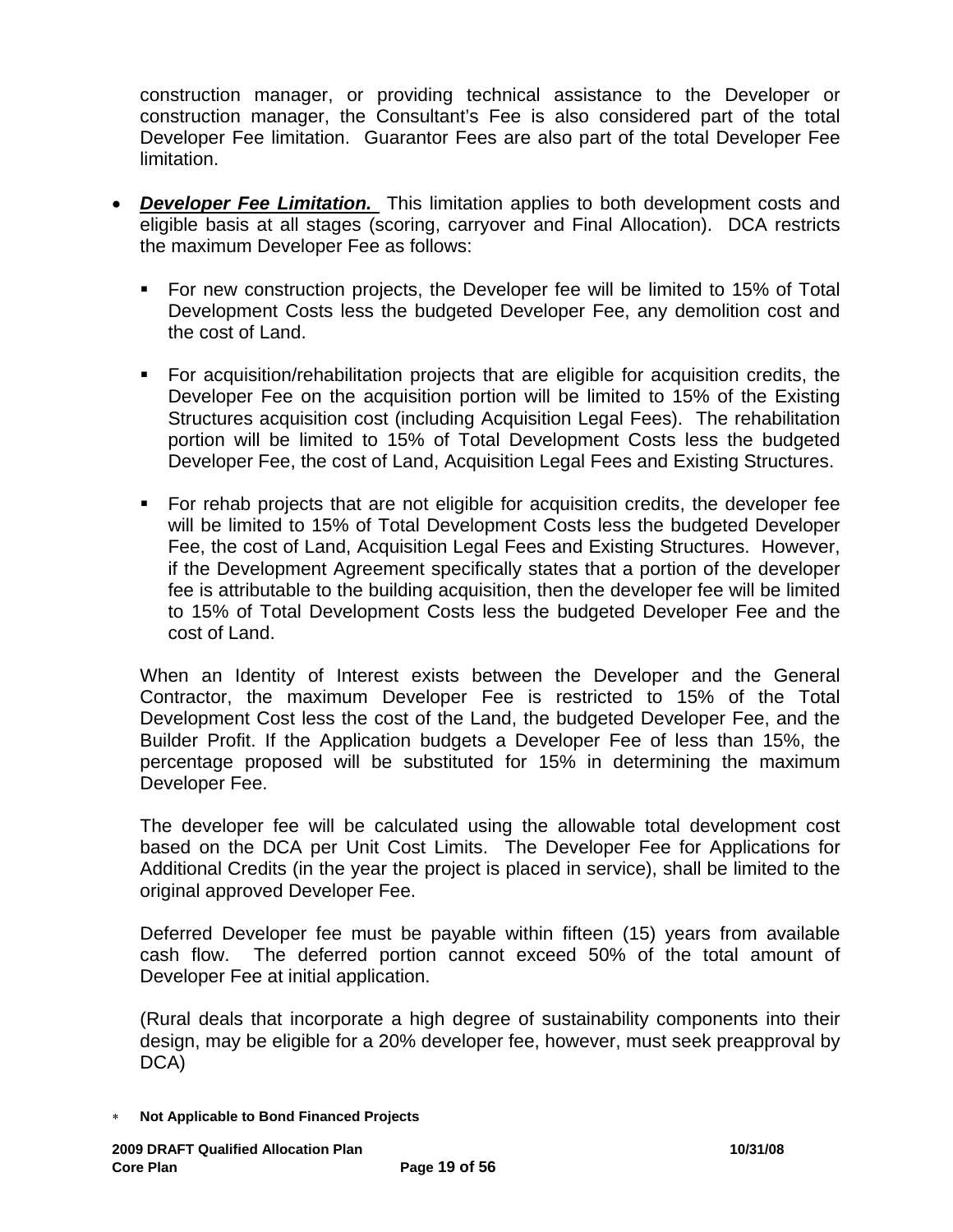Consultant's Fees and Guarantor Fees are considered to be part of the Developer Fee.

# • *Distribution Across Unit/Bedroom Sizes.*

*1. Rent.* Projects with a multi-tiered rent structure must distribute the rents across unit sizes, unit types and buildings. These units need not be fixed, but may float in the same way high HOME rent and low HOME rent units may float within a project.

*2. Accessibility*. To the maximum extent feasible, accessible units must be distributed across unit sizes, unit types and buildings so as not to limit choice.

- *Identity of Interest between General Contractor and any Project Participants*. If there is an Identity of Interest between any Project Participant and the contractor, a third party front-end analysis of the construction costs must be submitted by the selected Applicant with their plans and specifications. Additionally, industry standards for such Owner-provided construction services shall be used to determine reasonableness for the services.
- *Identity of Interest Project Participants*. Identity of interests between any Project Participant, other than the Syndicator and the construction and/or permanent lenders is prohibited unless the financing terms and conditions are reasonable, customary and consistent with industry standards. The determination of whether or not such terms and conditions are reasonable and customary is at DCA's sole and absolute discretion.
- *Identity of Interest Land Purchase*. For Applications where there is an Identity of Interest between the buyer and the seller for any site within the project, an appraisal no more than 6 months old and prepared by a certified appraiser must be submitted with the Application as a basis for the determination of the appropriate sales price. The appraisal must be prepared in accordance with DCA Appraisal Guide and must provide separate valuations for the land and existing buildings. The allowable land value will be determined by DCA at its discretion.

DCA policy requires that the Applicant obtain an appraisal of the value of a property if there is an identity of interest between the buyer and the seller. DCA will carefully scrutinize the sales price of land between related parties to ensure that the value has not been inflated. While the appraisal will be an indication of fair market value, DCA will consider tax values as well as actual sales price established as indicative of the value of a property. All property values shall associate a land value as well as a value for the improvements. The appraisal shall conform to USPAP standards.

Properties which have been in the control of the applicant or a related party for a period of three (3) years or less will generally be valued at the acquisition cost at the time the related party obtained initial site control. Properties that have been rezoned, subdivided or modified will not be deemed to be of higher value based on the actions taken by the owner/ applicant or any related party.

∗ **Not Applicable to Bond Financed Projects**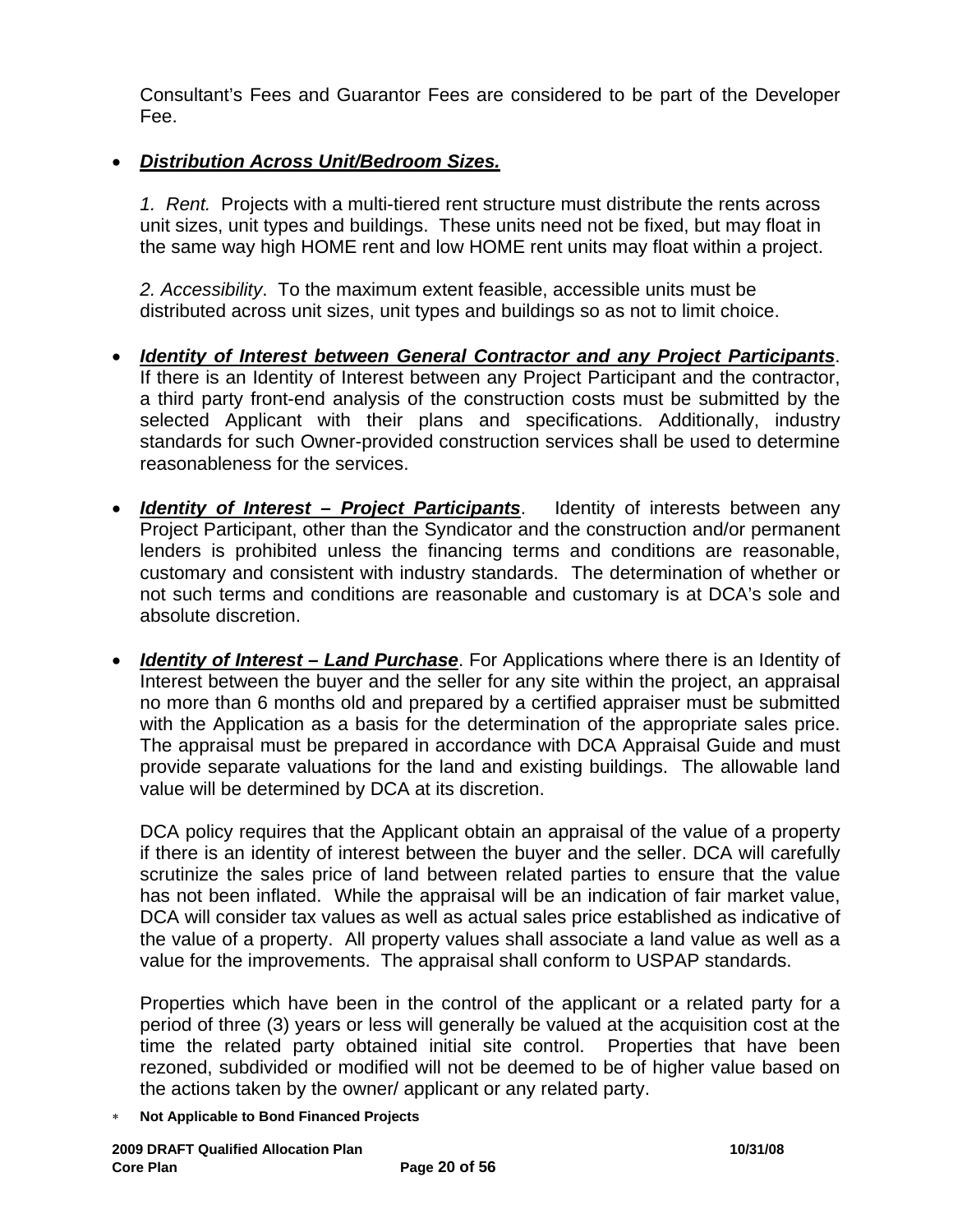- *Local Government Fees*. The development budget must include all water tap, sewer tap, impact and building permit fees. These local government fees cannot be part of General Requirements.
- *Management Fee*. The operating budget should specify the management fee. A management fee is required for all projects. DCA will review carefully the terms of the management agreement if the property is self managed or if there is a related party relationship between the Owner/Developer and the Management Company. DCA reserves the right to limit or adjust management fees which appear to be excessive.
- *Operating Deficit Reserve.* All developments must budget for and fund an operating deficit reserve in an amount of no less than four times the secured monthly debt service to lenders plus no less than four months projected operating expenses. The funding of the operating deficit reserve must be completed at or before Conversion.

For underwriting purposes, DCA will generally use the higher of either four months of operating expenses plus four months of debt service, or lender/Syndicator requirements. However, DCA reserves the right to evaluate the reasonableness of the amount and may make appropriate adjustments.

- *Permanent Debt Financing*. Permanent debt financing shall have a minimum term of 10 years.
- *Rehabilitation Hard Costs. A*verage per unit rehabilitation hard costs must equal or exceed \$20,000 for properties 20 years old or less and the average per unit rehabilitation hard costs equal or exceed \$25,000 for properties that exceed 20 years old. The total hard cost of any rehabilitation project must not exceed 90% of the as-completed unrestricted appraised value of the property. The costs of furniture, fixtures, construction of community buildings and common area amenities are not included in these amounts.
- *Rent-Up Reserves.* A reasonable rent-up reserve (excluding marketing costs) is required for all projects based on the estimated projected lease up deficit. Absent information to the contrary, DCA will assume that three months of projected operating expenses constitutes a reasonable reserve. After lease-up, any funds remaining in this reserve will be transferred to the ODR or will be utilized to pay any deferred developer fee.
- *Replacement Reserve.* A Replacement Reserve, based on a Replacement Plan, is required for all projects awarded funding under the Plan and must be included in the operating budget. Contributions must be made to the reserve account, starting at or before the conversion date of the construction loan to permanent loan and must be funded for the term of the loan in accordance with the Replacement Plan. The following minimum contributions must be used:
- ∗ **Not Applicable to Bond Financed Projects**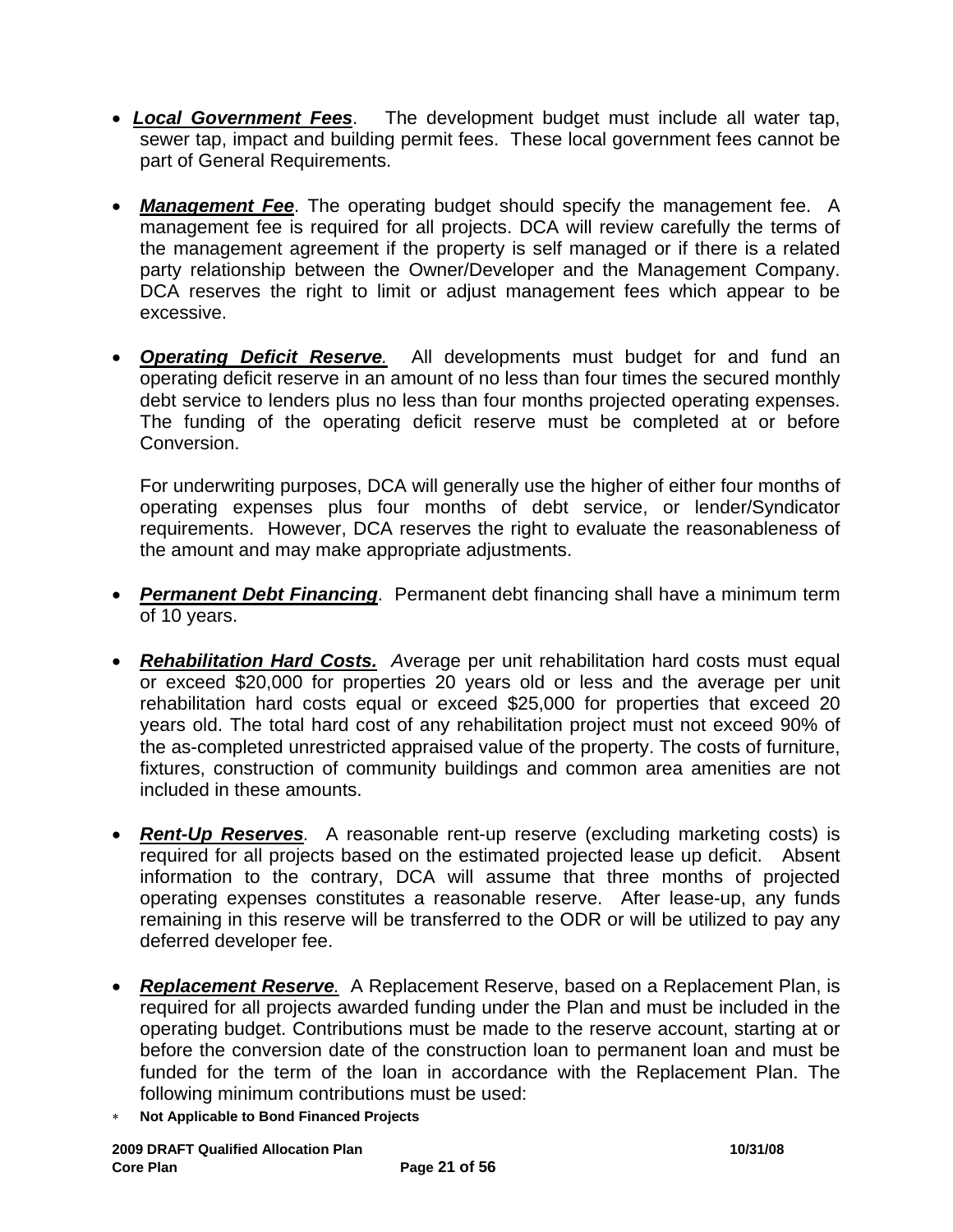- 1. Rehabilitation \$25.00 per unit per month (\$300 per unit per year)
- 2. New Construction \$20.00 per unit per month (\$240 per unit per year)
- 3. Single Family Units \$35.00 per unit per month (\$420 per unit per year)

Replacement Reserve funds may be used only for Capital Improvements (substantial improvements to the real estate such as re-roofing, structural repairs, or major projects to replace or upgrade existing furnishings, but not including replacement of individual appliances or minor repairs.) and must **not** be used for general maintenance expenses.

Replacement Reserves must escalate at a rate of 3% per year. If the Replacement Plan indicates that an amount greater than the minimum reserve outlined above is necessary, then this greater amount will be required and must be escalated at a rate of 3% per year. DCA will, at its discretion, adjust the Replacement Reserve to reflect reasonable and customary capital and replacement expenditures. For Rehabilitation Projects, the physical needs assessment will also be reviewed in determining whether sufficient reserves have been established

- *Revenue, Vacancy, and Expense Trends.* Revenue should be trended at 2% per year, operating expenses at 3% and vacancy and collection loss at 7%. DCA reserves the right to adjust vacancy and collection loss based on available data.
- **Soft Cost Contingency**. "Soft cost" or "total project" contingency, over and above the allowed construction contingency, will not be permitted as a budgeted line item.
- **State Tax Credit.** DCA will not allocate state tax credits to a project that shows a price less than the reasonable fair market price for credits. Applicants that indicate intent to purchase state tax credits for themselves will be required to provide additional information as to the use of the credit and the basis for the price.
- *Tax Credit Percentages*. During the competitive round, new construction and rehab credits will use an applicable tax credit percentage of 9%; for acquisition credits, the Applicable Credit Percentage for the month of April 2009 should be utilized.

For 4% credits (tax-exempt bond financing), the Applicable Credit Percentage for the month preceding the submission of the application for tax credits should be utilized.

### **2. Additional DCA Policies related to the funding of DCA HOME Loans**

- *Assumptions for Land Purchase.*Once a project has been funded and the appraisal received, the cost assumed for acquisition of land and existing buildings will be limited to the lesser of the sales price or the appraised "as-is" value.
- *Contract Bidding and Bid Bonds.* Owners are not required to solicit bids for construction contracts to be financed with DCA HOME Loans, and bid bonds are not
- ∗ **Not Applicable to Bond Financed Projects**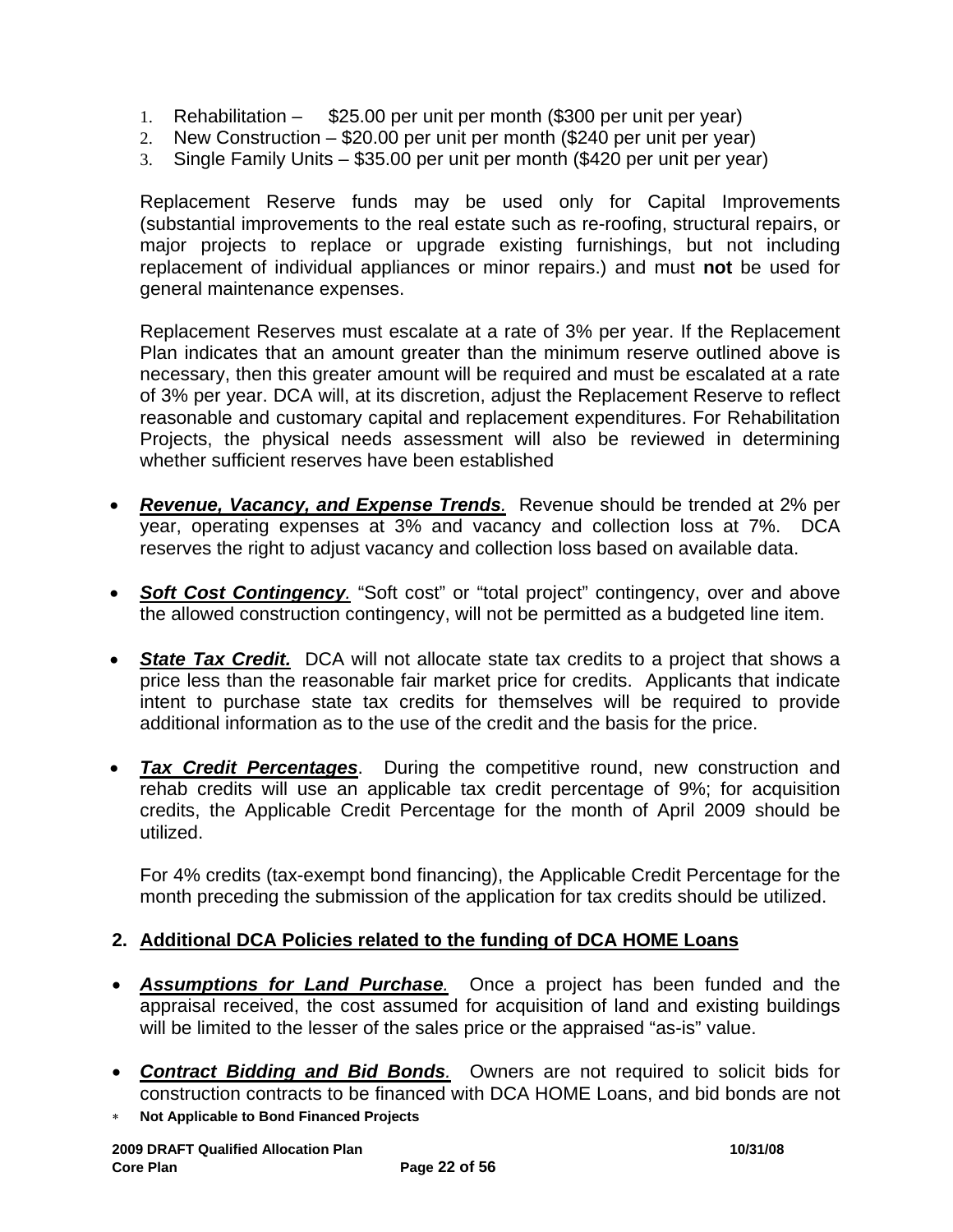required when bids are solicited, unless otherwise required by law. However, prior to closing a HOME Loan, DCA must approve both the general contractor and the contract documents. DCA will not close a HOME loan unless the approved contract with the general contractor has been fully executed.

- *Contractor Construction Cost Certifications***.** Certifications audited by an independent certified public accountant must be submitted with the request for final draw. All certifications must be prepared in accordance with DCA requirements.
- *Construction Commencement*. All HOME projects must be able to commence construction within one year of commitment.
- *Construction Contingency.* To the extent feasible, DCA funds should be allocated to cover disbursements from the construction contingency. Regardless of how the contingency is funded, DCA must approve all change orders. Any unused balance in the construction contingency at the time of Conversion must be used to reduce the principal amount of the HOME Loan or the senior lender loan as appropriate, with the monthly principal and interest payments adjusted accordingly.
- *Construction Hard Cost Financing.* HOME Loan funds can be used to finance only construction hard costs, which include site development, unit/building construction, and contractors, services which include, general requirements (inclusive of payment and performance bonds), builders overhead and builder's profit. Soft costs, acquisition costs and other project costs must be financed by other financing sources. (Not applicable to HOME CHDO Predevelopment Loans.)
- *Construction Loan Recourse.* All construction loans will be full recourse against the borrower and/or the principals of the Ownership entity until full and final completion of the project as determined by DCA. In its discretion, DCA may require that one or more Principals of the Owner or Developer guarantee the completion of construction and payment of the HOME Loan until completion of construction.
- **Conversion.** Projects receiving HOME Loans must be scheduled to convert within twenty four-months of the HOME construction loan closing. Extension of conversion deadlines must be approved by DCA. Failure to convert within 24 months will be considered when rating Owner/Developers Performance and Capacity.
- *Developer Overhead and Consultant Fees.*The amount of the Developer's overhead and Consultant's Fee (if applicable) that can be drawn before Conversion must not exceed 50% of the total Developer Fee requested. None of the Developer's profit will be disbursed until Conversion. These disbursement conditions will be reflected in the HOME Loan documents and in an agreement with any other funding source(s) that will be funding these line items.
- *Draws*. HOME Construction Loan proceeds will be disbursed on a draw basis during the construction period. The HOME loan documents will describe the policies and procedures for obtaining a draw.
- ∗ **Not Applicable to Bond Financed Projects**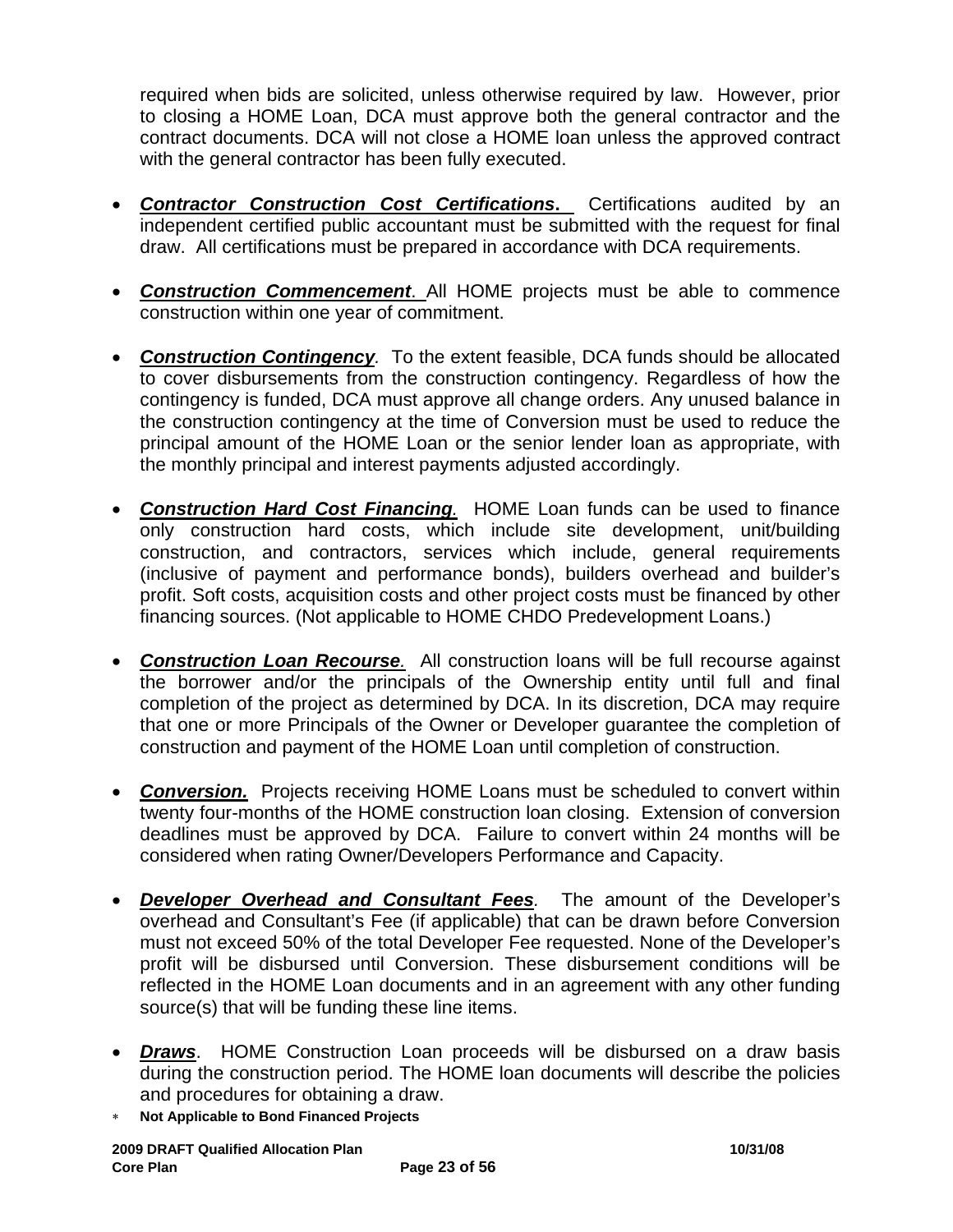- *Final Draw.* The final payment of funds (not including any retainage) for a HOME construction loan shall be made at the time of substantial completion of construction, to be evidenced by submission of all items on the DCA form "Requirements for Final Draw", including but not limited to: final payment request on the AIA draw request form, copies of all final certificates of occupancy for all buildings, final lien waivers, construction Consultants' final inspection report and approval for release of funds. Approvals will not be granted if the proposed project does not meet compliance and architectural standards.
- *Fixed or Floating Unit Designation*. For properties with both HOME assisted and non- HOME assisted units, the Applicant must select to treat the HOME assisted units as "fixed" or "floating" units at the time of loan commitment. When HOME assisted units are "fixed", the specific units that are HOME assisted (and, therefore, subject to HOME rent and occupancy requirements) are designated and will never change. When HOME assisted units are "floating", the units that are designated as HOME assisted may change over time as long as the total number of HOME assisted units in the project remains constant and the HOME assisted units remain comparable to the non assisted units over the affordability period in terms of size, features and number of bedrooms. If the Applicant fails to make such an election at the time of loan commitment, it will be deemed that the Applicant has elected to treat the HOME assisted units as "floating".
- *HOME Units*. The number of HOME Assisted Units must be specified at initial Application. HOME rules create a floor for the number of HOME assisted units in each project. This floor is based on the proportional share of total eligible costs to be paid with HOME funds.

# • *Identity of Interest.*

- 1. Contractor- If there is an Identity of Interest between any participant in the Ownership entity and the contractor or the Developer and the contractor, a third party front-end analysis of the construction costs will be commissioned by DCA during the DCA underwriting period. Additionally, industry standards for such Owner-provided construction services shall be used to determine reasonableness for the services.
- 2. Other Provider If there is an Identity of Interest between the Owners and any other provider of service, material, or supplies, such Owner-supplied services, materials, or supplies must not exceed the amount ordinarily paid for the service, material, or supply.
- *Inspections***.** All costs incurred by DCA for DCA HOME property inspections will be the responsibility of the Borrower – including, but not limited to, Inspections at Draws and Final Draw and other inspections required if a property is improperly maintained.

<sup>∗</sup> **Not Applicable to Bond Financed Projects**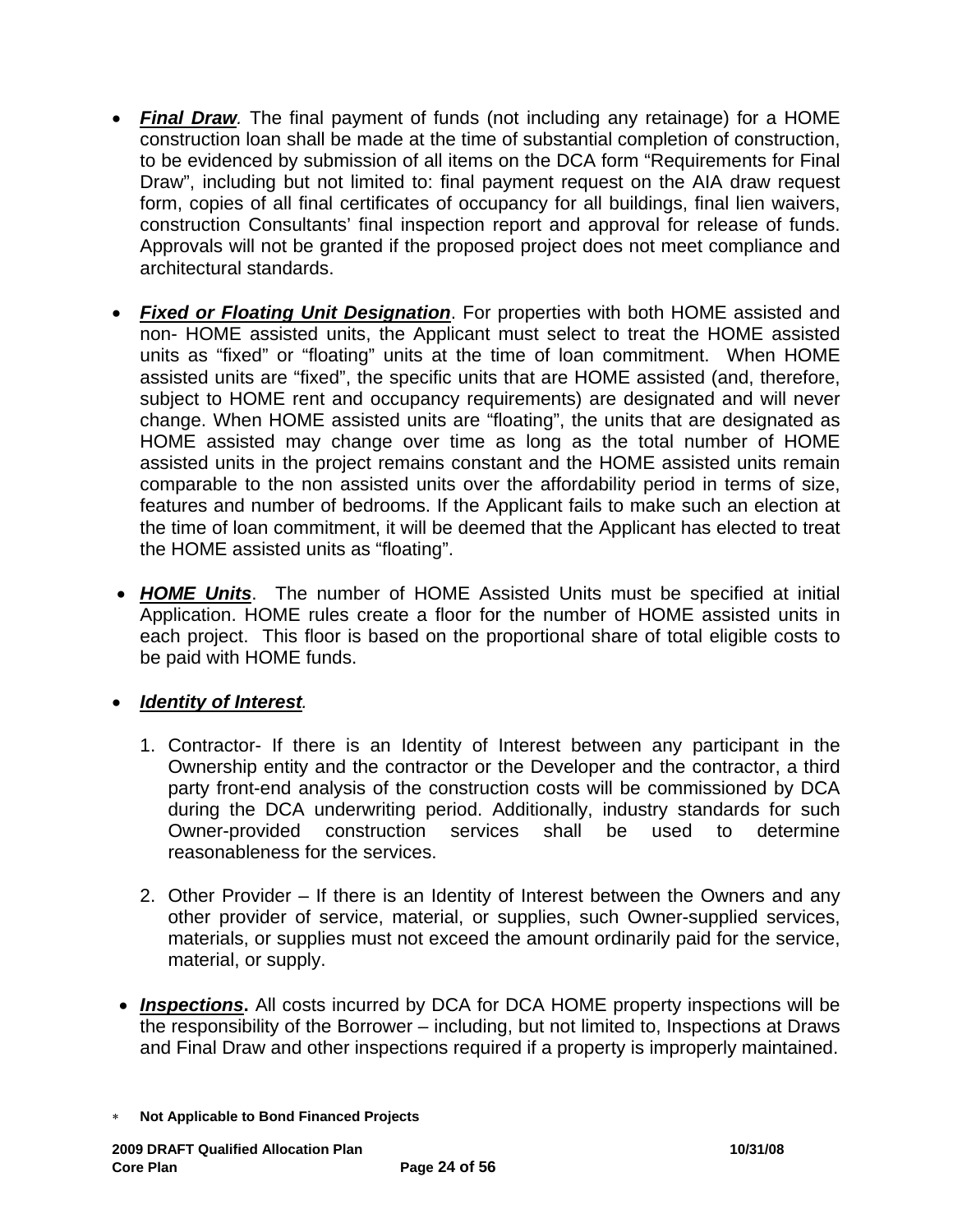• *Intercreditor Agreements.* When GHFA is not the only construction lender on a project, an intercreditor agreement shall be executed with the other lenders to ensure DCA's required involvement in all significant aspects of the administration of the construction loans.

At a minimum, the intercreditor agreement should contain at least the following essential elements:

- 1. A development cost budget approved by all lenders indicating the source(s) of funding for each line item;
- 2. A process and timetable for reviewing and approving change orders to the construction contract;
- 3. A process and timetable for reviewing and approving draw requests, including site inspection and documentation standards;
- 4. A process and timetable for amending the approved development cost budget**;**
- 5. Limitations on disbursements for Developer Fee (Owner's profit and risk) and Consultant fees; and,
- 6. Other matters, such as priority of each lender's interest in the collateral for the loans.
- *Loan Documents*. Written agreements shall be entered into between GHFA and the borrower evidencing, securing, and setting forth all of the terms and conditions of the HOME Loan. The Project Owner will also be required to execute all other closing or loan documents DCA deems necessary or desirable to document the HOME Loan satisfactorily.
- *Loan Terms*. The principal amount of the HOME construction loan and HOME permanent loan for a project will be the same. No interest will be charged during the construction loan period assuming that the DCA HOME permanent loan interest rate is not required to be set at AFR. The interest rate on the permanent loan will be no less than 1%. However, the interest rate on loans to finance projects located in areas designated as rural pursuant to the definitions in the QAP may be less than 1% in years 8 through 15 as required to ensure project feasibility. In no case may such interest rate fall below 0.50%. In years 16 through maturity, such interest rates shall not fall below 0.25%. DCA reserves the right to adjust this rate at its sole and absolute discretion during underwriting. Construction loan terms will be based upon the projected construction and lease-up schedule, as determined from the Application and DCA's underwriting. In general, permanent HOME Loans will be fully amortizing, with a maturity and amortization periods ranging from 15 to 35 years.
- *Non-Fully Amortizing Loans.* Non-fully amortizing Balloon Loans are available for projects in Rural areas. In such cases the term will be set by DCA with monthly payment and interest payments determined by DCA's underwriting projections and a balloon payment due at maturity. In the case of non-fully amortizing HOME Loans, the outstanding interest and a portion of the principal must be paid every year.

<sup>∗</sup> **Not Applicable to Bond Financed Projects**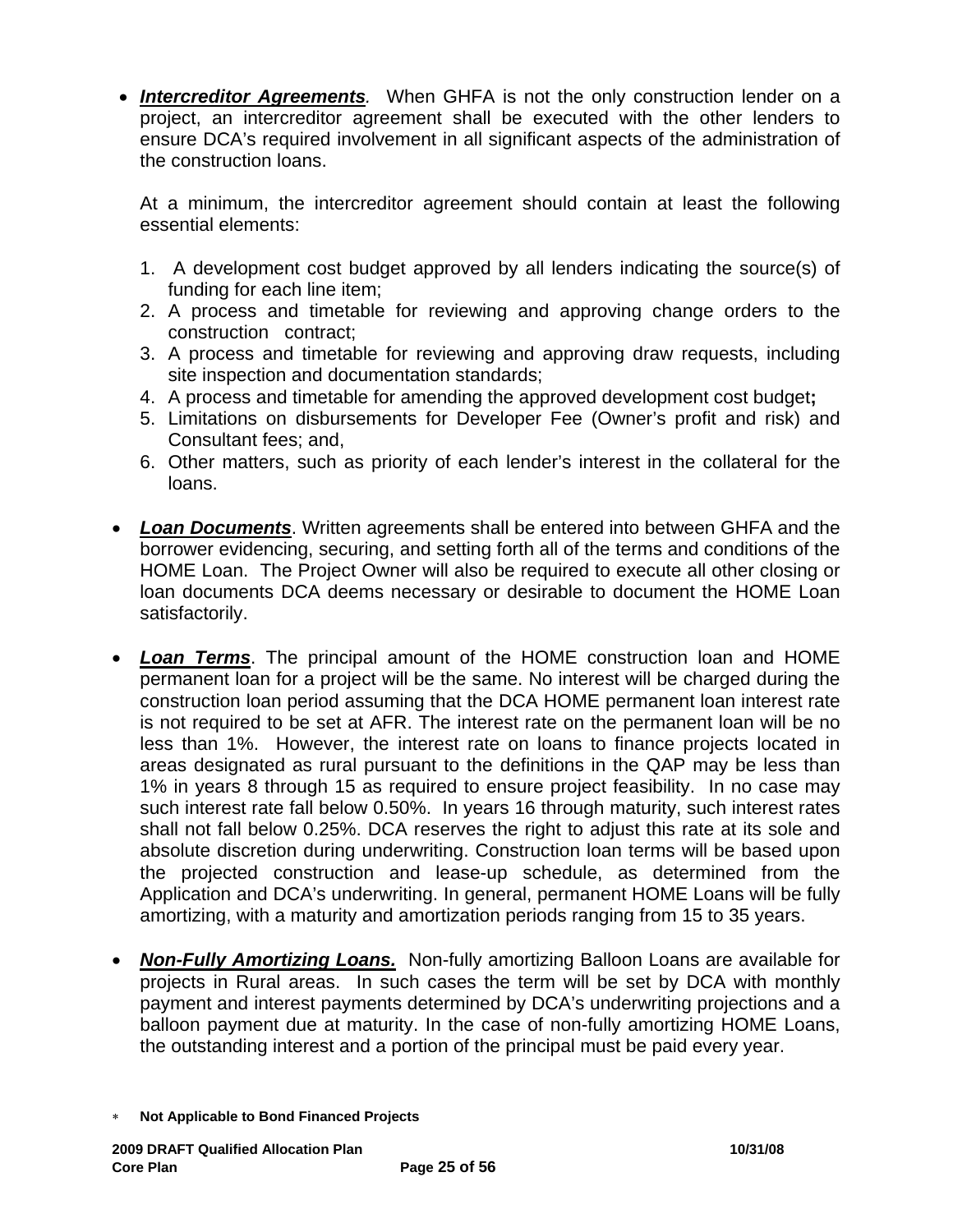**1. Excess Cash Flow.** For all permanent non-fully amortizing HOME Loans, in which the monthly installments of principal and interest are not sufficient to pay the HOME Loan in full over the loan term (a "non-amortizing HOME Loan") the borrower will deposit one-half of the cash flow from the project (after payment of secured debt service) into an interest bearing reserve account. The holder of the reserve account and the terms under which it will be held must be approved by DCA in its sole discretion.

Funds held in the reserve account will be used only for principal reduction of the HOME Loan or Capital Improvements, but only if such use is approved by GHFA in advance. Funds in the reserve account (with the exception of those approved by GHFA for Capital Improvements) must remain in the reserve account until the HOME Loan is repaid.

- **2. Future Market Value.** In the case of a non-fully amortizing HOME Loan, DCA will require a projection from the appraiser of the future market value of the property at the maturity of the HOME Loan. This value will be used by DCA to determine the likelihood of retirement of the outstanding balance by refinance or resale of the property. The future market value of the property must be greater than the projected outstanding DCA HOME Loan balance at maturity in order for the HOME Loan to be considered financially feasible.
- *Operating Deficit Reserve.* All developments financed in whole or in part with HOME funds must budget for and fund an operating deficit reserve in an amount of no less than four times the secured monthly debt service to lenders plus no less than four months projected operating expenses. If a source of other financing or the equity partner require higher levels of funding for this account, those terms and conditions will be reviewed and DCA reserves the right to impose the higher level. The funding of the operating deficit reserve must be completed at or before Conversion. If drawn upon, no further distribution to Owners will be authorized until such time as the operating deficit reserve is restored to full funding.

The operating deficit reserve must be held by DCA or the senior lender and must remain in place for the term of the HOME Loan or the Period of Affordability, whichever is longer. With the exception of instances in which Fannie Mae is the sole senior lender, if DCA is a subordinate lender, but makes a HOME Loan in an amount greater than the senior lender, DCA must hold the reserves. All withdrawals from the operating deficit reserve must be requested in writing and approved in advance by DCA. Interest earned on the operating deficit reserve account shall be added to the account as an additional contribution and will not be credited against the required monthly cash contributions.

- *Over-Income Tenant Restrictions***.** When DCA HOME Loans are used, additional over-income restrictions shall apply. Upon re-certification of a previously eligible tenant, if it is determined that the tenant's income exceeds 60% of AMI, then the tenant's rent must be increased to the lesser of: 30% of the tenant's adjusted annual income, HUD's fair market rent limitations, or the maximum amount allowable by the
- ∗ **Not Applicable to Bond Financed Projects**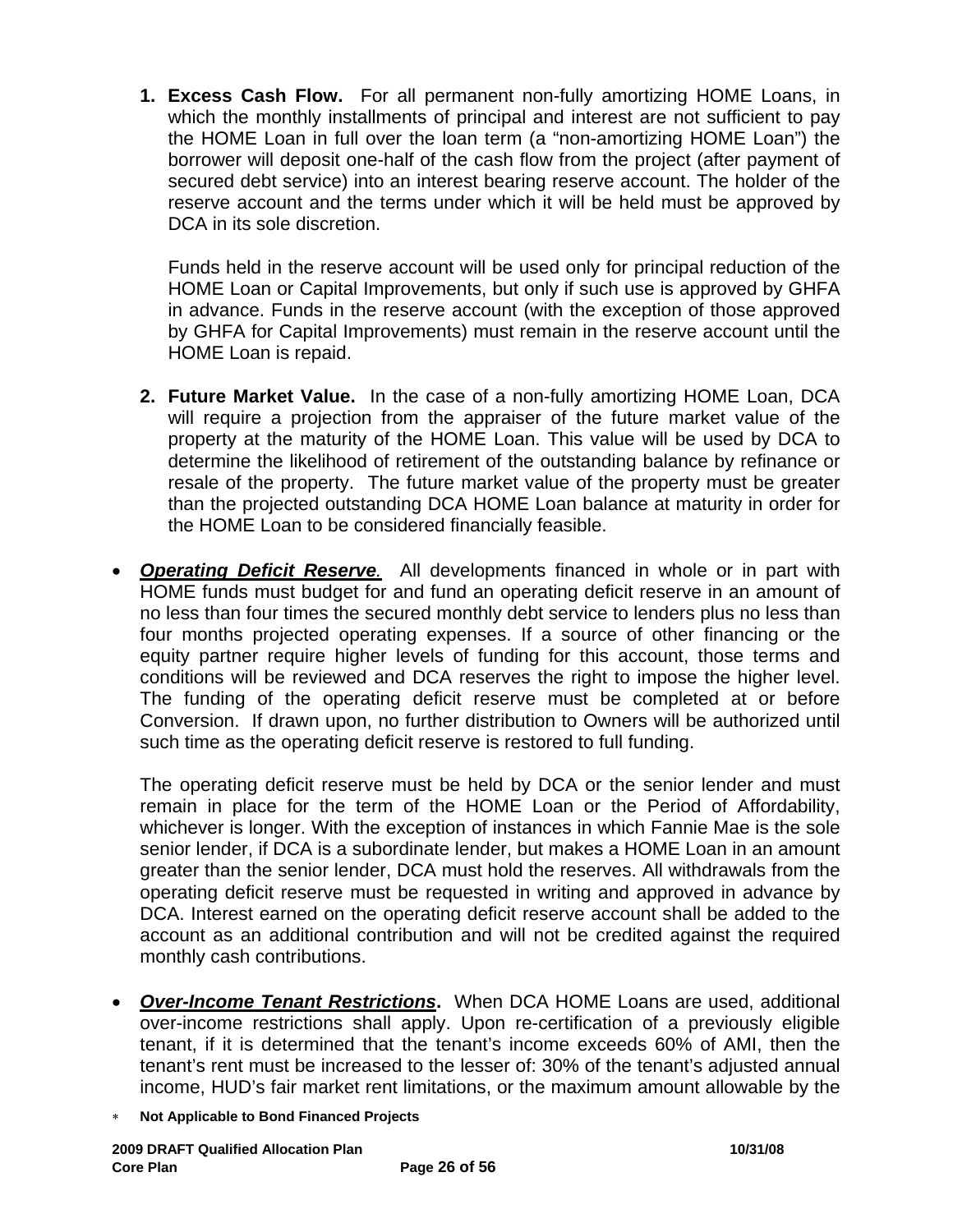Code, not to exceed limitations set by state or local laws (if any) or to be decreased under the established rent floor.

- *Owner-Contractor Agreements.* If the Owner is not also the general contractor, all developments financed in whole or in part with a HOME Loan for construction must use an AIA Standard Form Agreement between Owner and contractor, with Standard Form Terms and Conditions. The contract can either be stipulated sum or cost plus a fee with a maximum.
- *Partnership Agreements.* The partnership agreement and any amendments must be fully executed prior to the HOME Loan closing. The Partnership Agreement and any amendments must reflect the terms of the HOME Loan transaction on all material points. If the Owner is a limited liability company, an operating agreement in a form satisfactory to DCA must be fully executed before the HOME loan closing. After the HOME loan closing, the partnership agreement or the operating agreement (as the case may be) may not be further amended without GHFA's prior approval.
- *Payment and Performance Bonds.*A 100% payment and performance bond will be required for all developments funded with HOME Loans. The issuer of the bonds and the terms of the bonds must be satisfactory to DCA in its sole discretion. The cost of these bonds shall be included in the six percent general requirements limit for the construction contract (see "Builder's Cost Limitations" above).

When an Identity of Interest exists and the contractor cannot obtain a payment and performance bond, a waiver of the requirement for payment and performance bonds may be granted if a letter of credit or construction loan is utilized in lieu of the payment and performance bond.

A waiver will not be considered unless:

- **1.** The Owner agrees to provide a construction completion guaranty and payment guarantee, secured by a letter of credit from a federally-insured institution with a value of at least 50% of the total construction cost, including profit and overhead; or
- **2.** The Owner agrees to secure a construction loan with private financing. GHFA will disburse funds during the construction period, in an amount not to exceed \$10,000 per construction draw.
- *Refinancing*. DCA HOME loans cannot be used to refinance or payoff an existing loan. Proceeds from permanent HOME loans can be used to pay off construction, bridge and predevelopment loans provided that the HOME assistance is part of the original financing package.
- *Repayment***.** Repayment schedules will vary depending upon projected economics of the development, but are essentially determined by analyzing available cash flow of the project at Application Submission and again during HOME Underwriting. In the event, DCA determines that the project is experiencing feasibility problems related to
- ∗ **Not Applicable to Bond Financed Projects**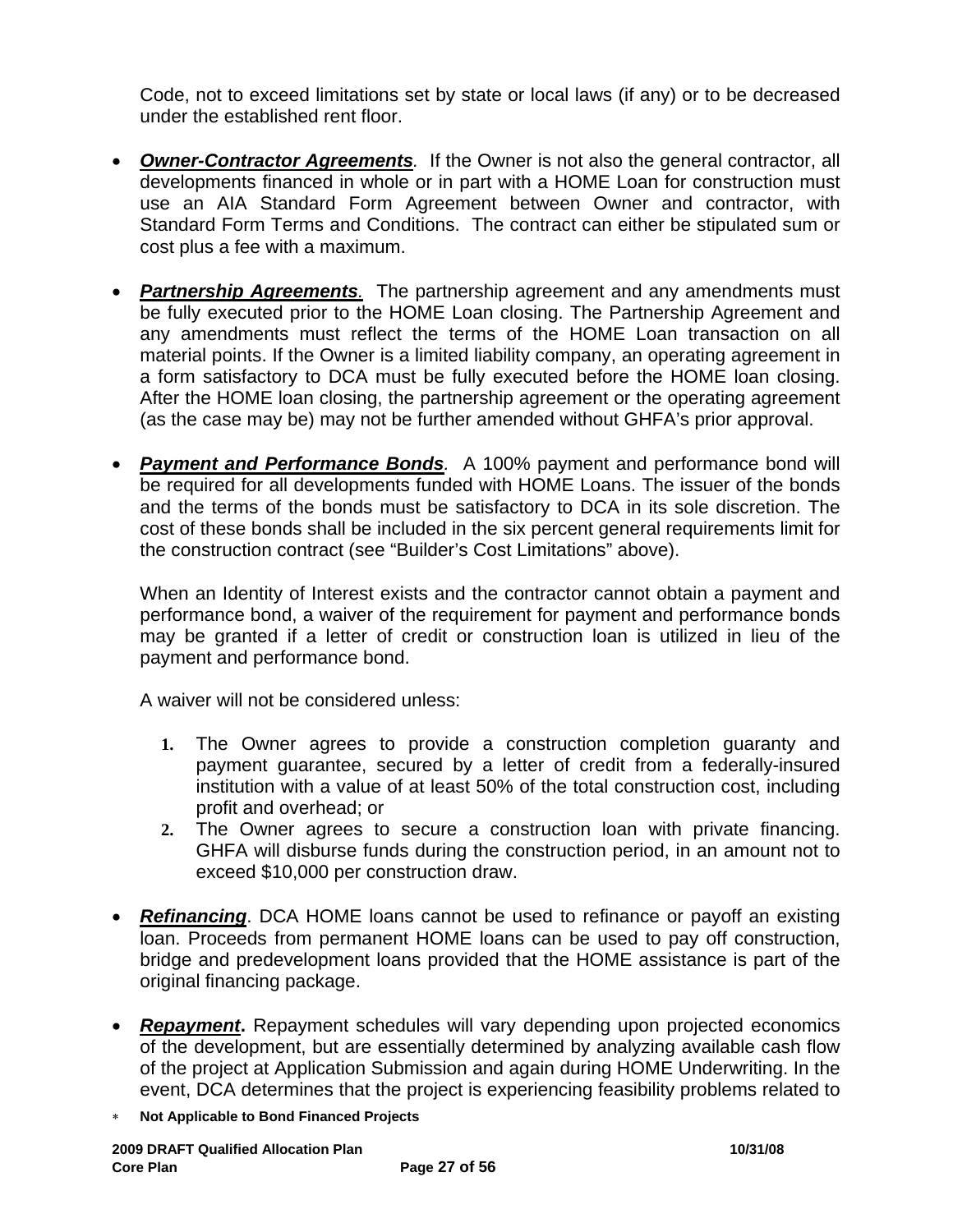increases in real estate taxes, increases in property insurance, increases in utility allowances or decreases in fair market rents, the repayment schedule may be modified by DCA.

- *Replacement Reserve Withdrawals*. All withdrawals from the Replacement Reserve account must be approved by DCA in advance. The senior lender must maintain the Replacement Reserve account in an FDIC insured financial institution. Interest earned on the Replacement Reserve account shall be added to the account as an additional contribution and will not be credited against the required monthly cash contributions.
- *Retainage.* The loan agreement between the Project Owner and GHFA will provide that GHFA may retain 10% of the amounts that it has approved for each draw request ("the retainage") until the project reaches 50% completion. Thereafter GHFA will retain 5% of the amount that it has approved for each draw request, resulting in a total retainage of 7.5% at Substantial Completion. The construction contract must provide and the contractor must acknowledge that GHFA has the right to withhold such retainage and that the retainage will not be disbursed until full and final completion of the construction.
- *Rural Projects.* DCA recognizes that Rural projects may involve greater financial risk than non-Rural projects. While a sufficient economic base to support a proposed Rural project may exist at the time of Application, the loss of a predominant industry or employer, or other extenuating circumstances out of the control of the Applicant could result in a major economic impact on the project. To mitigate this increased financial risk, DCA will consider loan modifications during the course of the HOME Loan for projects which have suffered a demonstrated major economic impact as a result of the loss of a predominate industry or employer or other extenuating circumstances. The loan modification may be structured to allow the Owners to maintain Ownership and control of the property and to continue providing affordable housing to the extent it is needed in the community.
- *Stored Materials.* DCA will not pay draw requests that include the cost of stored materials. Stored materials are considered to be materials that will not be incorporated into the construction within the subsequent thirty (30) days from the date of any draw request.
- *Subsidy Layering Review.* DCA will perform subsidy-layering analysis for HOME funded projects prior to the time of preliminary commitment for projects receiving tax credits from the state's low income housing tax credit allocation. In cases where the results of a DCA subsidy layering review indicated that there would be excess assistance, DCA will reduce the amount of the HOME loan to eliminate the excess. In addition, a subsidy layering review is also conducted during HOME loan underwriting prior to the closing of the HOME loan.
- *Subordination.* The decision whether to subordinate DCA's regulatory agreement and/or lien position to a private lender's security deed will be made only after DCA
- ∗ **Not Applicable to Bond Financed Projects**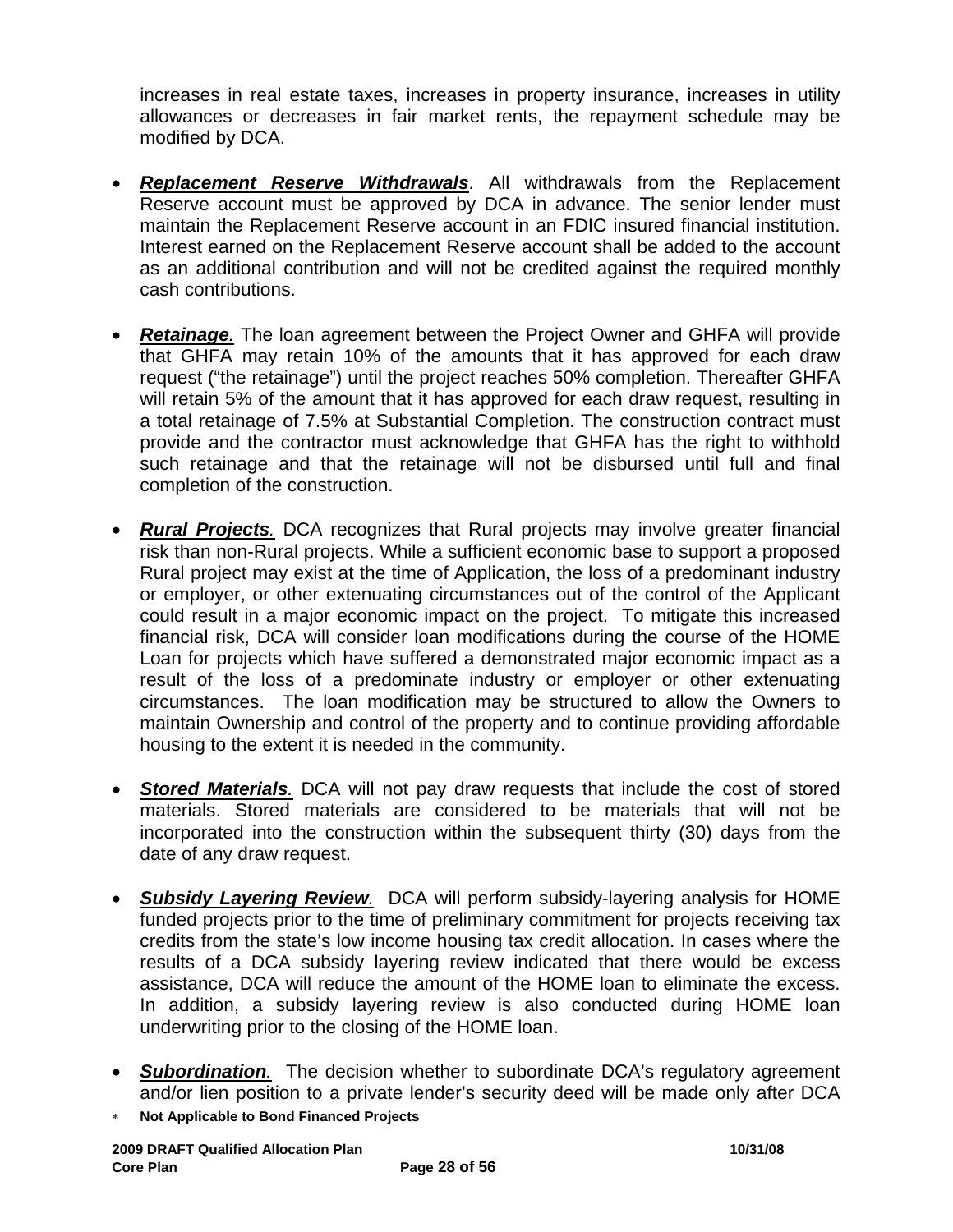considers the individual circumstances of each HOME Loan. Factors that will be considered include, but are not limited to, the senior loan amount, DCA's HOME Loan amount, debt coverage ratio, private lender's interest rates, loan maturity, type of loan, etc. In no instance will DCA subordinate to a public entity's loan.

- *Syndicator Asset Management Fee.* Syndicator asset management fees will be paid from the "after debt service" cash flow less the cash flow payments to DCA on the HOME permanent loans.
- *Tri Party Agreements*. A Tri Party Agreement will be required for all DCA HOME Loan transactions involving another permanent lender that is not financing construction costs. The Tri Party Agreement must clearly state, at a minimum, that the permanent lender has reviewed and approved the DCA HOME Loan documents, plans and specifications, development budget, tenant lease, environmental assessment, construction contract, title exception legal description, management agreement, partnership agreement, borrower's certificate of limited partnership, survey, appraisal, form of subordination agreement, and items necessary to satisfy the permanent commitment regarding completion of construction of the improvements of the collateral property.

<sup>∗</sup> **Not Applicable to Bond Financed Projects**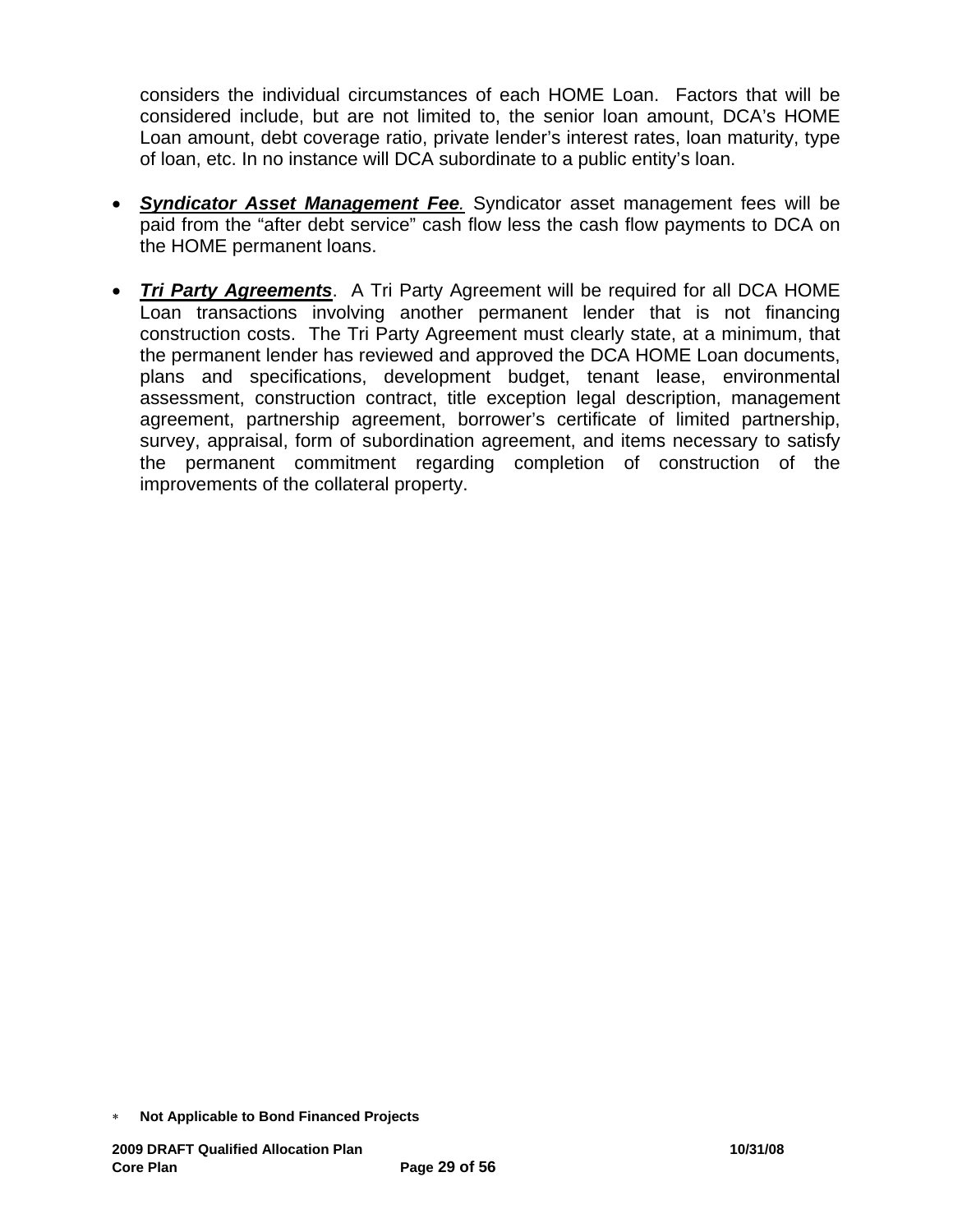# **Section 8. Eligibility**

**A. Applicants**. For profit or nonprofit Owners of proposed newly constructed or rehabilitated rental housing to be occupied by low and very low-income households as set forth in the Plan, the Manual, and if applicable the HOME regulations and/or Section 42 of the Code, may apply. Eligible activities are the construction to permanent financing for the costs of constructing or rehabilitating rental housing as defined in the Plan. Rental dwelling units financed through the HOME Loan program must be affordable by low-to-moderate-income households as defined in the Plan, the Manual, and the HOME regulations. Eligible buildings contain one or more units designed for long-term, continuous residential rental use.

DCA reserves the right to perform a full criminal, employment, and credit investigation of all Project Participants. DCA reserves the right to formulate additional policies as needed related to the eligibility of individuals and entities to participate in DCA funding processes. In order to be eligible to participate, project participants must be current in all outstanding fees owed to DCA, including but not limited to Compliance Monitoring Fees and LIHTC allocation fees.

Proposed Project Participants may be ineligible to participate in the 2009 competitive round and to receive funding under the Plan if the proposed Project Participant falls within any one of the following categories:

- **1. Continuing Non-Compliance, Disqualification in DCA Programs**. Principals of projects awarded Credits or HOME Loans in previous award cycles must remain materially in compliance with all applicable requirements of the Credits and the HOME Loan programs to remain eligible to compete for future Credits or HOME Loans. Material non-compliance status exists when, in the judgment of DCA, an Applicant exhibits a continual pattern of non-compliance or when an Applicant demonstrates an inability or an unwillingness to resolve non-compliance matters in a timely manner.
- **2. Failure to commence and complete projects**.Project Participants must start and complete outstanding DCA HOME Loan or Credits projects in a timely manner and meet all material obligations under applicable loan documents and/or carryover allocations to remain eligible to compete for future Credits or HOME Loans. Project Participants must accurately complete and submit all forms required under Federal regulations in a timely manner including, but not limited to tenant data and Davis-Bacon documentation. Project Participants must remain qualified to participate in all DCA-administered programs to remain eligible to compete for future Credits or HOME Loans.
- **3. Previous Conduct**. Project Participants may be disqualified from participation based on previous conduct. Examples of conduct which may result in disqualification include, but are not limited to, any Owner, Developer, Manager or principal of such entity that entity that has been debarred by HUD, subject to criminal conviction or

<sup>∗</sup> **Not Applicable to Bond Financed Projects**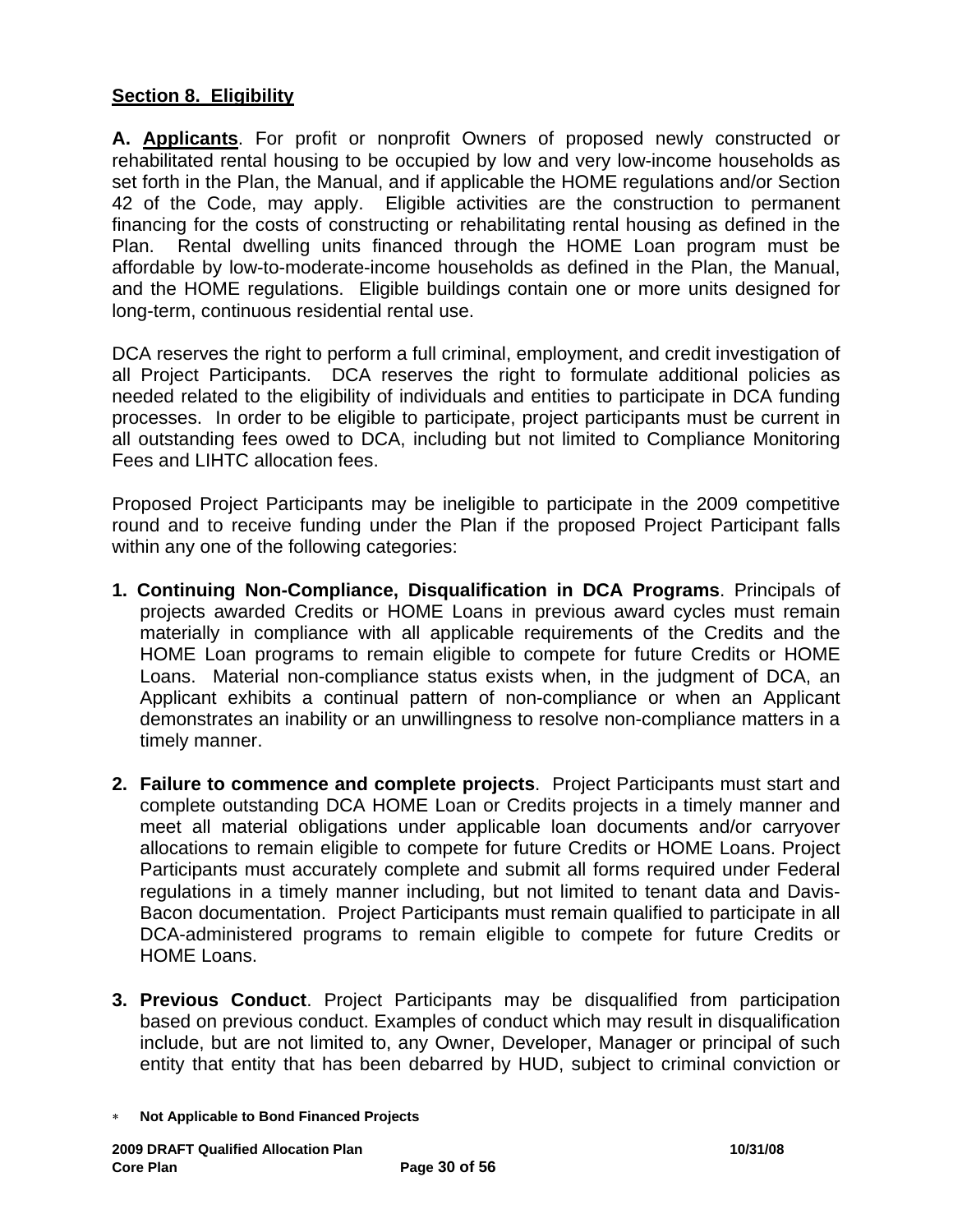found to have submitted fraudulent information to DCA or any other government entity.

DCA will have the sole and absolute discretion to determine those parties ineligible to receive funding under the Plan due to non-compliance, default or disqualification status. If an entity is determined to be ineligible to compete for DCA tax credit and HOME resources, the principals of that entity will also be ineligible. A disqualification under this subsection will result in the individual or entity involved not being allowed to participate in the 2009 competitive cycle or the tax exempt bonds 4% tax credits and removing from consideration any application where they are identified.

**Federally Debarred & Suspended Entities**. Any person (individual, corporation, partnership, association), principal (officer, director, Owner, partner, key employee, or person who has critical influence), or agent for a Project Participant (including Consultant) that is under debarment, proposed debarment, or suspension by a federal agency is ineligible to participate in the 2009 Competitive Scoring process. Such Applications will be rejected. Each Project Participant and consultant must include in the Application a statement concerning all criminal convictions, indictments, and pending criminal investigations of all members of the general partnership and must provide dates and details of each circumstance, unless otherwise prohibited by court order, statute or regulation.

**Failure to Use Previously Awarded Credits**.DCA's policy is that projects awarded credits must be completed by the applicable Placed-In-Service date. An owner who cannot utilize awarded credits for any reason must still pay the credit allocation fee for the project. Provided the owner returns the credits and pays the applicable tax credit allocation fee in a timely manner, the project is eligible to be resubmitted in a future application round. If the resubmitted Application is approved, the Owner will pay a new credit allocation fee. The owner must inform DCA of its intent to return credits. DCA will then direct the owner on the proper timing and process for returning the credits.

In very limited circumstances, DCA will consider a forward exchange of credit if a delay in completion is due solely to circumstances beyond the control of the Owner/Developer. Examples of such delays include unforeseen sewer issues, delays due to HUD policy and procedures or for extraordinary delays in the issuance of local development or building permits. In the event DCA does approve a forward exchange, the placed in service date will be extended for only a period of six months. Failure to meet that extended placed in service date (six months) will be considered a major instance of non compliance and will be considered in DCA Compliance scoring.

# **B. Projects**

- **1.** *Scattered Sites.* Scattered-site projects will be eligible to apply if they have no more than six (6) non-contiguous parcels within a  $\frac{1}{2}$  mile radius and a minimum of four (4) residential units per parcel, except for parcels on which the community center is located. DCA may approve scattered site projects with different parcel if the project has a NSP commitment. In reviewing these waivers, DCA will be looking at
- ∗ **Not Applicable to Bond Financed Projects**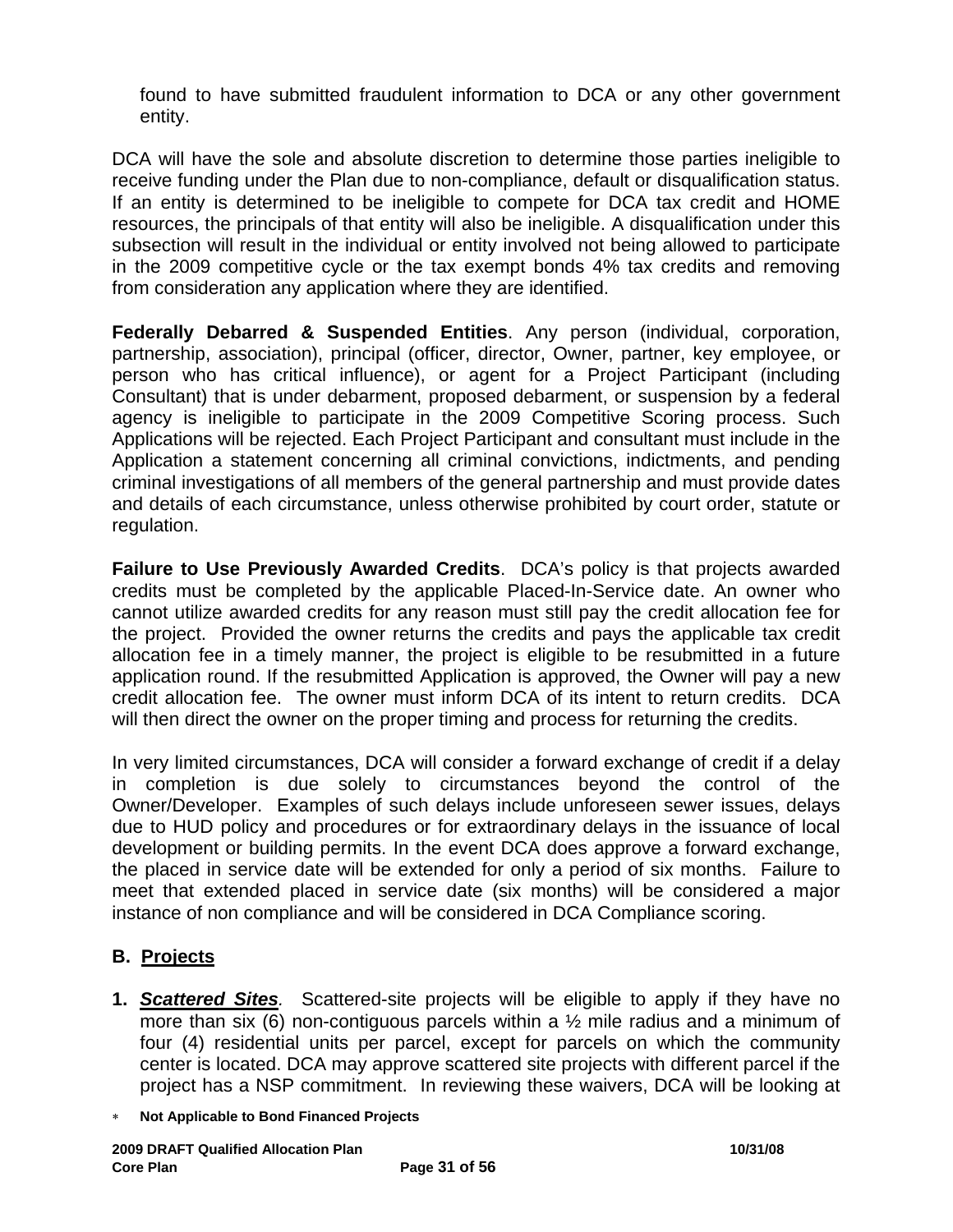the Applicant's management plan for the project as well as whether there is a tenant ownership plan in place.

All Applications proposing scattered sites must meet the following requirements:

- All of the residential units are income and rent restricted as set forth in Section 42 of the Code;
- All buildings in the project must be under the ownership of one entity;
- All buildings in the project must be developed under one plan of financing and considered as a single project by all funding sources;
- All units in the scattered site Application must be managed by one management entity;
- The scattered sites must be appraised as a single proposed development, if applicable; and,
- Each site within the proposed project must meet all applicable Threshold and Scoring criteria.

Applications should include a legal opinion on scattered site to support the project's development.

- **2.** *Detached Single-Family Rental Housing.* Detached single family housing proposals will be eligible for funding if they satisfy the following requirements:
	- The Application must include in its development budget the costs associated with the continuous upkeep of each rental house, including ground maintenance, at the project Owner's expense. These costs must be supported by a detailed maintenance plan.
	- The Application must have a detailed Replacement Reserve analysis and plan.
	- The house designs must reflect architectural diversity through the use of different elevations and styles.
	- Landscaping must be appropriate for detached, single family housing.
	- .
- **3.** *Phased Developments*. Applications for each Phase must independently meet the criteria set forth in the respective QAP under which the Phase is seeking funding. The following criteria must also be met:
	- Operations and operating costs must be separately managed for each phase;
	- Community buildings and amenities located on one phase cannot be oversized to meet expected use by tenants of other phases (if the community building is claimed in eligible basis); and
	- All amenities and services which are meeting Threshold criteria or Points criteria as listed in Appendix I and II of the QAP must be located on the Phase which is submitting the Application and cannot be used in previous or future Applications for funding for other Phases.
- ∗ **Not Applicable to Bond Financed Projects**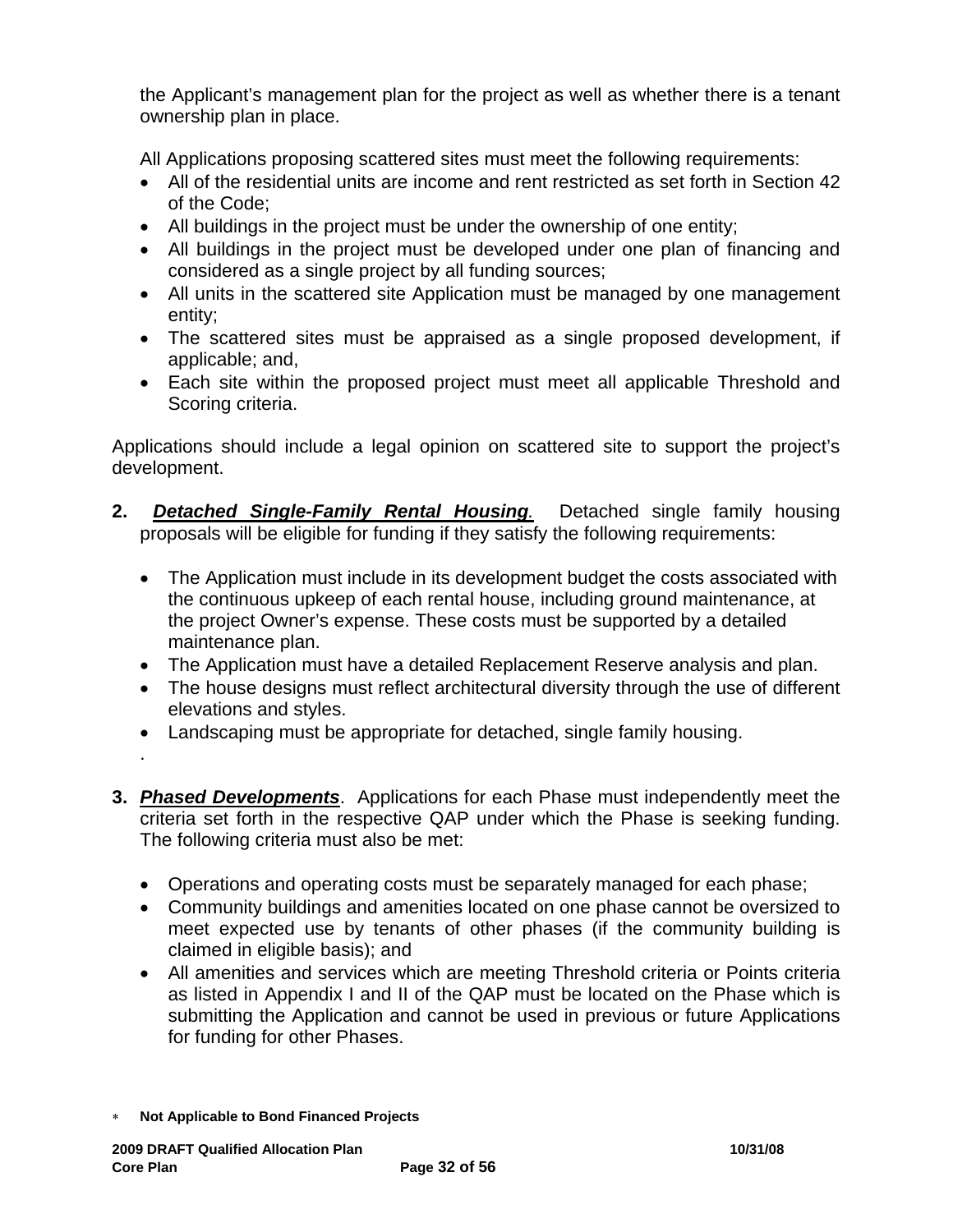**4.** *Bond financed Developments*. DCA recognizes that bond financed projects that preserve affordable housing may have difficulty meeting some of DCA's policies, including but not limited to scattered site, project location, amenities and other threshold and administrative requirements because of the way they are structured. DCA may, at its sole discretion, grant waivers of its policies or formulate new, specific policies for preservation of existing affordable housing. DCA contemplates that such policies may include a program that preserves existing affordable housing through the issuance of DCA bonds or a program that preserves expiring tax credit properties.

<sup>∗</sup> **Not Applicable to Bond Financed Projects**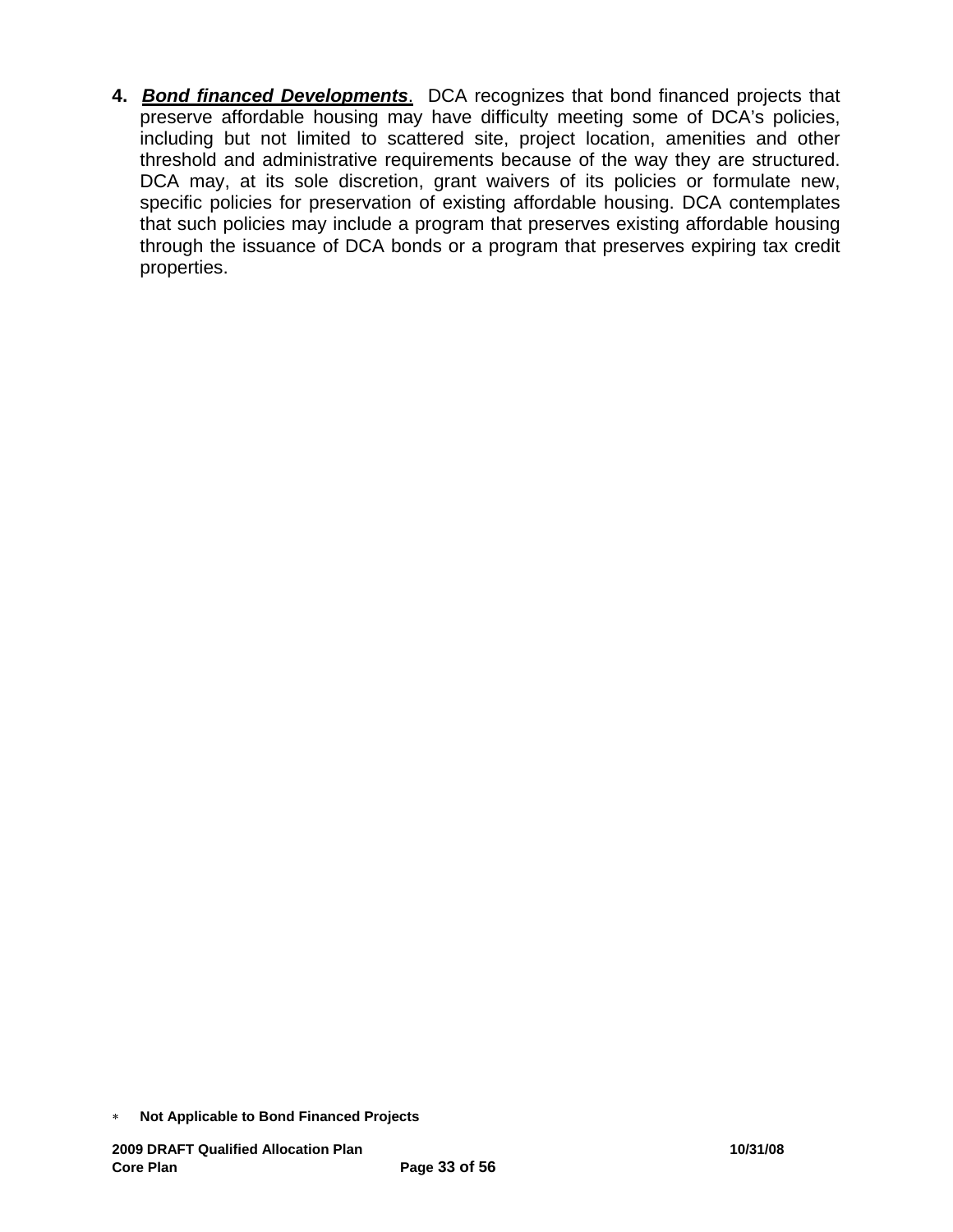# **Section 9. Submission Requirements and Award Limitations**

### **A. Applicants must submit documentation for DCA review and approval prior to Application submission for the following criteria:**

- **1. Performance Scoring**: All project participants; (Owner/Developer and Management Co.) must submit separate applications for experience and compliance.
	- Each Owner and Developer entity will receive an experience determination and a compliance score.
	- The Management Company will receive a pass or fail rating. Participants can use that rating and score.

### **Experience Determinations**

Requests for experience determinations may be submitted prior to Application in the sole and absolute discretion of the Applicant. For experience determinations, the Experience Submittal Form should be completed in accordance with the Experience Submittal Form Instructions for each Owner, Developer, and Management Company to be considered by DCA.

### **Compliance Score Determination**

Requests for compliance score determinations may be submitted prior to Application in the sole and absolute discretion of the Applicant. Compliance score determinations will be issued for individuals as well as for Owner and Developer entities. For compliance score determinations for individuals, the Compliance Summary Form must be submitted on or before **April 16, 2009 in the Application.** Details of the proposed project, other than the size or the applicable range of the total number of units and type of project, are not required as part of these submissions.

### **2. Request for HOME Funds**

Request for an award of DCA OAH HOME funds must be submitted prior to Application. Details of the pre-application process will be posted at a later date.

#### **3. Tier 1 Owner/Developer Determinations**

Requests for determination of Tier 1 Owner/Developers must be submitted prior to Application.

#### **4. Waivers**

The following Waivers may be submitted to DCA for review and approval prior to Application Submission:

- Architectural Standards **Waivers**
- Environmental Noise Waiver
- Operating Expense Waiver
- **Not Applicable to Bond Financed Projects**
- 30% Boost for Green Building
- Amenities Pre-approval Experience Waivers (Owner, Developer and/or Manager)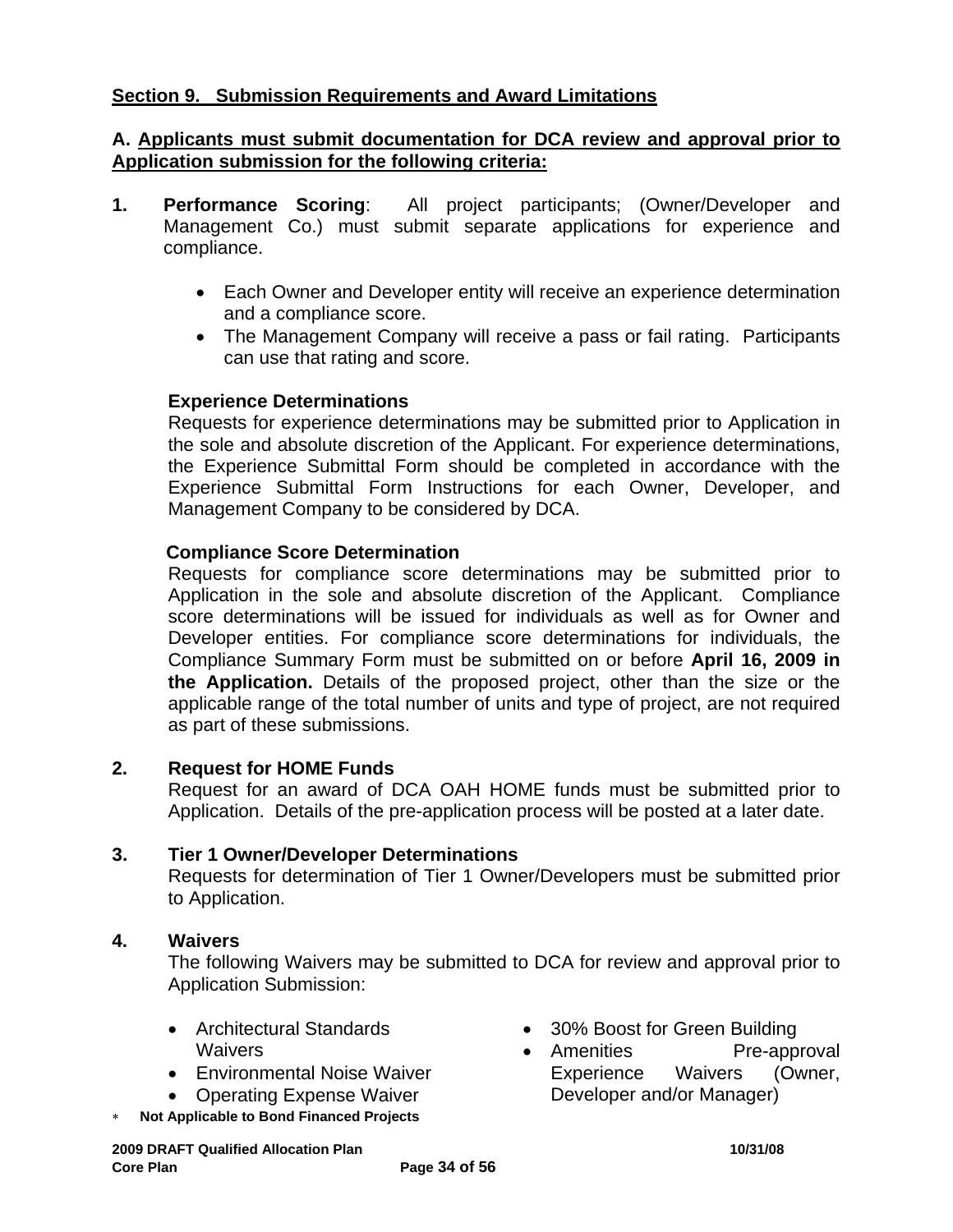• Probationary Experience **Participation** • 3<sup>rd</sup> Party Amenities Approval

Submissions under this category will only be evaluated if the submissions are complete and accurately prepared in accordance with the waiver submittal instructions. Please see specific categories in Threshold as well as Core Plan Exhibit "A" DCA Fees and Deadlines for additional information. Submittal instructions are included in the 2009 Application instructions.

## **B. Application Submissions**

**1.** DCA will conduct one Competitive Application cycle for 9% Credit and HOME Loan funding resources during 2009. Applications must be delivered by the deadline to:

> Georgia Department of Community Affairs Housing Finance Division/Office of Affordable Housing 60 Executive Park South, N.E. Atlanta, Georgia 30329-2231

The complete Application is due at DCA by 4:00 PM**. on May 14, 2009**. After this precise time, irrespective of any extenuating circumstances, no Applications or portions thereof will be accepted.

- **2**. 4% Tax Credit Applications for Bond Financed Projects can be submitted throughout the year subsequent to Bond Allocation, but no later than seventy five (75) days prior to bond closing date, and are subject to applicable criteria set out in the Core Plan, Threshold Criteria, Core Application Instructions, Core Application and Application Manual. All waiver requests must be submitted no later than 30 days prior to the 4% Tax Credit application submittal.
- **3**. A complete Application package must include all required documentation and all applicable Application fees. In the event the electronic version of the Core Application does not conform to the original print out of the Core Application, the electronic version of the Core Application shall be deemed the correct Application.

Applicants must submit complete Applications according to the directions and format prescribed in the 2009 Core Application Instructions and the 2009 Application Manual.No additional documentation will be accepted after the Application Submission deadline described in this Section unless specifically requested by DCA. The use of a third party or common carrier to deliver the Application does not relieve the Applicant of its responsibility for meeting the Application Submission deadline. Consequently, there will be no exceptions to this deadline. In addition, no assemblage, packaging,

∗ **Not Applicable to Bond Financed Projects**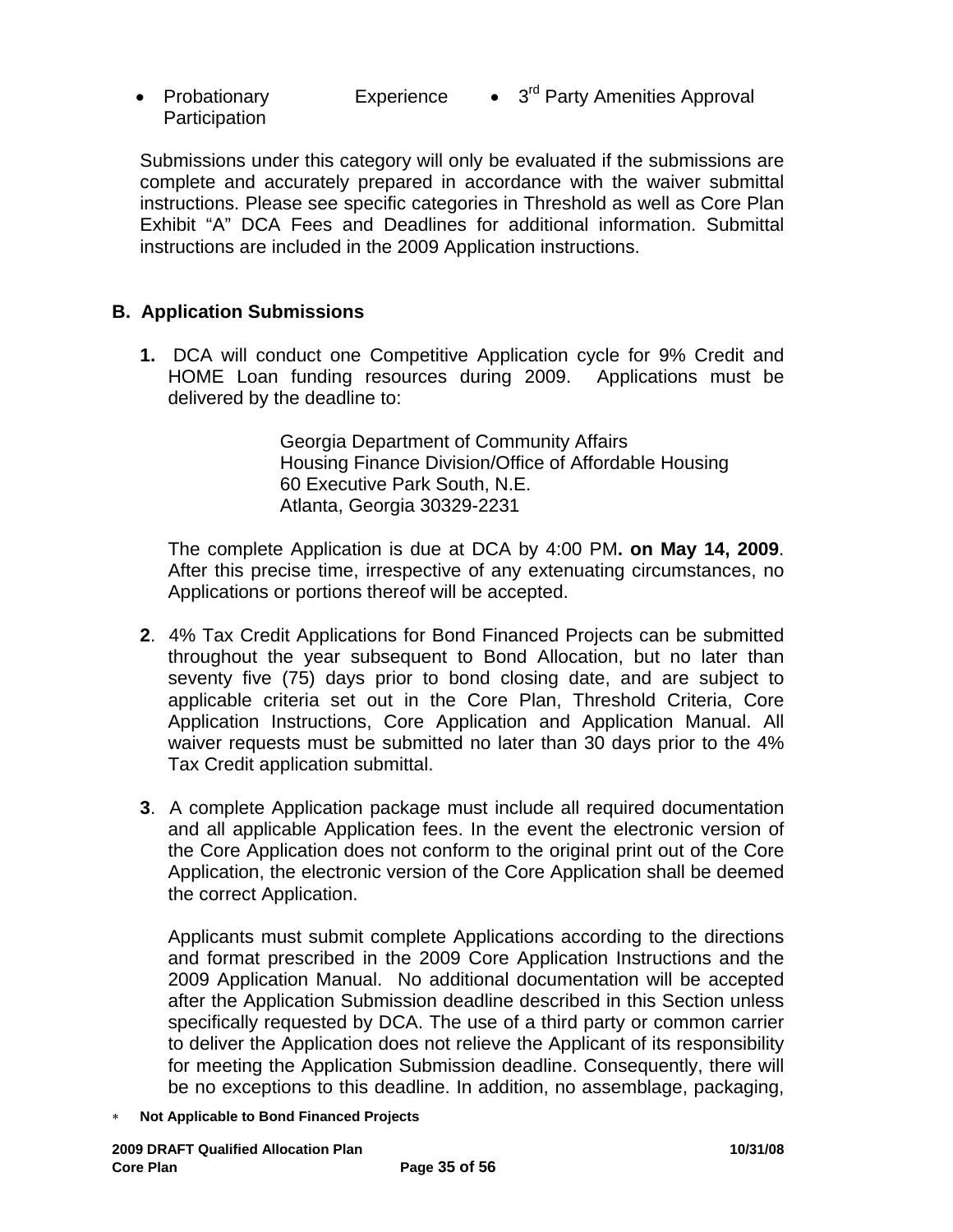or other form of Application preparation will be permitted at any time on DCA premises.

Applicants for 9% Credits and/or HOME funding will be required to selfscore their Applications and fully explain their rationale in support of the scoring decision for each criterion. Applicants' self-scores must be done in strict accordance with the provisions of the Plan and the Application Manual.

### **4. Maximum Number of Applications.\***

DCA will assign sequential project numbers to all Applications in the order they are received, and prior to any form of Application review. Applicants will be permitted to submit a maximum of four (4) Applications for funding resources under the Plan. This limitation applies to Ownership interests of all proposed Project Participants except for Syndicators. Ownership interests of all Project Participants in the proposed Applications will be reviewed. If it is determined that a Project Participant has proposed Ownership interest in more than four (4) Applications. DCA will only evaluate the first four (4) project Applications submitted to DCA. Any other Applications which include the same Project Participant will be considered ineligible and will not be evaluated.

### **C. Award Limitations\***

- **1. Maximum Ownership Interests**. Applicants will be limited to direct or indirect Ownership interest in projects in which the combined total Federal Credit from the 2009 competitive funding round cannot exceed one million seven hundred fifty thousand dollars (\$1,750,000) and/or total HOME funding cannot exceed twenty five percent (25%) of the total HOME Loan resources available. For Tier 1 Developers, the combined total Federal Credit from the 2009 competitive funding round cannot exceed one million nine hundred thousand dollars (\$1,900,000) and/or total HOME funding cannot exceed twenty five percent (25%) of the total HOME Loan resources available. This limitation applies to direct or indirect Ownership interests of all proposed Project Participants, except Syndicators. Once an applicant has been awarded projects that meet the above limits, all of that Applicant's lower scoring projects will be deemed ineligible. For nonprofit applicants, DCA will look at Executive Directors and common threads of effective control as well as whether different nonprofit entities have met DCA Experience requirements through the same individuals or entities.
- **2. Maximum Ownership Interest Exception**. The exceptions to the above is that an Owner who has reached the above limits may (1) partner or consult with an inexperienced unrelated entity for purposes of the inexperienced unrelated entity meeting DCA experience requirements pursuant to Threshold Experience requirements or (2) serve as a
- ∗ **Not Applicable to Bond Financed Projects**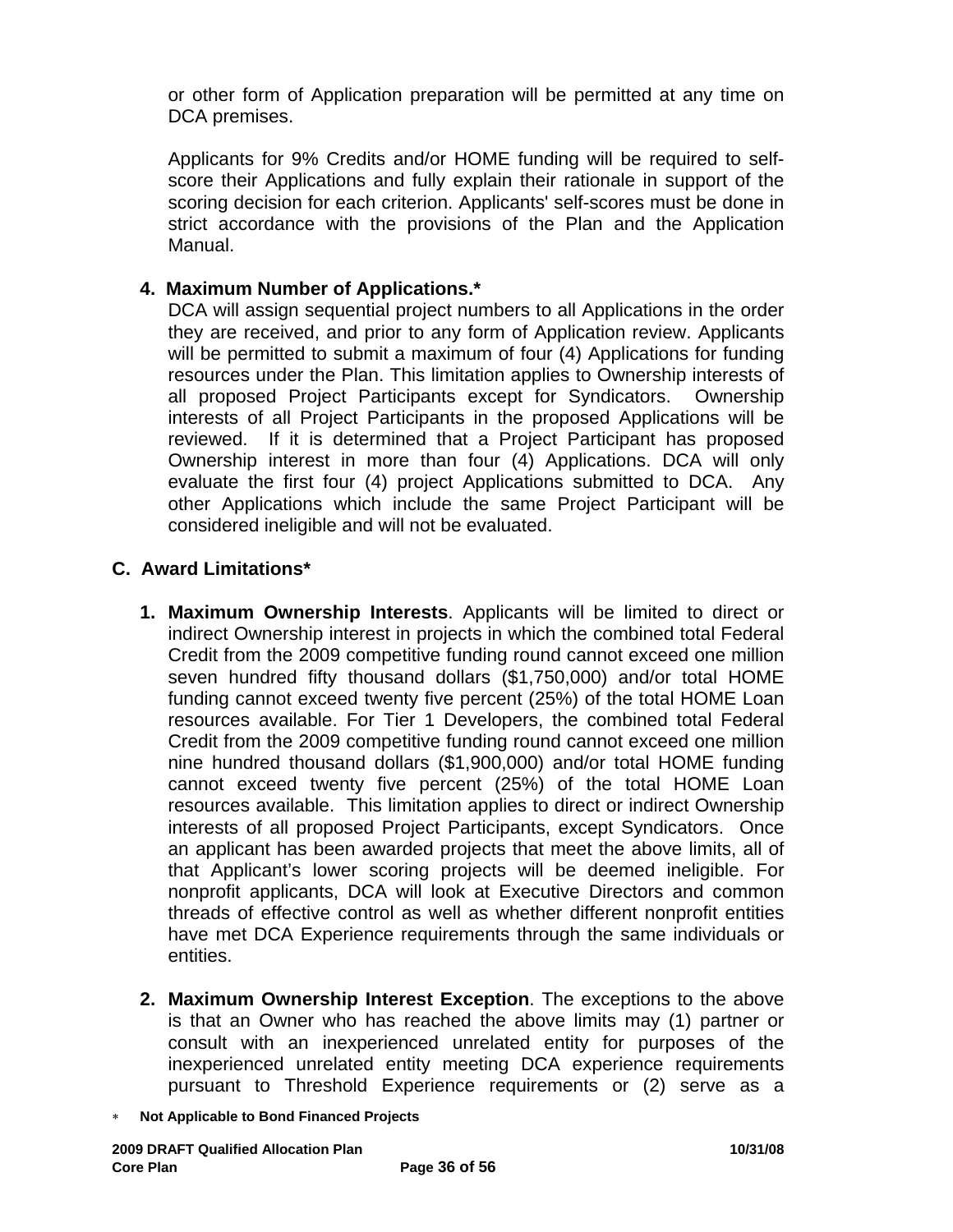Developer in a project in which he has no Ownership interest. However, such Owners are limited to one (1) additional project under this exception.

An Experienced Entity that has not met its maximum Ownership cap may also (1) partner or consult with an inexperienced entity for purposes of the inexperienced entity meeting DCA Threshold experience requirements or (2) serve as a Developer in a project in which he has no Ownership interest. However, such entities are limited to one (1) project pursuant to this section. Each inexperienced unrelated entity must materially participate in the ownership of the project. DCA will review documentation submitted by each applicant to determine that the partnership with the inexperienced entity is bonafide. Each applicant seeking to utilize this exception must complete the appropriate DCA Certification Form.

**Other Limitations**. Inexperienced Owners and Developers that meet experience through partnering or consultant contracts with an experienced Owner and/or Developer are limited to one (1) project. If the experienced partner or consultant proposed in the Application is awarded **one (1)** project pursuant to Section 11(C.)(2.), then the inexperienced Owner or Developer may replace such experienced partner or consultant with another experienced partner or consultant if the project is selected. The replacement partner or consultant must be approved by DCA.

**Adjustment of Maximum Number of Projects Allowed.** In the event an Owner/Developer fails to meet deadlines on projects, has a significant number of projects under development but not completed or experiencing a financial issue with regard to an existing project, DCA in its discretion, may elect to reduce the number of projects that can be awarded under the project cap.

## **Section 10. Post Award Deadlines**

**Design Development Documents**. For 9% deals, Design Development Documents as fully outlined in the Architectural Submittal Instructions in the Manual must be submitted to DCA for review and approval no later than 90 days from carryover allocation date.

For 4% deals, Design Development Documents as fully outlined in the Architectural Submittal Instructions in the Manual must be submitted to DCA for review and approval no later than 90 days from issuance of the Letter of Determination.

For HOME deals, please comply with the deadlines in the HOME Commitment Letter.

**Tax Credit only Projects/Commencement of Construction/Rehabilitation**\*. Owners of projects receiving 9% Tax Credits for new construction or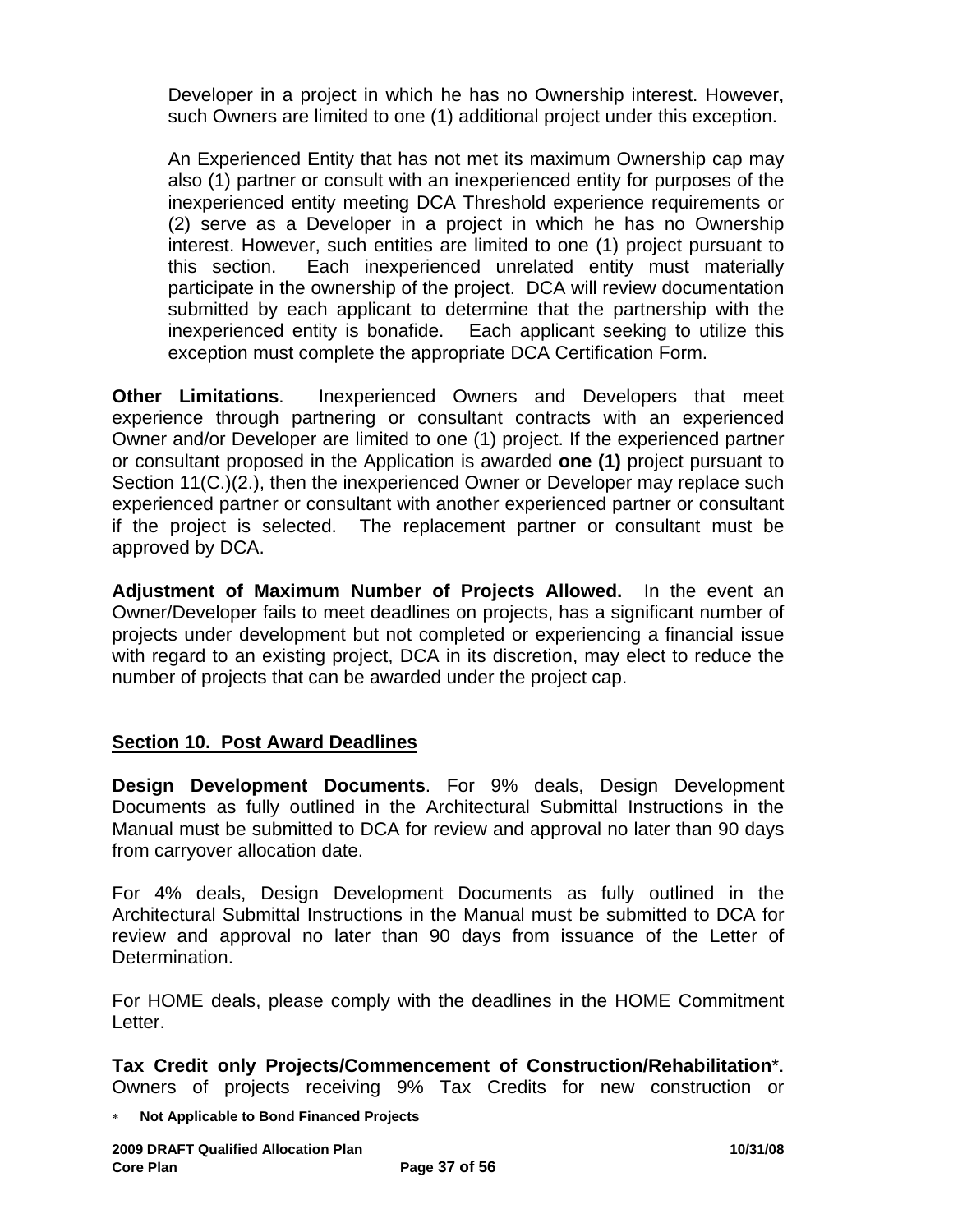rehabilitation in the 2009 round must commence construction or rehabilitation no later than **October 15, 2009**. Failure to commence construction as scheduled may cause an automatic recapture of the Credits. DCA will closely monitor construction start dates.

**Tax Credit and Home Projects / Commencement of Construction / Rehabilitation**\*. Projects receiving HOME Loans must not begin construction prior to DCA's issuance of the environmental release nor prior to the HOME Loan closing. However, all projects receiving a HOME loan award in 2009 must have satisfied all conditions necessary to commence construction within one (1) year of the date of the initial HOME commitment. Exceptions may be granted by DCA at its sole and absolute discretion in accordance with HUD regulations, but must be requested prior to the start of construction. DCA will closely monitor construction start dates. Failure to comply with this policy may result in cancellation of the HOME Loan Commitment or other penalties.

**HOME Loan Closing\*.** All projects receiving a HOME Loan award in 2009 must close their HOME Loans on or before **September 1, 2010**. Applicants unable to close within that time period may have their commitment for HOME funds withdrawn.

**Completion of Work Scope**.\* Owners of projects receiving Credits in the 2009 round for the rehabilitation of an existing property must perform 100% of the work scope in accordance with the original physical needs assessment submitted with the Application no later than **December 31, 2011**. Owners of properties receiving Credits for new construction in the 2009 round must perform 100% of the work scope as set forth in the DCA approved construction drawings and specifications no later than **December 31, 2011**. Certificates of Occupancy for the residential buildings must be issued by the local jurisdiction before end of business **December 31, 2011**. Temporary Certificates of Occupancy that prohibit occupancy or condition occupancy will not be accepted to meet this requirement. DCA will inspect projects requesting IRS Form(s) 8609 to ensure that all work has been completed prior to issuing Form(s) 8609. If a lesser percentage is completed, DCA reserves the right to recapture all Credits allocated. At its sole and absolute discretion, DCA may approve modifications to the proposed work scope upon written request.

**Placement-In-Service.\*** Owners of projects receiving Credits in the 2009 round must place all buildings in the project in service by **December 31, 2011.**

**Compliance Monitoring Fee Payment Date.** All compliance monitoring fees must be paid within eighteen (18) months of issuance of the carryover allocation document, but no later than the placed in service date or **December 31, 2011**, whichever is earliest. Failure to do so may adversely affect the Applicant's ability to compete in future funding rounds. In no case will the final Federal Credit allocation (IRS Form 8609) be issued before these fees are paid.

<sup>∗</sup> **Not Applicable to Bond Financed Projects**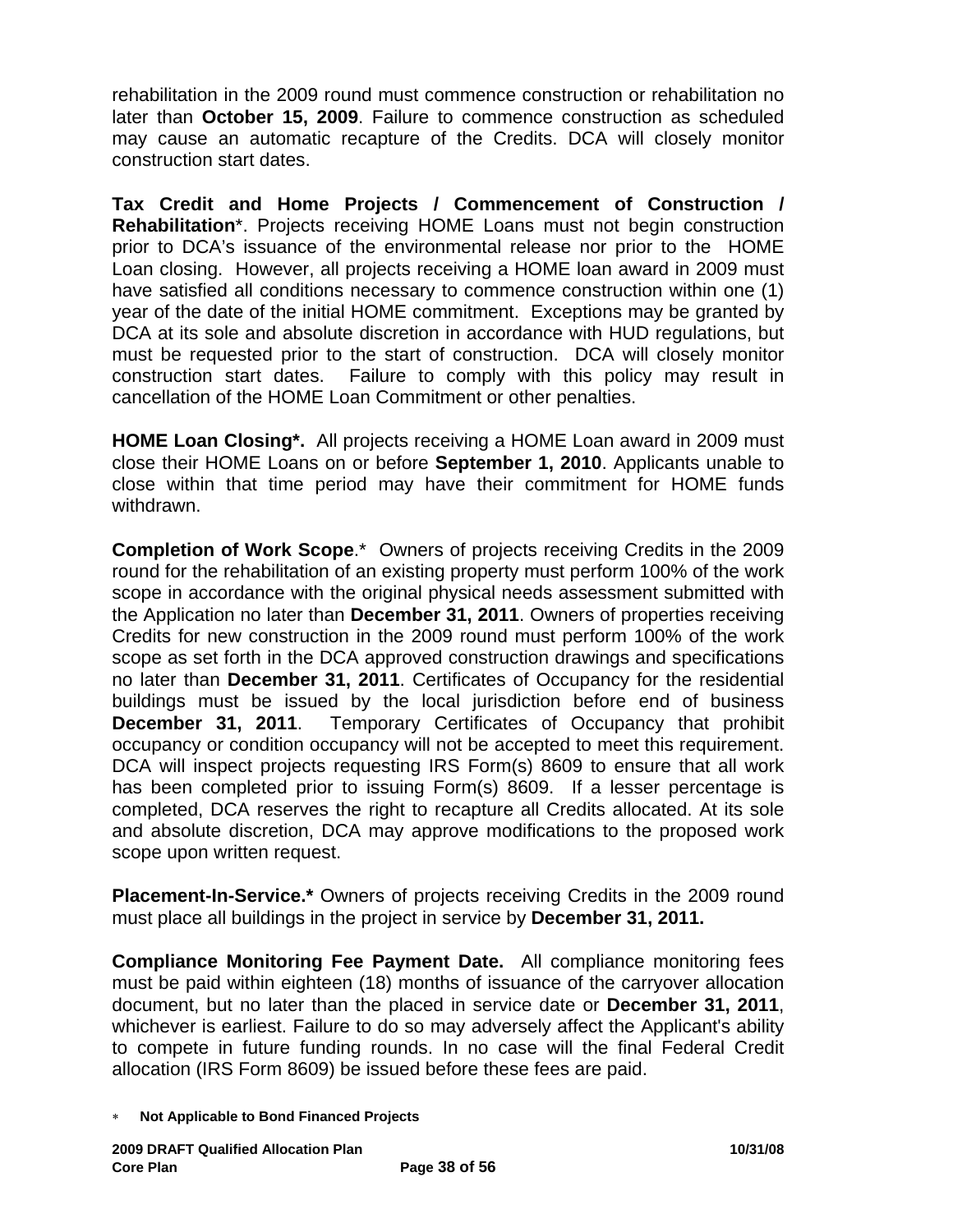**Final Allocation Application Deadline.** Owners of projects receiving Credits or a Determination letter in accordance with this QAP must apply for Final Allocation and request for issuance of IRS form(s) 8609 by **February 15, 2012** for 9% credit projects, and September 15, 2012 for 4% credit (tax exempt bond) projects IRS form(s) 8609 for a project will be issued only once for the entire project as proposed in the Application. Form(s) 8609 will not be issued as buildings are placed in service. Extensions may be approved by DCA on a case-by case basis.

<sup>∗</sup> **Not Applicable to Bond Financed Projects**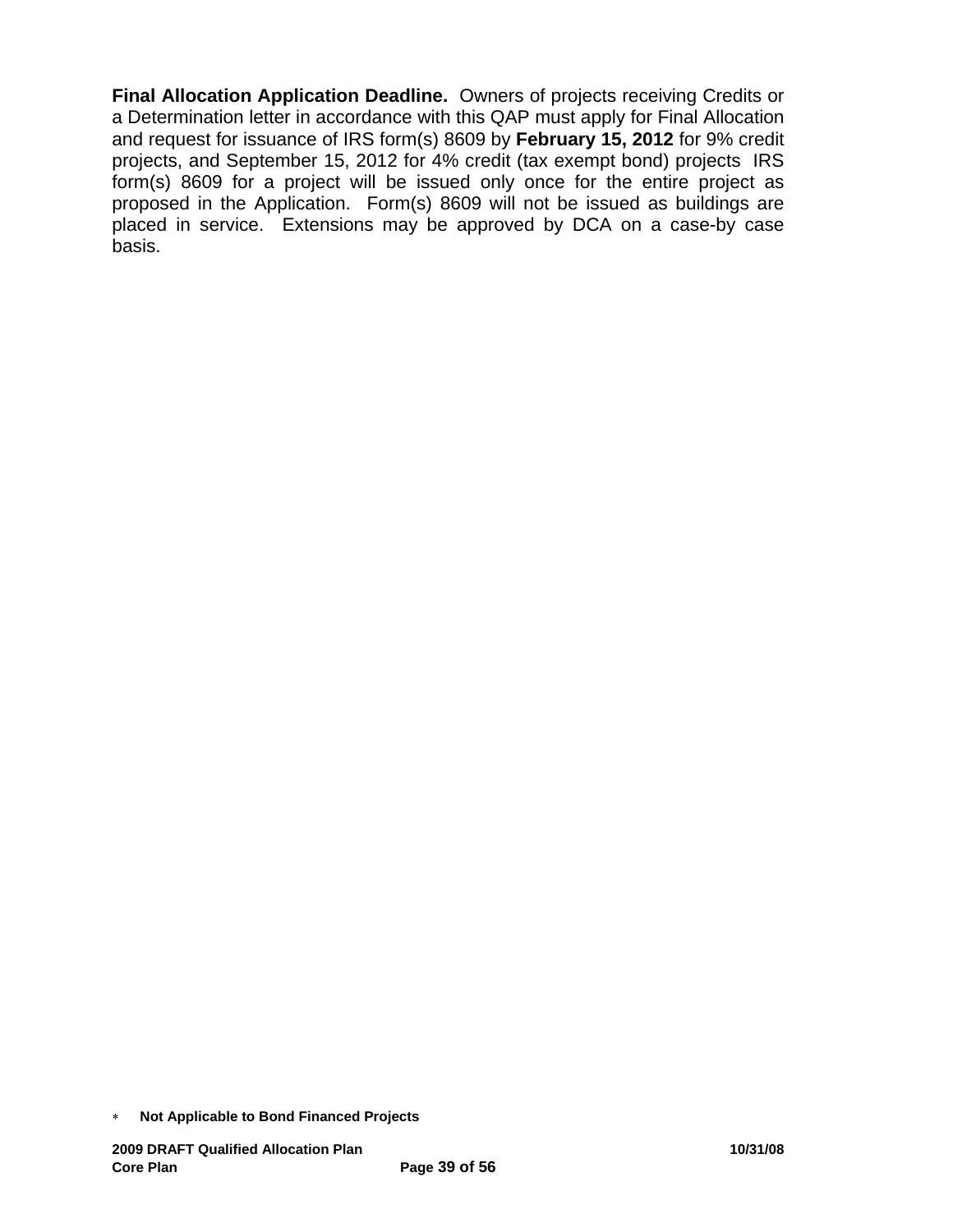## **Section 11. Project Reconfiguration/Application Modification**

Applicants will not be allowed to make any changes to the Application after Application n Submission to DCA and prior to the announcement of awards. Subsequent to awards, applicants will generally not be allowed to make any changes to the Application. However, once a project is selected for funding, if Applicants believe extenuating circumstances warrant a change, and the change would not significantly alter the project's original concept, a written request for such a change will be considered by DCA. However, changes cannot be made without DCA's written approval, and such approval will be at DCA's sole and absolute discretion. This provision applies to any changes proposed after Application award, and if an award is made, throughout the project's Compliance Period or Period of Affordability, whichever is longer. Applicants' written requests must clearly establish the importance of the change, and why it is necessary to ensure the project's long-term financial feasibility and economic viability. Changes in the number of tax credit units, market units, and unit mix cannot be made after the LURC for the property is recorded for both 9% and 4% projects.

DCA will determine, in its sole and absolute discretion, whether or not a requested change will be authorized. The prohibition against changing any part of the Application without the prior written approval of DCA includes direct or indirect transfers of the general partner's or Developer's interest. Failure to abide by this provision will adversely affect the Applicant's eligibility to receive future DCA funding.

DCA may allow Applicants to correct deficiencies in the Application if DCA does not approve a sufficient number of Applications to use all the Credits authority available in an Application cycle *and* it receives Applications that are acceptable except for minor deficiencies that the Applicant can address within a reasonable period of time (generally not to exceed 10 business days).

## **Section 12. Fees and Deadlines**

The fees indicated in this Section will be charged based on the legal status of the Applicants. All fees must be paid by certified funds or money order made payable to the Georgia Department of Community Affairs.

• **Compliance Monitoring Fees for Multiple Programs.** When DCA is required to monitor projects for compliance with tenant income and/or rent limitations of more than one program e.g., Credits and FDIC, the applicable monitoring fees for each program will be charged. Credits compliance fees must be paid no later than when the project is placed in service. Failure to do so may adversely affect the Applicant's ability to compete in future funding rounds.

<sup>∗</sup> **Not Applicable to Bond Financed Projects**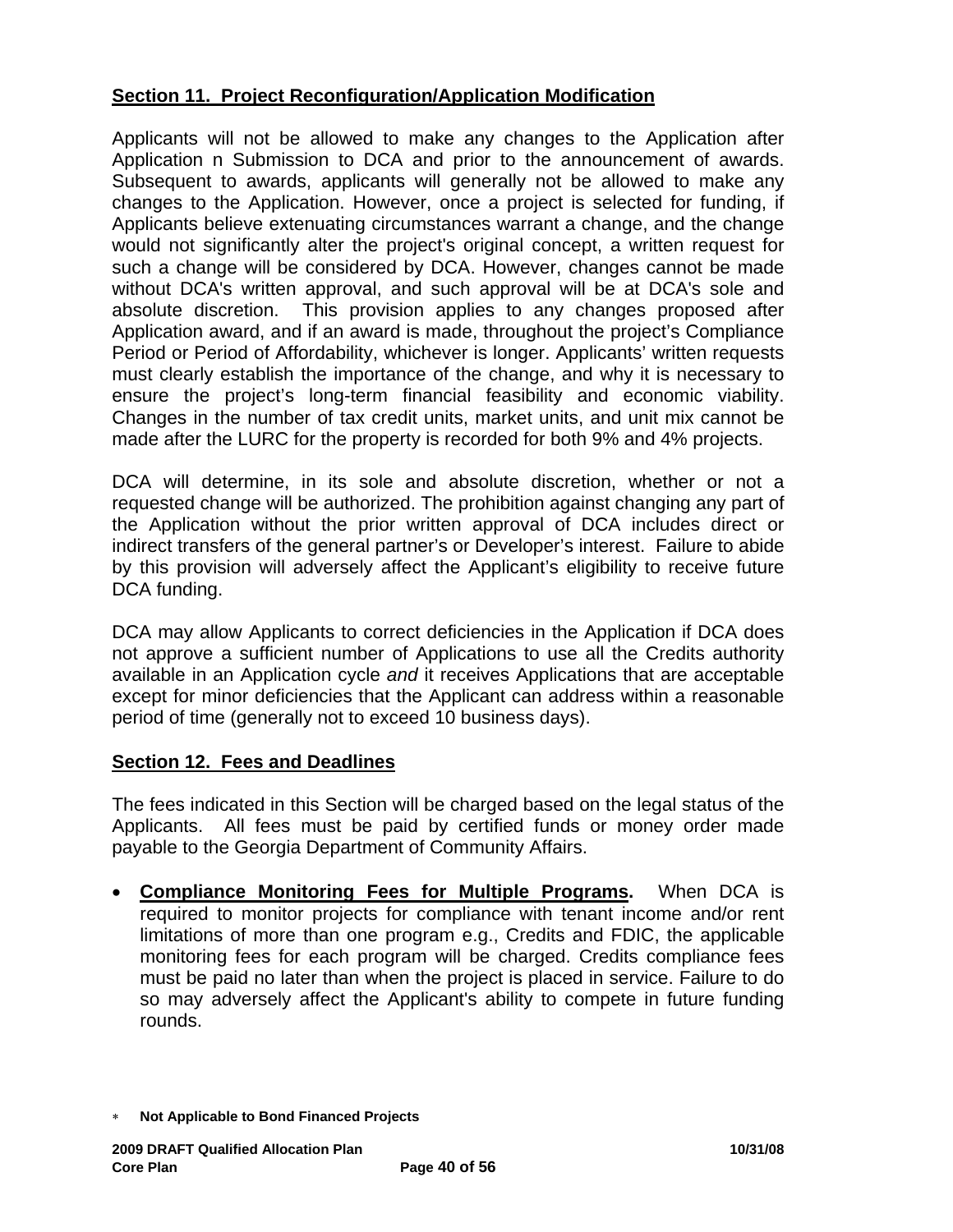- **Non-Compliant Properties.** Projects having instances of noncompliance that require additional review and follow-up will be assessed with additional compliance fees based on staff time and travel expense.
- **Late Fees.** Any late fees imposed by DCA will not be considered as a project cost for underwriting purposes.
- **Fees and Deadlines** can be found in Exhibit "A" to this core (DCA Deadlines and Fees)

## **Section 13. Evaluation of Applications**

**Completeness Review,** The 2009 DCA 9% Tax Credit and HOME funding resources will be made available to projects through a Competitive Scoring process. Applications received by DCA will be reviewed for completeness, as set forth in the Manual, including but not limited to:

- organization of the Application;
- inclusion of all required Application forms;
- submission of all required supporting documents; and
- the Electronic Application completed in accordance with the Electronic Application Instructions

4% Tax Credits for Bond Financed Applications will be issued Letters of Determination of eligibility for tax credit based on all applicable criteria as set forth in the 2009 Qualified Allocation Plan, Appendix I Threshold Criteria, the 2009 Application Manual and the 2009 Core Application Instructions and 2009 Core Electronic Application.

**Threshold Review** Complete Applications will be reviewed to determine if the project meets the Threshold requirements set forth in Appendix I. The Applications that fail to meet Threshold requirements will be notified in writing (by facsimile) of the specific requirement(s) that the Application did not meet. If an Applicant believes the Threshold requirement(s) was met, the Applicant must respond in writing within 5 calendar days from the date of the DCA notification letter. The response must provide a clear and specific explanation of why the Applicant believes DCA's initial determination was incorrect. DCA will review the response and if DCA decides that the initial determination was incorrect, the Application will be considered to have met Threshold requirement.

**Threshold Clarification Period.** If an Application contains Threshold deficiencies which, in the determination of DCA, are either administrative in nature or are caused by a missing or incomplete document or the need for clarification of information submitted in the Application, DCA may request correction or clarification for such deficiencies. Such request is referred to as the "clarification request". DCA will provide this request in the form of a facsimile or email to the Applicant. This clarification period will only be utilized for minor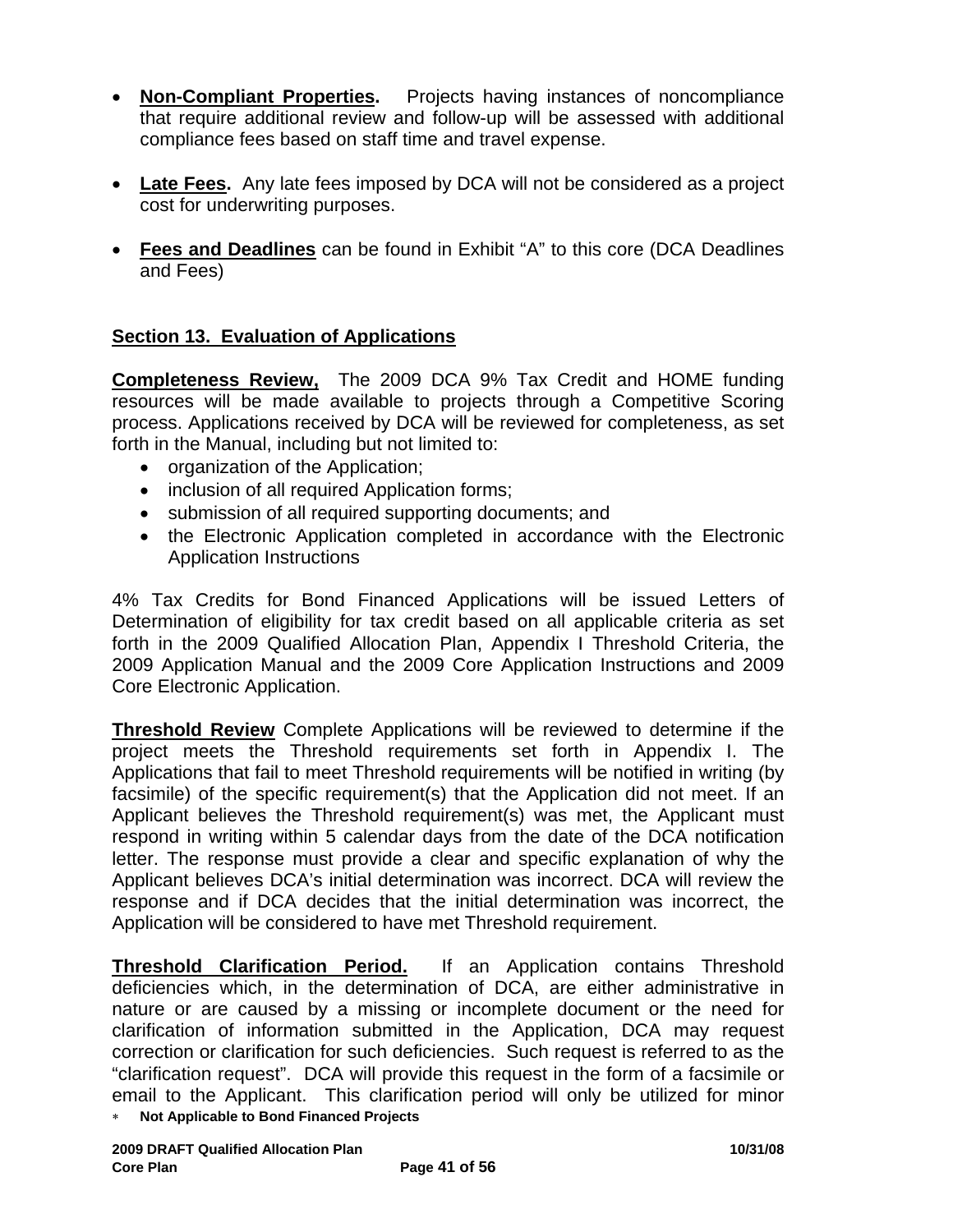inconsistencies or to help DCA understand the overall project concept. It can not be used to modify a submitted application, provide documents or reports that were not in existence prior to Application Submission day.

Applicants receiving a clarification request may supply missing or incomplete information and may clarify any inconsistencies related to the specific items identified by DCA in the clarification request. The clarification period will begin on the date of the clarification request and shall end at 4:00 p.m. Eastern Time, on the date specified in the clarification request unless otherwise noted. The clarification request shall specify the means and methods by which missing items may be supplied, incomplete items completed and inconsistencies clarified. It is applicant's responsibility to ensure that submitted materials are addressed properly to the specified DCA OAH address (electronic or physical).

Applicants may not submit additional items for the purpose of increasing their score. **Any documentation that is provided during the threshold review period that is also applicable to a related scoring item will be reviewed only for threshold clarifications and will not be utilized during the scoring review process for the Application.** 

**Scoring Review\*** Complete Applications that meet the Threshold requirements described in Appendix I will be allowed into the Competitive Scoring process as set forth in Appendix II. Scored Applications will be ranked in descending order by total point score. Applicants will be required to self-score their Applications and fully explain their rationale in support of the scoring decision for each criterion. Applicants' self-scores must be done in strict accordance with the provisions of the Plan and the Application Manual. DCA scoring decisions on Applications submitted in previous rounds are not binding for Applications submitted in this round. DCA reserves the right to interpret provisions of the QAP differently each year in its sole and absolute discretion. DCA will provide the preliminary results of the Competitive Scoring process to all Applicants. DCA will provide the preliminary scores by facsimile or mail to the Applicant. Applicants will be given a forty-eight (48) hour comment period to provide comments to DCA regarding the preliminary scoring results. Applicants may not submit additional items for the purpose of curing scoring deficiencies, justifying their self-scores or increasing their scores. Comments must be limited to the Applicants' opinions regarding DCA's scoring determinations.

DCA will review all comments that are received during the comment period. However, DCA is not obligated to give consideration to or revise its preliminary score based on comments received. Any decision DCA makes, and any action or inaction by DCA in administering the review of the comments shall be final and conclusive and shall not be subject to any review, whether judicial, administrative or otherwise, and shall not be covered by, subject to, or required to comply with or satisfy any provisions of Chapter 13 of Title 50 of the Official Code of Georgia Annotated, the "Georgia Administrative Procedure Act."

<sup>∗</sup> **Not Applicable to Bond Financed Projects**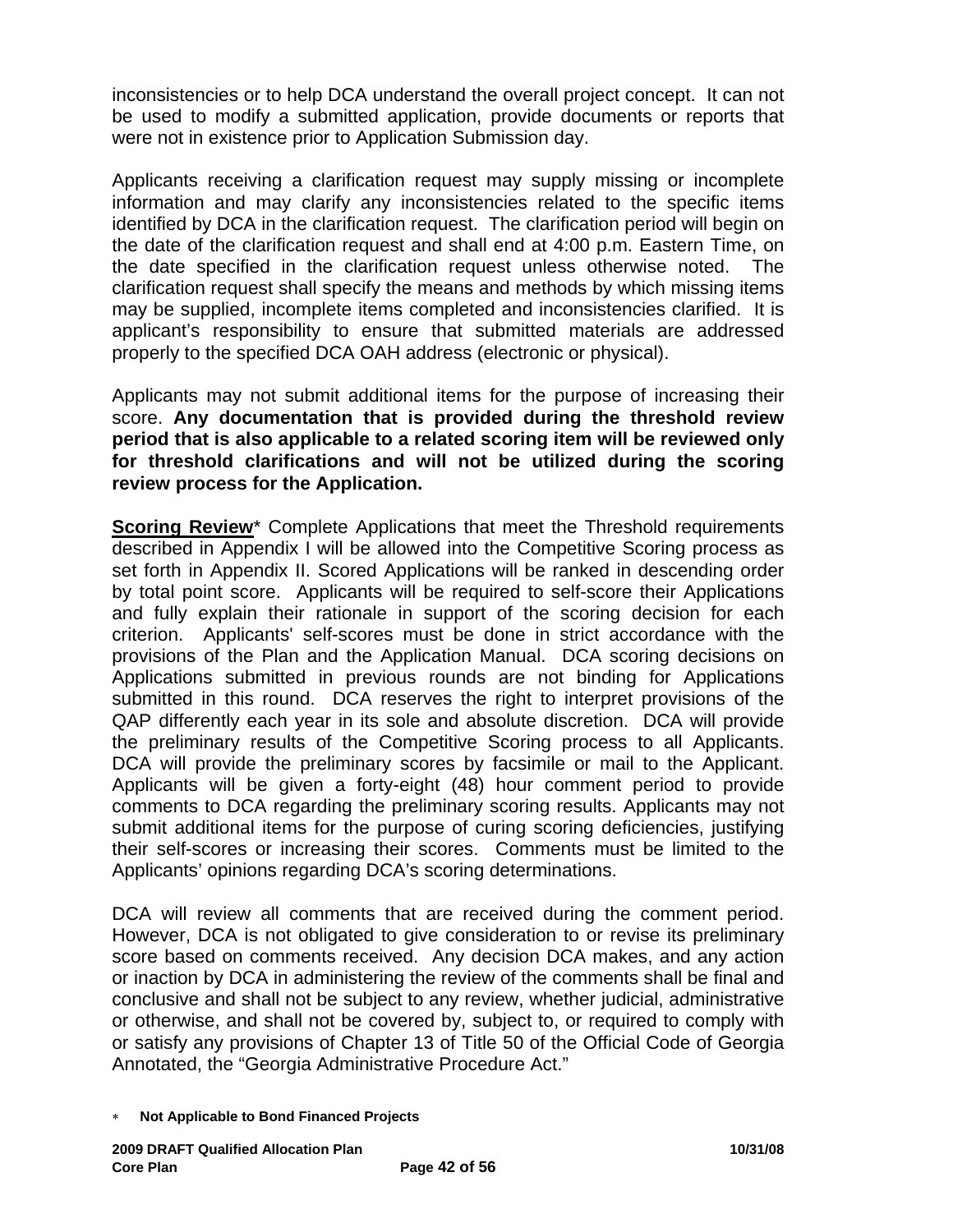**Competitive Application Selection\*** Generally, the highest scoring Applications with favorable market studies will be allocated resources without regard to resource type requested or geographical location, except as noted below and elsewhere in the plan:

- DCA reserves the right to allocate resources to lower ranked proposals to achieve a better mix of resource usage or a better geographical distribution of resources.
- If funding Credit-only Applications will deplete available Credits, then DCA may elect to fund lower scoring Applications that are requesting a combination of Credits and a HOME Loan to ensure efficient utilization of DCA resources
- If a geographic area of the state will receive an inequitable share of the available resources as determined by the Competitive Scoring process, DCA may choose to fund other proposals even though they have a lower relative ranking.
- Applications that do not score high enough to receive an award will be placed on a waiting list. If additional funding becomes available the next highestscoring Application on the list will be eligible, subject to DCA's discretion.
- DCA reserves the right to limit the number of projects in a certain geographical area to ensure faster lease up, increase the marketability of the project and increase the likelihood of syndication of projects. DCA recognizes the importance of giving selected projects the maximum chance of success in difficult economic times.

DCA review of the application will terminate if any of the following actions occur after the application has been submitted to DCA:

1. Site change.

2. Change in ownership – a change in the parties involved in the ownership entity (e.g., addition of a new general partner/member or removal of an existing general partner/member;)

**Tie-Breaker**\* In the event one or more projects have the same score, but DCA has insufficient resources to fund all of the projects having that score, the following priorities will be utilized to evaluate projects:

Majority Special Needs Projects with DCA Permanent Supportive Housing Program funds

Phased projects that have already had at least one phase selected for funding by DCA in a previous round

HOPE VI, And other PHA sponsored projects that utilize Replacement Factor Funds and reduce public housing waiting lists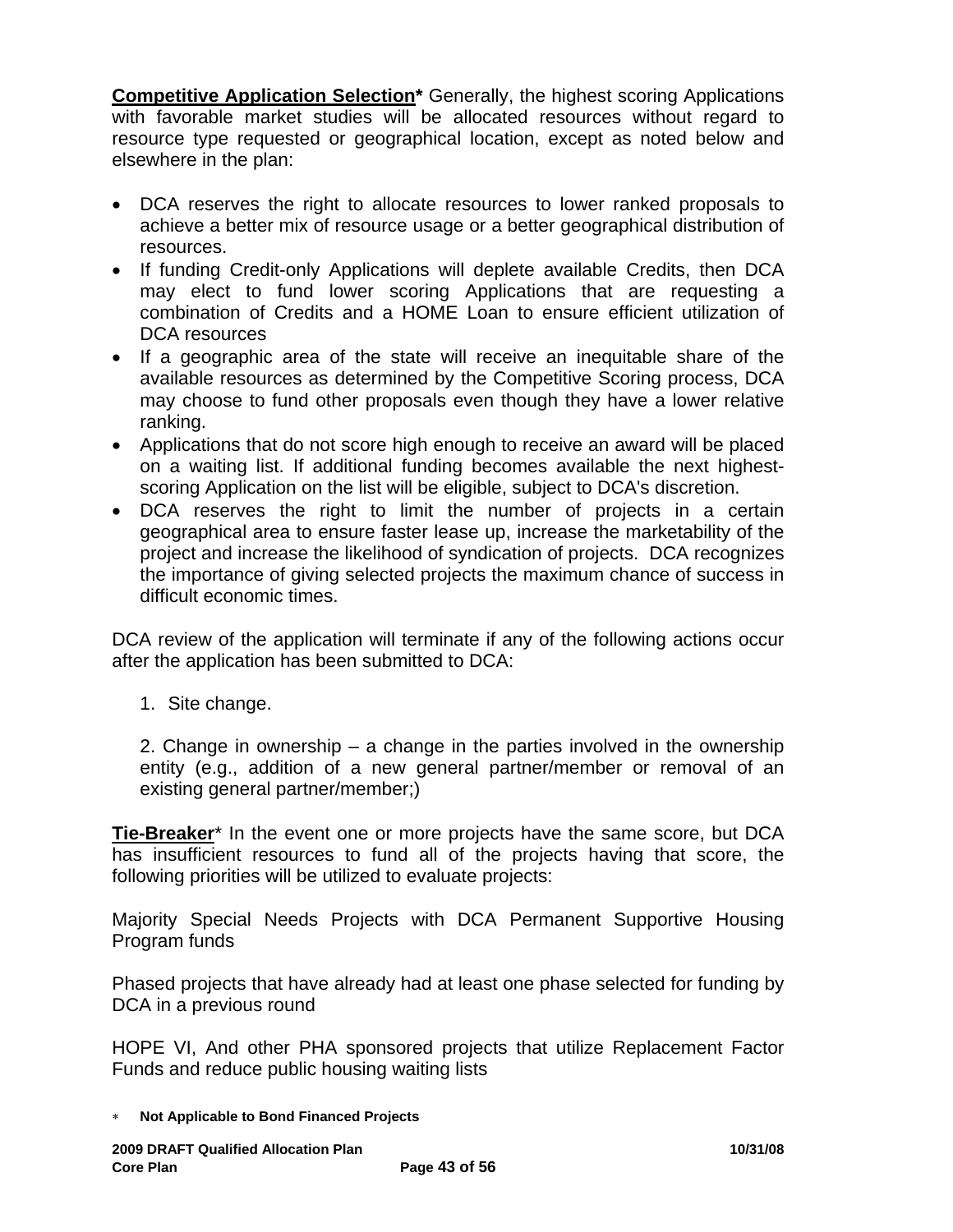#### Family Projects

Projects that incorporate a high degree of sustainable and energy efficiency characteristics

Historic Projects

Projects that use least amount of DCA resources

The selection decision will consider these priorities as well as other practical considerations such as the geographic location of projects already selected for funding, the experience of the developers of each project, the number of projects already awarded to a project, whether a tier one developer is identified on a project, applicant capacity, as well as the overriding policy considerations of funding. The selection of a project on the tiebreaker list is at DCA's discretion.

**DCA's Administrative Discretion\*** DCA reserves the right to allocate resources to lower ranked proposals to achieve a better mix of resource usage or a better geographical distribution of resources as described above, or for any other reason judged by DCA to be meritorious. Such actions will be made at DCA's sole and absolute discretion. Any decision DCA makes, and any action or inaction by DCA in administering, managing, and operating the system, shall be final and conclusive and shall not be subject to any review, whether judicial, administrative or otherwise, and shall not be covered by, subject to, or required to comply with or satisfy any provisions of Chapter 13 of Title 50 of the Official Code of Georgia Annotated, the "Georgia Administrative Procedure Act."

**Special Allocation Considerations\*** In its sole and absolute discretion, and where warranted by extenuating circumstances, DCA reserves the right to allocate Credits, up to the first day of the allocation round, based on the prior year's allocation plan with all applicable terms and conditions to projects that received an allocation in the prior year.

**Final Notification**\* DCA will provide the final results of the Competitive Scoring process to all Applicants as soon as possible after the process has been completed. A separate letter will notify those Applicants whose projects are selected for awards. Also, if a DCA HOME Loan is proposed, DCA will issue to the Applicant/borrower a preliminary loan commitment letter. This commitment letter, while not fully guaranteeing that the HOME Loan will be forthcoming, will set forth all conditions that, if met, will result in a HOME Loan.

<sup>∗</sup> **Not Applicable to Bond Financed Projects**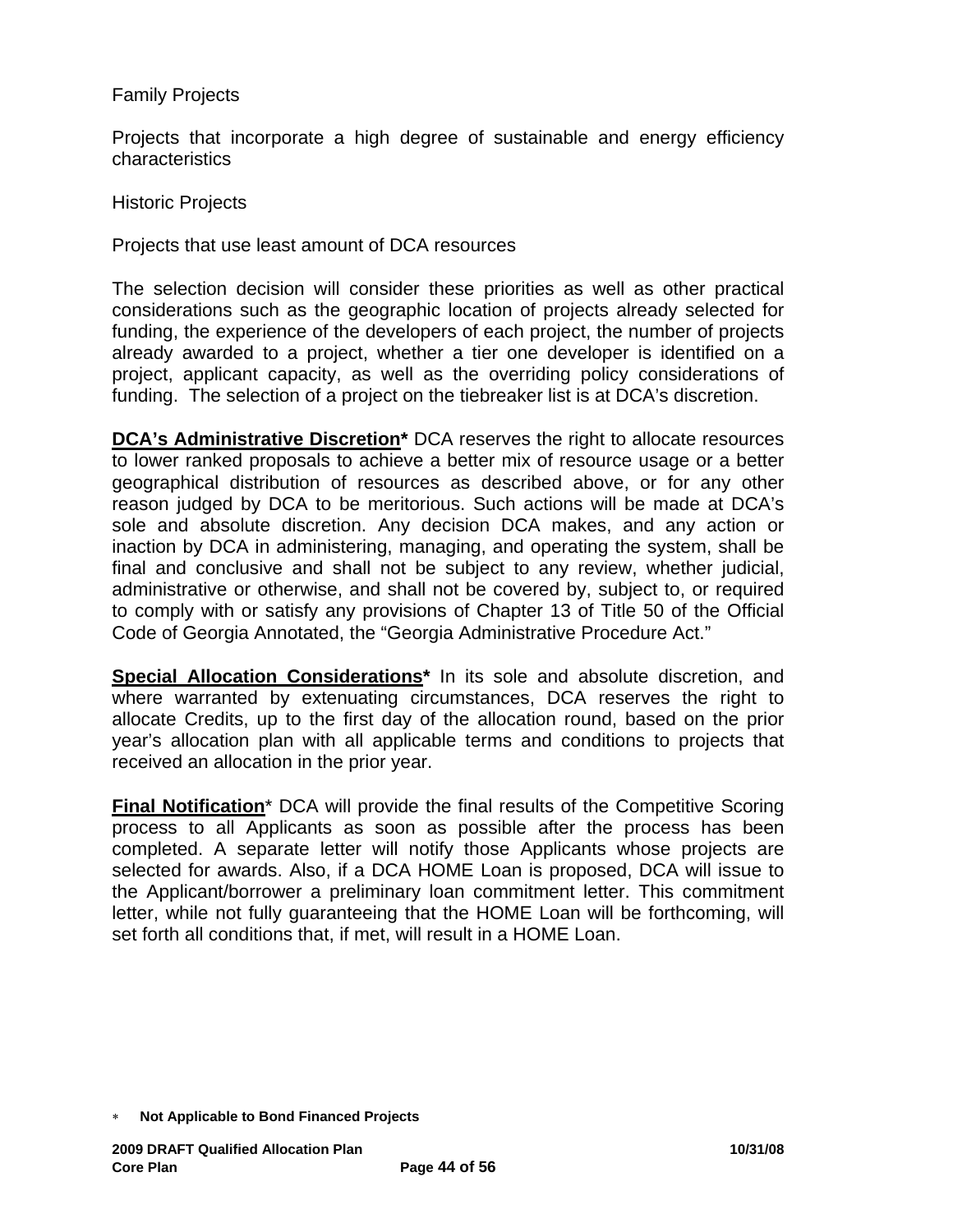## **Section 14. Georgia Open Records Act**

All Applications are subject to disclosure under the Georgia Open Records Act (GORA). Applicants must agree in the Application to hold harmless DCA and GHFA for any and all losses associated with disclosures in accordance with GORA.

Requests to examine records or request copies of DCA documentation should be made in writing to ensure accuracy and proper processing. DCA will provide a timely acknowledgement of the request, and will estimate the costs, if any, for the services requested. A party may also elect to review the documents at the DCA offices.

Under these circumstances, the party should forward to DCA a request to review specific documents and coordinate with DCA a time that is mutually agreeable. GORA allows the agency to charge a fee to cover the cost of a document custodian to access and review the requested records, to monitor the review process, and for the cost of copying requested documents.

Applicants who have taken advantage of the Open Records process to gain insight into the manner in which particular criteria have been previously rated, are advised that DCA reserves the right to change the manner in which it interprets and applies the QAP on an annual basis.

## **Section 15. Monitoring and Compliance**

The Applicant's compliance responsibilities begin with the award of the HOME funds and/or the Credit and will continue through the end of the Compliance Period, the Period of Affordability, or the term of the loan, whichever is longer.

Applicants are advised that DCA is required to monitor projects for compliance with the requirements of IRC Section 42, the HOME regulations at 24 CFR Part 92, the representations set forth in the Application, the requirements stated in this Plan, the requirements set forth in the respective program manuals and as represented in all restrictive documents. Although DCA is responsible for monitoring the Owners' compliance with these rules, regulations, and restrictions, this responsibility does not make DCA liable for an Owners' noncompliance.

**Credit Compliance Monitoring Procedures** (Tax Credit and Tax Exempt Bond/Tax Credit Properties)

Section 1.42-5(a) of U.S. Treasury Regulations requires that each Plan include a procedure that the housing credit agency (DCA) will follow in monitoring for noncompliance with the provisions of Section 42 and in notifying the Internal Revenue Service of any noncompliance of which DCA becomes aware. The procedure for monitoring contained in the Plan must contain procedures consistent with the Regulations that address the following areas: record keeping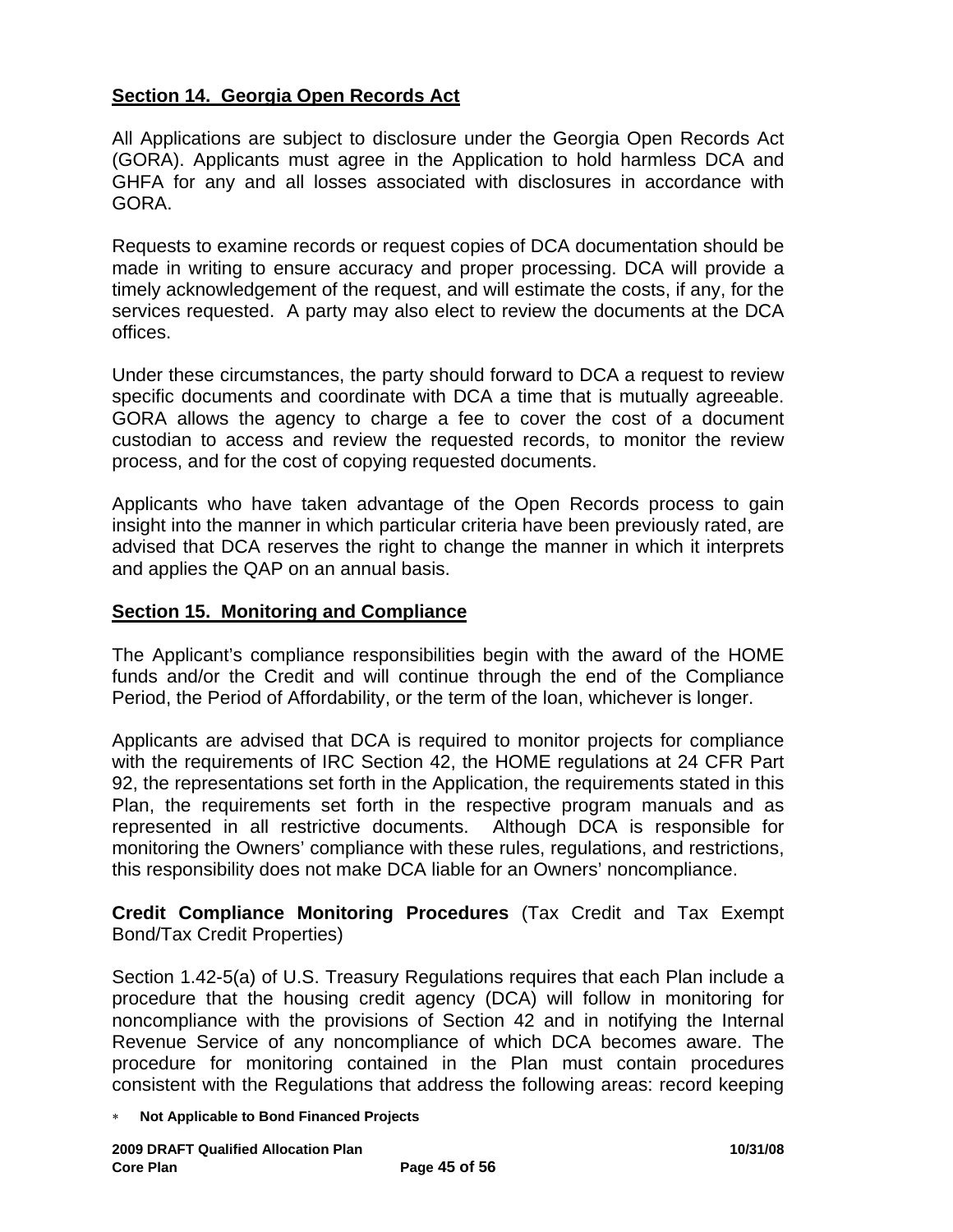and record retention; certification and review; on-site inspection; and notification as to noncompliance. This section is included in the Plan to comply with the mandate of the Regulations. DCA reserves the right to make such alteration or amendment to its monitoring procedures as may be required. Specific procedures that Owners must follow to remain in compliance with Program requirements are outlined in Credit Certification Training Materials and in the IRS issued "Guide for Preparing Form 8823." Changes and updates to these materials can be found on the Compliance Section of the DCA web site.

**Required Training for Owners/Managers** (Tax Credit, Tax Exempt Bond/Tax Credit and HOME Properties)

Beginning in 2009, the Owner/general partner is required to successfully complete a compliance-training seminar provided by or sponsored by DCA. Limited partners are also strongly encouraged to attend these training seminars, but may elect to have property managers serve as the limited partner's representative. Seminars for HOME, Tax Credit and Advanced HOME/Tax Credit compliance are offered on a regular basis by DCA. Certification testing is required and certificates are awarded upon successful completion of the training. The Owner of a Tax Credit and or HOME property will be required to submit to DCA a copy of the Certificate of Successful Completion for the training prior to the beginning of lease-up or prior to placing the first building in service.

All onsite property managers for projects which receive an allocation must attend and successfully complete a DCA-certified compliance training course prior to the first building Placed-In–Service date of the project. All property managers must be certified by DCA or hold the National Compliance Certification. DCA may require onsite property managers and/or general partners of projects that have repetitive issues of noncompliance to attend additional compliance training as a condition of cure.

**Section 8 Rental Assistance***.* No project may deny a unit to applicants possessing a Section 8 Rental Assistance certificate or voucher unless those applicants fail to meet the minimum requirements for all leaseholders. Federal statutes prohibit discrimination against Section 8 certificate and voucher holders. The number of Section 8 tenants residing at a property cannot be limited under the IRS program regulations at any property receiving DCA Tax Credits and/or HOME funding. DCA will closely monitor whether the tenant application process is structured to avoid such discrimination or whether any actions are taken to discourage Section 8 Rental Assistance certificate or voucher holders from applying. Likewise, all lease provisions must be compatible and not in conflict with Section 8 leases.

<sup>∗</sup> **Not Applicable to Bond Financed Projects**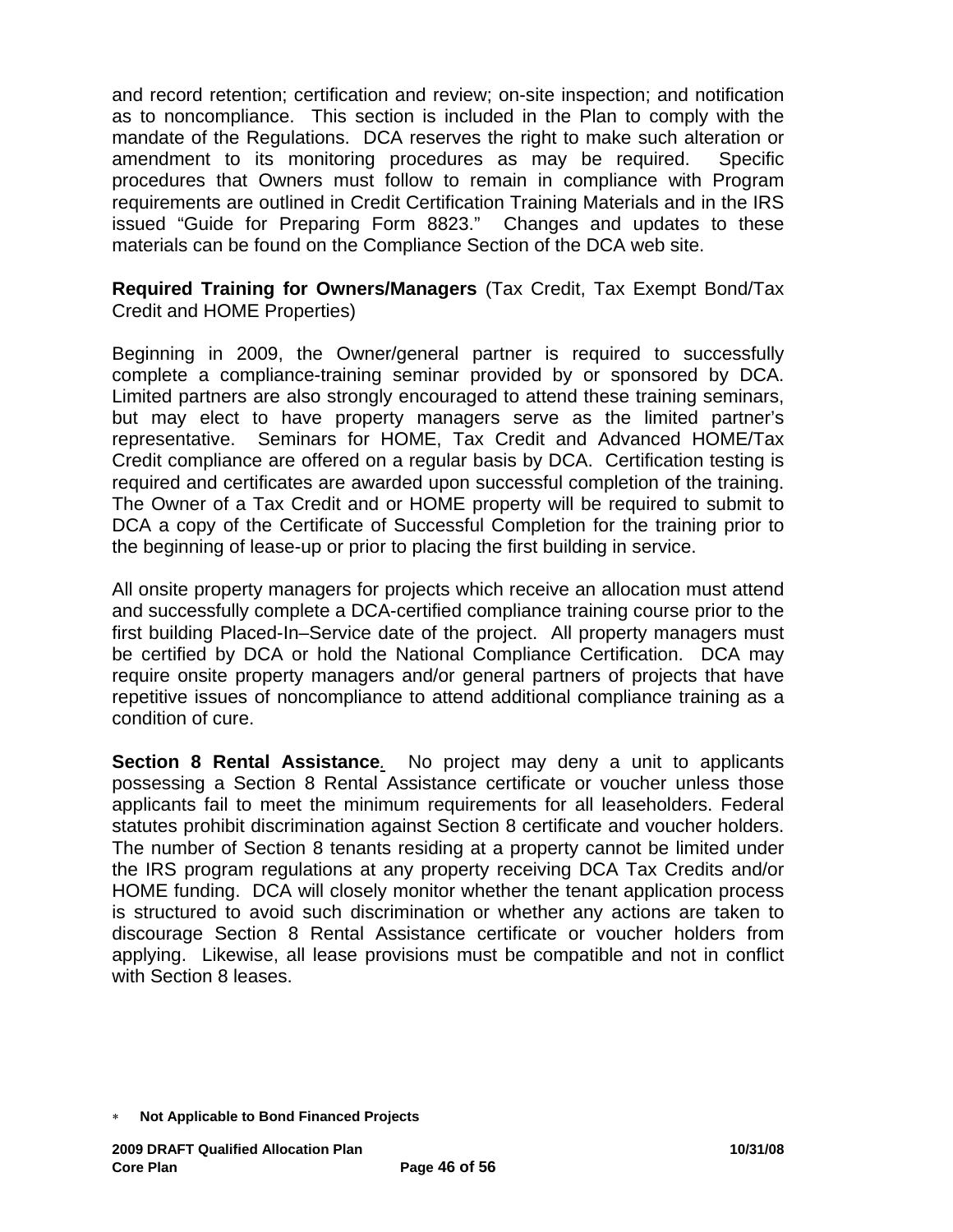## **Property and Record Compliance**

- A. For purposes of determining initial or ongoing eligibility and compliance with property maintenance requirements, DCA asserts the right to conduct on-site inspections of any project receiving Credit, HOME, or both Credit and HOME funding at any time through the end of the compliance period or the term of the loan, whichever is longer. DCA will provide written notice to the Owner of noncompliance findings and will assign an appropriate cure period.
- B. DCA asserts the right to perform an on-site inspection of tenant records on any project receiving Credit, HOME, or both Credit and HOME funding at any time through the end of the compliance period or term of the loan, whichever is longer. DCA will provide written notice to the Owner of noncompliance findings and will assign an appropriate cure period.
- C. In the Credit Program, DCA is required to report all items of possible noncompliance to the IRS on IRS Form 8823. This form(s) will be issued to the Owner/general partner of the project. If noncompliance can be and has been cured by the end of the cure period, the correction will be noted on Form 8823. DCA and the IRS consider Form 8823 to be a confidential tax document and, as such, Form 8823 will not be provided to parties not having an Ownership interest in the project.

## **Reports to be provided to DCA**

- A. Owners receiving HOME Loans are required to submit semi annual Occupancy Reports in a format prescribed in the DCA HOME Training Manual, together with copies of Tenant Income Certification for rental units leased during the quarter (beginning with initial lease-up date throughout the term of the loan. Owners are also required to submit a HOME Annual Owner's Certification and Annual Owner's Report in a format prescribed by DCA on or before February 28 of each year. Failure to report as required is considered non-compliance.
- B. Owners receiving Credit are required to submit Quarterly Occupancy Reports with Tenant income certifications for rental units leased that quarter, beginning with the first building placed in service forward, until the end of the compliance period. Federal regulations require Owners to submit an Annual Owner's Certification and Annual Owner's Report in a format prescribed by DCA each year within thirty (30) days of the anniversary of the last building placed in service date. DCA is in the process of converting the Occupancy Report from a quarterly report cycle to an annual report cycle. Details of the conversion process can be found on the Compliance Section of the DCA website. Failure to report as required is considered non-compliance.
- C. Owners receiving HOME Loans and Credit are required to submit Quarterly Occupancy Reports from the placed in service date through the end of the
- ∗ **Not Applicable to Bond Financed Projects**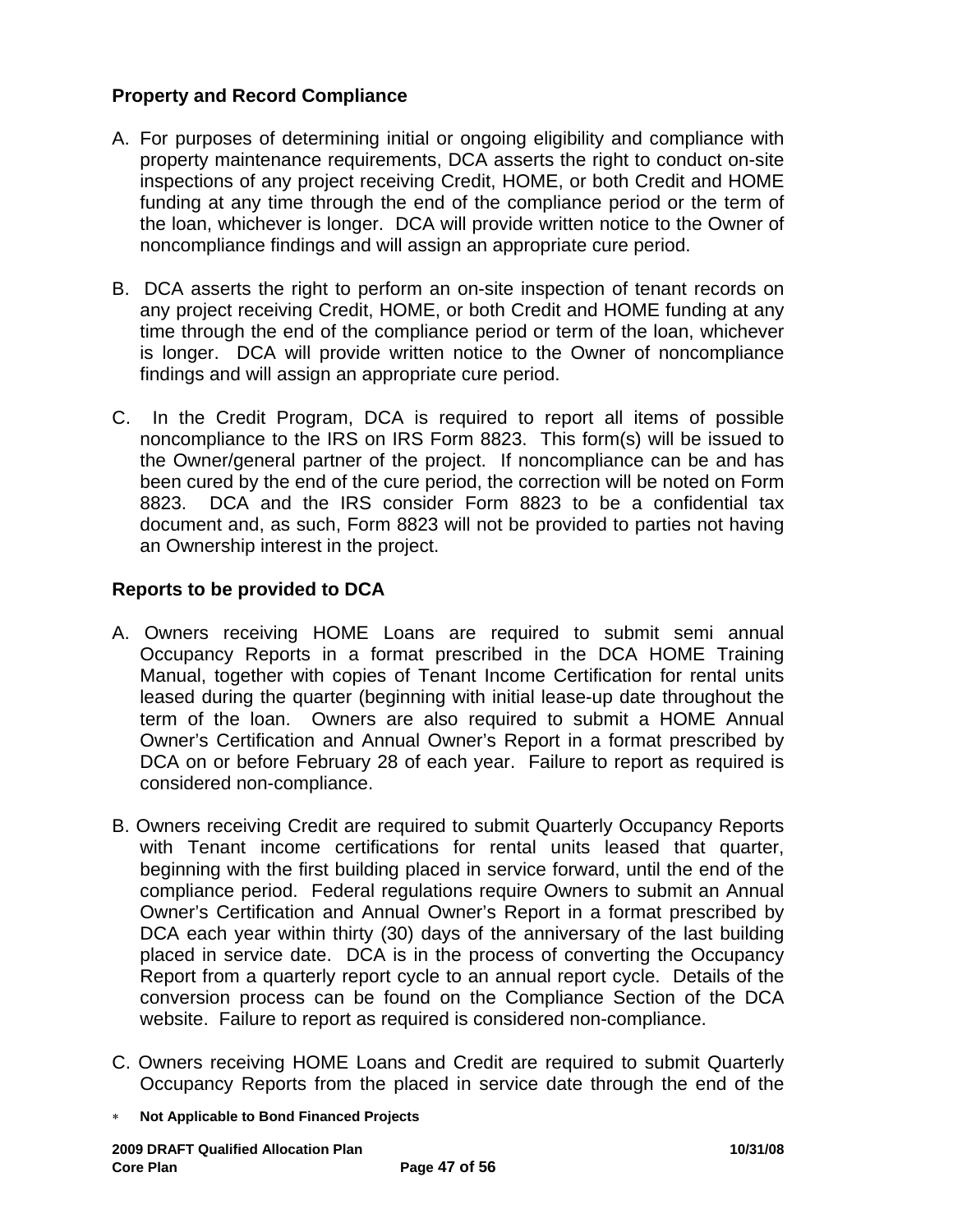loan or the compliance period, whichever is longer. Owners are also required to complete the HOME Annual Owner's Certification and Report and the Credit Annual Owner's Certification and Annual Report in the prescribed DCA format on the dates stated above. DCA is in the process of converting the Occupancy Report from a quarterly report cycle to an annual report cycle. Details of the conversion process can be found on the Compliance Section of the DCA website. Failure to report as required is considered non-compliance.

- D. Owners who received Credit and/or HOME funding and are financed under Section 515 of the U.S. Department of Agriculture (538 do not fall under this exception) will not be required to submit monthly or quarterly reports. These properties are required to complete the HOME and/or Credit Annual Owner's Certification and Annual Report in the prescribed DCA format on the dates stated above. Failure to report as required is considered non-compliance.
- E. Owners of project that received Credit and are also financed with proceeds from tax-exempt bonds (URFA/ADA Bond Projects should report directly to URFA/ADA as required) will be required to submit Quarterly Occupancy Reports beginning with the first building placed in service forward, until the end of the compliance period. Owners are also required to submit an Annual Owners Certification and Annual Owner's Reports in a format prescribed by DCA each year on the dates stated above. DCA is in the process of converting the Occupancy Report from a quarterly report cycle to an annual report cycle. Details of the conversion process can be found on the Compliance Section of the DCA website. Failure to report as required is considered non-compliance.

## **Review**

DCA will review the certifications submitted to determine whether or not the Owner has complied with the requirements of Section 42.

Annually, DCA will inspect at least thirty-three percent (33%) of affordable developments to which it has made an allocation under Section 42. In each development selected for review, DCA will review the low-income tenant certifications, the documentation the Owner has received to support that certification, the rent record for no fewer that twenty percent (20%) of the lowincome units located in each such development. Records relating tenant income, supporting documentation and rent records will be selected at random by DCA's monitoring officer at the time the review is held. In addition, DCA Compliance Officers will conduct a physical inspection of each low-income unit that receives a record review. The purpose of this inspection will be to determine whether or not the units meet Uniform Physical Condition Standards as defined by the Department of Housing and Urban Development.

DCA will conduct a physical inspection of approximately ten percent (10%) of the units at each project and will review approximately ten percent (10%) of the

<sup>∗</sup> **Not Applicable to Bond Financed Projects**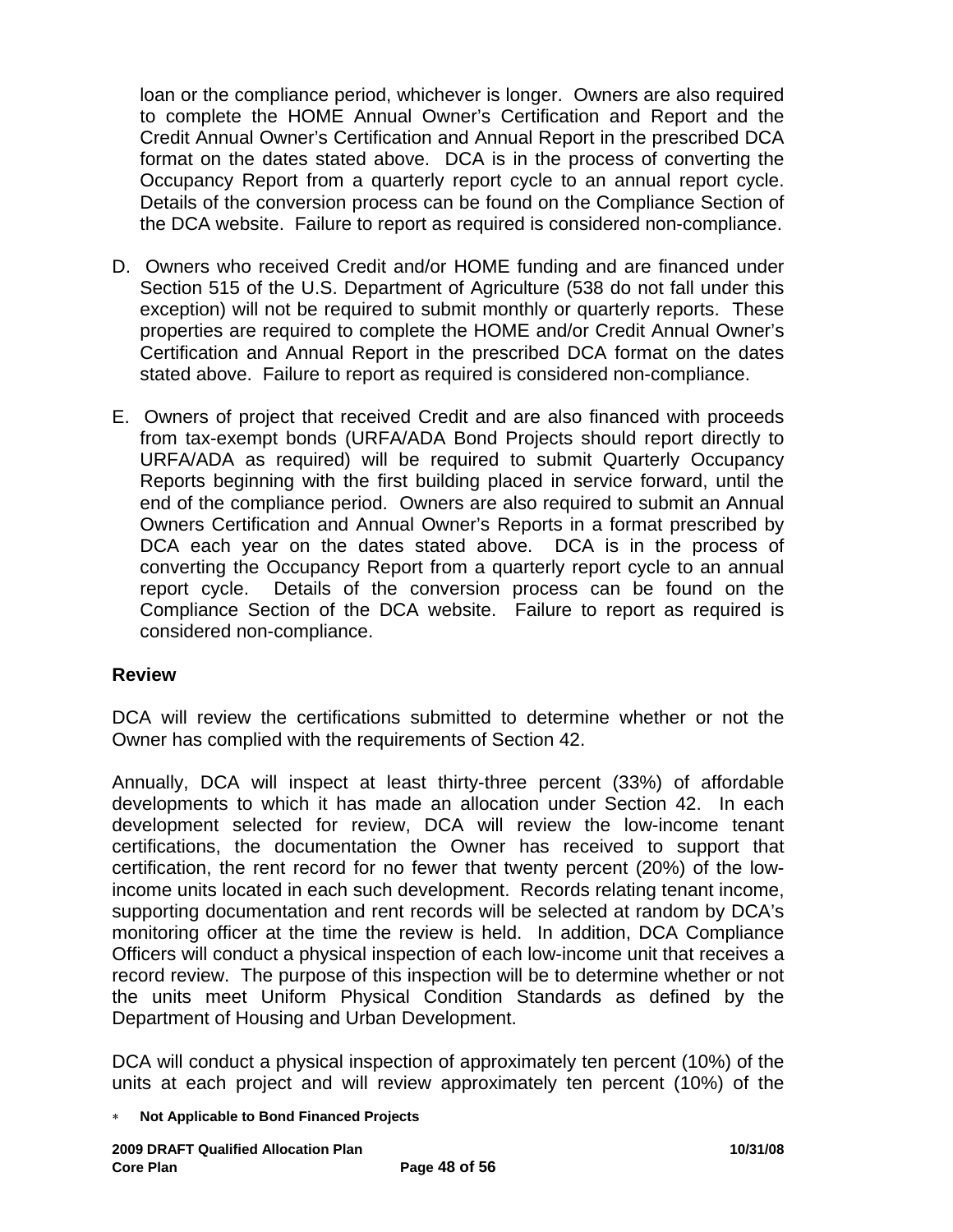tenant files each year at properties that have received DCA HOME funds. Additional federal requirements will also be reviewed on an annual basis.

As necessary, DCA will review additional documentation to support representation in the Application for funding.

#### **Record Keeping and Record Retention**

- A. Owners awarded HOME Loans must keep records for each assisted building as stipulated in the final HOME regulations.
- B. Owners allocated Credit must keep records for each building as stipulated in Section 42 of the IRS Code Section 1.42.5(b).
- C. Owners receiving HOME Loans and Credit must follow the most stringent requirements of the two programs.

## **Inspection Record Retention Provision (Tax Credit and Tax-Exempt Bond/Tax Credit Properties)**

The Owner of a Credit property is required to retain all original local health, safety, or building code violation reports or notices that were issued by the State or local government unit for DCA's inspection. After DCA reviews the violation reports or notices and completes its inspection, unless the violation remains uncorrected, the Owner may dispose of these reports or notices.

#### **Compliance Standards**

A. Assessment of Noncompliance

Principals of projects awarded Credit or HOME in previous cycles must remain materially in compliance with Credit and HOME program requirements (if applicable) to remain eligible to compete for future Credit awards or HOME Loans. Material noncompliance status exits when a party exhibits a continual pattern of noncompliance, or when a party demonstrates an inability or an unwillingness to resolve noncompliance matter in a timely manner. DCA will have sole and absolute discretion in determining those parties ineligible to participate in the OAH financing competition due to noncompliance status.

B. Cure Period Standards DCA will notify the Owner in writing of any possible findings of noncompliance. Each item of noncompliance will have an assigned cure period. The cure periods will typically range from thirty (30) days to a maximum of ninety days (90) days. Examples of noncompliance matters and typical cure periods are as follows:

#### **Noncompliance Items Typical Cure Periods**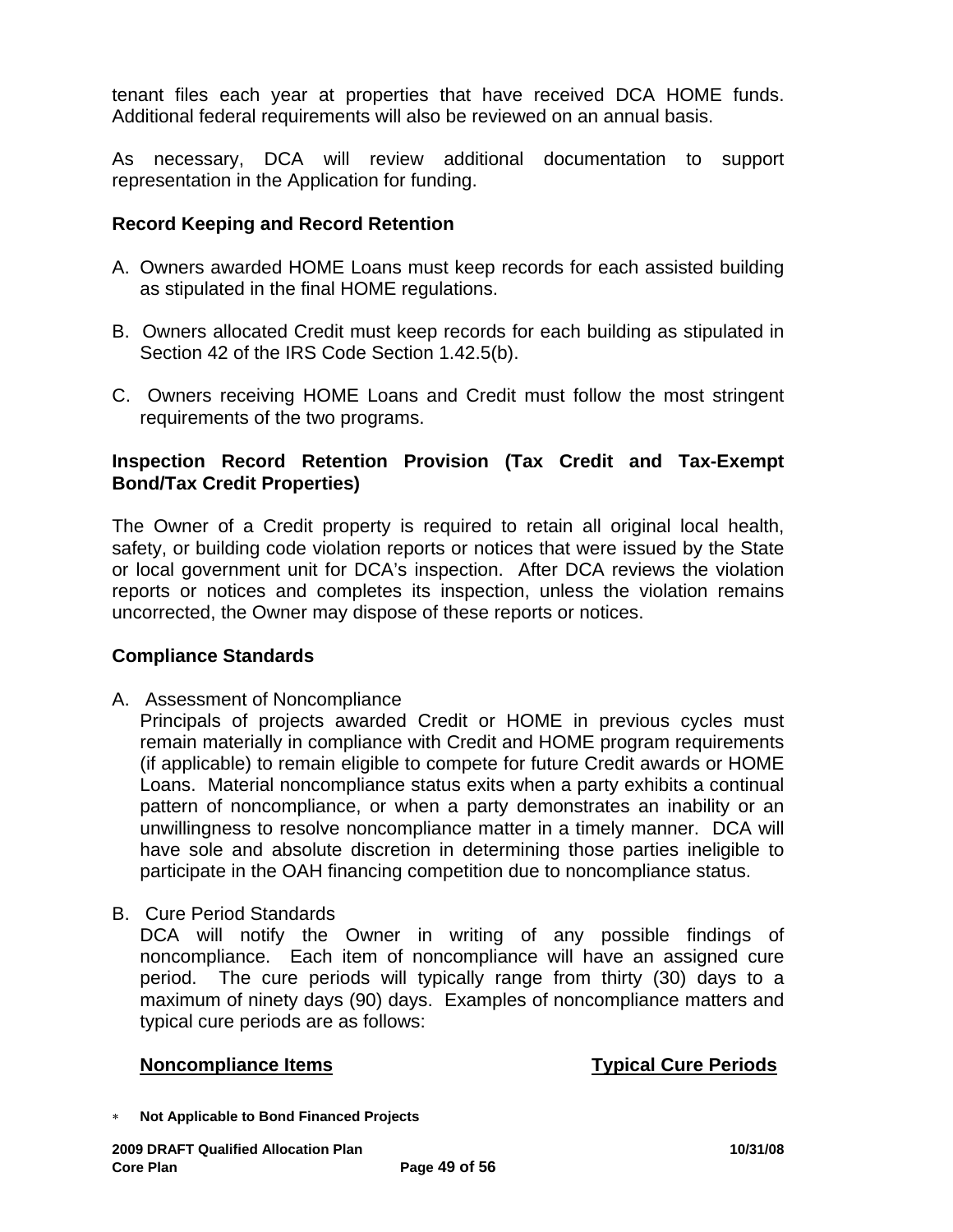| <b>Health and Safety</b><br>Any issue                                                                                                                                       | 24-72 hours                   |
|-----------------------------------------------------------------------------------------------------------------------------------------------------------------------------|-------------------------------|
| <b>Administrative Noncompliance</b><br>Incomplete or incorrect tenant income certifications<br>Affidavits not notarized<br>Failure to report on a quarterly or annual basis | 30 days<br>30 days<br>30 days |
| <b>Project Wide Noncompliance</b><br>Incorrect utility allowance<br>Violations of the 40/50 Rule<br>Rent overages                                                           | 60 days<br>60 days<br>60 days |
| <b>Incurable Instances of Noncompliance</b><br>Submission of fraudulent information to DCA                                                                                  | No Cure                       |

## **Monitoring Fees**

DCA charges a monitoring fee for all Tax Credit developments containing five (5) or more low-income units. Credit recipients will be required to pay the entire fee covering the 15-year Compliance Period as indicated in Exhibit A of the Core Plan (DCA Fees and Deadlines). Additional fees may be charged to properties that require additional follow-up due to non-compliance findings.

#### **Compliance Monitoring Responsibilities**

- A. DCA may choose to delegate all or a portion of its compliance monitoring responsibilities to an agent or other private contractor. This option, if chosen, does not relieve DCA of its obligation to notify HUD or the IRS of noncompliance instances. DCA may also delegate some or all of its compliance monitoring responsibilities to another State agency. This delegation may include the responsibility of notifying the IRS of noncompliance.
- B. Applicants must inform DCA of all conditions or extenuating circumstances at each project that may impact compliance monitoring duties. Any questions regarding compliance with the Credit or HOME programs should be addressed in writing and faxed to DCA's Compliance Monitoring Section at (404) 327-6849.

## **Section 16. Modification of the Plan**

Without limiting the generality of DCA's power and authority to administer, operate, and manage the allocation of Credits and HOME Loans according to federal law, federal procedures, and the Plan, DCA shall make such determinations and decisions, publish administrative rules, require the use of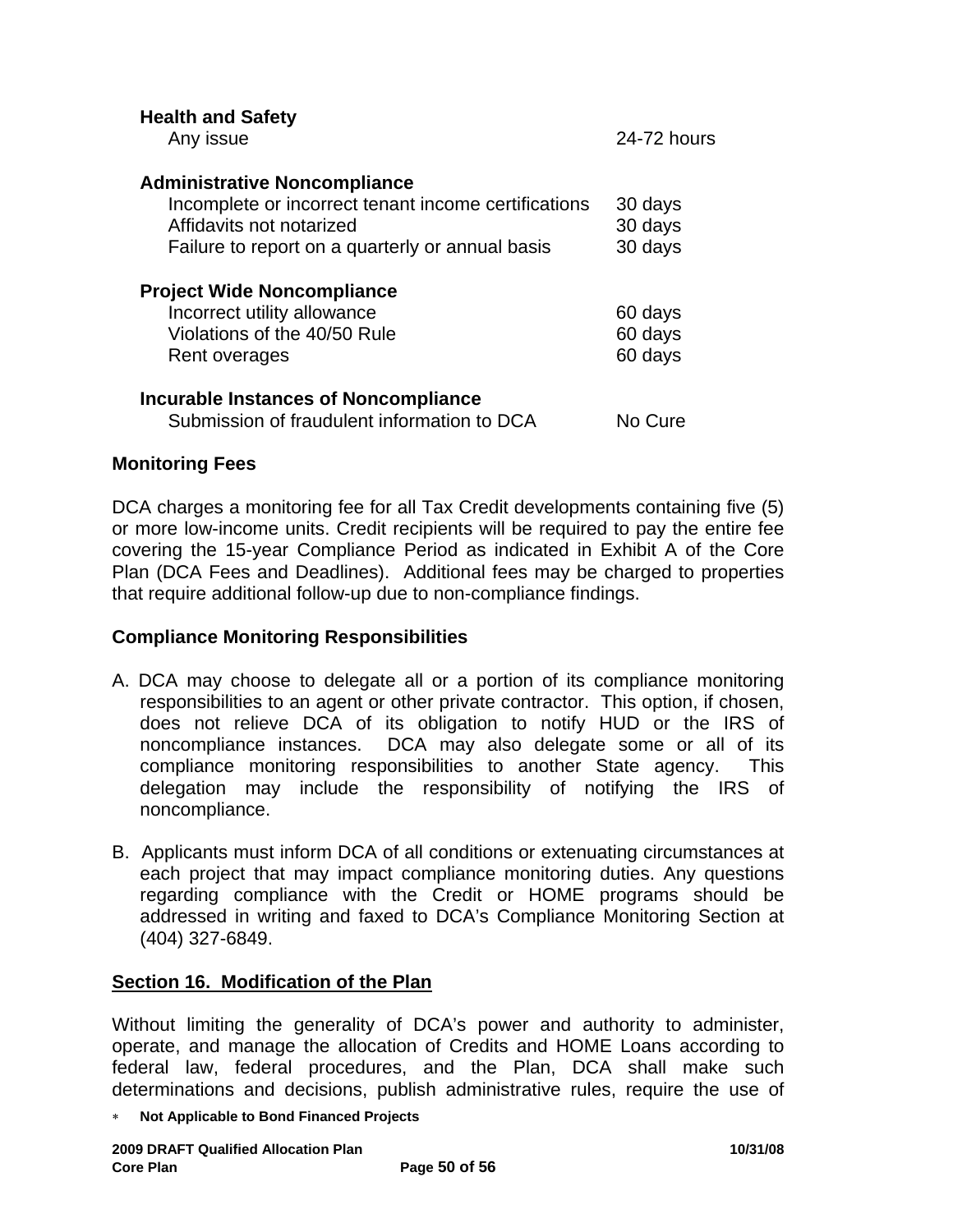such forms, establish such procedures, and otherwise administer, operate, and manage allocations of Credits and HOME Loans and funds in such respects as may be, in DCA's determination, necessary, desirable, or incident to its responsibilities as the administrator, operator, and manager of allocations of Credits and HOME Loans.

In accordance with NCSHA best underwriting practices, DCA reserves the right to allow developer fees of up to 20% for projects that DCA deems hard to develop or socially desirable developments, developments produced in difficult to develop areas or in accordance with policy changes necessitated by DCA.

The Governor recognizes and acknowledges that DCA will encounter situations which have not been foreseen or provided for in the Plan and expressly delegates to DCA the power to amend the Plan, after the public has had the opportunity to comment through the public hearing process, and to administer, operate, and manage allocations of Credits and HOME Loans in all situations and circumstances, both foreseen and unforeseen, including, without limiting the generality of the foregoing, the power and authority to control and establish procedures for controlling any misuse or abuses of the Credits or HOME Loan allocation system and the power and authority to resolve conflicts, inconsistencies, or ambiguities, if any, in the Plan or which may arise in administering, operating, or managing Credits or HOME Loan allocations pursuant to the Plan. The Governor further expressly delegates to DCA the authority to amend the Plan to ensure compliance with federal law and regulations as such federal law may be amended and as federal regulations are promulgated governing Credits and the HOME Loan Program.

<sup>∗</sup> **Not Applicable to Bond Financed Projects**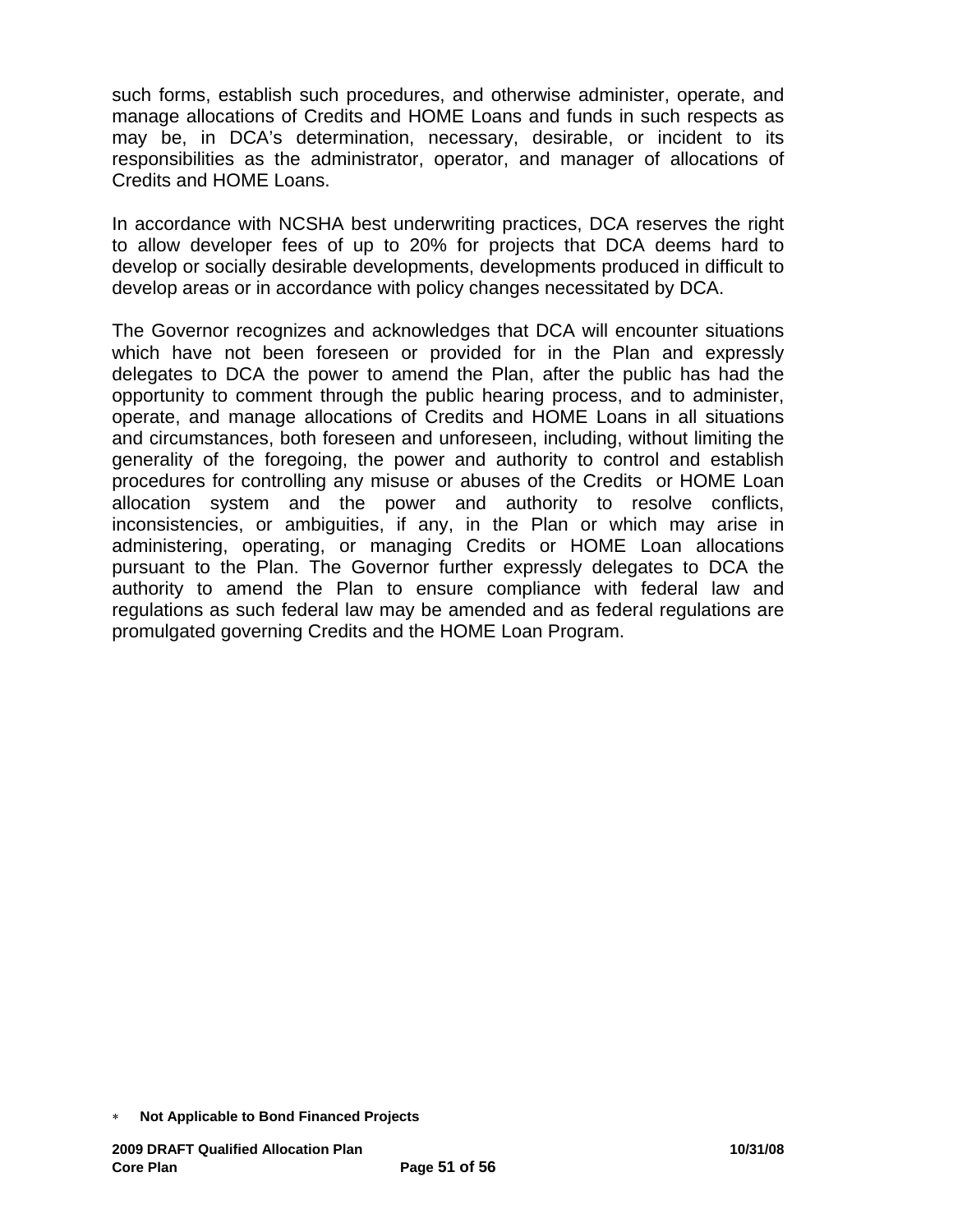#### **EXHIBIT A**

#### **DCA APPLICATION DEADLINES AND FEE SCHEDULE For Profit, Nonprofit, and For Profit/Nonprofit Joint Ventures**

|                                                             | <b>Fees</b>           | 9%<br><b>Deadlin</b><br>е | 4% Deadline                                                             |
|-------------------------------------------------------------|-----------------------|---------------------------|-------------------------------------------------------------------------|
| 3rd Party Amenities Approval                                | \$1,500 per<br>waiver | April 16,<br>2009         | No later than 30 days prior to<br>submittal of the LIHTC<br>application |
| <b>Architectural Standards Waiver</b>                       | \$1,500 per<br>waiver | April 16,<br>2009         | No later than 30 days prior to<br>submittal of the LIHTC<br>application |
| Compliance Score and/or Team<br><b>Score Determinations</b> | <b>NONE</b>           | April 16,<br>2009         | N/A                                                                     |
| <b>Environmental Waiver</b>                                 | \$1,500 per<br>waiver | April 16,<br>2009         | No later than 30 days prior to<br>submittal of the LIHTC<br>application |
| <b>Experience Waiver</b>                                    | \$1,500               | April 16,<br>2009         | No later than 30 days prior to<br>submittal of the LIHTC<br>application |
| <b>Operating Expense Waiver</b>                             | \$1,500 per<br>waiver | April 16,<br>2009         | No later than 30 days prior to<br>submittal of the LIHTC<br>application |
| <b>Optional Amenities Waiver</b>                            | \$1,500 per<br>waiver | April 16,<br>2009         | No later than 30 days prior to<br>submittal of the LIHTC<br>application |
| Payment and Performance Bond<br>Waiver                      | \$1,500 per<br>waiver | April 16,<br>2009         | N/A                                                                     |
| Probationary Participation                                  | \$1,500 per<br>waiver | April 16,<br>2009         | No later than 30 days prior to<br>submittal of the LIHTC<br>application |

<sup>∗</sup> **Not Applicable to Bond Financed Projects**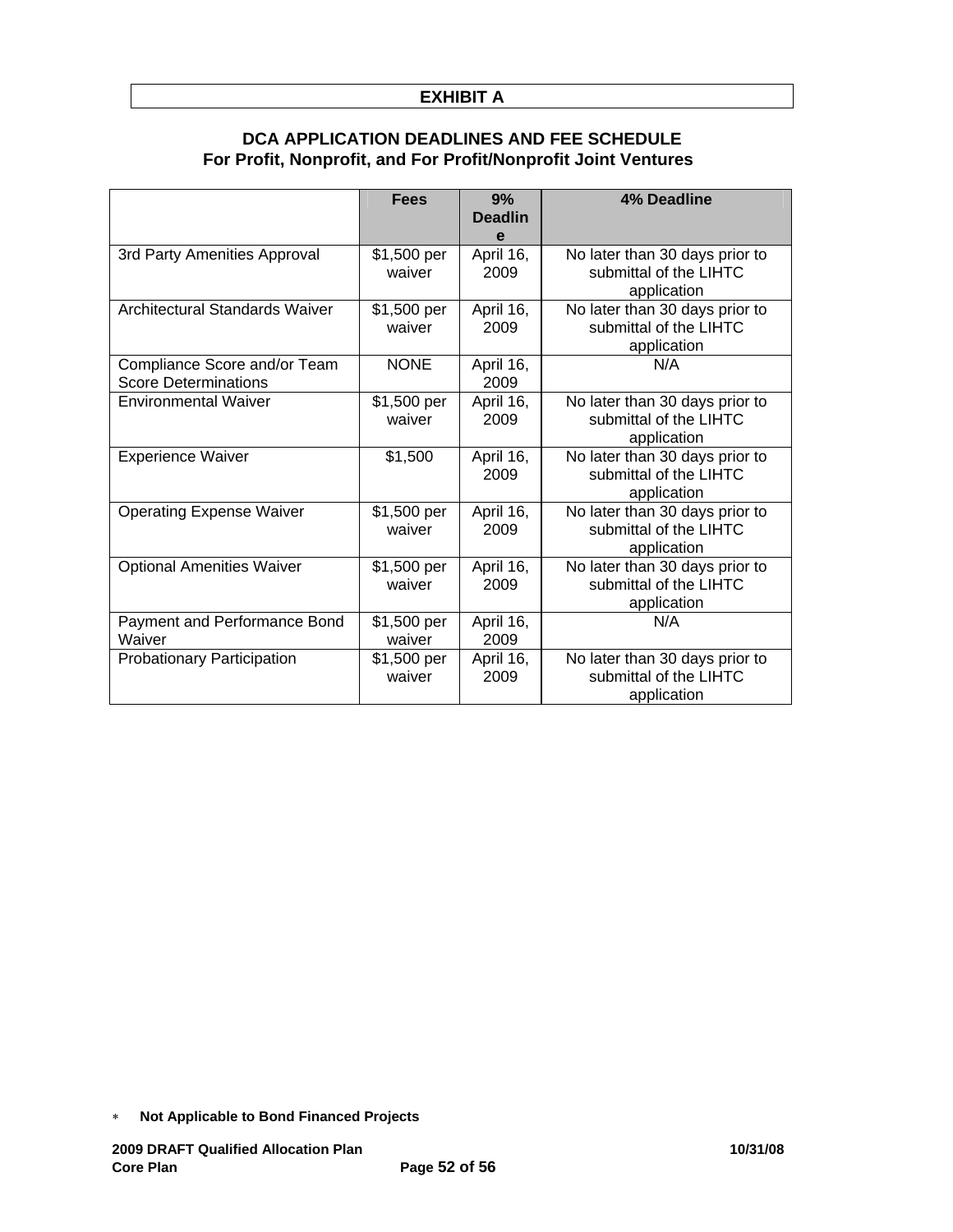## **DCA APPLICATION AND PRE-AWARD DEADLINES & FEE SCHEDULE Failure to meet deadlines below will be considered in Experience and Compliance Reviews**

**For Profit, Nonprofit, and For Profit/Nonprofit Joint Ventures** 

#### **NOTE: Pre-application submission fees (not including waiver fees) will be deducted from Fees required to be paid at Application Submission**

|                                                          | <b>Fees</b>                                                                                                  | 9%<br><b>Deadline</b>                       | 4% Deadline                                                                                                                                             |
|----------------------------------------------------------|--------------------------------------------------------------------------------------------------------------|---------------------------------------------|---------------------------------------------------------------------------------------------------------------------------------------------------------|
| 2009 Bond/4% Credit<br><b>Eligibility Opinion Letter</b> | \$4,500                                                                                                      | N/A                                         | Pre-Application<br>Submission no later than<br>75 days before bond<br>closing (fee not required at<br>application if submitted<br>with pre-application) |
| 2009 Credit (only)<br>Application Fee.                   | \$4,000 For<br>Profits<br>\$4000 For<br>Profits/Nonprofit<br>s Joint Venture<br>\$3000 Nonprofit             | Application<br>Submission-<br>May 14, 2009  | N/A                                                                                                                                                     |
| 2009 HOME Loan/Credit<br><b>Application Fee</b>          | \$4,500 For<br><b>Profits</b><br>\$4,500 For<br>Profit/Nonprofit<br><b>Joint Venture</b><br>\$4,000Nonprofit | Application<br>Submission -<br>May 14, 2009 | N/A                                                                                                                                                     |
| Alternate Financing<br>Deadline                          | <b>NONE</b>                                                                                                  | 8/15/09                                     | N/A                                                                                                                                                     |
| Notification of Award Letter                             | <b>NONE</b>                                                                                                  | 7/31/09                                     | N/A                                                                                                                                                     |

## **9% Application Submission Deadline: 4:00 PM on May 14, 2009**

<sup>∗</sup> **Not Applicable to Bond Financed Projects**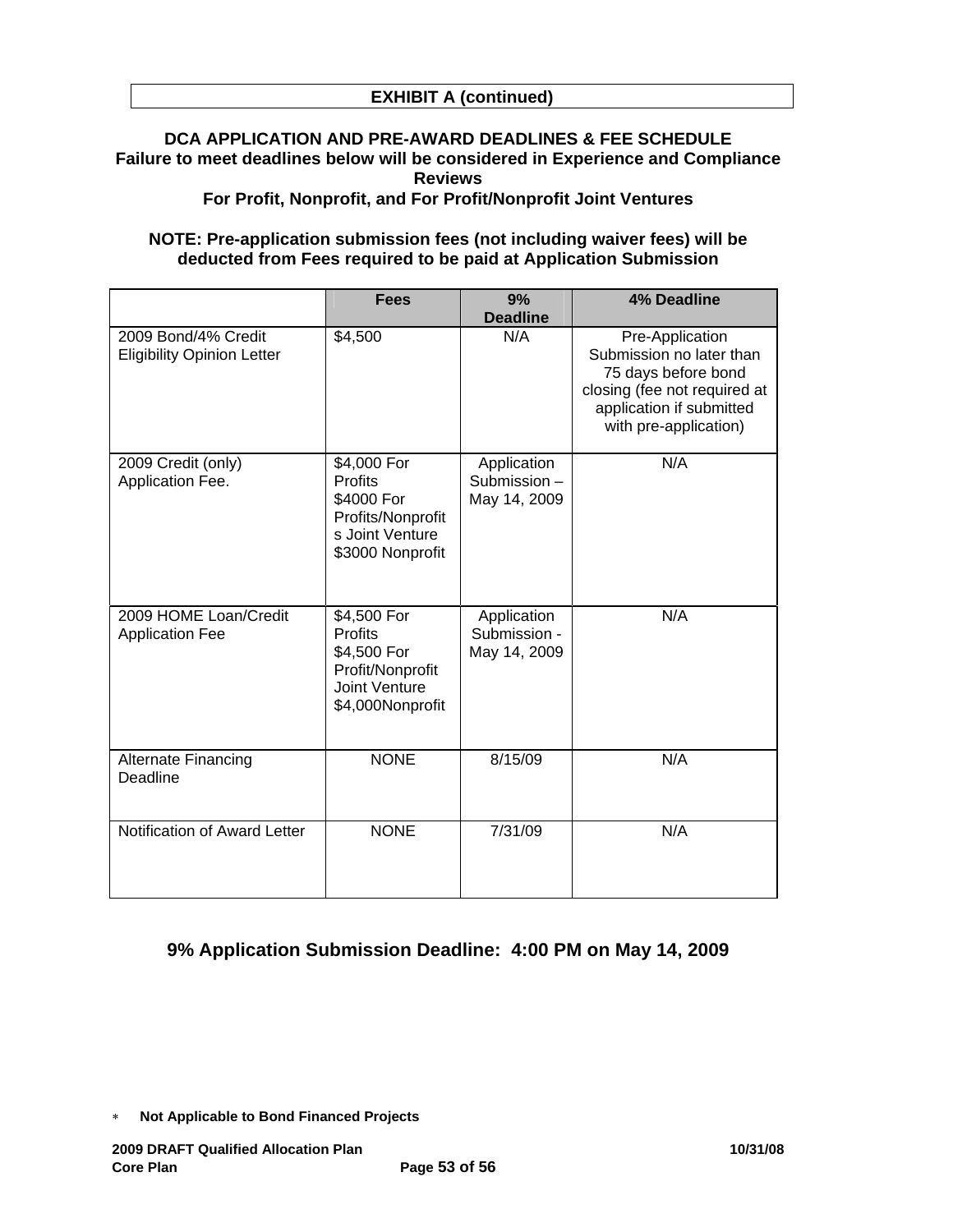#### **DCA POST AWARD DEADLINES AND FEE SCHEDULE For Profit, Nonprofit, and For Profit/Nonprofit Joint Ventures Failure to meet deadlines below will be considered in Experience and Compliance Review**

|                                                                                                         | <b>Fees</b>                                                                                                                       | 9% Deadline                                                                                                                                                        | <b>4% Deadline</b>                                                                                                |
|---------------------------------------------------------------------------------------------------------|-----------------------------------------------------------------------------------------------------------------------------------|--------------------------------------------------------------------------------------------------------------------------------------------------------------------|-------------------------------------------------------------------------------------------------------------------|
| Appraisal Fee (HOME Loans<br>Only)                                                                      | Based on DCA<br>cost                                                                                                              | Upon invoicing by DCA<br>during underwriting                                                                                                                       | N/A                                                                                                               |
| Bond/4% Credit Processing<br>Fee                                                                        | 7% of annual<br><b>Federal Credit</b><br>amount                                                                                   | N/A                                                                                                                                                                | Due within 30 calendar<br>days of issuance of<br>Letter of Determination                                          |
| <b>Certificates of Occupancy</b>                                                                        | <b>NONE</b>                                                                                                                       | Issued by local jurisdiction<br>before end of business<br>December 31, 2011                                                                                        | Issued by local<br>jurisdiction before end<br>of business December<br>31, 2011                                    |
| Commencement of<br>Construction/Rehabilitation<br>(Projects w/Tax Credit and<br>HOME)                   | <b>NONE</b>                                                                                                                       | Must satisfy all conditions<br>necessary to commence<br>construction within one year<br>of date of the initial HOME<br>commitment.                                 | N/A                                                                                                               |
| Commencement of<br>Construction/Rehabilitation<br>(Tax Credit Only Projects)                            | <b>NONE</b>                                                                                                                       | No later than September 30,<br>2010                                                                                                                                | No later than<br>September 30, 2010                                                                               |
| <b>Completion of Work Scope</b>                                                                         | <b>NONE</b>                                                                                                                       | No later than December 31,<br>2011                                                                                                                                 | No later than December<br>31, 2011                                                                                |
| <b>Construction Loan Closing</b><br>(Tax Credit only Projects)                                          | <b>NONE</b>                                                                                                                       | No later than August 31,<br>2010                                                                                                                                   | No later than August 31,<br>2010                                                                                  |
| <b>Cost Certification</b><br>Amendments                                                                 | \$1,500 per<br>request                                                                                                            | At time of request                                                                                                                                                 | At time of request                                                                                                |
| <b>Credit Allocation Fee</b>                                                                            | 7% of annual<br><b>Federal Credit</b><br>amount                                                                                   | At time of carryover<br>allocation sent in except for<br>Non Profit sole general<br>partners who can submit at<br>or before construction<br>commencement deadline. | N/A                                                                                                               |
| <b>Credit Compliance</b><br>Monitoring Fee (calculated<br>on a per unit basis for all<br>project units) | \$150 - USDA<br>515 Projects<br>\$150 - URFA<br><b>Bond Projects</b><br>700 - Bond/4%<br><b>Credit Projects</b><br>\$700 - Others | Within 18 months of<br>Issuance of carryover<br>allocation, but no later than<br>the project placed in service<br>date                                             | Due within 18 months of<br>issuance of Letter of<br>Determination                                                 |
| <b>DCA Placed In Service Form</b>                                                                       | <b>NONE</b>                                                                                                                       | At time of 1st building is<br>placed in service                                                                                                                    | At time of 1st building is<br>placed in service                                                                   |
| Design Documents as fully<br>outlined in the Architectural<br>Manual                                    | <b>NONE</b>                                                                                                                       | Must be submitted to DCA<br>for review and approval no<br>later than 90 days from<br>carryover allocation date                                                     | Must be submitted to<br>DCA for review and<br>approval no later than<br>90 days from issuance<br>of the Letter of |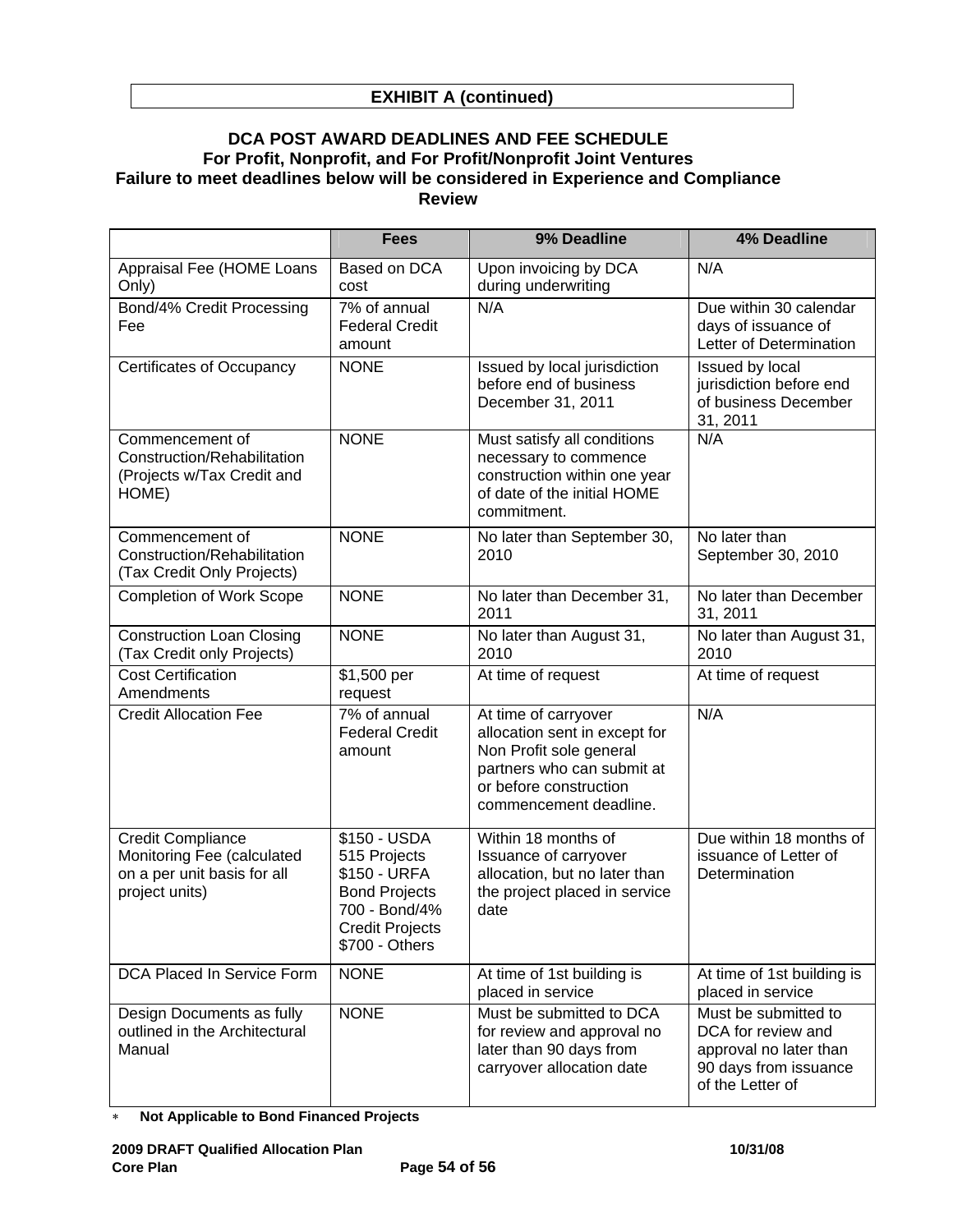|  | Determination |
|--|---------------|
|  |               |
|  |               |
|  |               |

<sup>∗</sup> **Not Applicable to Bond Financed Projects**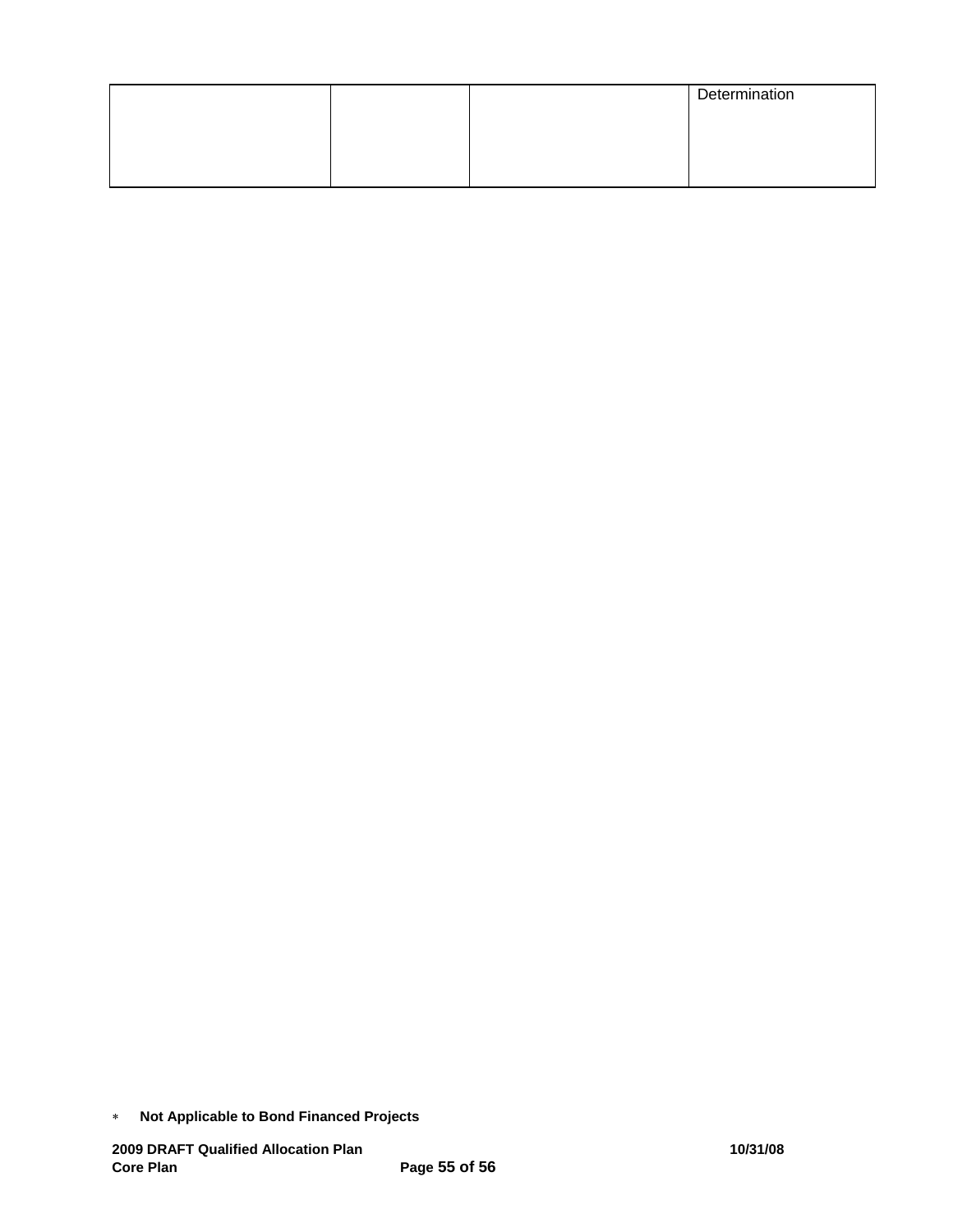#### **EXHIBIT A (continued)**

#### **DCA POST AWARD DEADLINES AND FEE SCHEDULE For Profit, Nonprofit, and For Profit/Nonprofit Joint Ventures Failure to meet deadlines below will be considered in Experience and Compliance Review**

|                                                                                                                                           | <b>Fees</b>                                                          | 9% Deadline                                                                                             | <b>4% Deadline</b>                                                                                      |
|-------------------------------------------------------------------------------------------------------------------------------------------|----------------------------------------------------------------------|---------------------------------------------------------------------------------------------------------|---------------------------------------------------------------------------------------------------------|
| <b>Environmental Review Costs</b>                                                                                                         | Based on Actual<br>Costs incurred by<br>DCA to retain<br>consultants | Upon invoicing by DCA<br>during underwriting                                                            | Upon invoicing by DCA<br>during underwriting                                                            |
| <b>Final Allocation Deadline</b>                                                                                                          | <b>NONE</b>                                                          | February 15, 2012                                                                                       | September 15, 2012                                                                                      |
| Final Inspection Fee (for all<br>LIHTC properties, both 4%<br>and 9%, excluding those<br>projects involving HOME<br>funds)                | \$3,000 per<br>project                                               | Due within 30 days of final<br>draw but no later than 30<br>days prior to the placed in<br>service date | Due within 30 days of<br>final draw but no later<br>than 30 days prior to the<br>placed in service date |
| <b>Formal Firm Commitments</b><br>for equity and non-DCA debt<br>(HOME)                                                                   | <b>NONE</b>                                                          | Must be submitted to DCA<br>within 75 days of the<br>carryover allocations                              | N/A                                                                                                     |
| Front End Analysis<br>(applicable when an Identity<br>of Interest exists between the<br>Developer or Owner and the<br>general contractor) | \$2,700 per<br>project                                               | Due within 15 days of<br>invoicing by DCA during<br>underwriting (HOME Loans<br>Only)                   | N/A                                                                                                     |
| <b>HOME Loan Closing</b>                                                                                                                  | <b>NONE</b>                                                          | On or before September 1,<br>2010                                                                       | N/A                                                                                                     |
| <b>HOME Loan Conversion</b>                                                                                                               | <b>NONE</b>                                                          | Within 24 months of the<br>HOME construction loan<br>closing                                            | N/A                                                                                                     |
| <b>LURC Execution</b>                                                                                                                     | <b>NONE</b>                                                          | Prior to final allocation                                                                               | At or prior to bond<br>closing                                                                          |
| Non-Compliant Re-inspection<br>Fee                                                                                                        | \$250 per site visit                                                 | Due within 15 days of<br>invoicing by DCA                                                               | Due within 15 days of<br>invoicing by DCA                                                               |
| Placement-In-Service                                                                                                                      | <b>NONE</b>                                                          | All buildings in the project<br>must be placed in service by<br>December 31, 2011                       | All buildings in the<br>project must be placed<br>in service by December<br>31, 2011                    |
| <b>Project Application</b><br>Amendments, Post Award<br><b>Project Concept</b><br>Amendments, Post Letter of<br>Determination             | \$1,500 per<br>request                                               | At time of submission of<br>request for amendment                                                       | At time of submission of<br>request for amendment                                                       |

**Note: All outstanding fees due to DCA must be paid in full prior to issuance of 8609's for all projects receiving allocation of tax credits per this Plan.** 

<sup>∗</sup> **Not Applicable to Bond Financed Projects**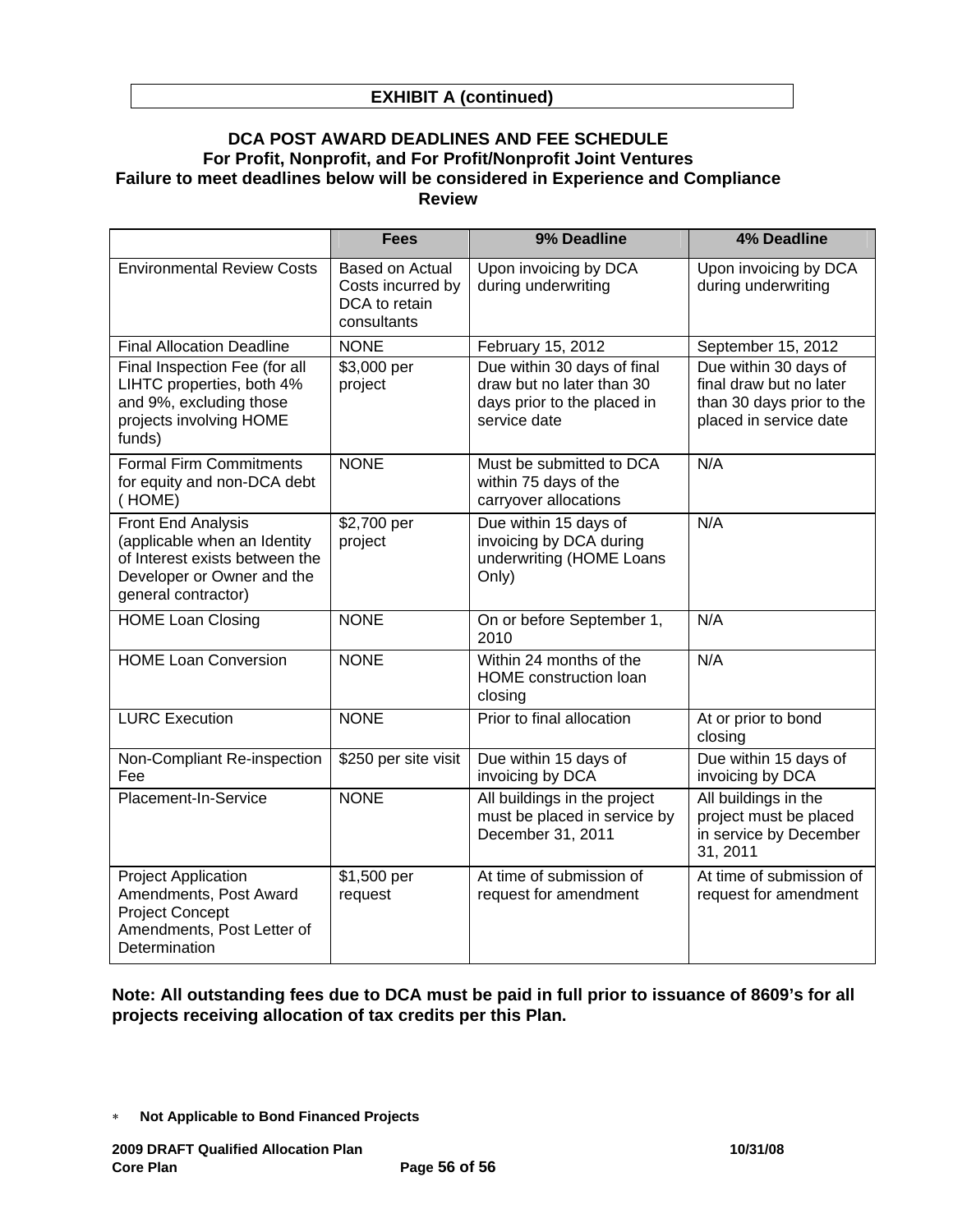#### **D R A F T**

#### **STATE OF GEORGIA 2009 QUALIFIED ALLOCATION PLAN**

## **APPENDIX I THRESHOLD CRITERIA**

To be considered for an allocation of DCA resources, Applications must meet the Threshold requirements described below.

#### **1. Project Feasibility, Viability Analysis, and Conformance with Plan (Additional policies and requirements can be found in the Core Plan of the 2009 QAP, the Application Instructions and the Tab Checklist**)

**A.** OAH will require the development of properties that meet OAH financial underwriting requirements and which have sufficient long-term operating income to secure sustainability. DCA requires that all funding sources be clearly identified in the pro forma. The ownership entity must be structured as a single purpose entity and must be able to clearly show that the project is financially sustainable based on income from operations. Only rental income plus a maximum of 2% of gross potential rents in ancillary income will be used in the cash flow analysis. Tax abatements and exemptions, interest credit payments, and other documented sources of commonly accepted forms of expense off-sets will also be considered. However, income from commercial space, fees, charitable contributions or owner contributions will not be considered.

**B.** Construction costs must be reasonably estimated for the specific project when preparing the development budget. In determining whether an Applicant's estimate of construction costs is reasonable, DCA will review internal data from similar projects as well as estimating tools such as RS Means. DCA may request a breakdown of the hard construction cost line items in the event it determines that the proposed costs do not appear to be reasonable and consistent with the scope of work for the project.

**C.** Applications must also reasonably estimate operating expenses for the project. DCA will utilize tax millage rates and development costs to determine if real estate taxes are reasonably estimated. Applicants are encouraged to provide support for their estimates of taxes and property insurance for the proposed project. Projects that do not provide a reasonable estimate of operating costs will be determined to be infeasible. Annual operating expenses which differ significantly from average costs for the project area will require clear documentation of the basis for the deviation.

**D.** Applicants must use DCA's project economic pro forma assumptions and abide by the 2009 Plan, Appendices, Instructions and the Manual. Rent Standards derived from the most recent AMI, FMR, and applicable underwriting utility allowance must be used to determine project rents and rent restrictions. DCA will determine if the application has been submitted in compliance with all application instructions, tab checklist requirements, and QAP requirements for support documentation, necessary to make a full and complete assessment of the proposed project.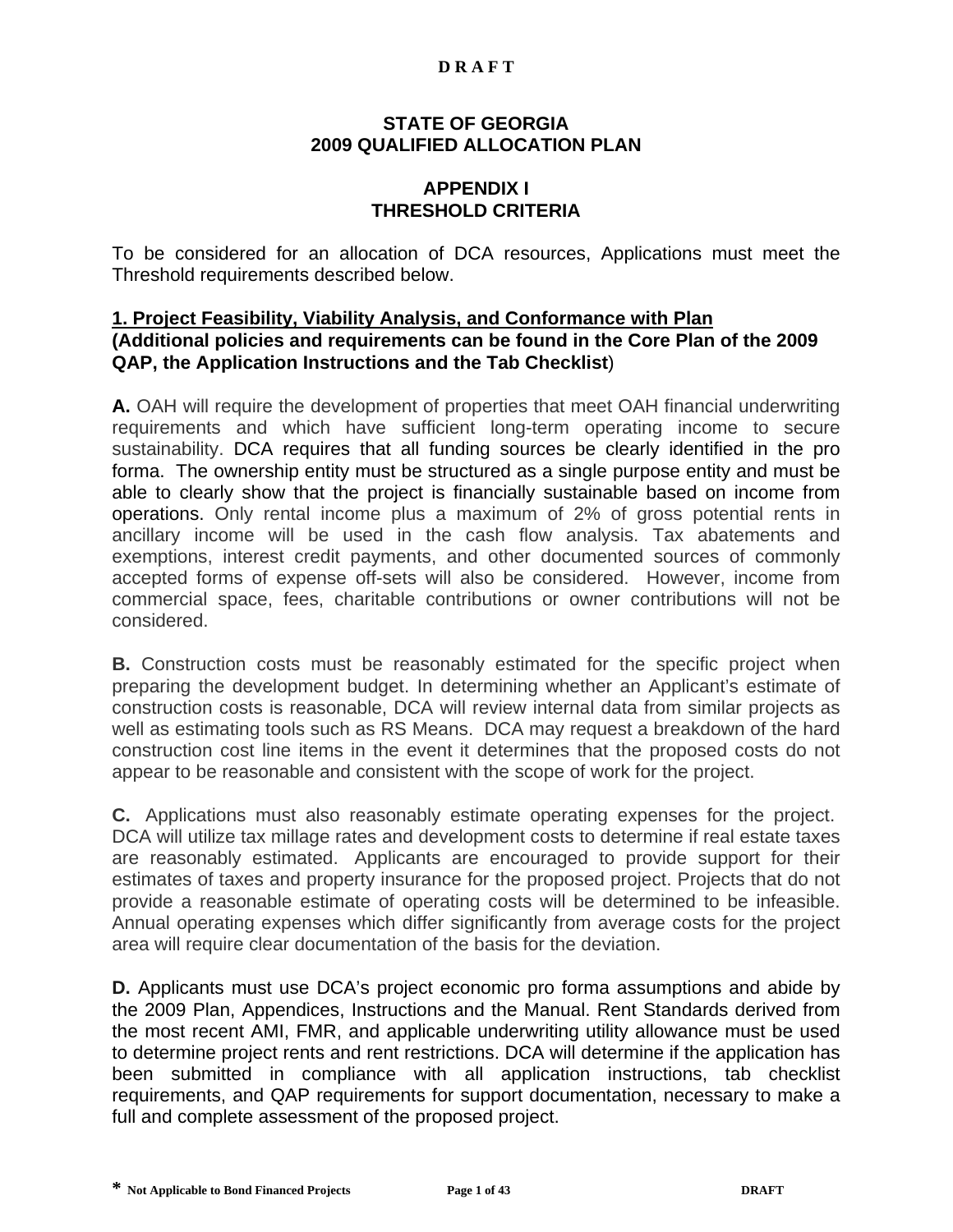**E.** DCA may request applicants to clarify issues related to project feasibility during its Threshold Review. In response to such clarification requests, the Applicant can only submit documents that were in existence prior to Application Submission day with the exception of final commitments for government sources under consideration at the time of Application submission.. Please note that DCA requires that Applications must be complete when submitted. Applicants cannot submit updated applications or new documents after that time. Applications that contain a significant number of missing or incomplete documents will be returned to the Applicant and be deemed a threshold failure.

**F**. Total development cost may be decreased or increased during DCA's review if it is determined that line items are not reasonable or do not accurately reflect the supporting documents. Development budget adjustments during threshold review must be covered by deferred developer fee and not by new financing sources. Applicants may also not request that one line item be reduced in order to increase or add another line item during the threshold clarification period. Credits will be adjusted accordingly for each adjustment.

**G.** Projects that have a ten year commitment for PBRA will be underwritten utilizing Section 8 rents. However, projects that have a commitment for PBRA that is less than ten years will be underwritten at the maximum tax credit rents and/or HOME rents, as applicable.

**H.** DCA may require documentation not specifically included in the minimum documentation requirements established in the Plan to verify the reasonableness of development and operating assumptions. DCA is under no duty to clarify or correct Application errors.

**I. Preliminary Financing, Limited Partner Equity, Deferred Developer Fees and Other Financing Commitment**. Original preliminary commitments for all financing must be submitted with the Application including but not limited to the following:

- Construction financing
- Non-DCA permanent financing
- Equity bridge loans, if applicable
- Project Based Rental Assistance **Agreements**
- Operating subsidy agreements
- Deferred Developer Fee
- Limited partner (Tax Credit) equity
- HUD letter by an authorized official from the Multifamily Housing Division stating that the application is under serious consideration and Lender Preliminary Commitments for HUD assisted projects under 221 (d)(3) or 221 (d)(4) program may be submitted with the Application but final MAP commitments must be submitted by **July 31, 2009**.
- USDA Notice to Proceed with Application Processing and Lender Preliminary Commitment for loans to be guaranteed with Interest Credit under the USDA Section 538 Guaranteed Rural Rental Housing Program.
- Any grants or other forms of assistance utilized during the construction period, or utilized as permanent financing.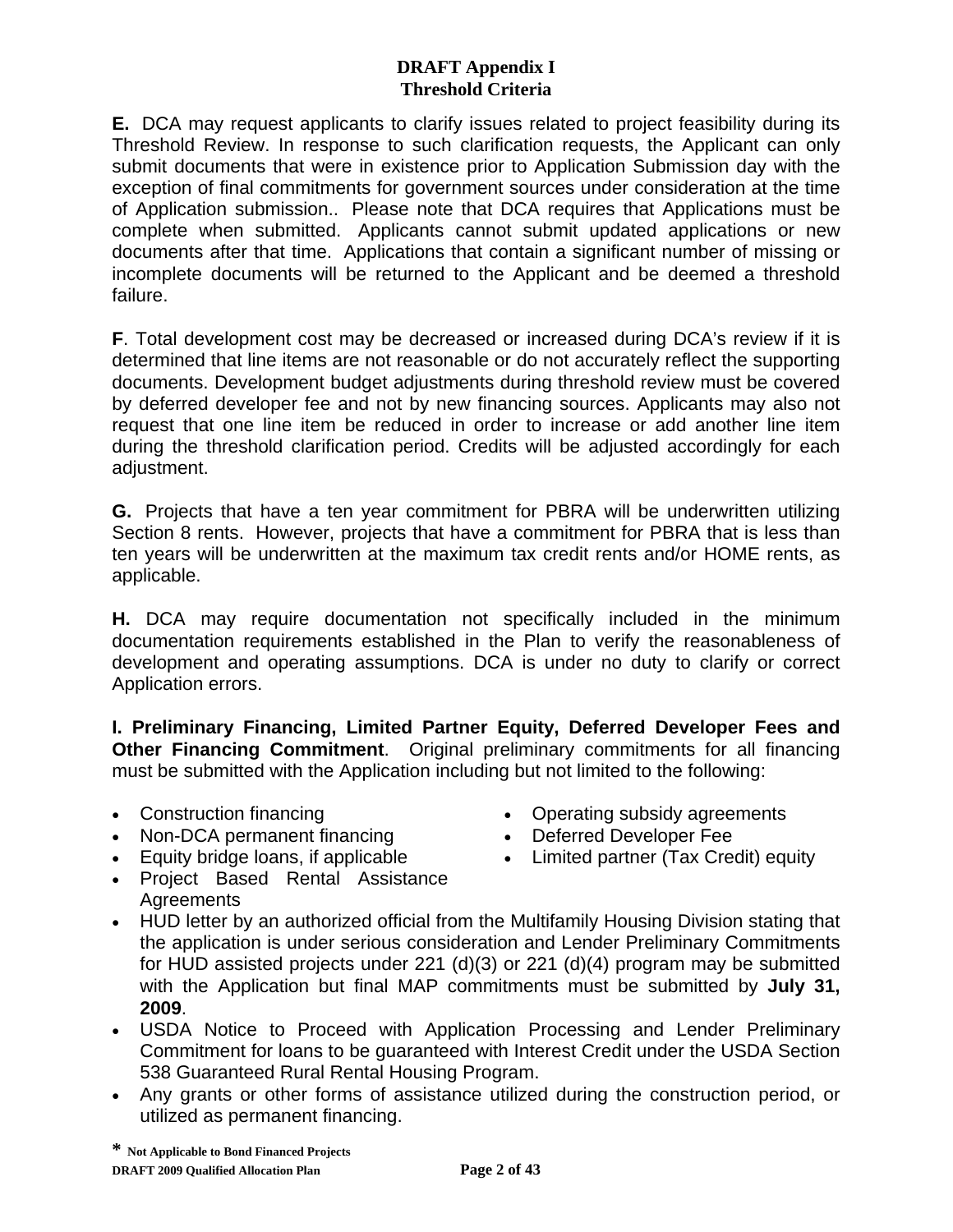- Applications that include cost associated with Pre-development Financing must provide copies of the loan documents (Note, Loan Agreement, Guarantees, Security Documents) if the loan has closed or an original commitment from the proposed lender.
- Developer or general partner equity (financial statements to substantiate such equity must be included if such contribution exceeds the developers fee).
- Federal Home Loan AHP financing commitment from either the Federal Home Loan Bank to the non-profit entity or to the ownership entity. If the commitment is to the non-profit entity, then the non-profit should provide a preliminary commitment to the Ownership entity.
- Projects proposing the utilization of Historic Tax Credits must provide documentation of the National Historic designation for the subject project on or before **August 17, 2009**.

In the case of USDA, FHLB-AHP, or HUD loans which are under final consideration at the time of Application, but are not awarded funding, the Applicant may secure alternate financing provided revised Application documents are submitted to DCA on or before **August 17, 2009**. Failure to provide the required documentation for USDA, FHLB-AHP, HUD alternative financing and/or the National Historic designation as stated above may deem the application insufficient and the application may be subject to Threshold failure.

The preliminary commitments must disclose, at minimum, the following:

- The purpose of the loan and use of proceeds,
- The property address,
- The loan amount.
- The interest rate applicable to the construction period. If the construction period rate is floating, the rate index, spread and the frequency of adjustment must be clearly identified
- The interest rate applicable to the permanent period. If the interest rate is to be fixed at the time of funding, the rate index and credit spread must be clearly identified and the indicative rate as of the date of the preliminary commitment must be provided
- All "add-ons" to the base interest rate, including but not limited to MIP, USDA annual guarantee fee, servicing fees, Ginnie Mae guarantee fees, trustee fees, issuer fees, must be clearly identified in the commitment letter
- The terms of the loan
- The amortization term
- All reserves by the lender/syndicator including, but not limited to, replacement reserve, operating deficit reserve, HUD required program reserves and USDA required program reserves
- In the case of an preliminary commitment from a tax credit syndicator to provide equity the amount of the asset management fee, whether or not the asset management fee will be increased annually, if increased, the rate of increase and the priority of payment of the Asset Management Fee
- All financing and related conditions and fees, including but not limited to, loan origination fees, loan placement fees, mortgage insurance premiums (in case of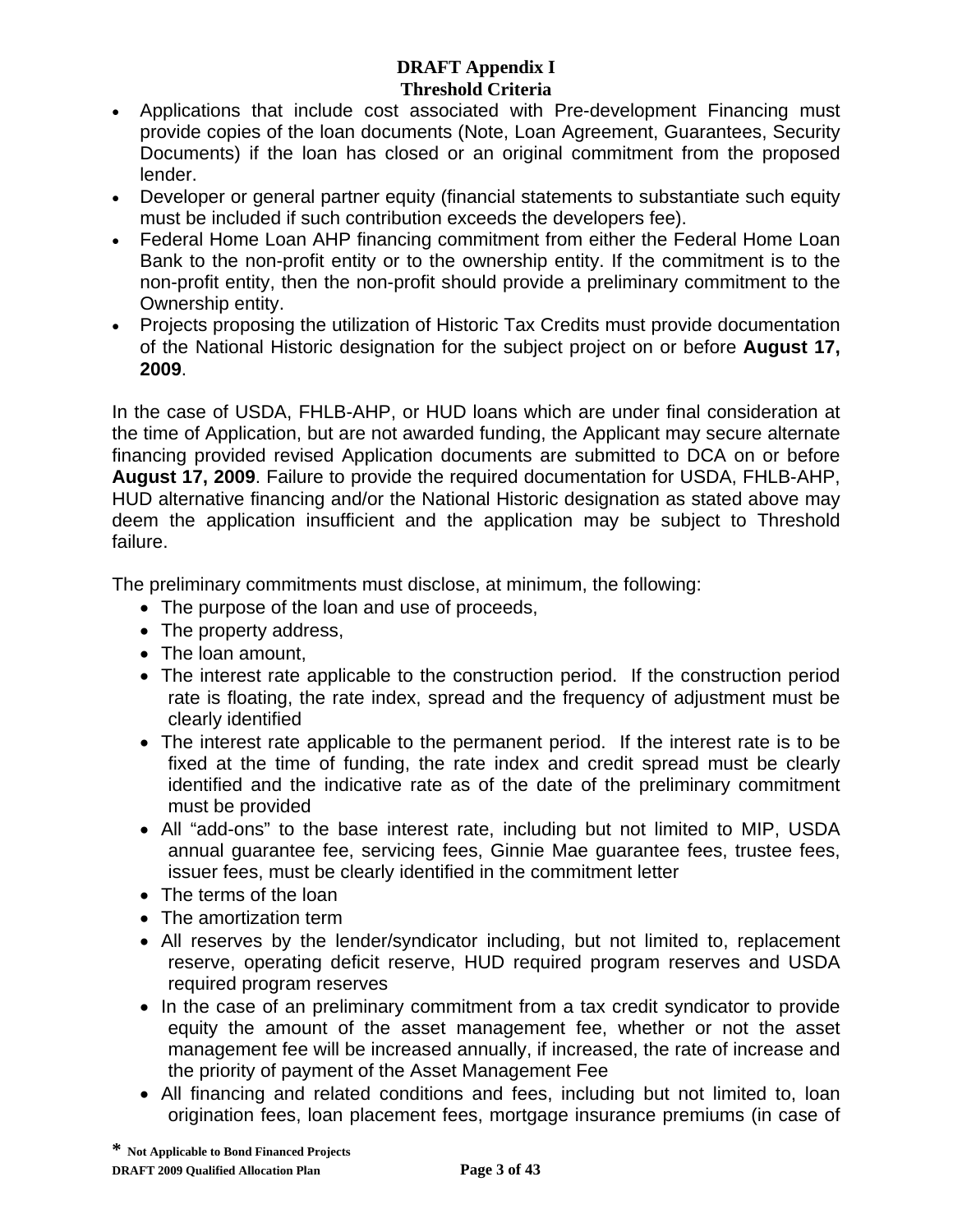HUD insured loans) and annual guarantee fees (in case of USDA 538 guaranteed loans)

- In the case of loans to be guaranteed with Interest Credit under the USDA Section 538 Guaranteed Rural Rental Housing Program, the lender must specify if the annual USDA guarantee fee will be paid out of the Lenders principal and interest payments.
- Applicants that propose financing structures with government programs loans are responsible for correctly reflecting the terms of the loan

**J. Assumption of Existing Debt**. The supporting documentation must disclose, at minimum, the following:

- A letter signed by an officer of the lender whose debt is being assumed which certifies, as of April 30, 2009, (1) the original principal balance of the loan, (2) the current outstanding principal balance of the loan, (3) the current accrued and unpaid interest (4) the current effective interest rate applicable to the loan, (5) the original date of the loan (6) the maturity date of the loan, (7) annual debt service (8) the amortization period applicable to the original loan, (9) that the loan is not currently in default, or if there exists an event of default, or an event that with the passage of time will constitute an event of default, all of the factual data pertinent to said default or said potential default and (10) that the loan has, or has not, been modified (if said loan has been modified and/or restructured in any way, copies of said modification/restructure documents must be provided)
- A copy of the original Promissory Note and any amendments and/or modification to said Promissory Note
- A copy of the original Loan Agreement and any amendments and/or modification to said Loan Agreement
- A copy of the original Mortgage, Deed to Secure Debt, Deed of Trust or such other security instrument providing security for the loan, and any amendments and/or modification to said security instruments

**K. Deferred Developer Fee**. Any owner's equity shown in the Application, excluding the general partner's contribution required by the Limited Partnership Agreement will be included as a source of funding in the calculation of Credit. This policy will apply at application, carryover, and final allocation. A developer should either take the deferred Developer Fee in the form of a note, or incorporate the deferred Developer Fee into the limited partnership agreement along with a detailed repayment schedule and specific terms. Deferred Developer fee must be payable within fifteen years from available cash flow. The deferred portion cannot exceed 50% of the total amount of Developer Fee at initial application.

DCA will accept either method as long as the terms of the deferred Developer Fee meets the requirements as set forth in the Plan. For purposes of calculating the project's annual debt service coverage ratio, the deferred Developers Fee will not be included as debt service.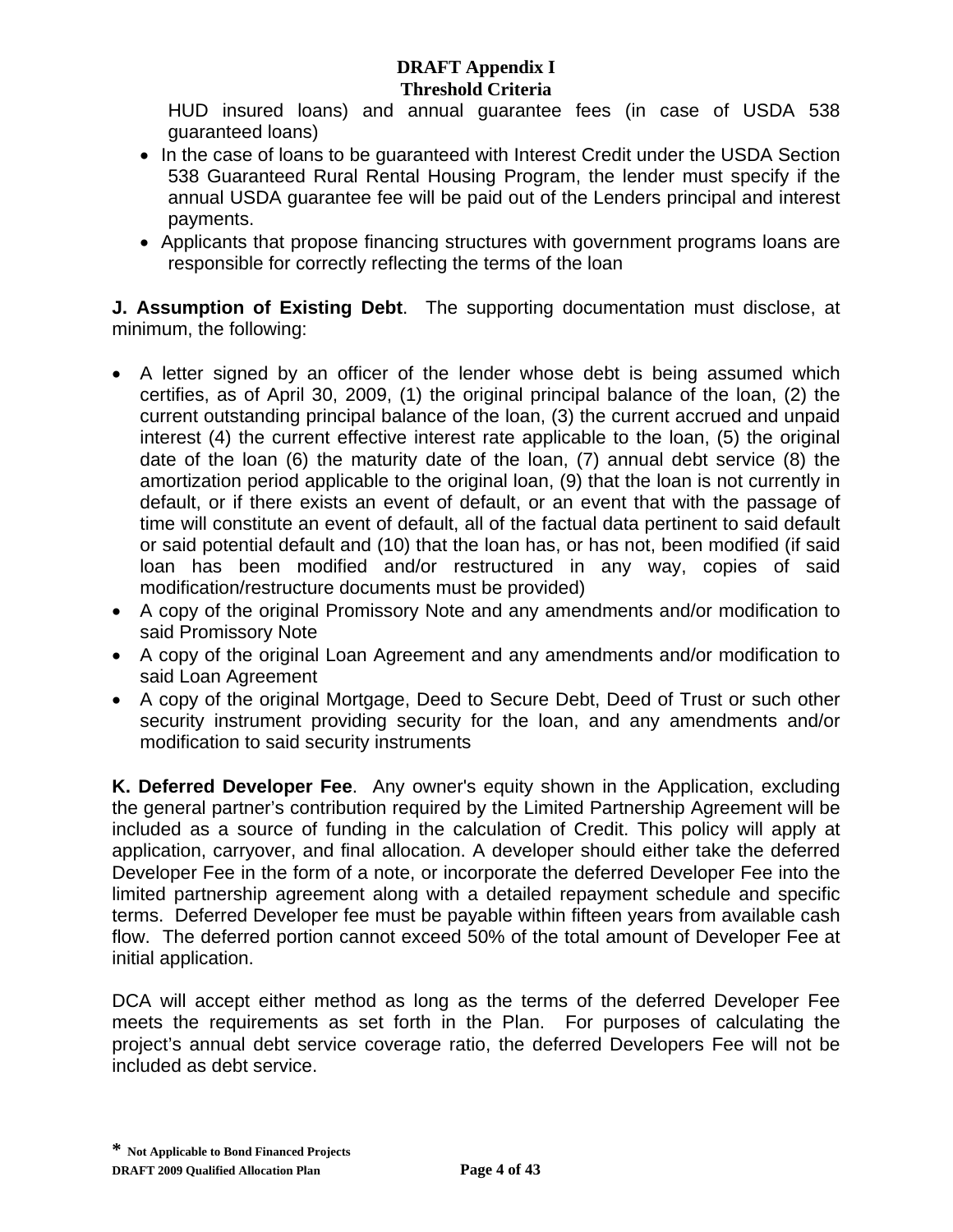For purposes of calculation DCA will consider the terms and conditions contained in the debt and equity commitments in determining the project's debt service coverage and its ability to pay the deferred Developer's Fee within 15 years.

For Scattered Site Projects, all units must be developed under one master plan of financing and considered as a single project by all funding sources. The requirements of this threshold category are applicable to the project as a whole**.** 

## **L. Gross Rent Restrictions**

**HOME Rents.[\\*](#page-60-0)** For low-income units receiving Credits, the gross rents may not exceed 30% of 60% of the effective AMI table or Fair Market Rent for the appropriate bedroom size. Applicants should assume 1.5 persons per bedroom. For HOME Loans, rents must be affordable at initial lease-up and must remain affordable over the term of the HOME Loan.

For HOME projects, rents may not exceed Fair Market Rents for the appropriate bedroom size.

**Credit Rents.** For low-income units receiving Credits, the gross rents may not exceed 30% of 60% of the effective AMI table for the appropriate bedroom size. Applicants should assume 1.5 persons per bedroom.

**Credit and HOME Rents**.\* Dwelling unit rents must conform to the LIHTC and/or the HOME regulation's gross rent (contract rent and tenant UA) restrictions. Tenant UA must conform to the requirements set forth in the Plan and the Manual. In the event Credit, HOME, or other funds are requested, the most restrictive gross rents will govern. For Credit and HOME units, rents may not exceed fair market rents. Applicants should assume 1.5 persons per bedroom.

For Scattered Site projects, all units must meet the gross rent restrictions.

**M. Unit Cost Limitations.** Allocation of DCA resources will be based on these limits. Per unit costs must not exceed the following limits:

| Unit Type   | <b>Cost Limit</b> |
|-------------|-------------------|
| Efficiency  | \$102,000         |
| 1 Bedroom   | \$117,000         |
| 2 Bedroom   | \$142,000         |
| 3 Bedroom   | \$184,000         |
| 4 Bedroom + | \$202,000         |

<span id="page-60-0"></span>The maximum allowable developer fee will be calculated based on the allowable total development cost utilizing these DCA Per Unit Cost Limits. If the total development cost for the project exceeds the per unit cost limitations above and the Application is not seeking additional DCA resources for the cost which exceed the per unit cost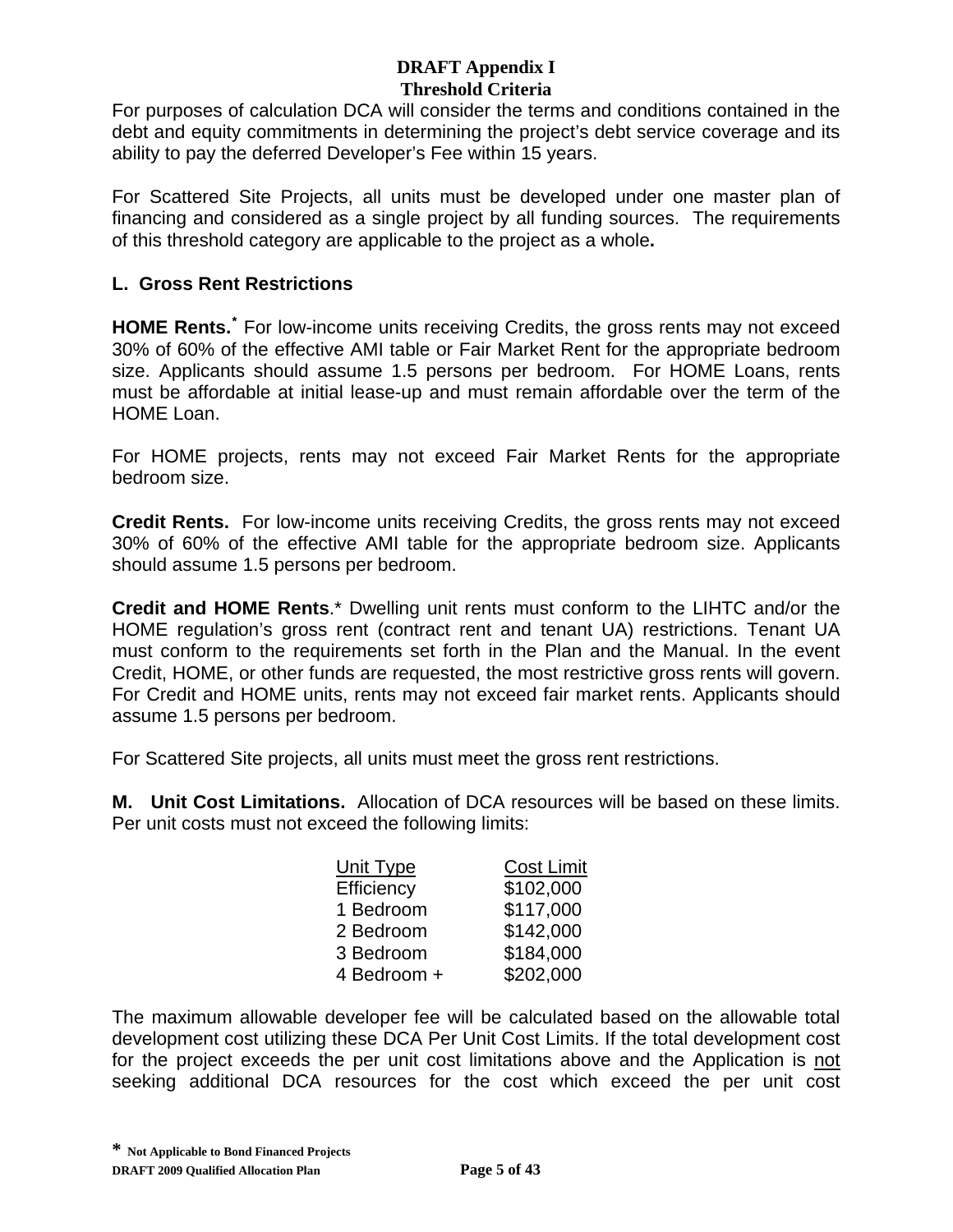limitations, the Applicant is not required to obtain DCA's approval nor submit a waiver for the total development cost.

DCA will consider waivers to the limitations stated above on a case-by-case basis. Waivers will be granted **only** for extraordinary circumstances (see Architectural Manual for examples). Applicants must submit sufficient documentation with their cost waiver request to justify the basis of the cost increase. Waiver requests and applicable fees must be submitted in accordance with Exhibit "A" (DCA Deadlines and Fees). Applicants should underwrite their deals using the above limits unless a waiver is approved by DCA.

For HOME funded projects, the following per unit subsidy limits will apply in addition to the cost limits above:

| <b>Subsidy Limit</b> |
|----------------------|
| \$102,000            |
| \$117,000            |
| \$142,000            |
| \$184,000            |
| \$202,000            |
|                      |

For Scattered Site projects, all units must meet the per unit cost limitation requirements.

**N. Underwriting Utility Allowance (UUA**)*.* For DCA underwriting purposes Applicants must use the utility allowance established by the Pubic Housing Authority that administers Section 8 in the locality where the property is located. The allowance must be approved by HUD for use in the Section 8 Program.

**O. Operating Utility Allowance (UA).** Applicants must establish utility allowances for the property prior to placing the first building in service through the compliance period or through the period of affordability. In Georgia, the following methods may be used:

- 1. *USDA–Assisted Buildings*. If a building receives assistance from the USDA (formerly called the Farmer's Home Administration, or FmHA), the USDAprescribed utility allowance applies to all rent-restricted units in the building. The USDA-approved allowance applies even if the building is assisted by any other program or agency. Examples of USDA assistance include assistance provided under the USDA Section 515 rural rental loan program and USDA rental assistance. Projects funded with USDA 538 loan guarantee must use the DCA Utility allowance.
- 2. *Buildings with USDA-Assisted Tenants*. If any resident of a building receives USDA rental assistance, the USDA-approved utility allowance applies to all rentrestricted units in the building. This is even the case if residents of some units receive rental assistance from the U.S. Department of Housing and Urban Development (HUD).
- 3. *HUD-Regulated Buildings*. If neither a building nor any resident in the building receives USDA assistance, and HUD annually reviews the rents and utility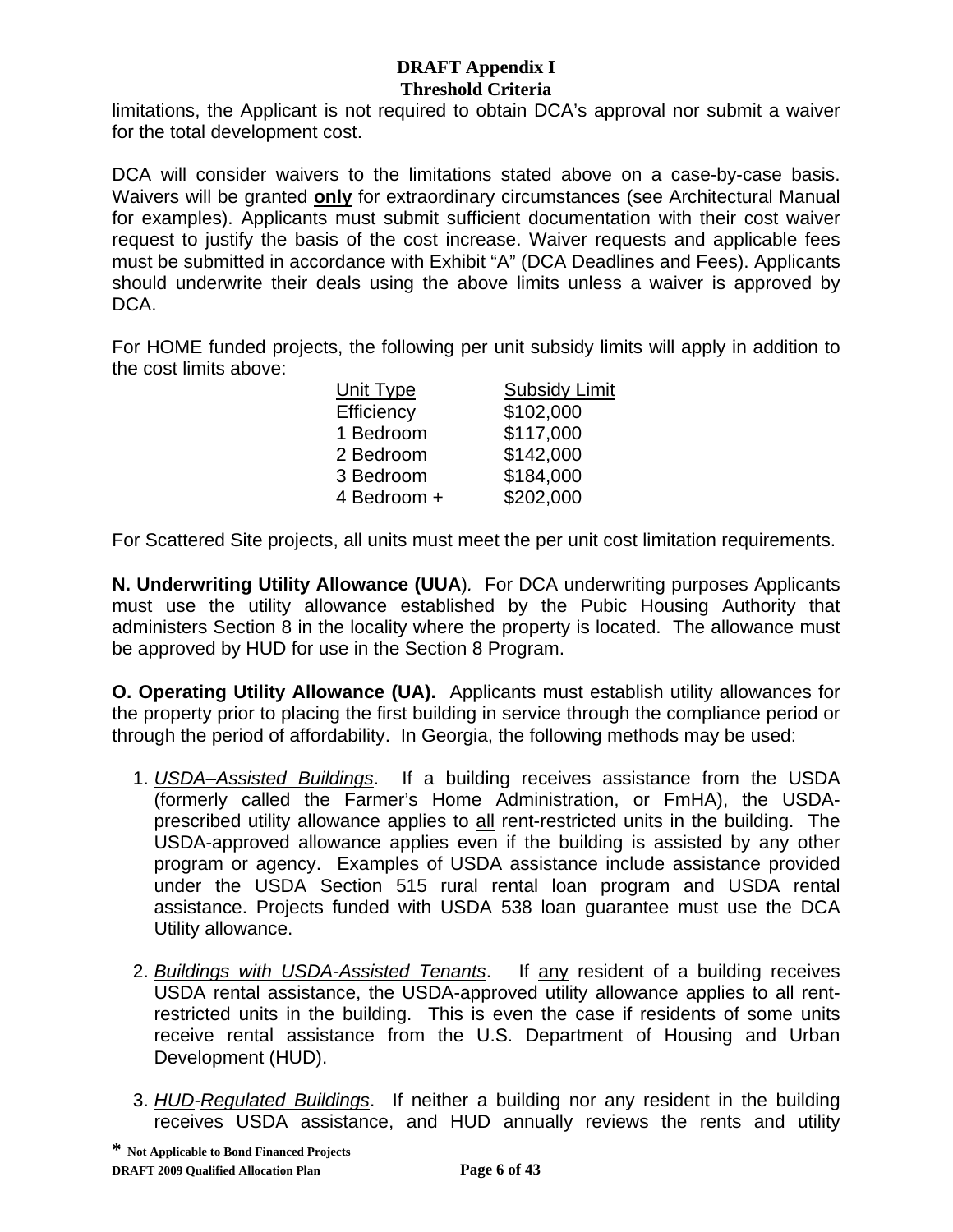allowances for the property (such as for Section 8 and Section 236 projects), the HUD-prescribed utility allowance is used. This rule doesn't apply to buildings that have only FHA-insured mortgages.

- 4. *DCA HOME/Tax Credit Buildings*. If a building is neither an USDA-assisted nor HUD-regulated property, and no tenant in the building receives USDA rental assistance, there are two possible methods for establishing the utility allowance. These include:
	- A. The utility allowance established by the Public Housing Agency (PHA) that administers the Section 8 Program in the locality where the property is located. However, the electric allowances may be calculated as outlined in Section B below.
	- B. HUD Utility Schedule Model
	- C. Local Utility Provider Estimates/Estimates Based on Actual Usage

D. Energy Consumption and Analysis Model (licensed engineer or qualified professions providing this model must be approved by DCA prior to submission of the Model.

On July 29, 2008, the IRS issued amendments to the utility allowance regulations. This regulation does not include Internet, cable and phone service under the definition of "utility" Only utilities paid directly by the tenant to the utility and not by or through the owner of the building can adjust the gross rent through an allowance (Ratio Utility Billing (RUBS) is not permitted is GA). Owners that have been submetering will now have to discontinue the use of a utility allowance for submetered utilities and not bill the tenants for the cost of these submetered utilities. Owners may include these utilities as part of rent, however, the rent charged cannot exceed the maximum allowable program rent.

The final regulation amending the utility allowance regulation for Section 42 was effective July 29, 2009. The new regulation may be found in the Federal Register dated July 29, 2008, page 43863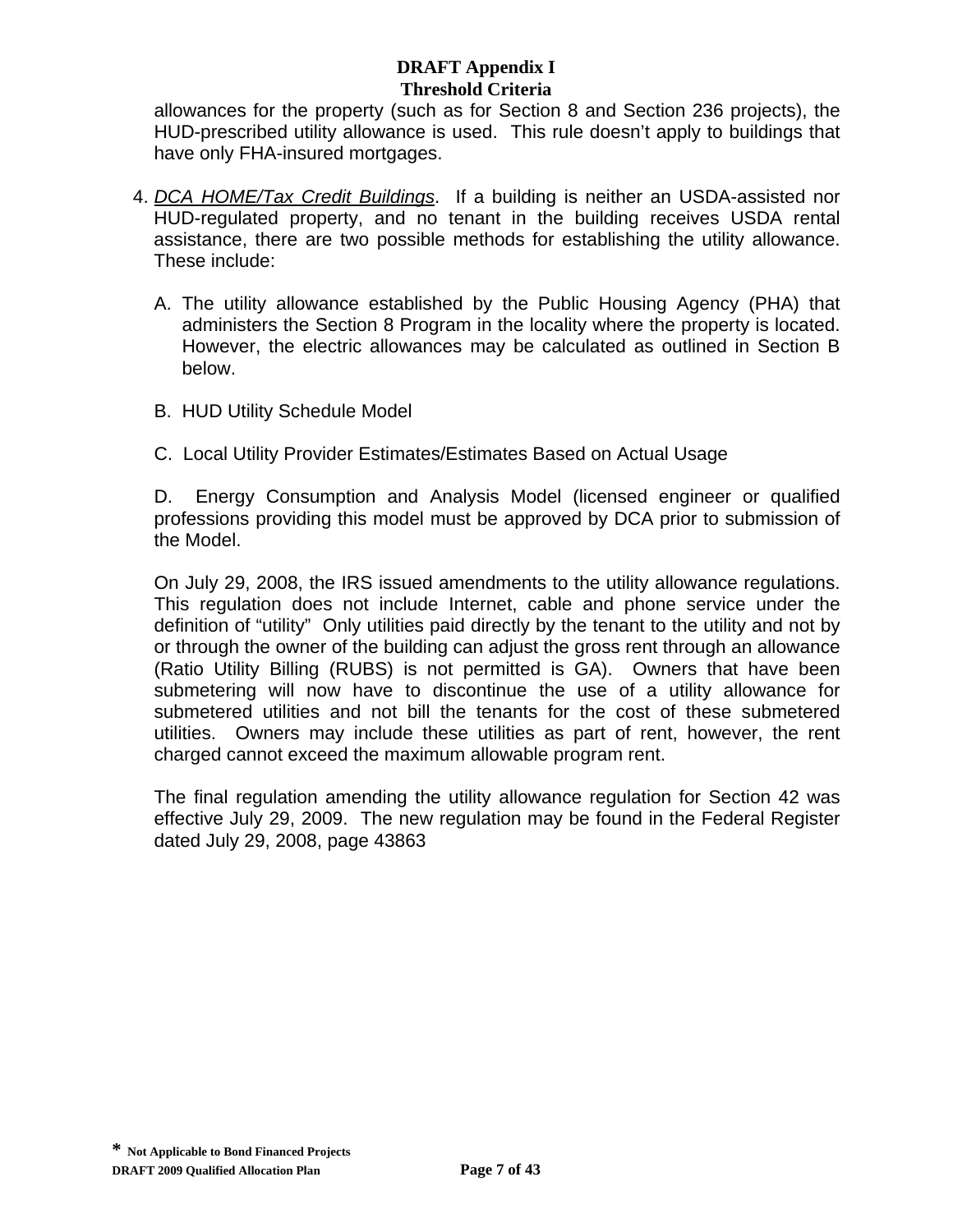## **2. Tenancy Characteristics**

All Applicants must designate the proposed project as either a Family Project, Special Needs Project or a Senior Project.

- **A. Family Project**. A Family project is designed to foster development of housing for families and to encourage community activities from within the neighborhood.
- **B. Senior Project**. A Senior project meets one of the following requirements:
	- It is intended for, and solely occupied by, individuals 62 years of age or older; or
	- It is intended and operated for occupancy by at least one individual 55 years of age or older per Unit, where at least 80% of the total housing Units are occupied by at least one individual who is 55 years of age or older; and where the Owner publishes and adheres to policies and procedures which demonstrate an intent by the owner and manager to provide housing for individuals 55 years of age or older

**C. Other**. Projects that have funding from a program which has a different tenancy definition than those set forth above, must seek DCA's approval of the definition prior to Application Submission.

DCA will consider waivers to the tenancy characteristics requirements on a case-bycase basis. Applicants must submit sufficient documentation to justify the basis of the request. Waiver requests and applicable fees must be submitted in accordance with Exhibit "A".

## **3. Required Services**

All Family Projects must include at least one (1) basic ongoing service from the following categories and Senior Projects must include two (2) basic ongoing services from two different categories below:

- Social and recreational programs planned and overseen by the project manager (semi-monthly birthday parties/holiday dinners or parties/potluck dinners, movie nights, bingo, etc); or
- Semi-monthly classes conducted on site (example: arts and crafts, exercise, computer tutoring, gardening);
- Other services as approved by DCA.

Applicants must certify at Application Submission that they will designate the specific services and meet the additional policies related to services. These required services must be identified in the Threshold Criteria Tab on the Core Application Form.

## *Additional Policies Related to Services*

A final, binding contract for all proposed services must be submitted to the DCA Compliance Manager before issuance of IRS form 8609.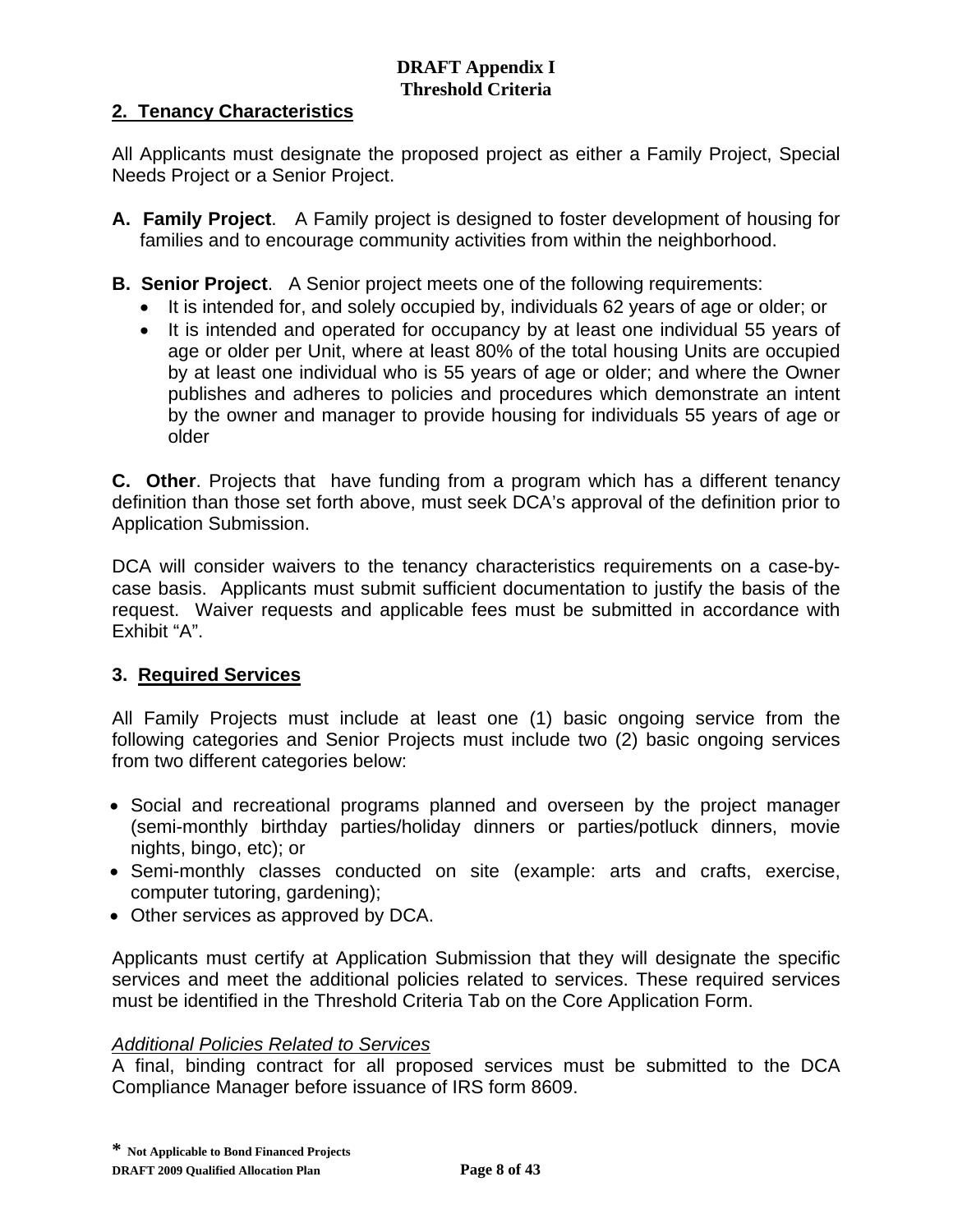- Services must be committed for the Compliance Period or the Period of Affordability, whichever is greater.
- Services may be provided at a charge sufficient to cover the cost of the supportive services only, but the services must be clearly optional to the tenants.
- A full-time activities manager will be allowed in the operating budgets for those properties that are 100 units or more in size.
- Temporary staffing during lease-up to handle activities set-up and sign-up will be considered on a case-by-case basis.
- Part-time (on a proportional basis) activity managers will be allowed in the operating budgets for smaller projects.
- Owners will be required to submit annual certifications and documentation regarding the ongoing provision of the supportive services.
- For very small rural projects, Applicants may request a waiver of service requirements if there is insufficient participation in a service.

# **4. Market Feasibility (Market Study)**

Applicants must submit a market study by an independent third party analyst showing that there is adequate market demand for the project. The study must be prepared by a market analyst approved by DCA clearly stating that there is sufficient demand for the project and the project will be stabilized within DCA requirements. The market study must be prepared in accordance with DCA guidelines and must be in the format required by the DCA Market Study manual. Market studies must accurately reflect the rental structure and unit mix of the proposed project. It is applicant's responsibility to ensure that the market study accurately reflects the submitted application and meets all DCA requirements. While DCA will use the conclusions of the analyst in determining whether the project is marketable, DCA will not be bound by the opinion or conclusions reached by the market analyst.

- DCA will review the market study, rent rolls and project data of similar projects located in close proximity to the proposed project in determining whether the project will be able to achieve the desired lease up to be feasible.
- DCA will also carefully analyze existing DCA projects located in close proximity to the proposed project to determine if selection of the project will have significant adverse financial impact on existing affordable housing inventory.
- DCA will generally not fund two projects in the same locality with the exception that a new construction and occupied rehab may be selected.
- In order to ensure that projects can achieve lease up quickly, DCA will not generally select a proposed project for an allocation if a project was awarded an initial allocation of credits between 2006 and 2008 and is located in close proximity to the proposed site and serving the same population (Family and Senior). "Close proximity" shall be defined in rural areas as the local government jurisdiction or ten miles, whichever is greater. Close proximity shall be defined in urban areas as a two mile radius. (Phased projects are excluded).

Although a project may be deemed marketable by the analyst, DCA may elect not to select the project for one or more of the following reasons: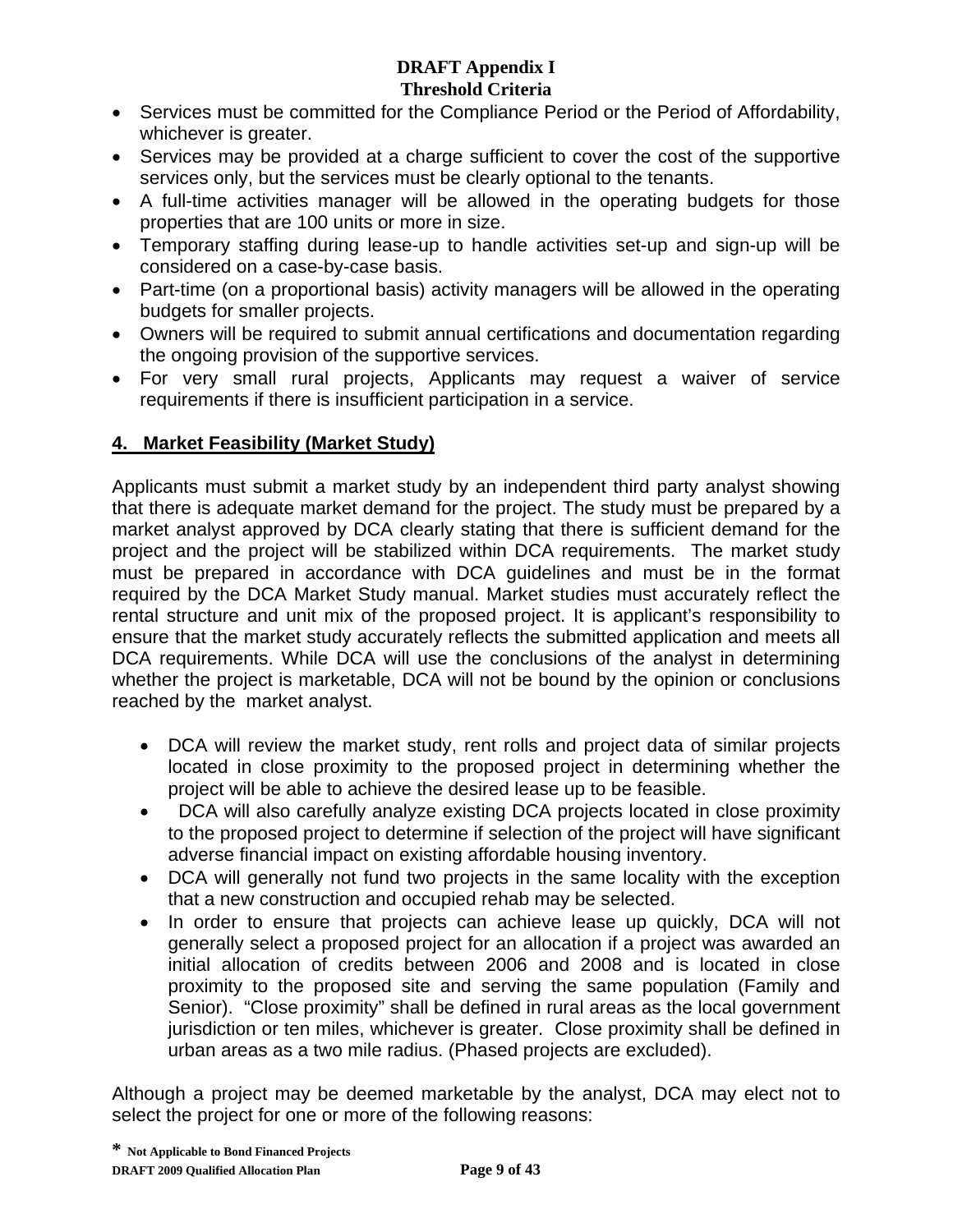- Generally, DCA will not select more than one new construction project in the same locality in a funding round.
- DCA may determine that the proposed project will have an adverse impact on its existing portfolio of projects either by delaying lease up or reducing occupancy.
- DCA may determine that changing market conditions may make the proposed site too risky for selection.

If more than one project is proposed for a particular area, DCA, in its sole discretion, will decide which one will be selected for funding. DCA will utilize but is not bound by the following factors in its selection decision:

- Score
- Capacity of development team
- Allocation of resources among development teams
- Amenities
- Tenancy characteristics of projects developed in the immediate area
- Amount of resources
- Size of project
- Project site

The following factors will generally be considered by DCA to be indicative of Market feasibility for HOME, 4% tax exempt Bond projects, and 9% Tax Credit projects.

- Market capture rates 30 percent or less for **all** 1 bedroom units, 30 percent or less for **all** 2 bedroom units, 40 percent or less for **all** 3 bedroom units and 50 percent or less for all 4 or more bedroom units in the project
- In Rural areas (as defined), market capture rates of 35 percent or less for **all** 1 bedroom units, 35 percent or less for **all** 2 bedroom units, 40 percent or less for **all** 3 bedroom units and 50 percent or less for all 4 or more bedroom units in the project
- The overall capture rate for **all** Tax Credit Units shall not exceed 30 percent for Urban Counties and 35 percent for Rural areas and the overall capture rate for **all** Market Rate Units shall not exceed 30% for Urban Counties and 35% for Rural areas
- Market capture rates for each AMI market segment type (i.e. 30%, 50%, 60% & market) for each **bedroom type** shall not exceed 70% for **all** bedroom types proposed in each segment
- An absorption period less than 24 months to reach stabilized occupancy
- Stabilized occupancy rate of 93% or above
- Unit mixes or target populations supported by the market
- No adverse impact to the occupancy and financial health of existing assisted rental housing properties in the market area. Assisted rental housing properties include those financed by Credits, USDA, HUD 202 or 811 (as appropriate), DCA or locally financed HOME properties, HTF, and HUD 221(d)(3) and 221 (d) (4) and other market rate FHA insured programs. DCA does not consider public housing properties in the adverse impact determination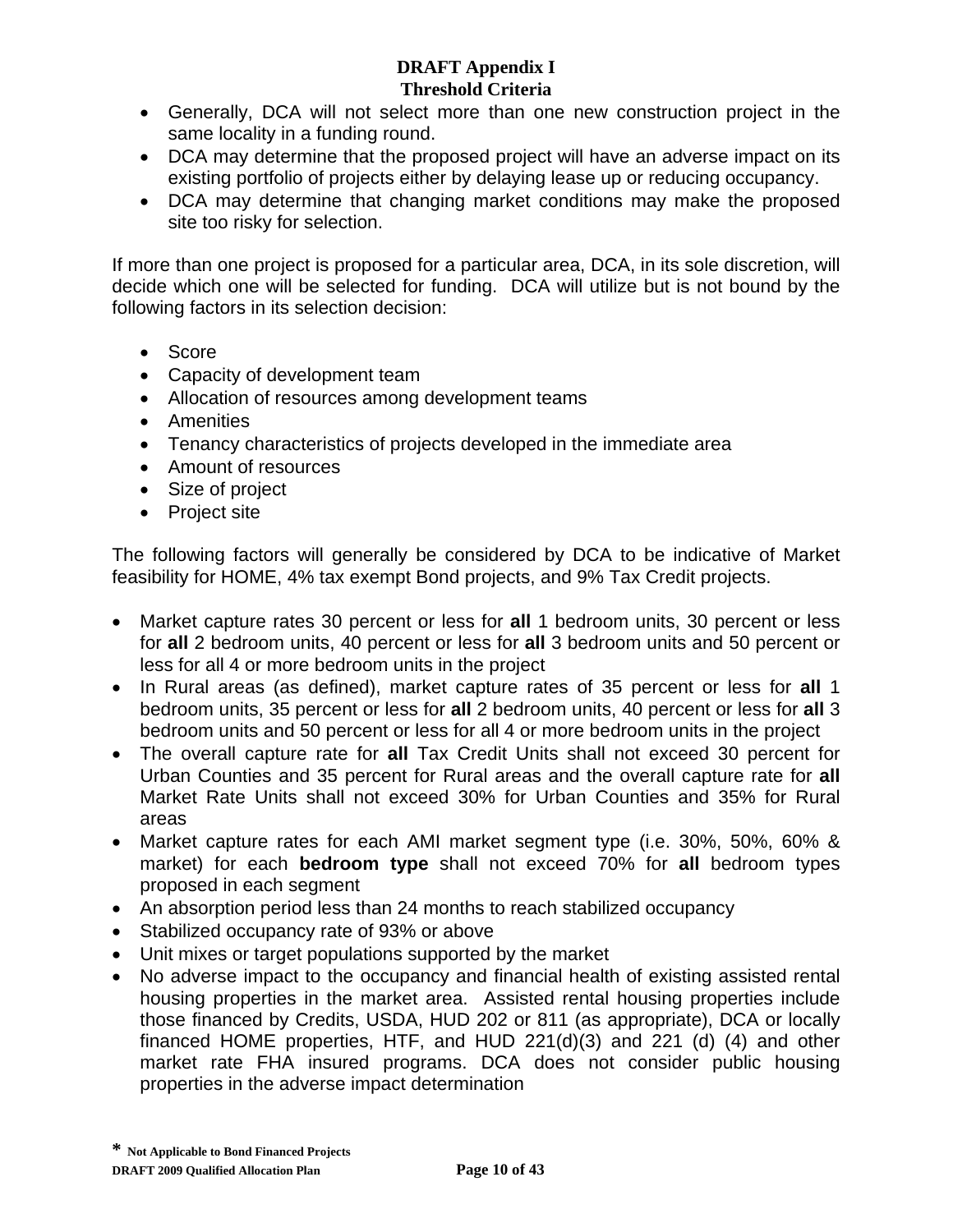- Competing proposed projects in the same geographic market area where, in part, location, unit mix, rent structure, market demand, and other factors favor one project compared to another;
- Units with project based rental assistance (PBRA)
- Ability of market rate units to lease at the projected rents
- All requirements as outlined in the Market Study Guide.

For existing occupied properties that are going to be rehabilitated, market analysts shall consider retention of current occupants in their demand calculations. Retention is measured by the number of tenants that are not rent burdened or over-income that are projected to reside at the property during and after the proposed renovations.

For Senior projects, (Elderly and Housing for Older Persons), demand may include residents from outside the market area, converting from homeownership, seniors living with and/or supported by their children as documented by the market analyst. DCA reserves the right, in its sole and absolute discretion, to independently evaluate the demand for additional affordable rental housing in the geographic/market area. DCA's judgment will be the final determination. All requests for a DCA ordered market study for 4% tax credits submitted in May through September will need to have all pending 9% tax credit applications considered in demand calculations

For scattered site projects, the market study requirements must be met for the project as a whole.

## **5. Appraisals**

## **A. DCA Commissioned Appraisals\***

For all projects awarded HOME Loans, DCA will commission an appraisal prepared in accordance with DCA policies. DCA 's determination is final with respect to the appraised value of the project.

When preparing project development budgets, Applicants should use a reasonable estimate for the appraisal cost based on the Applicant's experience with projects of a similar size and scope. The DCA appraisals may be assignable to other lenders. In instances where the senior lender obtains the appraisal, DCA will accept such appraisal as long as DCA's guideline requirements are met and DCA is given the right to rely on the appraisal by the appraiser. DCA will select property appraisers.

Applicants will be charged a fee equal to the cost of the appraisal report. The fee will be due on the date specified in the HOME commitment letter. The commissioned appraisal reports shall include the "as is" value, "as built/as complete" (encumbered), "as built/ as complete " (unencumbered) values of the proposed subject property and, tax credit value. The "as is" value shall delineate the value of the land and building. The appraisal shall conform to USPAP standards. The appraisal will provide an estimate of the market value (unencumbered) of the property at loan maturity. The total hard cost of any project may not exceed 90% of the as completed unencumbered appraised value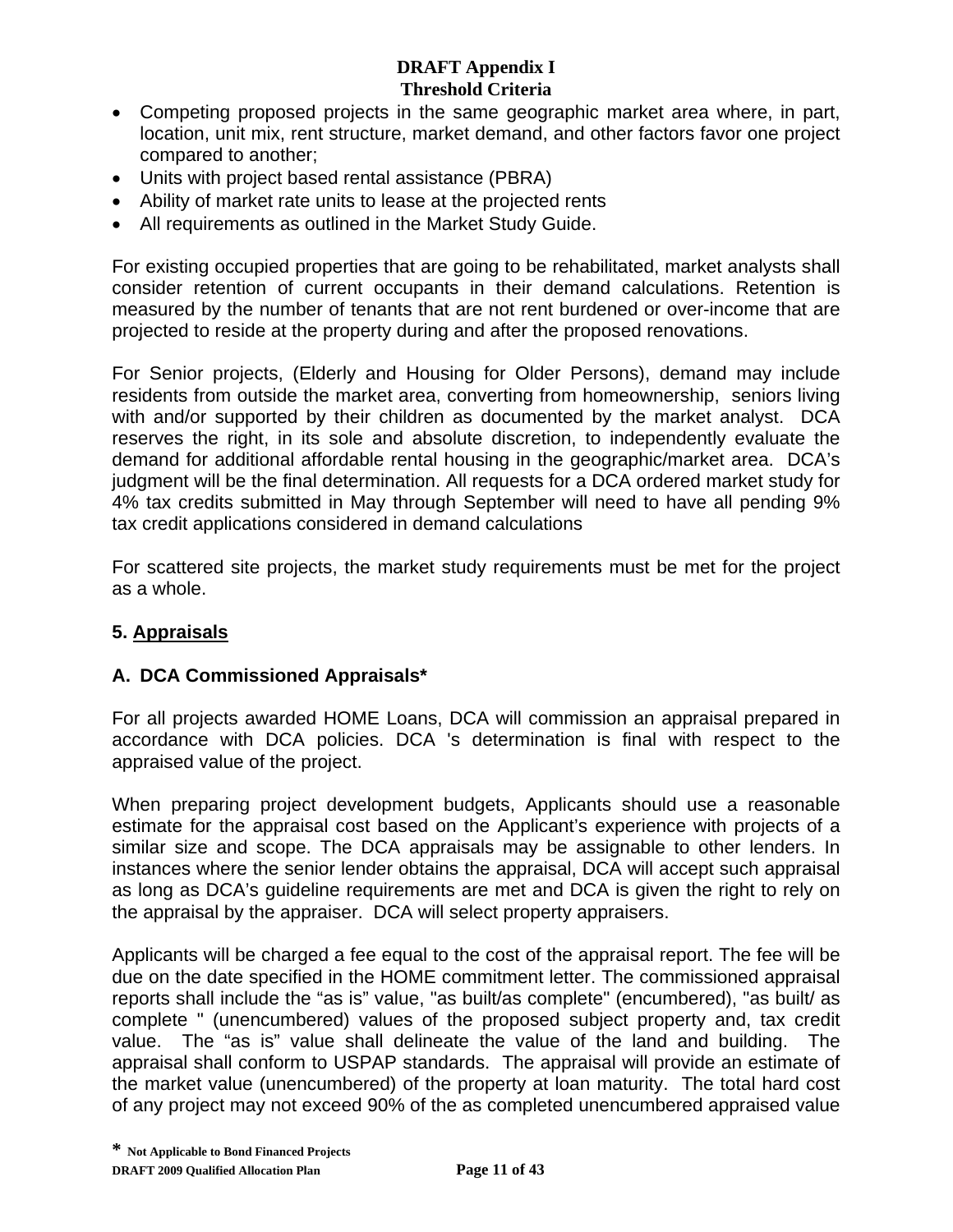of the property. Upon completion of the commissioned appraisal, any project found not to meet this requirement will have their funding award revoked.

## **B. Applicant Commissioned Appraisals**

DCA policy requires that the Applicant obtain an appraisal of the value of a property if there is an identity of interest between the buyer and the seller. DCA will carefully scrutinize the sales price of land between related parties to ensure that the value has not been inflated. While the appraisal will be an indication of fair market value, DCA will consider tax values as well as actual sales price established as indicative of the value of a property. All property values shall associate a land value as will as a value for the improvements. The appraisal shall conform to USPAP standards.

Properties which have been in the control of the applicant or a related party for a period of three (3) years or less will generally be valued at the acquisition cost at the time the related party obtained initial site control. Properties that have been rezoned, subdivided or modified will not be deemed to be of higher value based on the actions taken by the owner/ applicant or any related party.

For Scattered Site Projects, an appraisal establishing "as-is" value will be required for each non-contiguous parcel where an identity of interest exist between the buyer and seller.

## **6. Environmental Requirements**

## **A. General**

On-site and off-site specific environmental concerns identified in an environmental study are to be considered in the context of the criticality of the housing to be provided. DCA shall consider the public benefits of the housing and then weigh the benefits against the costs to mitigate the hazard, the potential health risks, and other financial and public policy implications. The project will not pass Threshold until all environmental matters are resolved in a manner satisfactory to DCA, in its sole and absolute discretion.

For Scattered Site Projects, the environmental requirements must be met for each noncontiguous parcel.

## **B. Environmental Study**

A Phase I environmental study must be prepared in accordance with the DCA Environmental Manual contained in the Application Manual and must be included in the Application. The Applicant and the Qualified Environmental Professional must sign the environmental certification form and include it in the Application. This Phase I Environmental Study should fully address all recommendations of the consulting environmental engineer, and all such recommendations, including Phase II environmental studies (if required) or any additional testing, must be completed at the time of Application Submission.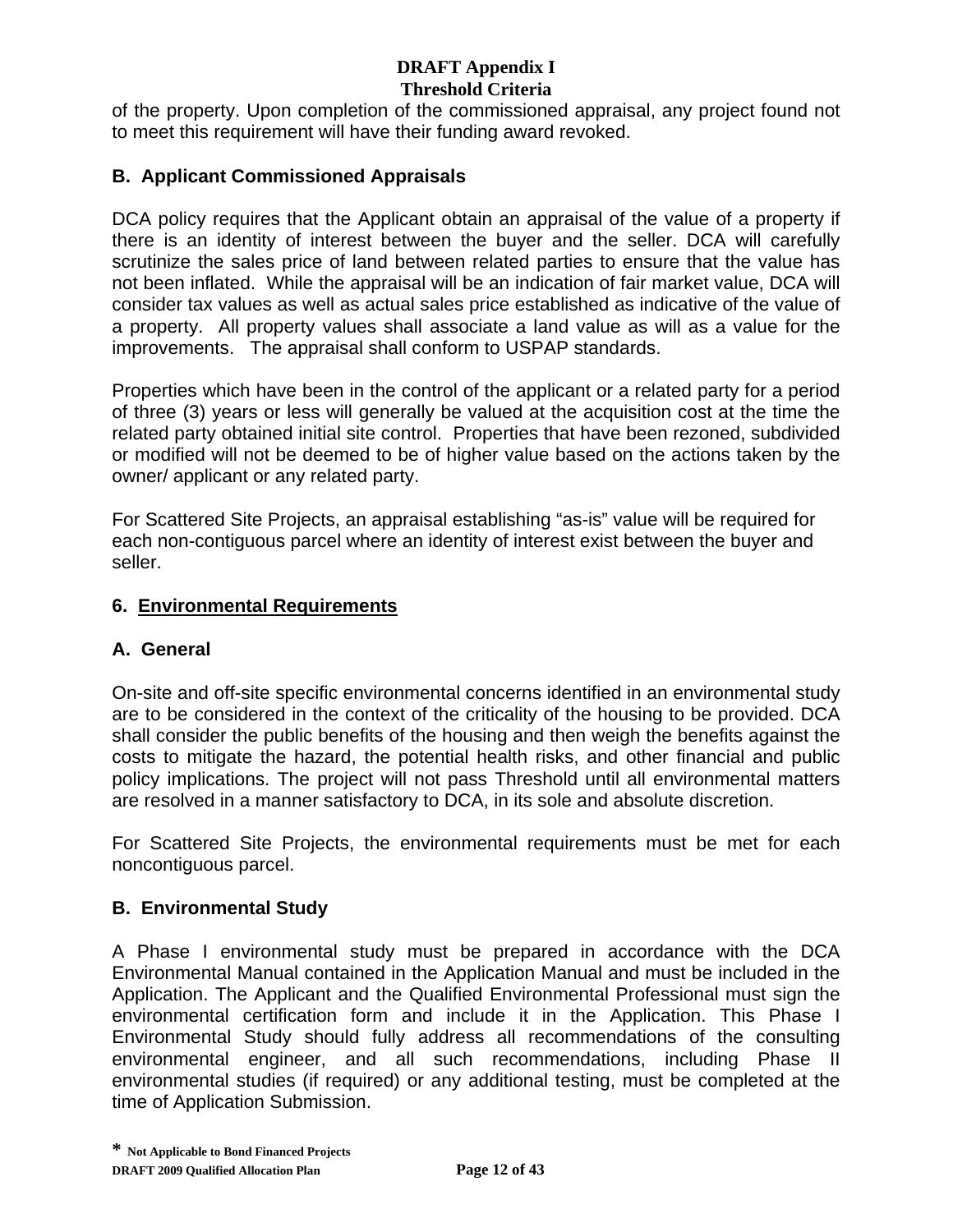The Phase I (and Phase II where required) Environmental Study must have been conducted within six (6) months of the Application Submission. If an Environmental Study was completed prior to this six-month period, a copy of this earlier Environmental Study (and any others that are available) must be included in the Application along with a new Environmental Study.

# **C. Flood Plains/Floodways**

- **(1) Tax Credit Rehab Projects.** Applications that propose the rehabilitation of existing buildings located in the 100-year flood plain/floodway, will meet Threshold criteria, only under the following conditions:
	- An Architectural Conceptual Site Development Plan that clearly defines the areas of floodplain/floodway in relation to all site improvements, including buildings, paving, and site amenities, must be submitted with the Application. The Plan must clearly show where all development and incidental development lies in relation to the floodplain/floodway.
	- All areas of floodplain/floodway must be documented by the FEMA map for the areas in which the site is located, regardless of whether the proposed site for development appears to be located in a floodplain/floodway and must be included in the Application. The boundaries of the proposed site for development must be delineated on the FEMA map.
	- The lowest existing floor elevation of each building in the flood plain must be at least 6" above the FEMA designated floodplain/floodway elevation. Documentation must be submitted to clearly demonstrate existing conditions and should include a land survey indicating the location of the existing buildings, existing floodplain/floodway, elevation of existing floodplain/floodway, elevation of lowest floor level in existing buildings and FEMA elevation of the existing floodplain/floodway. In addition site improvements must be made to protect the building(s) from flood damage.
- **(2) Other projects**. For all other projects, building in the flood plain will be permitted only if the following conditions are met:
	- An Architectural Conceptual Site Development Plan that clearly defines the areas of floodplain/ floodway, in relation to all site improvements, including buildings, paving, and site amenities, must be included in the Application.
	- A FEMA map for the area in which the site is located, regardless of whether the proposed site for development appears to be located in a floodplain/floodway, must be included in the Application. The boundaries of the proposed site for development must be delineated on the FEMA map.
	- All areas of floodplain/floodway must be documented by the FEMA map for the areas in which the site is located. The proposed site for development must be located on that map.
	- The qualified Environmental Professional or Engineer must include an opinion as to whether or not the proposed project will impact any floodplain or floodway.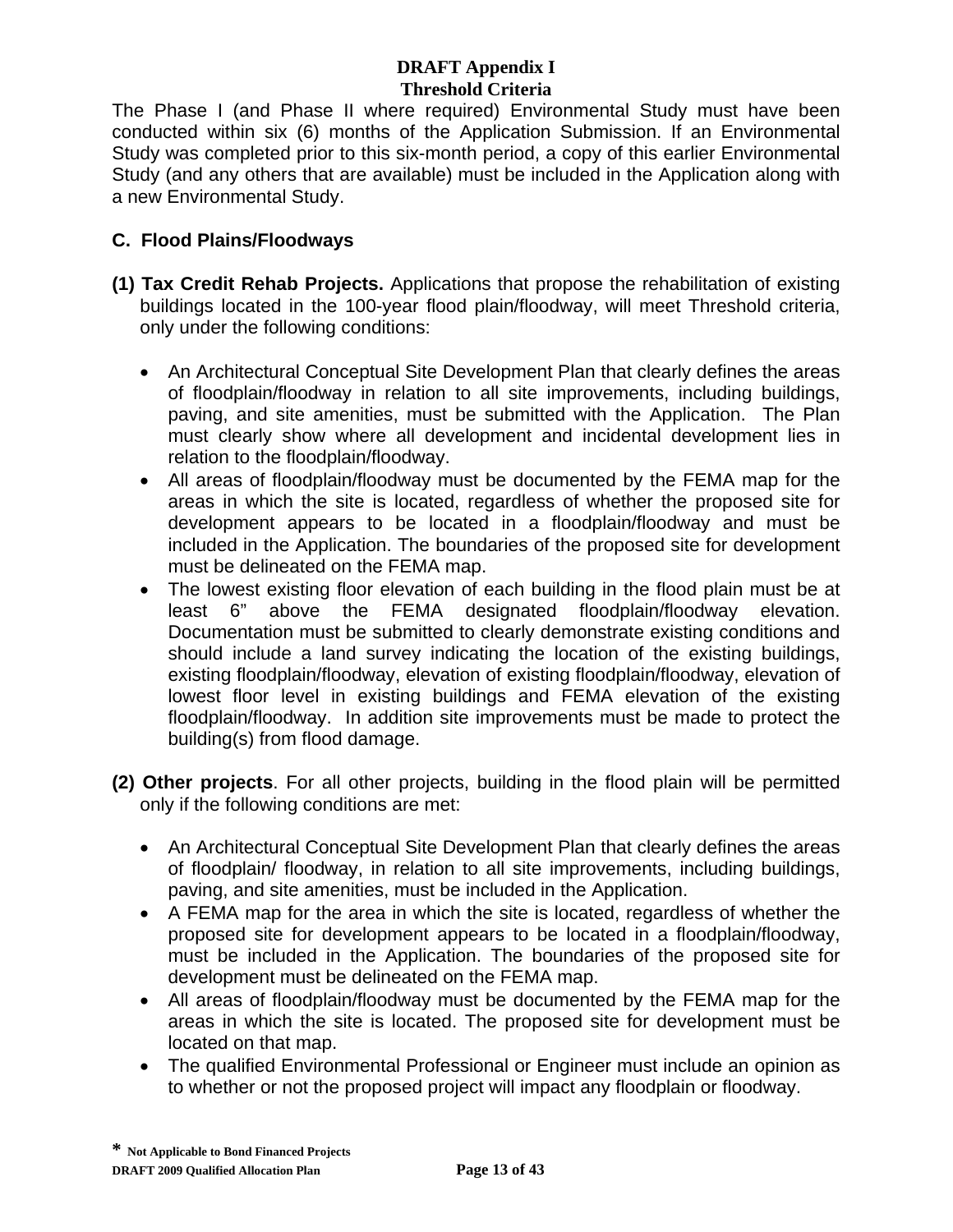- The qualified Environmental Professional or Engineer must document mitigation for impacts to existing floodplains/floodways planned for development, and include consideration of alternative locations for the development.
- A FEMA Conditional Letter of Map Amendment (LOMA) or Letter of Map Revision-Based on Fill (LOMR-F) must be obtained for the property that shows that the property is eligible for reclassification out of the floodplain/floodway area and submitted at the time of application. A final Letter of Map Amendment (LOMA) or Letter of Map Revision-Based on Fill (LOMR-F) from FEMA along with an elevation certificate and all other information to document the reclassification must be provided to DCA at the completion of the project, or evidence that the property is eligible for flood insurance and that such insurance will be in place if awarded funding from DCA.
- **(3) HOME Projects and projects that have other HUD funded sources including but not limited to PBRA**. For applications requesting HOME funds the following requirements must also be met:
	- An Architectural Conceptual Site Development Plan that clearly defines the areas of floodplain/floodway in relation to all site improvements, including buildings, paving and site amenities, must be included in the Application.
	- The qualified Environmental Professional or Engineer must include an opinion as to whether or not the proposed project will impact any floodplain or floodway.
	- The qualified Environmental Professional or Engineer must document mitigation for impacts to existing floodplains/floodways planned for development, and include consideration of alternative locations for the development.
	- Documentation that the Applicant has published the required notices and met the requirements of the Eight Step Flood Management process set forth in 24 CFR §55.20.

# **D. Wetlands**

Generally, DCA does not allow the disturbance of wetlands in excess of one tenth  $(1/10<sup>th</sup>)$  of one acre or streams in excess of 100 feet for any project. However, if the proposed development will disturb more then one tenth  $(1/10<sup>th</sup>)$  of one acre or more than 100 feet of stream, DCA will accept USACE (Corp. of Engineer) approval of the proposed development where such approval is provided at the time of Application Submission and is evidenced by an approval letter, the USACE approved site plan & engineering drawings and the appropriate USACE permits.

No buildings paving, site amenities, or other improvements are to be located in any wetlands or cross and streams under any conditions without the express approval of DCA and the Corp of Engineers wetland permit has previously been obtained.

The following documentation of the existence of wetlands/streams must be included in each Application: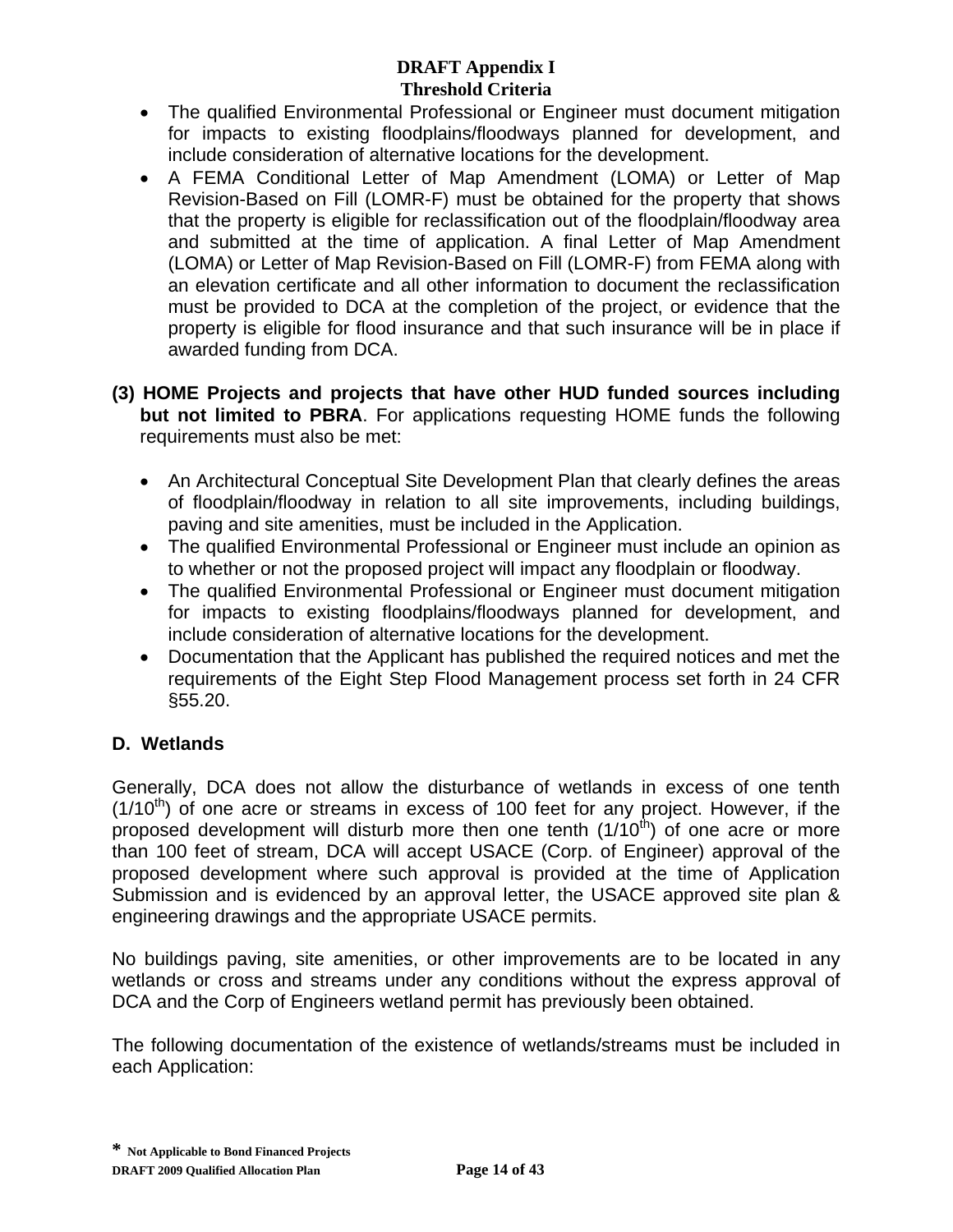- An Architectural Conceptual Site Development Plan that clearly defines the areas of wetlands and/or streams in relation to all site improvements, including buildings, paving, and site amenities, and indicating the acreage of wetlands that will be disturbed by the proposed project must be included in the Application.
- A U.S. Fish and Wildlife Service National Wetlands Inventory map for the area in which the site is located, regardless of whether wetlands appear to be located on the proposed, must be included in the Application. The boundaries of the proposed site for development must be delineated on the USFWS map.
- The site reconnaissance must include observation of any and all wetland areas on the property.
- If wetlands are suspected on the site either through the site reconnaissance or the examination of the NWI map, a wetlands delineation, performed in accordance with all federal and state guidelines, including an official jurisdictional determination issued by the USACE, must be included in the Application.

For applications requesting HOME funds or which have other HUD funds listed as sources, including but not limited to PBRA, the following **additional** requirements must be met:

- The qualified Environmental Professional or Engineer must document mitigation for impacts to any existing wetlands area(s) planned for development, and include consideration of alternative locations for the development.
- Documentation that the Applicant has published the required Notices and met the requirements of the Eight Step Wetlands Management process set forth in 24 CFR Section §55.20

# **E. State Waters/Streams/Buffers & Setbacks**

The Environmental Professional must render an opinion as to whether State Waters are located on the subject property using EPD's Field Guide for Determining the Presence of State Waters That Require a Buffer. DCA recommends that the Local Issuing Authority as determined by the EPD make the final State Water determination and, if permitted, include a letter in the Application.

Documentation of the existence of State Waters in the form of an Architectural Conceptual Site Development Plan that clearly defines the State Waters in relation to all site improvements, including buildings, paving, and site amenities, and includes the delineation of all buffers required by state and local jurisdictions must be included in each Application.

DCA does not allow for the disturbance of Streams in excess of one hundred (100) linear feet (See Section 6 (D), Wetlands).

All applicable buffers or setbacks that must be located on the subject property must be identified and discussed. No project will be accepted for any DCA funding or approved for tax credits (including HOME funds) if it contemplates any land-disturbing activity in any required buffer area unless an appropriate variance(s) or exemption(s) have been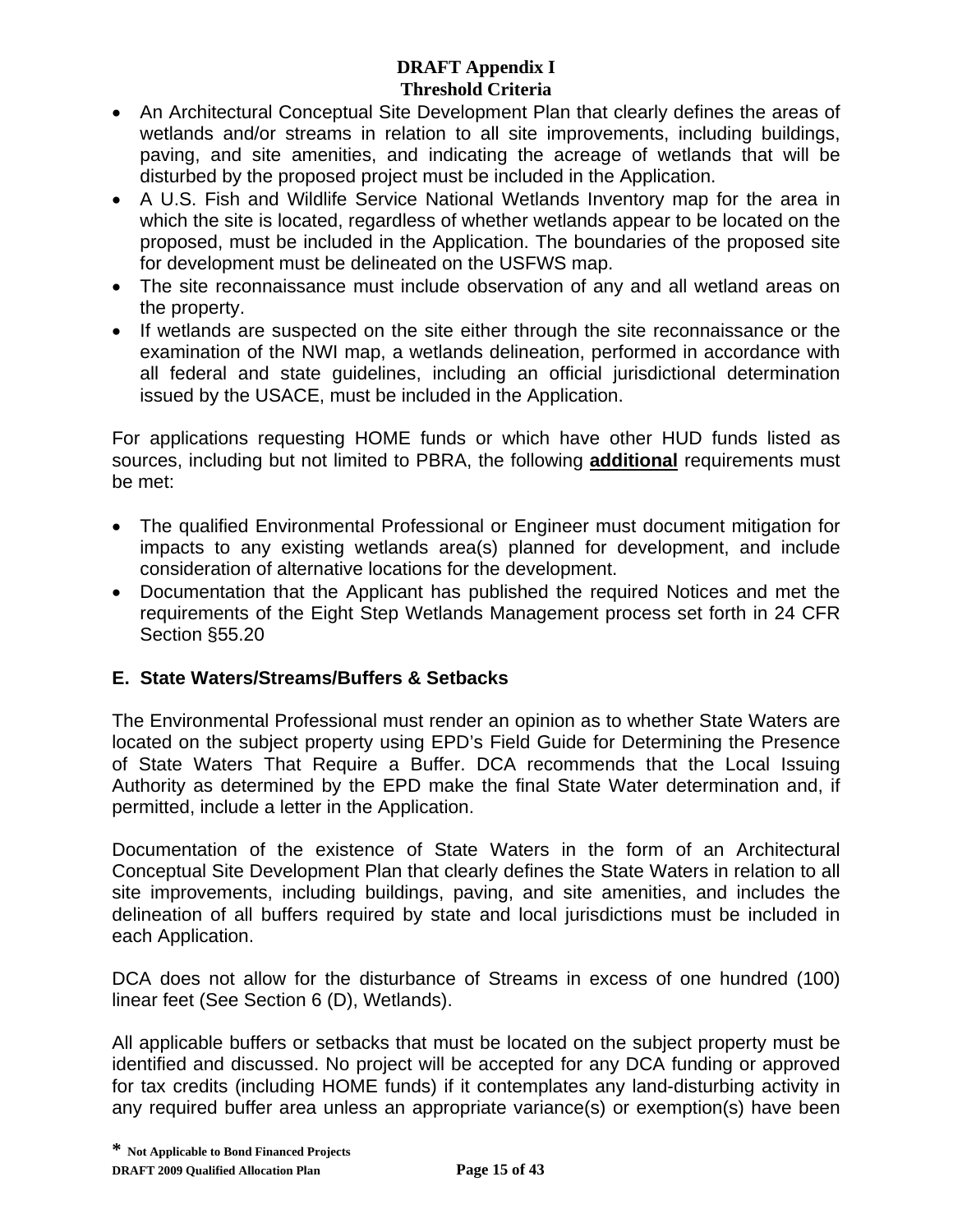applied for and received from all appropriate agencies with jurisdiction over such buffers, and documentation of such variance(s) or exemption(s) is included in the Application.

# **F. Lead Based Paint (LBP)**

For all existing properties to be rehabilitated under DCA programs and built prior to 1978, a survey of LBP must be included in the environmental study. The investigation must be completed according to EPA and HUD guidelines on properties that fall under the requirements of these agencies. If such materials exist on the properties the Qualified Environmental Professional must include recommendations for the management of these materials or abatement, if necessary according to all EPA and HUD guidelines.

## **G. Asbestos Containing Materials (ACM)**

An asbestos survey must be performed on all buildings scheduled for demolition or renovation regardless of when they were constructed. The investigation must be completed according to EPA and HUD guidelines on properties that fall under the requirements of these agencies. If such materials exist on the properties the Qualified Environmental Professional must include recommendations for the management of these materials or abatement, if necessary according to all EPA and HUD guidelines*"*

## **H. Water Leaks, Mold & Lead in Drinking Water**

For all existing properties to be rehabilitated under DCA programs, a survey of water leaks, mold and testing for lead in drinking water must be completed according to EPA and HUD guidelines as applicable on properties that fall under the requirements of these agencies. If such conditions and/or materials exist on the properties the Qualified Environmental Professional must include recommendations for the elimination, removal or remediation of these conditions and/or materials according to all EPA and HUD guidelines, as applicable.

## **I. PCB's**

For all construction applications, documentation must be submitted according to the requirements of the Environmental Manual.

## **J. Radon**

For all Applications, the radon zone must be noted in the environmental study along with the Georgia Radon Map. For Applications that propose the rehabilitation of existing properties, radon testing within the existing buildings, according to EPA guidelines is required and the results must be included in the environmental study.

## **K. Noise Requirements**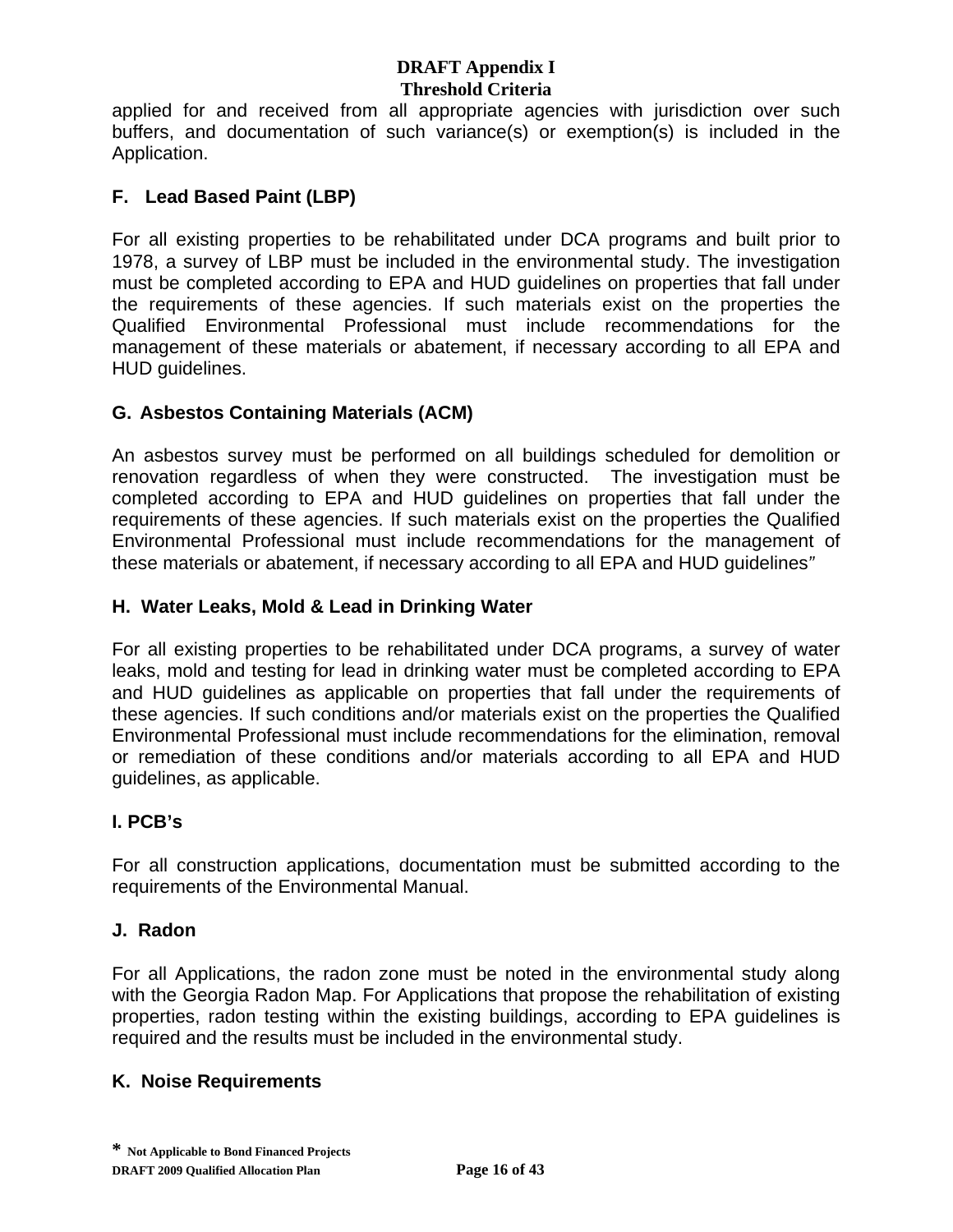For all Applications, properties must meet the DCA requirements for sound. For HUD funded projects, properties must meet HUD Noise requirements as well. Applicants must provide evidence that the property meets these requirements. (Please refer to the DCA Environmental Manual for comprehensive information on DCA and HUD Noise Policies). DCA requires a Noise Analysis according to the requirements of the HUD Noise Analysis Guide (NAG) if the Owner Environmental Questionnaire & Disclosure Statement, Part B, indicates that there is a major road/highway/freeway within 1,000 feet, a railroad within 3,000 feet or an airport (depending on classification) within 5 – 15 miles. The Environmental consultant must provide an opinion on the results of such study, and the report must contain a complete mitigation plan for remediation of sound levels above the HUD or DCA Limitations. The DCA and HUD Noise Limitations must be met at 45dB for interior locations and 65dB for exterior locations. All mitigation costs for sound must be included in the construction development budget. Absent a DCA waiver, a selected project cannot exceed 75dB of exterior noise.

### **L. Additional Environmental Requirements for HOME/HUD funded Projects, including but not limited to PBRA**

The Applicant, as outlined in the HOME/HUD Environmental Questionnaire, must complete additional requirements for HOME/HUD funded projects at the time of Application Submission, including, but not limited to, the Eight-Step process and HUD publication procedures.

- **Eight-Step Process**: Projects located within a flood hazard area or designated wetland are subject to Executive Order 11988 (Floodplain Management) and Executive Order 11990 (Protection of Wetlands) respectively. HUD's implementing regulations at 24 CFR Part 55 -- "Floodplain Management" prescribe measures for protecting floodplains, and when amended, for protecting wetlands. Under the provisions of these Executive Orders, HUD must avoid financial support for covered activities, unless it can demonstrate that there are no practicable alternatives outside the floodplain or wetland. Therefore, if jurisdictional wetlands will be filled or impacted and/or construction and landscaping activities will occupy or modify a floodplain/floodway, documentation that the Eight-Step process has been followed as mandated by 24 C.F.R. § 55.20 for wetlands and floodplains must be provided as a part of the HOME and HUD Environmental Questionnaire. The decision making process for compliance with this part contains eight steps, including public notices and an examination of practicable alternatives. The steps to be followed in the decision making process are outlined in the 2009 Environmental Manual. Documentation of the Eight-Step process must be submitted at Application.
- **HUD Environmental Clearance & Publication Requirements**: The Georgia Department of Community Affairs, as the responsible entity (RE) referred to in 24 CFR § 58.43, Environmental Review Procedures for Entities Assuming HUD Responsibilities, is responsible for undertaking environmental reviews for proposed HOME projects. In this capacity, DCA must ensure that the environmental review process is satisfied before certain HUD funds are committed to specific projects. Prior to 2007, DCA had received an exemption from some of the publications procedures, namely DCA was not required to wait for final environmental clearance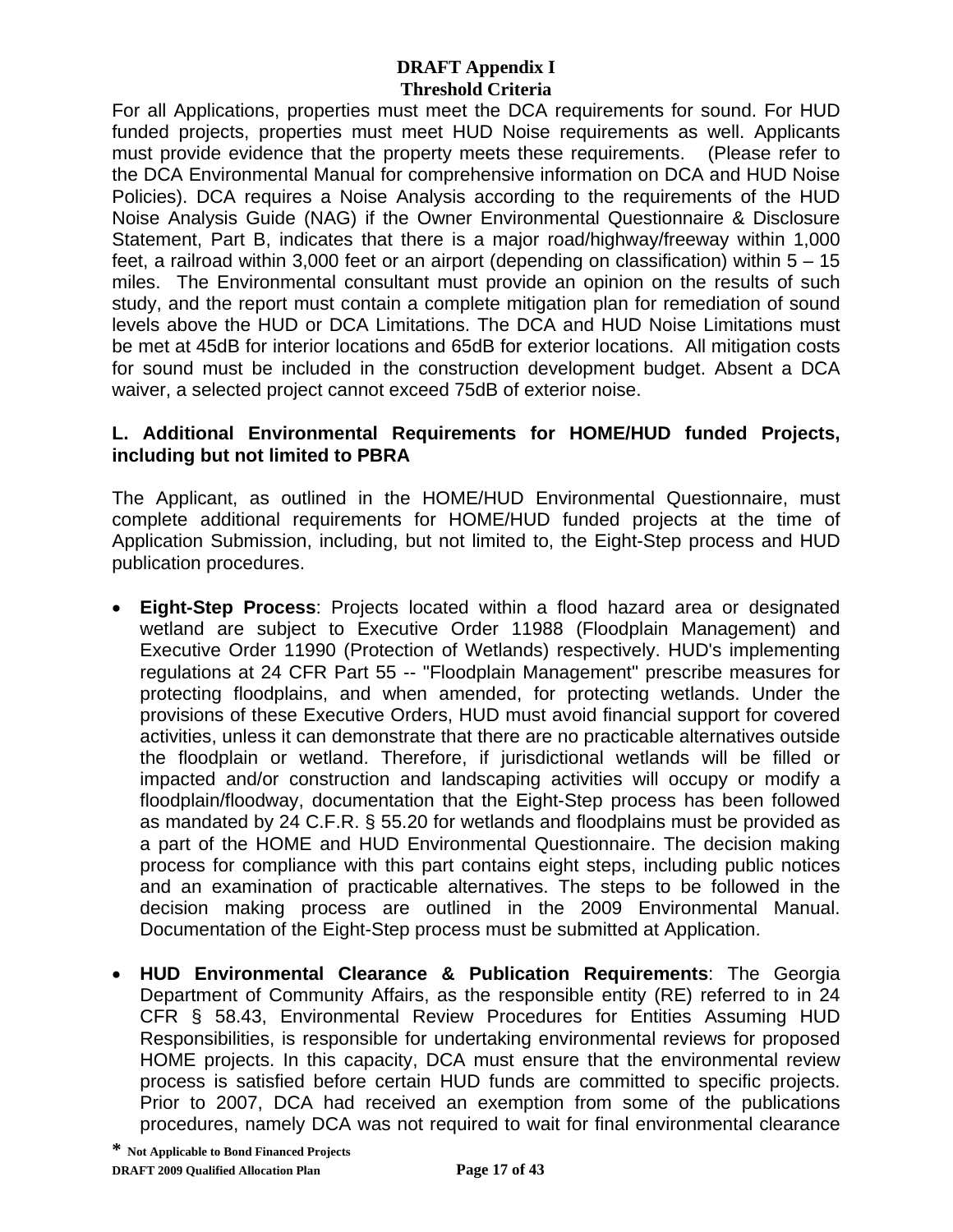from HUD before the releasing HOME funds. However commencing with the 2007 funding round, environmental reviews must be completed and submitted to HUD before HOME funds are firmly committed. Therefore, when initial awards of HOME funds are announced, DCA will publish notices of its intent to allocate HOME funds in local newspapers in the proposed project's areas. After comments, if any, have been received, HUD will review the comments to determine if there has being a finding. Once that process is complete and there has been no finding, DCA will seek HUD's approval of its commitment of HOME funds to the proposed project. In order to ensure that the environmental review process is not challenged Owners and/or Developer of proposed projects must, once applications are submitted, refrain from undertaking activities that could have an adverse environmental impact prior to the receipt of an environmental clearance letter from DCA removing the stipulated conditions. Such activities include: acquiring, rehabilitating, converting, leasing, repairing, or constructing property. As a result, an Applicant can not commit or expend HUD or non-federal funds until the environmental review process has been completed.

For Scattered Site Projects, the environmental requirements must be met for each noncontiguous parcel.

# **7. Site Control**

Site control must be in the form of (1) a warranty deed that conveys title to the subject property to the current General Partner or proposed LP or 2) a legally binding contract to purchase the proposed project site in the name of the General Partner or proposed LP (or which provides for an assignment to the General Partner or proposed LP), or (3) a binding long-term ground lease or an option for a binding long-term ground lease, with a minimum term of forty-five (45) years. For competitive applications, contracts must be executed prior to Application Submission deadline, must include a legal description of the property and must provide legal control of the site to the proposed General Partner or proposed LP at least through September 30, 2009. Site control must be in place through estimated bond closing date for a 4% tax credit project.

In the event the contract provides the Applicant with the option to renew the contract for specific periods of time, with the initial period ending prior to September 30, 2009, the renewal option in such contract must be enforceable by the Applicant until September 30, 2009. A copy of a recorded warranty deed or a fully executed contract must be submitted with the Application. All Contracts evidencing site control must meet the specifications set forth in the Manual.

For Scattered Site Projects, evidence of site control is required for each non-contiguous parcel.

#### **8. Site Access**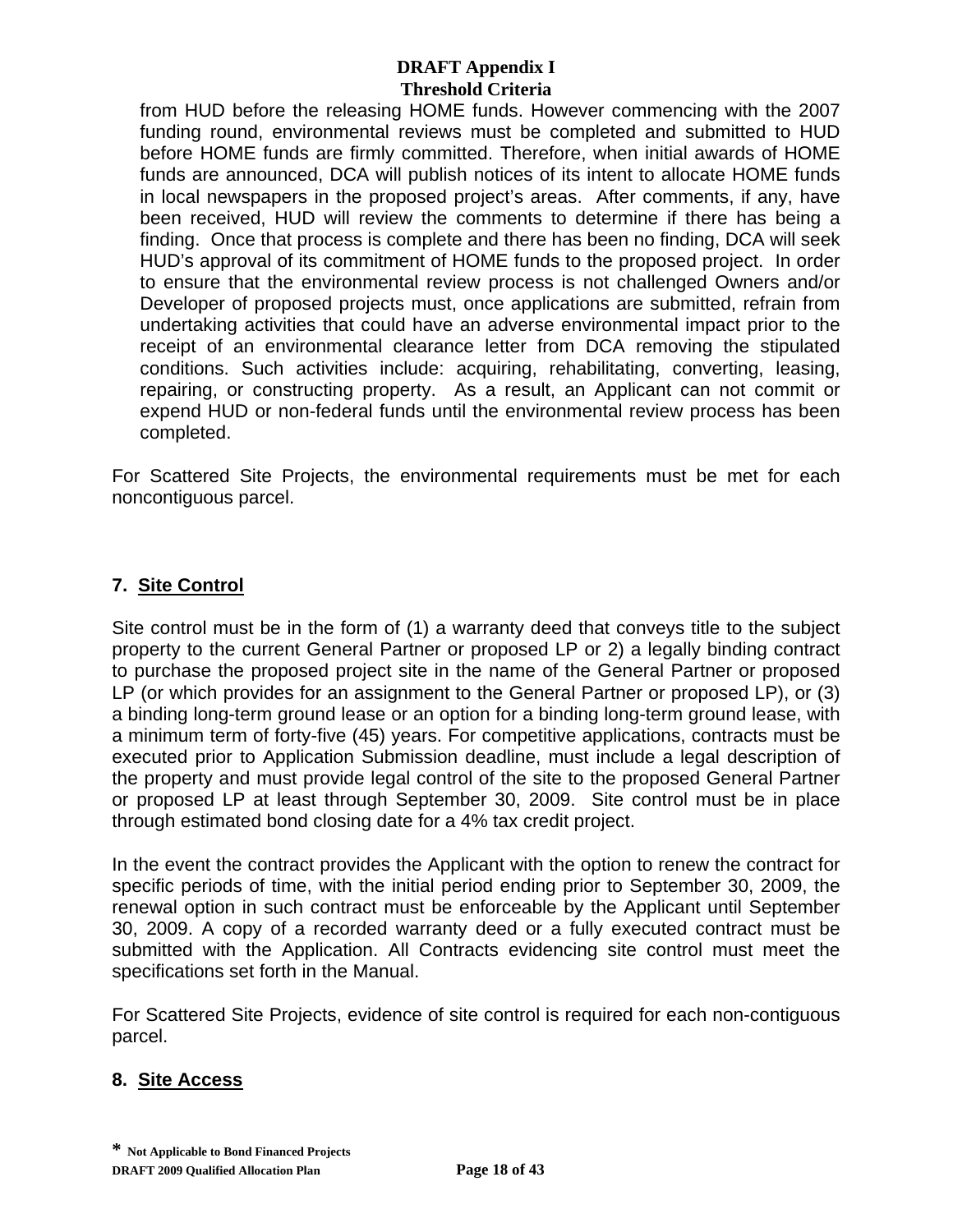All sites proposed for development must be legally accessible by paved roads. The Application must include the appropriate drawings, survey or other documentation that reflects such paved roads. If such paved roads are not in place at the time of the Application Submission, documentation evidencing a local commitment for funding and the timetable for completion of such paved road must be included in the Application. This restriction does not apply to private driveways accessing only the proposed project through property that is not part of a proposed site. However, if the use of such a private drive is proposed, site control of the private drive must be documented by proof of ownership or by a properly executed easement on the private drive, and the plans for paving the private drive, including associated development costs, must be adequately addressed in the Application.

For Scattered Site projects, each non-contiguous parcel must meet the above criteria.

# **9. Site Zoning**

Zoning must be in place on or before the Application Submission deadline. Zoning of the development site must conform to the site development plan and must be confirmed, in writing, by the authorized Local Government official. The letter from the authorized Local Government official must be included in the Application. The letter must include the zoning and land use classification of the property and be accompanied by a clear explanation of the requirements and all conditions of these zoning and land use classifications. If the project is requesting HOME or HUD funds, the Local Government official must also comment on whether the project will include the development of prime or unique farmland (Please see the HOME and HUD Environmental Guidance for additional information). If the Local Government does not have or enforce a zoning ordinance, the Applicant must include a letter from a local government official to that effect.

The Applicant must provide documentation that demonstrates that the site layout conforms to any moratoriums, density, setbacks, or other imposed requirements of the Local Government. This documentation must be demonstrated on the Architectural Site Conceptual Development Plan either graphically or in written form.

It is the responsibility of the Applicant to ensure that all issues and questions surrounding the zoning and land use classification of a proposed site are clearly defined prior to Application Submission. Any unclear or unresolved issues of zoning and land use could result in Threshold failure of the Application.

For Scattered Site Projects, site zoning requirements must be met for each noncontiguous parcel.

# **10. Operating Utilities**

Required project operating utilities (gas and electric service), as applicable, must be available to the proposed development site as of the Application Submission. To be considered "available" for the purposes of this section, all easements necessary for the utility providers to extend utilities to the property, and commitments from the utility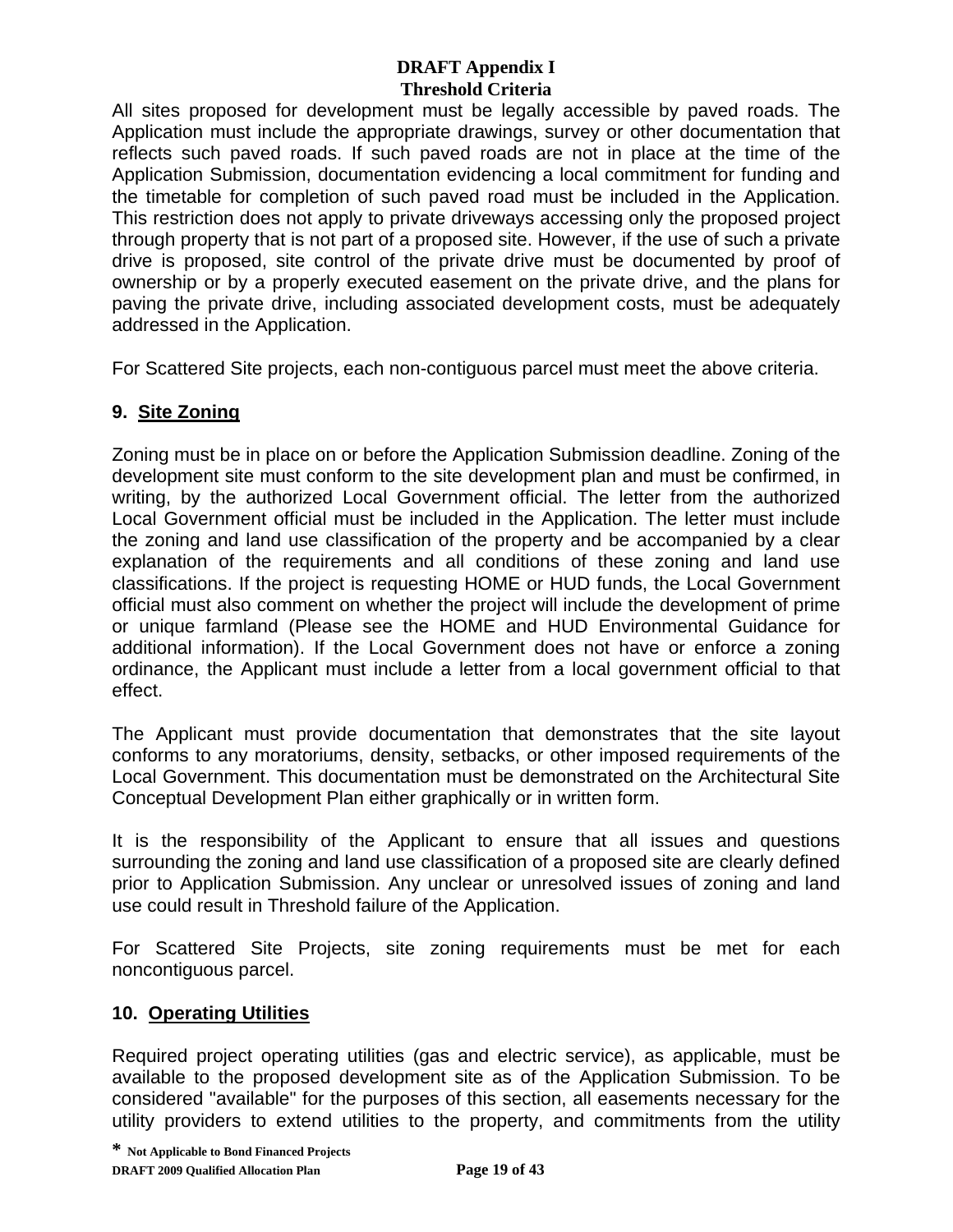providers to extend utilities to the property must be secured at the time of Application submission. Evidence of such easements and commitments from the utility provider must be included in the Application.

The Application must include a letter from the appropriate utility company confirming the availability and capacity of operating utilities at the proposed development site. The letters must be on letterhead, bear signatures from the appropriate utility companies must be included in the Application. Any charges for the off-site extension of utility services are not eligible for funding as project costs under the funding resources in the Plan. The requirements for Operating Utilities must be met for each non-contiguous parcel or each non-contiguous multifamily property.

Operating utilities cannot be contingent on annexation of the property, improvement of infrastructure or funding to the utility provider from an outside source. Verification of the annexation and improvements must be submitted with the Application. Any unclear or unresolved issues regarding operating utilities may result in Threshold failure of the Application.

For Scattered Site Projects, operating utilities requirements must be met for each noncontiguous parcel.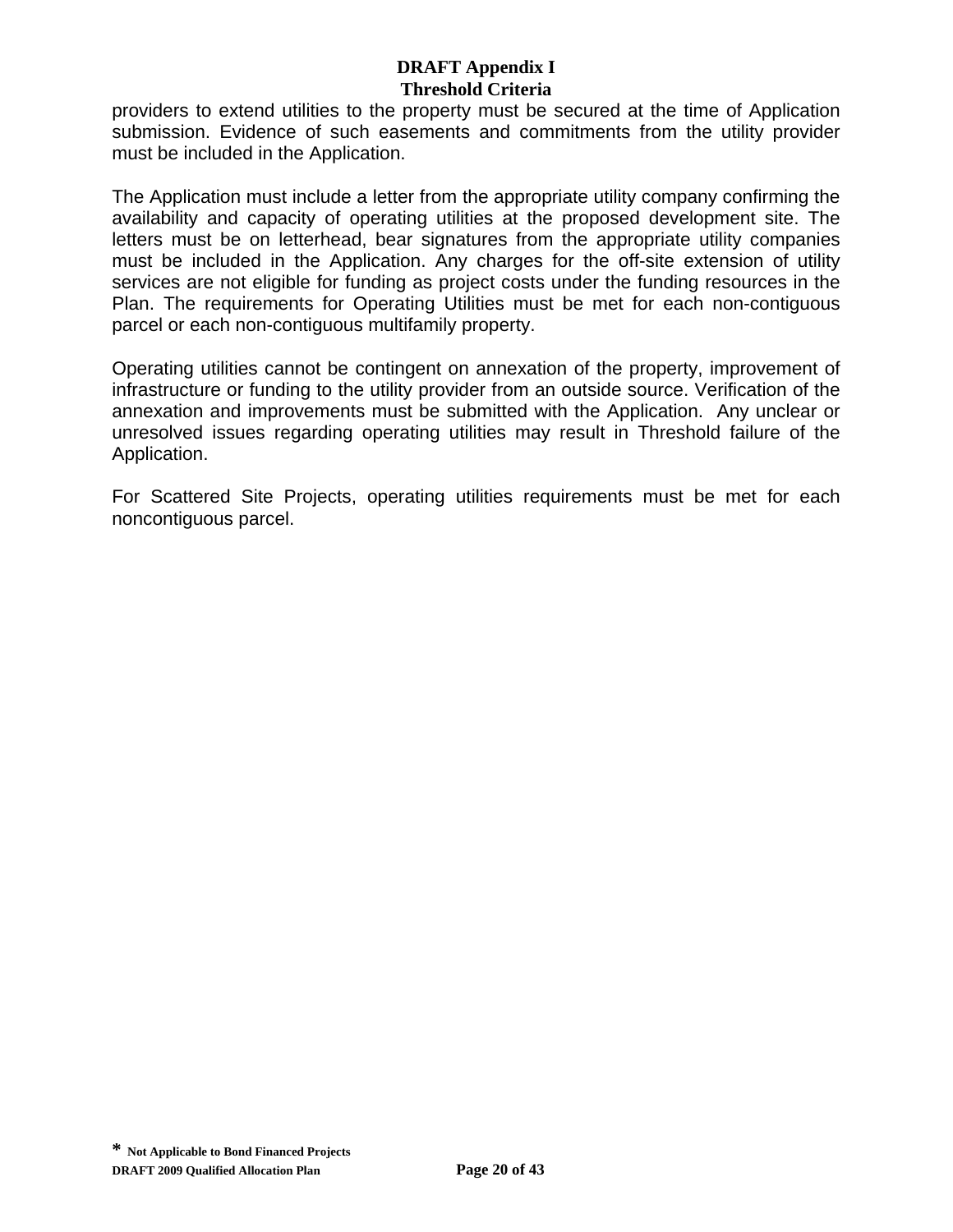### **11. Public Water/Sanitary Sewer/Storm Sewer**

Public water and sewer service must be available at the proposed development site as of the Application Submission. To be considered "available" for the purposes of this section all easements necessary for the water and sewer authorities to extend the existing water and sewer services to the project, and commitments from the water and sewer authorities to extend the existing water and sewer services to the property must be secured at the time of Application Submission. Evidence of the easements and commitments from the water and sewer authorities must be included in the Application. A commitment can be subject only to conditions within the control of the Applicant. Letter(s) from the local public water and sewer authorities must document the availability and capacity of the existing public water and sewer service to the site. These letters from the appropriate public water and sewer authorities must be on letterhead and be included in the Application. Any charges for the extension of off-site services are not eligible for funding as project costs under the funding resources in the Plan. Public water and/or sewer availability cannot be contingent on the construction of a water/sewer system, annexation of the property or funding to the utility provider from an outside source. Verification of the annexation and improvements must be submitted with the Application.Any unclear or unresolved issues regarding the public water/sanitary sewer/storm sewer may result in threshold failure of the Application.

Applicants may request a waiver of these requirements for the development of single family detached units located in rural areas where no existing public water or sewer systems are available. Waivers will only be considered where each single family home is served by a separate system. No shared systems will be permitted and the waiver request must be accompanied by an engineering report confirming the availability of water and the percolation of the soil. The report must provide an opinion on the suitability of the location to make these options a viable alternative.

For Scattered Site Projects, public water/Sanitary Sewer/Storm Sewer requirements must be met for each noncontiguous parcel.

#### **12. Required Amenities**

#### **A. Standard Site Amenities**

All properties must include the following on-site amenities**:** 

- A community room or building,
- An exterior gathering area such as a gazebo or exterior covered porch located in a central area,
- An on-site laundry (1 washer and 1 dryer per every 25 units). If washers and dryers are installed and maintained in every unit at no additional cost to tenants, an on-site laundry is not required.

All the above amenities, with the exception of the on-site laundry, must be available to the tenants at no additional charge. Phased projects must include these amenities on the project site for each phase.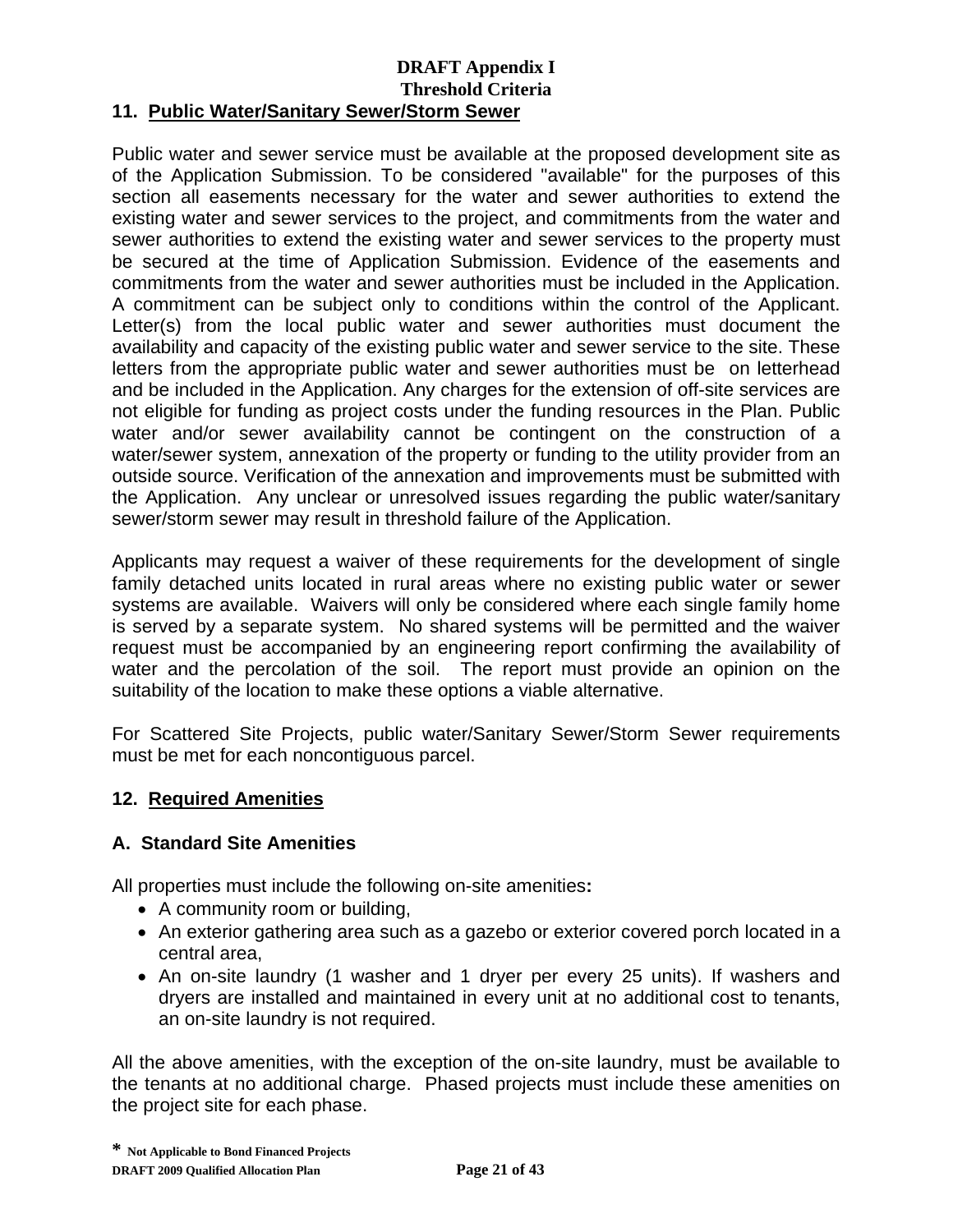## **B. Additional Site Amenities**

All properties must include Additional Site Amenities. These amenities must be selected by the Applicant based on the total residential unit count of the proposed project.

- Projects with 50 or fewer units must pick **4** Additional Site Amenities.
- Projects with more than 50 to 100 units must pick **5** Additional Site Amenities.
- Projects with 101 units or more must pick **6** Additional Site Amenities.

(Projects which are part of a master planned community in which there are shared amenities should contact DCA prior to Application submission to determine the number of amenities that must be included on the new phase. DCA will consider the proximity and quality of the shared amenity in determining whether the amenities located on the phase can be reduced. )

#### *DCA Approved Amenity List*:

- Attractively fenced community gardens
- Equipped soccer field
- Tennis court
- Equipped walking path with exercise stations or sitting areas
- Equipped playground
- Covered pavilion with picnic/barbecue facilities to encourage community or family reunion type functions
- Furnished Children's Activity center
- Furnished Library
- Equipped Computer Center
- Furnished Exercise/Fitness Center
- Swimming Pool
- Complete built-in fire sprinkler system in every unit and the community center, including an exterior audio and visual alarm system
- Other amenity as approved by DCA prior to Application Submission

# **C. Unit Amenities**

All units must include the following:

- HVAC systems
- EnergyStar refrigerators
- EnergyStar dishwashers
- Stoves
- Powder-based stovetop fire suppression canisters installed above the range cook top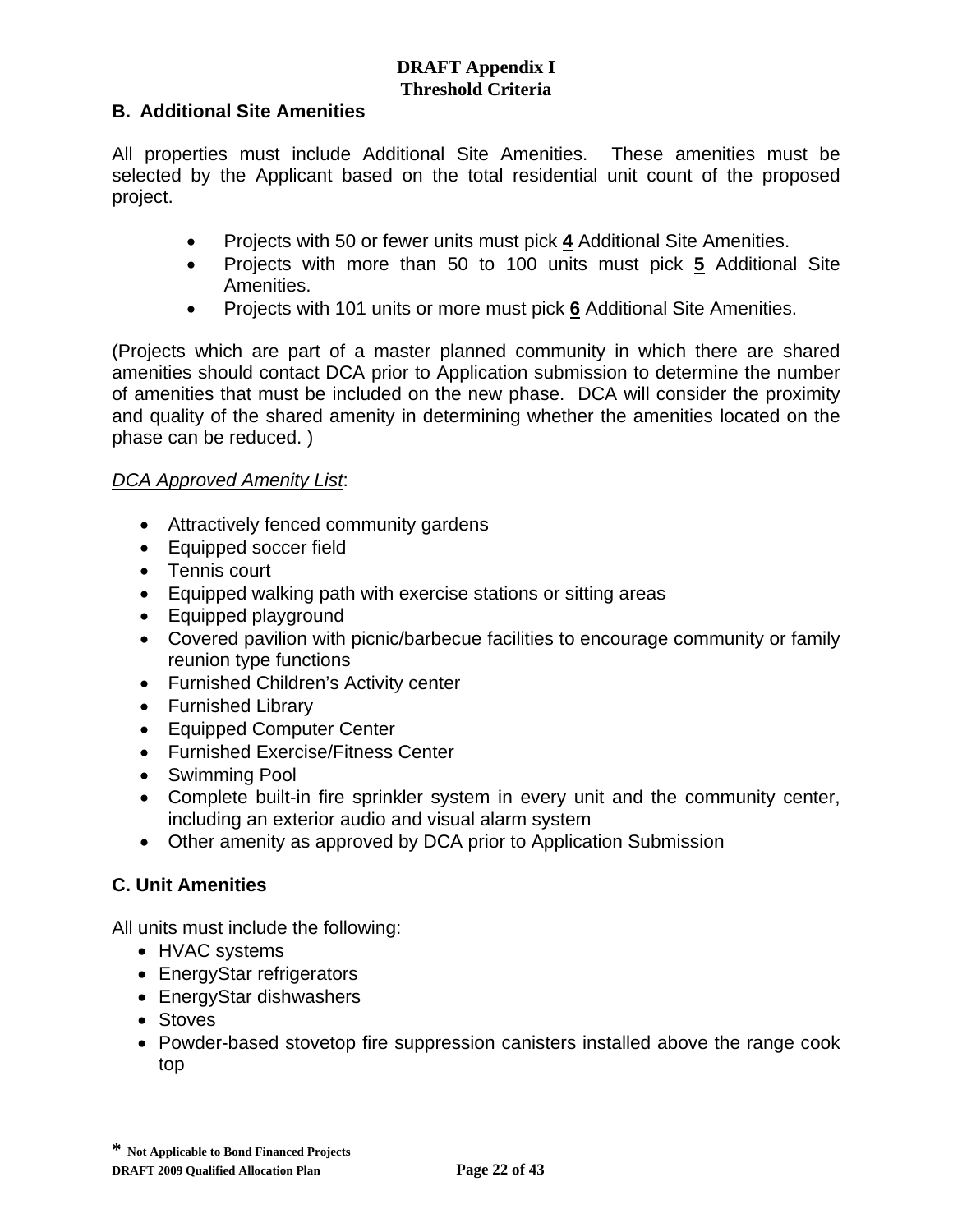# **DRAFT Appendix I**

# **Threshold Criteria**

## **D. Additional Requirements and Amenities for Senior projects (Elderly and Housing for Older Persons)**

- Elevators must be installed for access to all units above the ground floor
- Buildings more than two story construction must have interior gathering areas in several locations in the lobbies and/or corridors
- 100% of the units must be accessible and adaptable, as defined by the Fair Housing Amendments Act

**All amenities must meet the criteria set forth in the Amenities Guidebook. Consideration will be given to additional amenities proposed by the Applicant prior to application submission. Proposals must include a detailed description of the amenity following the description format of the Amenities Guidebook and must include justification of the appropriateness of the option for the targeted population.** 

Applicants must enter all selections in the Threshold Criteria tab on the Application Form.

For Scattered Site Projects, required amenities must be met for each noncontiguous parcel unless a waiver is granted by DCA.

# **13. Physical Needs Assessment (Rehabilitation Projects Only)**

For rehabilitation projects only, a Physical Needs Assessment (PNA) must be included in the Application, and prepared in accordance with instructions set forth in the Physical Needs Assessment Guide in the Architectural Manual.

- This assessment must be completed no more than six (6) months prior to the Application Submission.
- The submission must include a statement from the consultant completing the PNA that the report is a true and accurate representative of the conditions as they exist on the property.
- The PNA must be prepared by an **unrelated third party entity**. Please refer to the instructions as set forth in the Architectural Guide.
- The PNA must include a narrative and must identify in that narrative the current condition of all major structural and other components at the property including but not limited to framing, flooring, balconies, roofs, heating and air conditioning systems, unit attic fire separation, sewer and water systems, electrical systems, windows, doors and all issues of health and safety existing on the property. The narrative must clearly identify all major structural building code and fire separation discrepancies existing issues at the property.
- The PNA must include an Immediate Needs work scope to correct the issues and replace the components identified in the narrative. A cost estimate must also be included for these identified immediate needs. Immediate needs must also include the replacement of all minor components with less than five years expected useful life and all major components with less than 15 years useful life.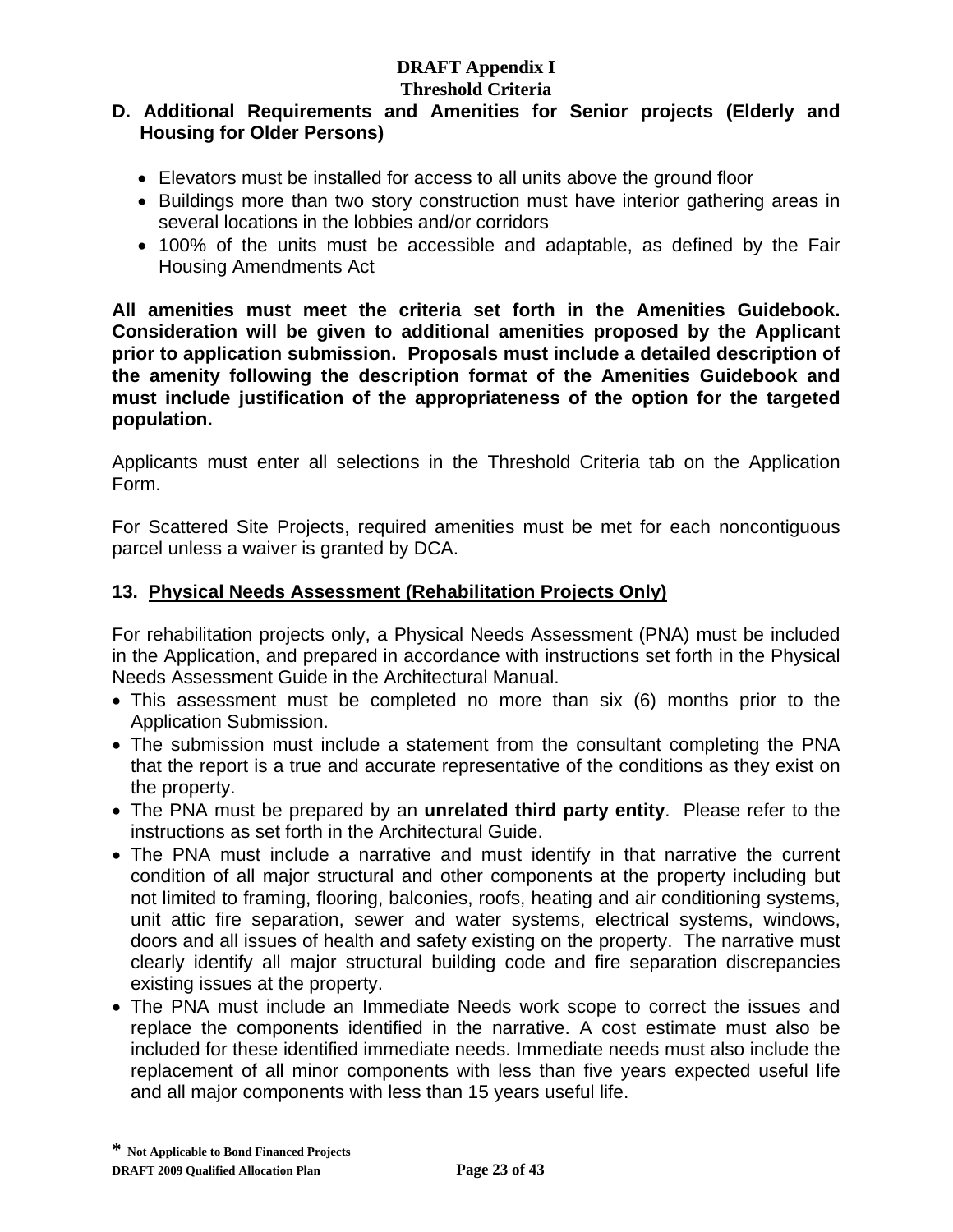- The PNA must include a 20 year replacement reserve study with no expenditures indicated within the first 5 years. (Any expenditure in the first five years must be included in the operating or unit turnkey budgets.)
- The application for rehabilitation of an existing property should propose either a "wholesale" or "piecemeal" rehabilitation work scope for the property. A "wholesale" rehabilitation is one where the established work scope submitted in the application is identical in all units and buildings on the property, and meets the DCA requirements as delineated in the Architectural Guide in the Application Manual. A "piecemeal" rehabilitation scope of work differs for each unit within the proposed project according to its condition. .
- An application for rehabilitation of an existing property that proposes a piecemeal work scope must be supported by a complete unit by unit assessment of the property and buildings. The proposed work scope must include a matrix on a unit by unit basis identifying all work to be completed in each unit and on the property.
- In all cases, unit fire separation must be addressed and included in the work scope. The fire separation must include at a minimum attic draft and fire separation, rated party walls and floor/ceiling components and caulking of all penetrations in the fire assemblies. Fire separations that do not meet current codes will not be 'grandfathered' in, and DCA requires these upgrades whether or not local codes require the modifications.
- A comprehensive work scope with budgeted construction costs including all immediate needs identified in the PNA and all proposed work to meet the application and scoring requirements must be included in the same tab with the Physical Needs Assessment. This comprehensive work scope should be completed by the Owner/Applicant, Architect and Contractor. DCA must be able to determine that all major issues identified in the PNA and Environmental Reports are included in the work scope and construction budget.
- *For historic properties, the PNA must include identification of significant characterdefining features and finishes and provide recommendations for retaining these features as part of the rehabilitation*

The completed construction must meet the DCA guidelines for quality and longevity. Refer to the Architectural Guide in the Application Manual for DCA construction requirements and refer to this Appendix for further information on Project Feasibility and Viability Analysis when considering the rehabilitation of an existing property.

In the event DCA determines that the PNA does not address a major structural issue, Building Code, health, safety and/or marketing issues, DCA reserves the right to perform its own PNA and the Application may fail this Threshold requirement. Applicants must request a waiver from DCA to amend or update the PNA Report or comprehensive work scope after the Application Submission date.

For Scattered Site Projects, Physical Needs Assessment requirements must be met for each noncontiguous parcel.

# **14. Site Information and Conceptual Site Development Plan**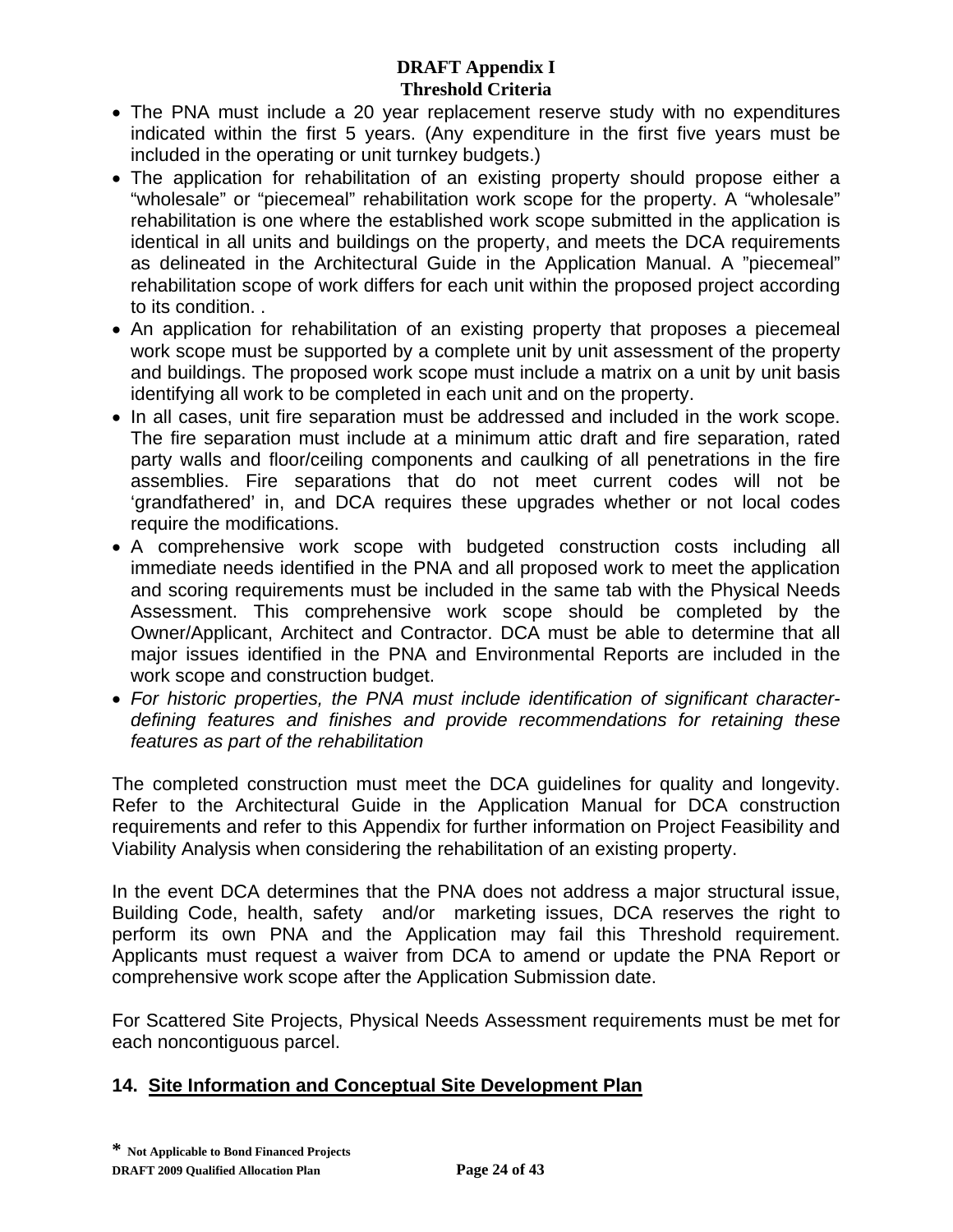A Conceptual Site Development Plan must be included in the Application, and prepared in accordance with instructions set forth in the Architectural Manual: The Conceptual Site Development Plan must include the following:

- Easements to be defined and indicated on plan;
- Wetlands, floodplains, and state waters located with areas of disturbance calculated for the Wetlands;
- Use of all adjacent properties clearly defined both graphically and in written form;
- Zoning setbacks and restrictions graphically indicated;
- Indication of all existing structures, tanks, slabs and any other improvements existing on the property;
- Indication of any other items, physical or otherwise that would affect the development of the subject property;
- Indication of the entrance access to the property and a layout of all buildings, roads, and parking areas defined all site development amenities; and,
- All site amenities indicated in the Scoring Criteria on the Application Form must be located on the site plan;
- All areas of tree and vegetation preservation must be defined.
- Architect of record must include statement that all designs will meet all Federal and State Accessibility requirements.

DCA does not require an ALTA Survey for purposes of developing the conceptual site development plan.

Waivers for variances from any architectural standard in the Architectural Manual must be submitted to DCA no later than 60 days prior to the Application Submittal.

For Scattered Site Projects, Site Information and Conceptual Site Development Plan requirements must be met for each noncontiguous parcel.

# **15. Building Sustainability**

All completed properties must achieve a minimum standard for energy efficiency and sustainable building practices. At minimum, all units at all projects must comply with the following:

- Georgia Energy Codes (including all provisions for glazing performance, air leakage, moisture control, insulation, equipment efficiency, duct and building enveloping sealing) (Historic properties may apply for an exemption when compliance means loss of historic character-defining features and finishes )
- Low VOC wall and floor finishes
- Water heaters: Energy Factor .62 for gas or .93 for electric
- EnergyStar appliances (refrigerators, dishwashers, washing machines provided by owners in units)

The final construction documents must clearly indicate all components of the building envelope and all materials and equipment that meet these requirements. Refer to the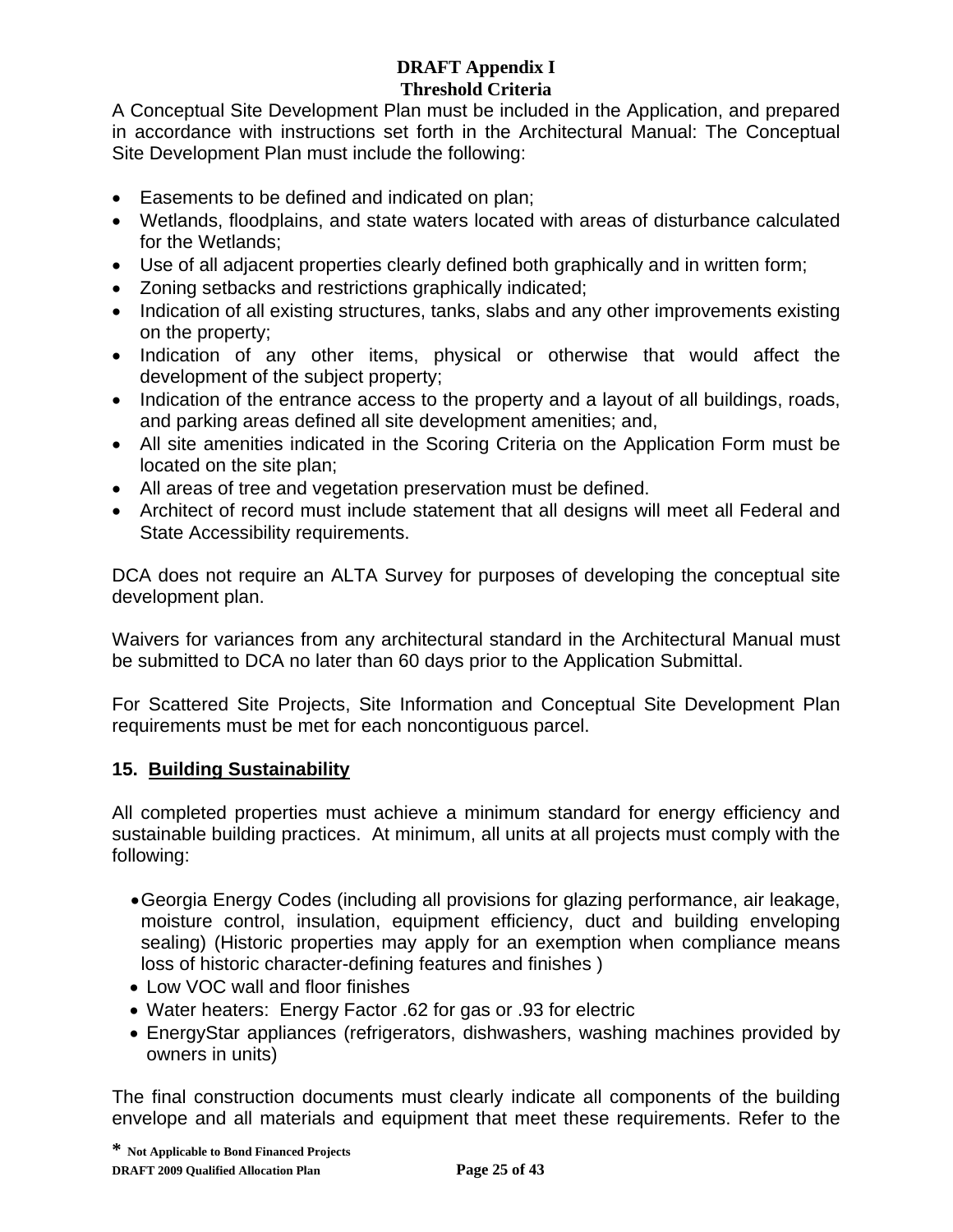Architectural Manual for additional information on basic design, appliances, and equipment

In addition, each project must certify to achieving minimum standards of sustainability as outlined in the Exhibit A to Appendix I Building Sustainability Certification. The Building Sustainability Certification must be submitted with the Step II architectural documents submission (due 90 days after carryover allocation) detailing how the minimum standard will be achieved. **These standards are outlined at application but required only at Step II architectural documents in order to allow developers sufficient time to collaborate with the project architect after award to determine the best options for each individual project**.

#### **16. Accessibility Standards**

All projects funded under the Plan must meet the following accessibility standards at the time of project completion:

- All projects that receive allocations or funding under the Plan must comply with all applicable Federal and State accessibility laws including but not limited to: The Fair Housing Amendments Act of 1988, Section 504 of the Rehabilitation Act of 1973, and Americans with Disabilities Act, Georgia Fair Housing Law and Georgia Access Law. When two or more accessibility standards apply, the applicant is required to follow and apply both standards so that a maximum accessibility is obtained, and
- All applicable DCA accessibility requirements detailed in the Architectural Standards of the 2009 Architectural Manual.

# **Fair Housing Amendments Act:**

All projects are required by law to meet the handicap-accessibility standards outlined in the Fair Housing Laws, including the Federal Fair Housing Amendments Act of 1988 (the "Act"). The law provides that failure to design and construct certain residential dwelling units to include certain features of accessible design will be regarded as unlawful discrimination.

#### **The Americans with Disabilities Act:**

All projects are required by law to meet the handicap accessibility standards outlined in the Americans with Disabilities Act (ADA). The law provides that failure to design and construct certain public accommodations to include certain features of accessible design will be regarded as unlawful discrimination. ADA Legislation was passed in July 1990 and became effective on July 26, 1992. Title II deals with non-discrimination on the basis of disability by public accommodations and in commercial facilities. Public accommodations include all new construction effective January 26, 1993 and impacts any rental office, model unit, public bathroom, building entrances, or any other public or common use area. Existing public accommodations must be retrofitted or altered beginning January 26, 1992, unless a financial or administrative burden exists. The ADA guidelines do not impact residential units, since these are covered under Fair Housing and Section 504 laws

#### **Georgia Accessibility Standards:**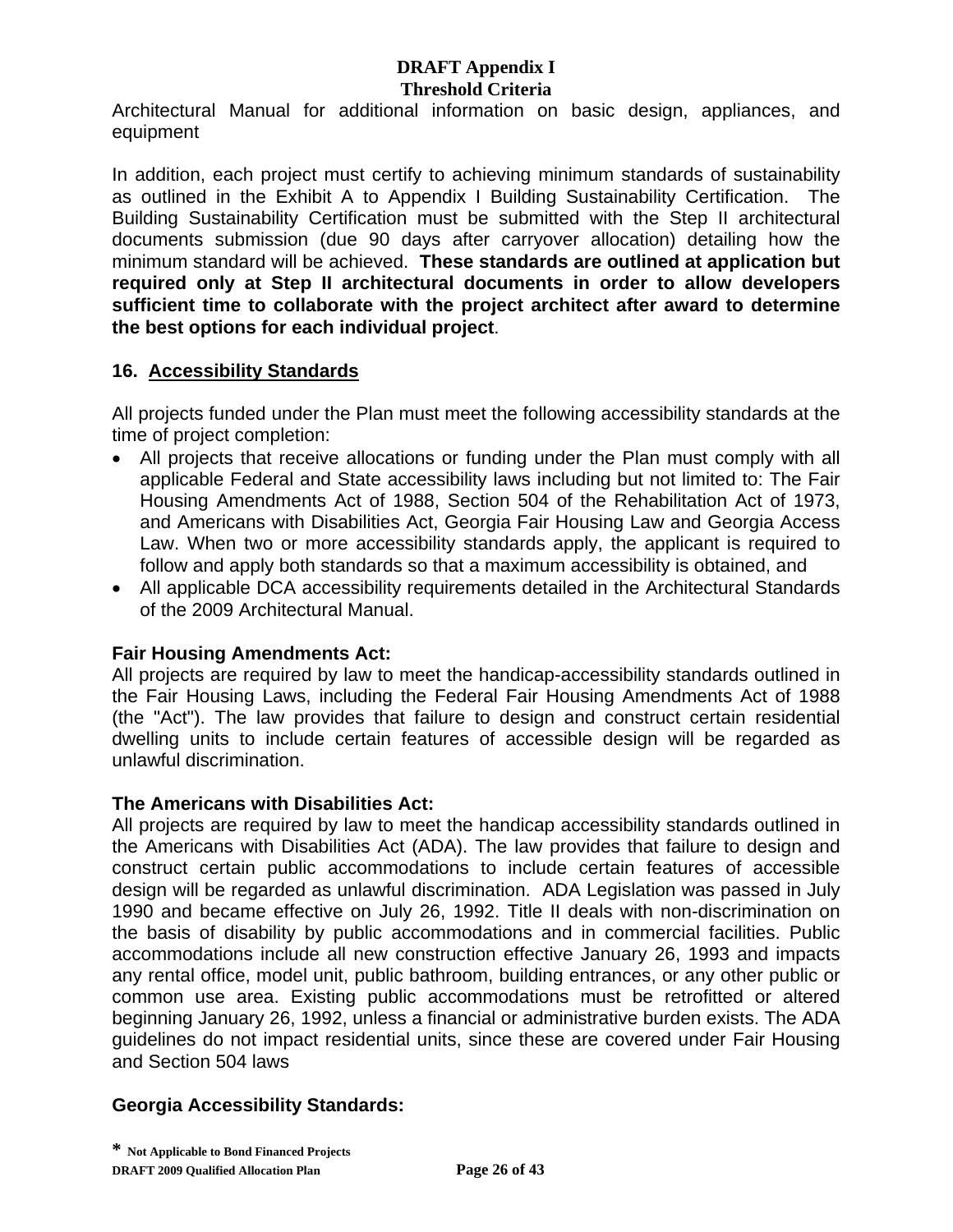All projects are required by law to meet the handicap accessibility standards as outlined in the Georgia Fair Housing Act and Georgia Access Law. The design and construction guidelines are enforced by state and/or local building code officials. Compliance with these guidelines is mandatory in order to receive a Certificate of Occupancy for the proposed development

For futher guidance please go to:

http://www.dca.state.ga.us/housing/HousingDevelopment/programs/AccessibilityStanda rds.asp

Regardless of whether a project anticipates using federal funds as a funding source, all proposed projects must include the following DCA requirements:

- At least 5% of the total units (but no fewer than one unit) must be equipped for the mobility disabled, including wheelchair restricted residents; and
- At least an additional 2% of the total units (but no fewer than one unit) must be equipped for hearing and sight-impaired residents.

The same unit cannot be used to satisfy the 5% and 2% requirement.

**Each project is required to choose a DCA Qualified consultant to monitor the project for accessibility compliance.** A list of consultants will be posted by April 15, 2009. The consultants must inspect the project at least 3 times during construction, presumably to monitor grading operations, framing, and final compliance. DCA must be provided each report. Projects must supply a certificate of compliance issued by the consultant prior to issuance of 8609s or final HOME funds disbursement, whichever is later.

Any exemptions to the applicable federal, state and local accessibility laws must be supported by a legal opinion that supports such exemptions. In addition, DCA will review requests for exemptions from the DCA Accessibility Standards set forth in the Accessibility Standards section of the Application Manual.

Applicants must enter all selections in the Threshold Criteria tab on the Application Form.

For Scattered Site Projects, the 5% and 2% requirements are applicable to the project as a whole; however, distribution of the units must be across the non-contiguous parcels.

# **17. Architectural Design & Quality Standards**

All applications must meet the Architectural Standards contained in the Architectural Manual for quality and longevity. The standards are intended to promote the integration of new construction/rehabilitation into the existing community and to promote sustainable design and the protection of resources. The marketability of the property and appearance of the site are important components in the final product.

# **A. Constructed and Rehabilitation Construction Hard Costs**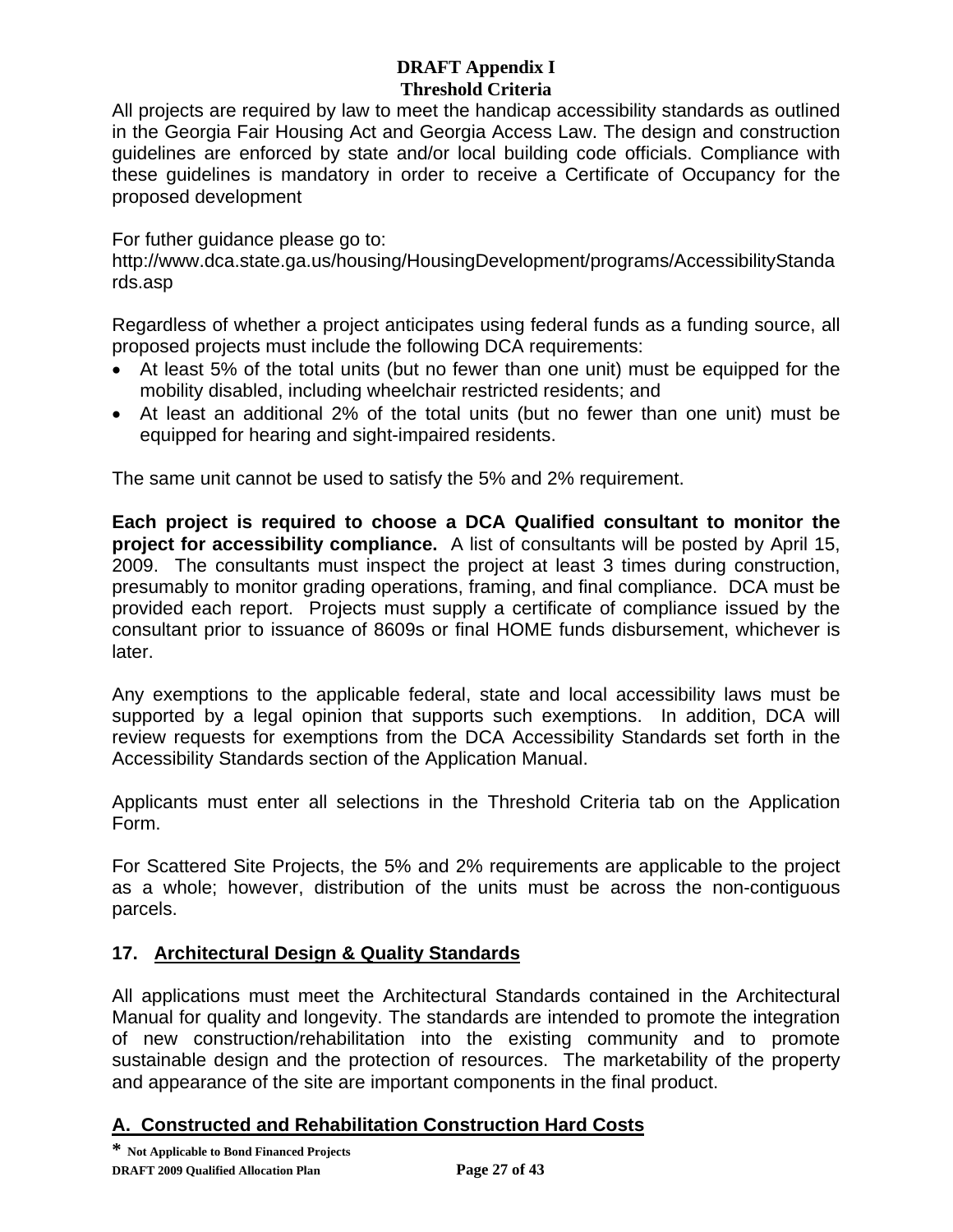DCA will review the type of construction and associated hard construction costs. Applications for the rehabilitation of a substandard property will not be funded if, in the opinion of DCA, the rehabilitation will not result in improved, safe and decent long-term housing, the proposed rehabilitation does not meet DCA standards, or if new construction would be more appropriate. A similar review of project financial feasibility and economic viability will be conducted for all Applications proposing new construction to ensure that each project's construction hard costs will produce high quality housing for the targeted tenant market**.** 

## **The minimum review standards for rehabilitation projects are as follows:**

- The expected life of the completed property must exceed by five years the greater of the Compliance Period or the Period of Affordability; and
- All construction must meet the requirements set forth in the Manual.
- Rehabilitation projects will be considered for funding only if the average per unit rehabilitation hard costs equal or exceed \$20,000 for properties 20 years old or less and the average per unit rehabilitation hard costs equal or exceed \$25,000 for properties that exceed 20 years old.
- The total hard cost of any rehabilitation project must not exceed 90% of the ascompleted unrestricted appraised value of the property.
- The costs of furniture, fixtures, construction of community buildings and common area amenities are not included in these amounts.
- DCA may grant a waiver to projects that will not meet the above per unit average rehabilitation hard cost only if the physical needs assessment must clearly document that the existing property does not require a comprehensive rehabilitation. A certification from the architect must also be provided documenting that the proposed work scope is sufficient to ensure that the completed project will be viable and meet the DCA Useful Life Requirements. DCA may require as a condition of the waiver, that the financial pro forma clearly provide for the full funding of the capital replacement reserve.

#### **B. Standard Design Options for all projects**

Projects must choose from the standard design options as detailed below and enter each selection in the Threshold Criteria tab of the Application.

#### 1. Exterior Wall Finishes

Select and enter in the Threshold Criteria tab of the Application **one** category from this list:

• Exterior wall faces must have an excess of 40% brick or stone on each of the total wall surfaces. This is applicable to all sides of the buildings including the front wall face, each side's wall face and the rear wall face of the buildings. On all exterior walls the brick/stone must extend to all areas of grass, landscaping and other areas of soil or mulch.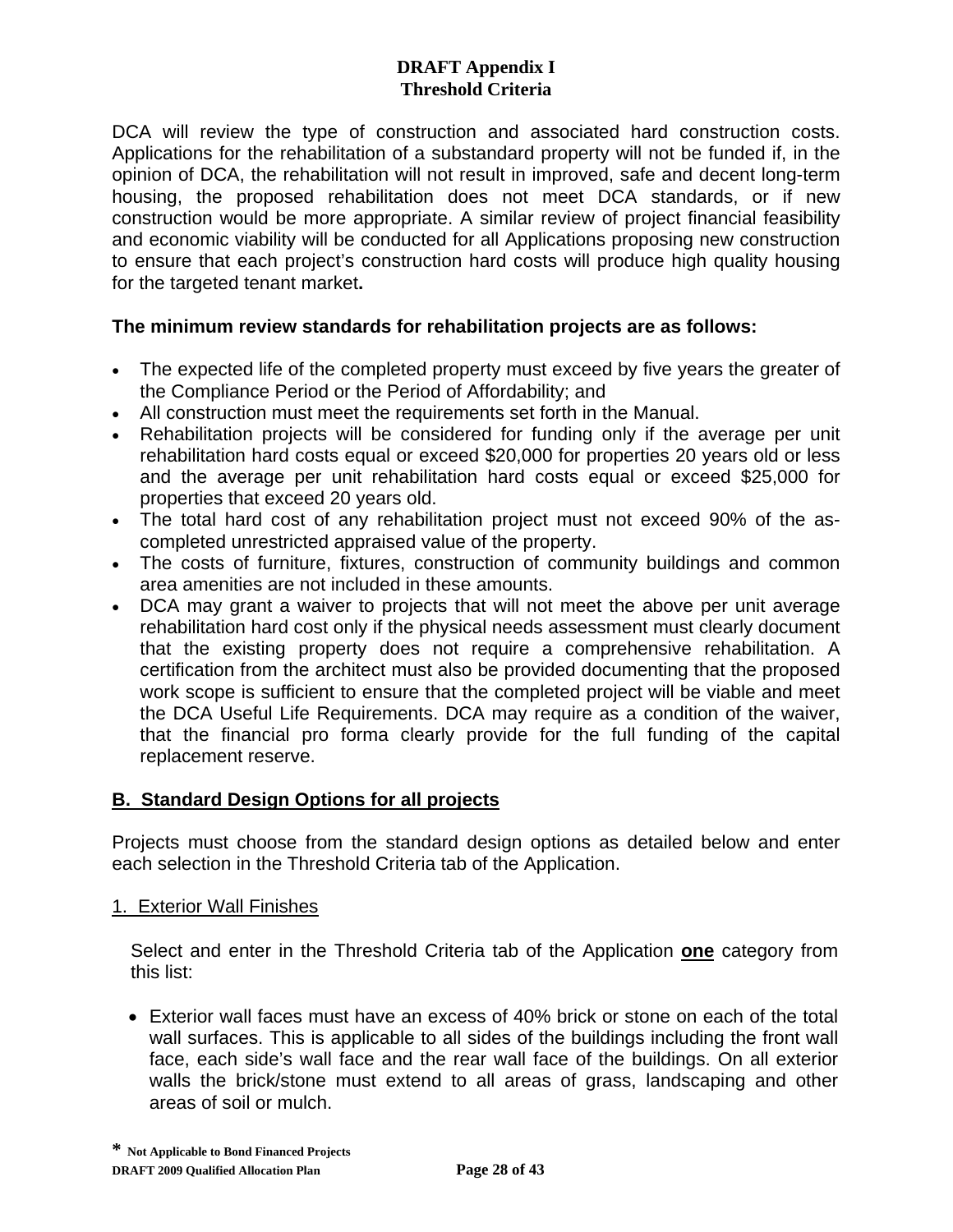- For the rehabilitation of buildings that are eligible for historic preservation credits, maintain and, if necessary, replace with matching materials, the existing or original exterior finish surfaces including the front wall face, rear wall face and both side wall faces.
- For the rehabilitation of buildings that do not have existing brick or stone in excess of 40% (and are not eligible for historic credits), replace and upgrade the existing exterior finish surfaces on all wall faces including the front wall face, rear wall face and both side wall faces and roofing with a product that provides a 40 year warranty.

DCA may approve, at applicant request, other materials with proven longevity for this category.

## 2. Attractive Features

Construction must exhibit attractive features that must be included on all sides and rear of all buildings. Select **two** of the following features and enter in the Threshold Criteria tab of the Application:

- The recreation of existing or missing known historic decorative elements on all sides of existing historic or non-designated buildings. (Note: The addition of conjectural decorative elements is not eligible for this option)
- The addition of decorative elements such as new shutters and ventilation elements for both new and non-historic existing construction.
- The addition of or the redesign of existing covered entries to all buildings and units for both new and existing construction.
- The addition of new or redesign of existing durable attractive stair and railing elements at stairs and porches/patios for both existing and new construction.

# 3. Major Building Component Materials and Upgrades

For all construction types major building component materials may be upgraded from the minimums as delineated in the Architectural Manual. Select **one** from the following list and enter in the Threshold Criteria tab of the Application:

- Fiber cement siding, hard stucco and/or wood siding for the 60% of exterior wall surfaces not already required to be brick.
- Upgraded roofing shingles, or roofing materials (warranty 25 years or greater)
- Interior package upgrade:
	- upgraded interior doors with lever hardware (Doors must have paneled facing with superior core construction).
	- Upgraded interior cabinetry. (All wood construction. Exterior finishes may be wood or plastic laminate)
	- Upgraded flooring materials, both carpet and other resilient flooring materials. (All flooring materials must be upgraded to qualify. The installation or restoration of wood flooring with a high impact sealed finish would qualify.

# 4. Landscaping and Site Design Features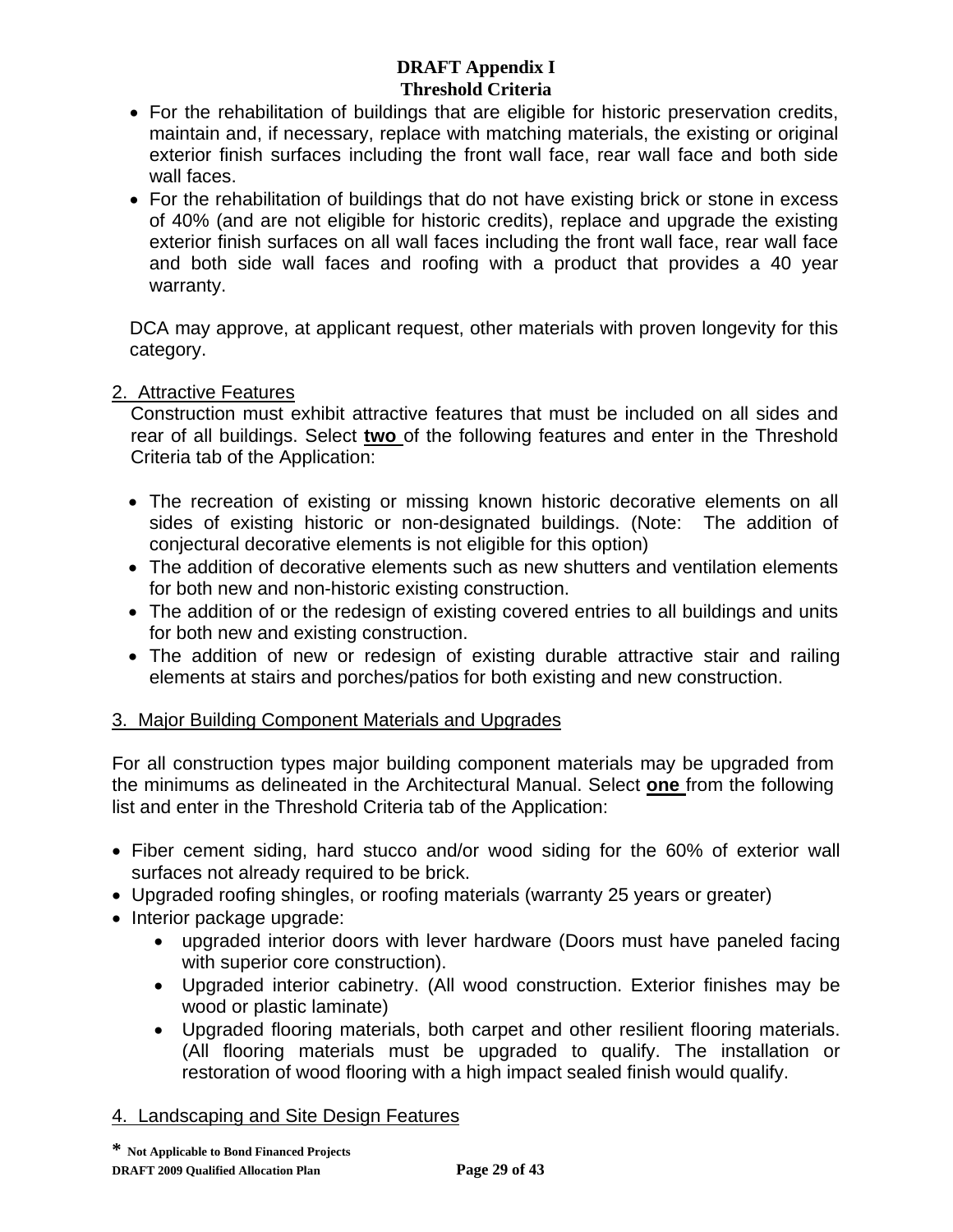Select **two** landscaping and site design features from the following list and enter in the Threshold Criteria tab of the Application:

- Site entry location(s) delineated with permanent, illuminated entry sign and decorative fence and seasonal plantings
- Freestanding shelters (not included in the amenities requirements), such as mail pickup areas and transportation stops
- Preservation of existing trees and vegetation covering at least 25% of the acreage of the site, and integration of these areas within the new landscaping layout. This must include existing major trees and areas of vegetation within the body of the property as well as that existing at the edges of the property to qualify for this option
- Where there are no existing trees or vegetation on the property that can be preserved, there must be substantial replanting of trees and integrated vegetation. The trees must be a minimum of two-inch (2") diameter and at a ratio of one tree for every 8 units. For properties where the density is greater than 20 units per acre, a ratio of one tree for every 16 units will be acceptable. The trees must be integrated with other areas of planting throughout the property.

Consideration will be given to additional design options proposed by the Applicant prior to application submission. Proposals must include a detailed description of the design option and justification of the appropriateness of the option for the targeted population.

# **18. Experience and Capacity (Performance)**

DCA requires prior successful project experience for the Owner, Developer and Manager of a proposed project. Effective January 1, 2009, a DCA Performance Workbook must be completed for each Owner, Developer and Manager of a project and submitted on or before the Application submission date for Owner, Developer and/or Manager approval. Entities and/or principals that were deemed experienced for the 2008 competitive round do not have to complete a new DCA Performance Workbook provided there have been no changes in their organizational structure since the initial experience determination and no significant changes in the compliance history for properties. DCA reserves the right to determine, in its sole and absolute discretion, whether an Application meets the criterion of this section. DCA also reserves the right to determine whether the proposed Owner and/or Developer have/has the capacity to successfully complete the proposed development. DCA may consider projects in progress, prior performance in meeting construction commencement, projects with recaptured credits and completion deadlines, as well as the number of outstanding incomplete DCA-funded developments when determining capacity.

A new Experience Entity list and certificates will be issued. The Owner and or Entity must resubmit all of the documentation required pursuant to this section and obtain a new decision as to whether they meet DCA's experience and capacity requirements.

# **A. Full Disclosure**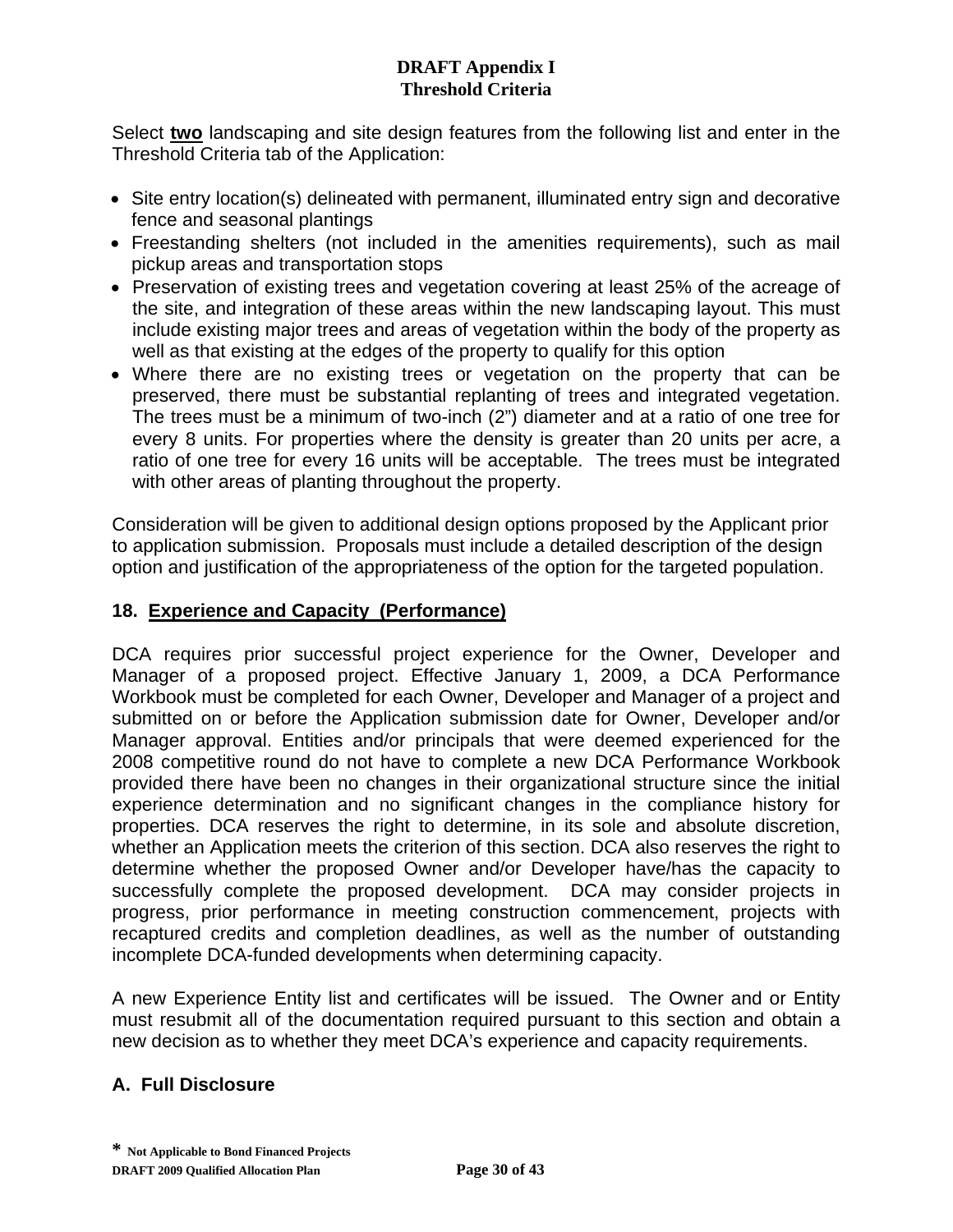- 1. DCA requires complete disclosure of **all** entities and individuals in the Owner and Developer organizational structures.
- 2. Any relationship between individuals or entities that could constitute a conflict of interest or identity of interest between the parties must be disclosed.
- 3. Complete organizational charts must be submitted for the Owner and Developer entity that clearly show all principals down to individuals involved in the ownership and development of the project.
- 4. No change to an Owner or Developer structure can be made without the express consent of DCA.
- 5. **All** Development sharing fee arrangements must be disclosed. DCA considers all individuals or entities that receive a portion of the Development fee to be part of the Development structure.
- 6. **All** Guarantee agreements must be disclosed.
- 7. **All** consulting agreements direct or indirect, paid or unpaid shall be disclosed.
- 8. All projects used to demonstrate successful Owner/Developer experience that were involved in a sale, foreclosure, or negotiated buyout in the last three (3) years must be disclosed.
- 9. Any Owner or Developer that has withdrawn or been involuntary removed from a HOME or Tax Credit project in the last thirty-six months must disclose this information to DCA.

Failure to Disclose or modifying the Owner and/or Development entity without DCA consent may be grounds for withdrawal of funding or allocation of resources and may also affect the participants ability to participate in future funding rounds.

# **B. Owner Experience**

- 1. A proposed project Owner must demonstrate successful Owner experience as follows:
	- The Proposed Owner (individual, corporation, or in the case of a limited partnership, the general partner(s) of the Ownership entity) must demonstrate at least three (3) continuous years (development through lease-up) of prior ownership experience in at least two multifamily rental housing projects of similar size (number of dwelling units) to the proposed project. The proposed project must not be more than 25 dwelling units more than the dwelling units of the projects utilized for determining ownership experience.
	- Only successful ownership experience that occurred subsequent to January 1, 2002 will be considered under this criterion.
	- This Ownership Experience requirement may be met either through the experience of the General Partner entity or through the individual experience of one of the General Partner's principals as set forth below.
	- In a non-profit corporation, the executive director's experience will also be considered for purposes of determining whether the non-profit has met the Owner experience requirements.
	- A non-profit General Partner may also meet the experience requirements through the experience of a sponsoring non-profit.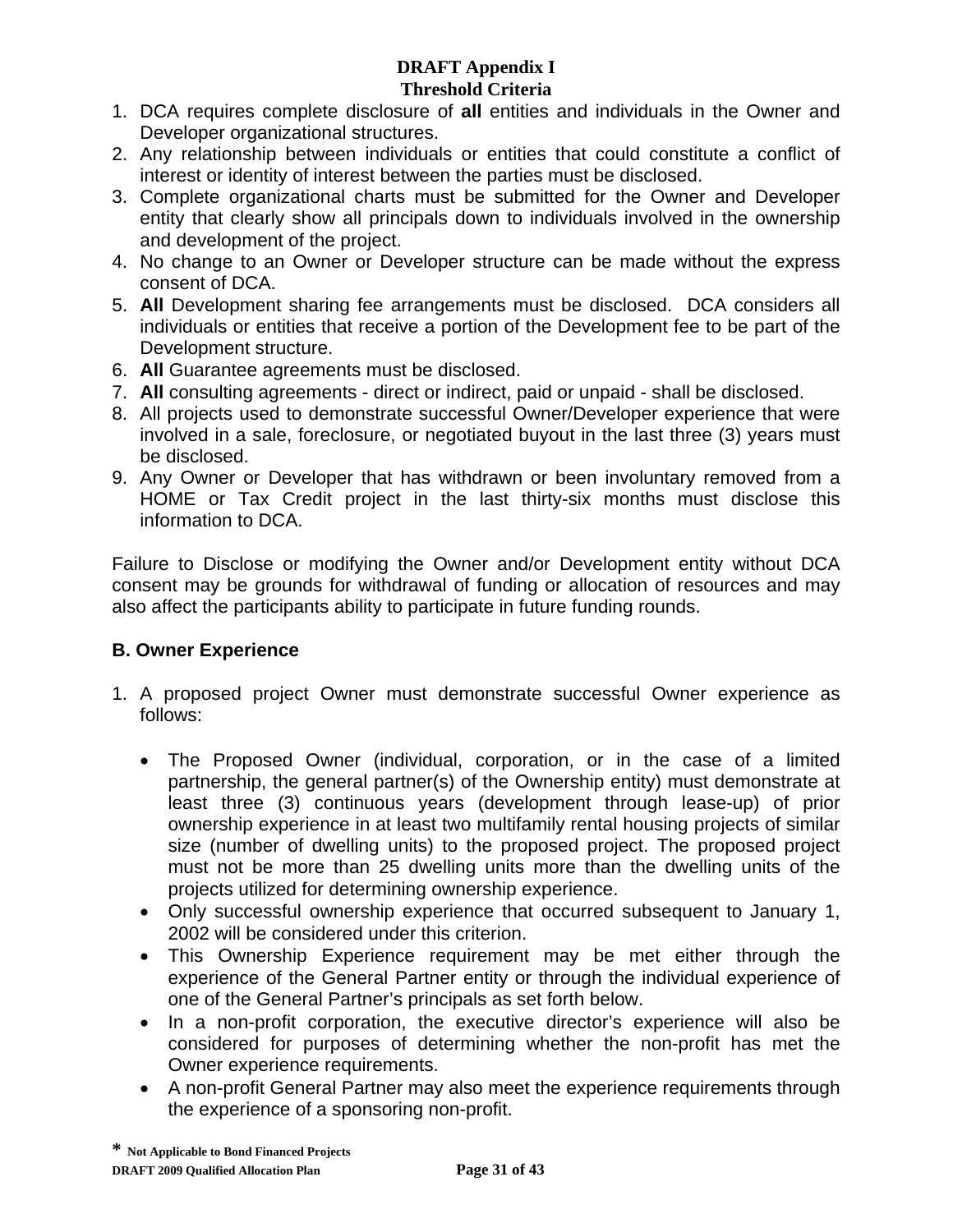- 2. For purposes of determining experience, a principal shall be defined as an individual who has a direct or indirect ownership interest in the ownership entity and who will materially participate in the ownership and operation of the project through regular, continuous and substantial involvement.
- 3. In order for previous project experience to be considered, the principal must show a direct or indirect ownership interest in the Ownership entity of the previous project and that that the principal materially participated in the ownership and operation of the project through regular, continuous and substantial involvement for at least three (3) consecutive years (development thru lease-up).
- 4. Previous ownership experience for all projects where there has been a default, fraud, debarment or issuance of a notice of limited denial of participation by any federal or state agency within the last ten (10) years must be disclosed.

# **C. Developer's Experience**

- 1. A proposed project Developer must demonstrate successful Developer experience as follows.
	- The proposed Developer must demonstrate successful development experience in at least two (2) multifamily rental housing projects of similar size (number of dwelling units) to the proposed project. The proposed project must not be more than 25 dwelling units more than the dwelling units of the projects utilized for the DCA determination of Developer experience. Only successful Developer experience that occurred subsequent to January 1, 2002 will be considered under this criterion.
	- This Developer experience requirement may be met either through the experience of the proposed Developer entity or through the individual experience of one of the Developer's principals as set forth below.
	- In a non-profit corporation, the executive director's experience will be considered for purposes of determining whether the Developer has met the Developer experience requirements.
	- A non-profit Developer may also meet the experience requirements through the experience of a sponsoring non-profit.
- 2. For purposes of determining experience, a principal shall be defined as an individual who has a direct or indirect minimum ownership interest in the Developer entity and who will materially participate in the development of the project through regular, continuous and substantial involvement.
- 3. In order for previous project experience to be considered, the principal must show a direct or indirect ownership interest in the Developer entity of the project and that that the principal materially participated in the development of the project from project inception through construction completion through regular, continuous and substantial involvement.
- 4. Previous developer experience for all projects where there has been a default, fraud, debarment or issuance of a notice of limited denial of participation by any federal or state agency within the last ten (10) years must be disclosed.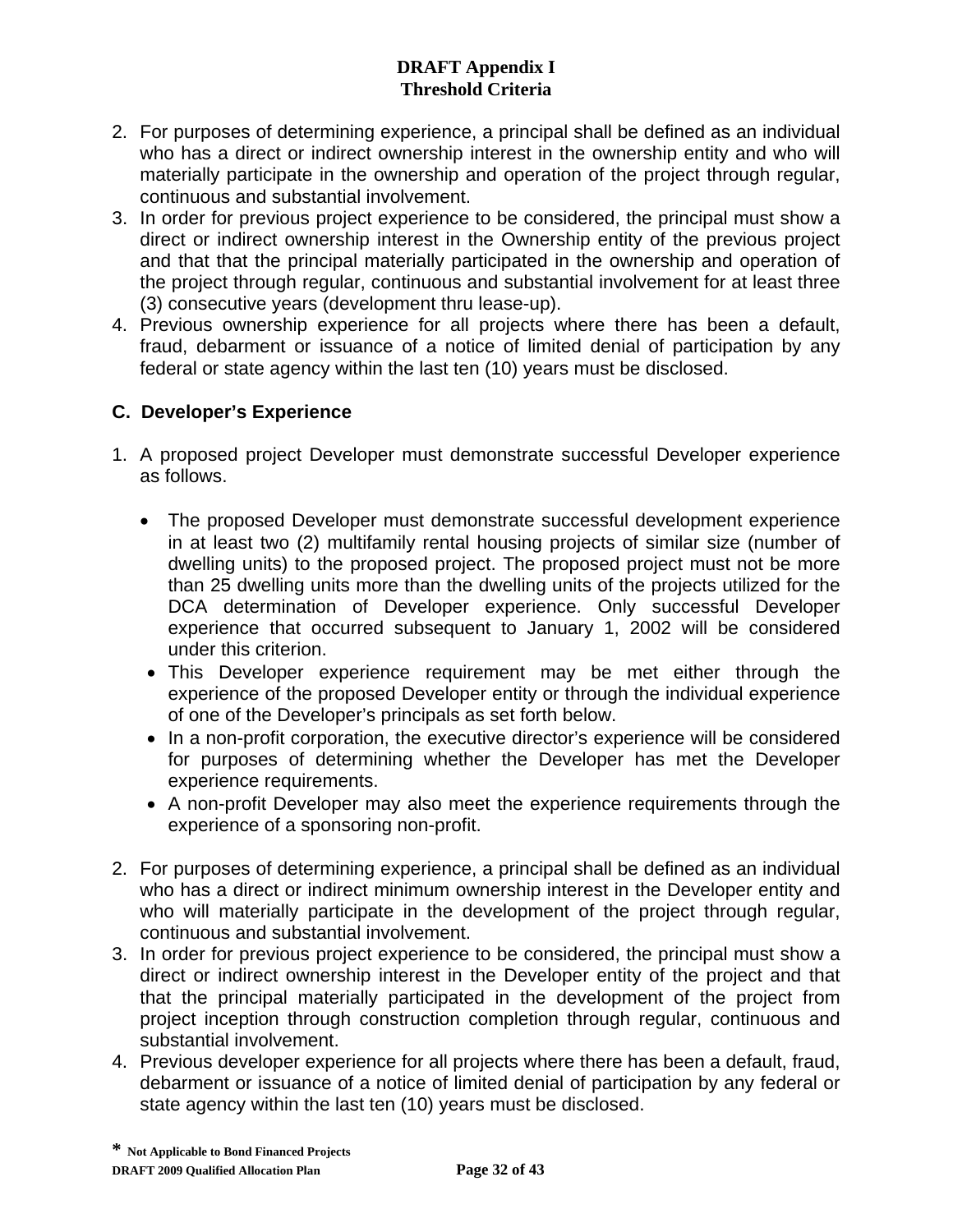5. In the event an entity undergoes a personnel change which results in the departure of key experienced staff, DCA at its discretion, may require the entity to submit new experience documentation and may determine that previous projects owned and developed under the direct supervision of the departed staff will not be considered in the experience determination.

## **D. Management Company's Experience**

A proposed project Manager can meet this Threshold criterion by demonstrating successful project Manager experience as follows.

- The proposed Management Entity must demonstrate prior experience in the management of at least four (4) affordable multifamily rental housing projects of similar size (number of dwelling units) to the proposed project.
- To be considered, the manager's experience with a project must extend for at least two (2) years and include project lease up experience and stabilization (90% occupancy within one year of placed in service date).
- Only Management experience that occurred subsequent to January 1, 2002 will be considered under this criterion.
- This Management Experience requirement may be met only through the experience of the Management Entity or through the experience of a principal.

## **E. Options for Inexperienced Owners and Developers**

- 1. **Partnering.** An inexperienced Owner or an inexperienced Developer can meet the experience requirements of this section by partnering with an Owner or Developer that meets the DCA experience requirements set forth in paragraphs (A) and (B) of this section. The applicant must submit the following documentation in order to meet experience through partnering:
	- 2009 DCA experience certificate for experienced Owner and/or Developer Partner;
	- If the applicant is inexperienced in the Owner category, an executed partnership agreement with a partner that meets DCA Owner experience requirements should be included. The inexperienced partner must be part of the General Partnership entity for the Project. The agreement must describe in detail the responsibilities of both the experienced and inexperienced partner. Both the experienced and inexperienced partner must actively participate in the Ownership responsibilities.
	- If the applicant is inexperienced in the Developer category, an executed partnership agreement with a partner that meets DCA Developer experience requirements should be included. The defined relationship of the parties must be co-developers. The agreement must describe in detail the responsibilities of both the experienced and inexperienced partner. Both the experienced and inexperienced partner must actively participate in the Developer responsibilities.
	- The partnership must remain in effect until the property is complete and has reached stabilized occupancy for a minimum period of two years through the issuance of IRS Form 8609's and the Conversion of the DCA HOME Loan.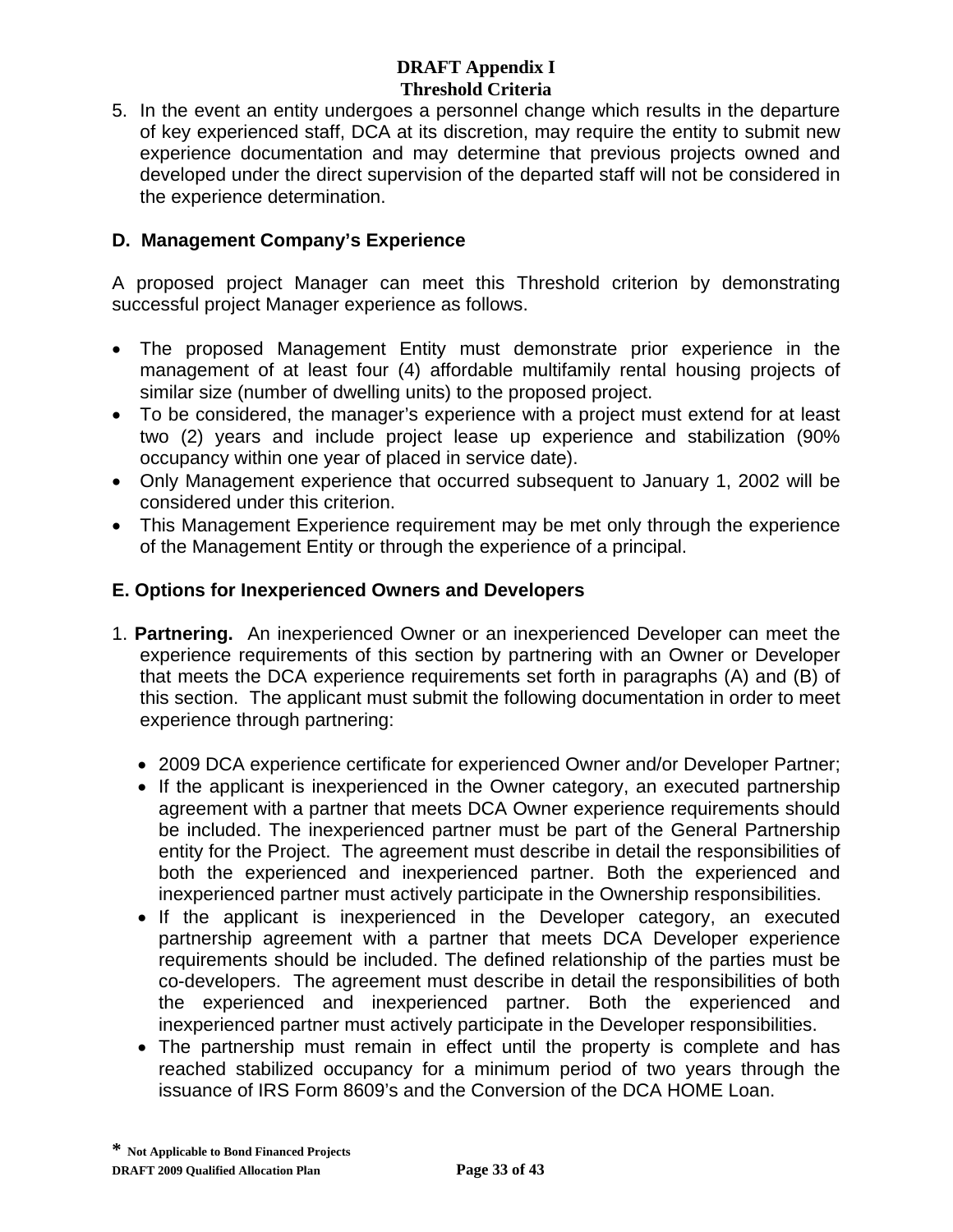- Each executed partnership agreement must include a training plan providing for the training of the inexperienced partner by the experienced partner in the Ownership and/or development of the project. The training plan must specify that the training services will be provided from project commencement, through construction, lease up, and permanent loan conversion and or issuance of 8609's – whichever is later. Timetables, milestones and projected training hours per week must be included in the plan. The training plan should be attached as an exhibit to the executed Partnership agreement.
- 2. **Consulting Agreements**. An inexperienced Owner or an inexperienced Developer that has one project that meets DCA experience requirements can also meet the requirements of this section by retaining an Owner and/or Developer Consultant that meets the DCA experience requirements set forth in paragraphs (A) and (B) of this section. The one property used to meet DCA experience must be in the same area of experience claimed to use an experienced Owner and/or Developer consultant. For example, where an inexperienced Developer has one project that meets DCA experience requirements and the inexperienced Developer acted as a developer only in that one project, that one project can not be used to claim ownership experience for consulting purposes. Owners and developers that have no experience cannot use a consultant to meet experience requirements. Consultants' eligible to contract with inexperienced developers for purposes of meeting experience requirements must have a minimum compliance history score of 5 and must not have any outstanding instances of noncompliance at their own projects. The applicant must submit the following documentation in order to meet Owner and or Developer experience through a consultant:
	- 2009 DCA experience certificate or DCA experience listing for the experienced Owner and/or Developer Consultant
	- If the applicant is inexperienced in the Owner category, an executed agreement with a consultant that meets DCA Owner experience requirements should be included. If the applicant is inexperienced in the Developer category, an executed agreement with a consultant that meets DCA Developer experience requirements should be included. The agreement must describe in detail the responsibilities of the experienced consultant as well as the inexperienced Owner and/or Developer. Each executed consulting agreement must include a training plan providing for the training of the inexperienced partner by the experienced partner in the Ownership and/or development of the project. The training plan must specify that the training services will be provided from project commencement, through construction, lease up, and permanent loan conversion. In addition, consultants that fail to provide consulting services through the required time period may be prohibited from contracting as a consultant for purposes of meeting DCA Experience requirements in future rounds. Timetables, milestones and projected training hours per week must be included in the plan. The training plan should be attached as an exhibit to the executed consultant agreement.
	- 3. **Waivers**. A proposed Project Owner, Developer or Manager that meets some, but not all, of the DCA experience requirements set forth in paragraphs A, B or C above may request a waiver of the DCA experience requirements. The DCA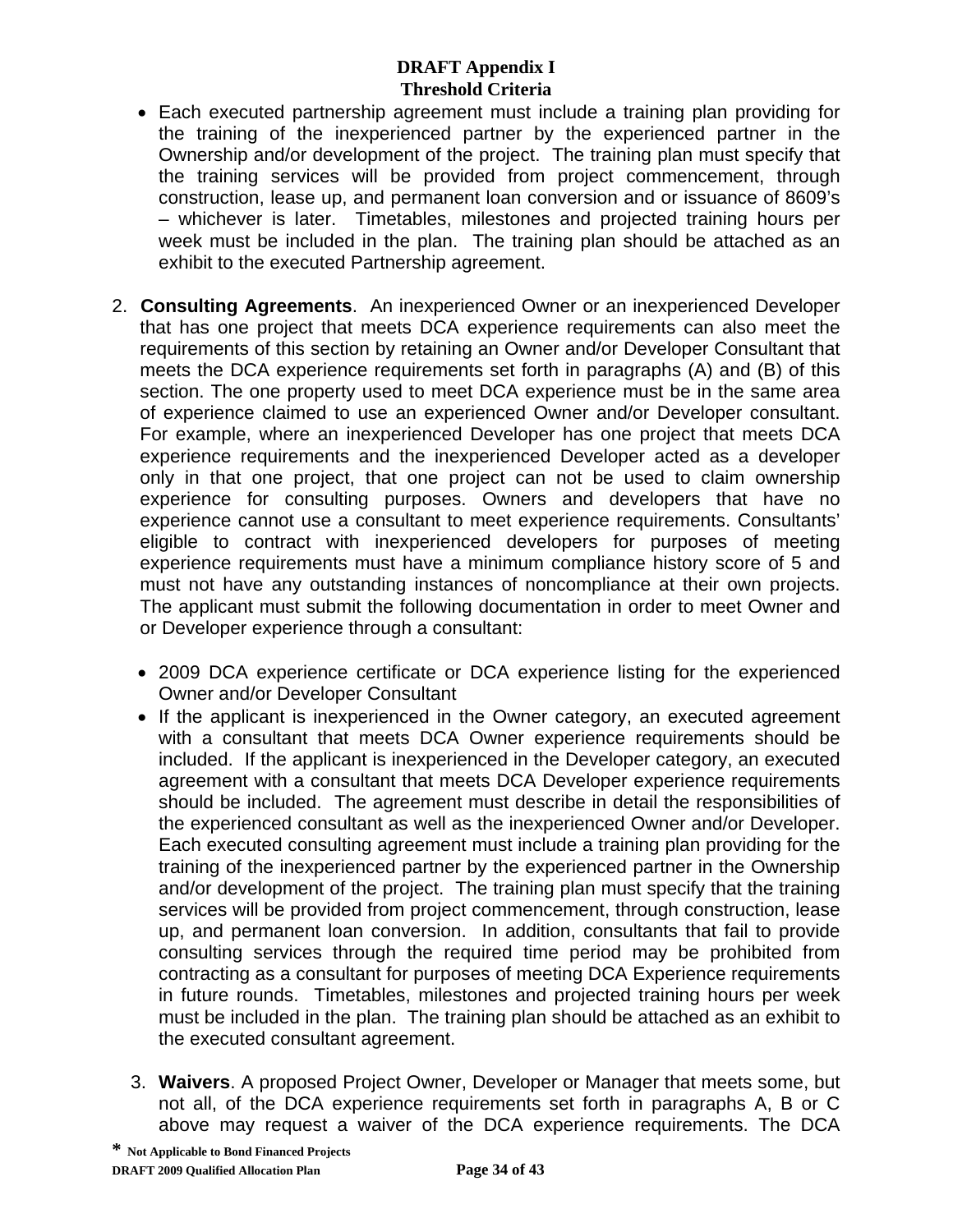Waiver Request form, along with the required DCA experience summary, must be submitted to DCA with the time frame specified on Exhibit A (DCA Deadlines and Fees) or, on or no later than thirty (30) days prior to Application submittal for Bond Financed Applications. The granting, or denial of waivers, is in the sole and absolute discretion of DCA. DCA may include limitations with respect to the number and size of projects when waivers are granted. DCA reserves the right to require HOME or tax credit training as a condition of the waiver. DCA only grants waivers in cases where sufficient documentation is submitted that the Owner, Developer or Manager is only short for meeting the requirements by a small margin of time.

# 4. **Probationary Participation**.

- (a) A proposed Project Owner that does not meet DCA experience requirements set forth in paragraph A above and who is proposing a development with a majority of units Designated for Targeted Population Tenants may be granted probationary participation even though they are inexperienced provided that a DCA experienced Developer is utilized for the development. Only one project will be allowed under this provision for an Owner. The completion of a probationary period project will be counted towards DCA Owner experience. The Request for Probationary Participation must be submitted during the timeframe designated for Experience waivers in Exhibit A (DCA Deadlines and Fees). The following additional documents must be submitted with the Request:
	- 2009 DCA experience letter or DCA experience listing for the experienced **Developer**
	- An executed agreement with the Developer that describes in detail the responsibilities of the experienced Developer.
- (b) Proposed Owners/Developers that do not meet DCA experience requirements may submit a request for approval of probationary participation in the competitive round. Request must include the following minimum documentation:
	- Conclusive documentation that the Requestor has been employed full time for a Georgia tax credit developer(s) for five years and materially participated in the development of Tax Credit projects.
	- Complete Resumes of Requestor documenting all career experience
	- Two letters of reference from Tax Credit Syndicators one of which includes the syndicator's expressed intent to partner with the Requestor in the development of a Georgia tax credit project.
	- Two letters of reference from experienced Georgia developers
	- Completed release to allow DCA to perform a personal credit check and a criminal background check.
	- Personal Financial Statement

(c) Approval of 2008 probationary participation remains valid under the 2009 QAP.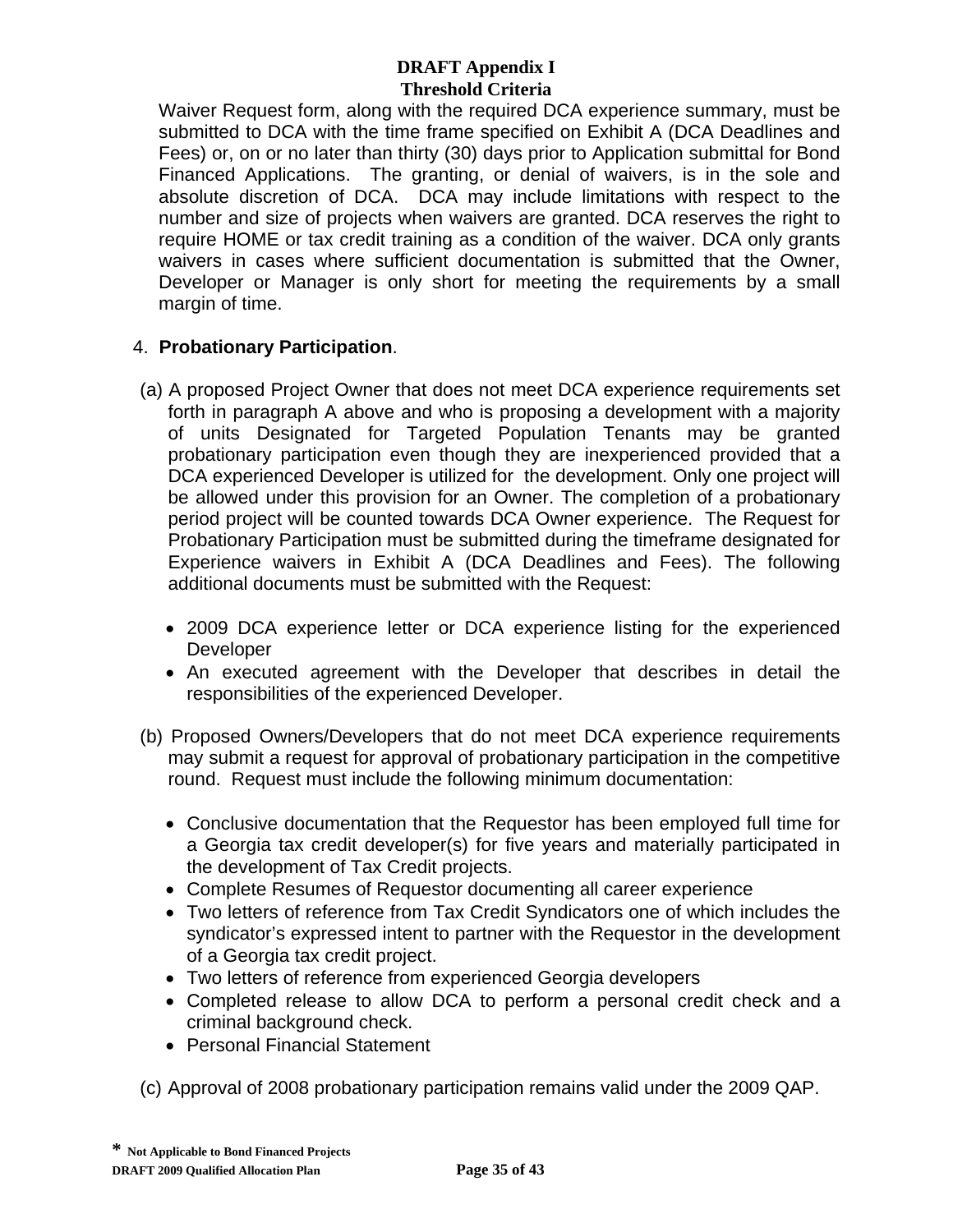# **DRAFT Appendix I**

#### **Threshold Criteria**

For Scattered Site projects, the experience requirements must be met by the project as a whole.

### 5. **Capacity of Development Team**

(a) **Lack of Capacity.** DCA requires that both the Ownership and Development team have the capacity to complete and manage any project that receives a tax credit award. In making the determination as to whether a team has the requisite capacity, DCA may determine that the following conditions are indicative of a lack of capacity of the proposed ownership and or development team:

- Litigation
- Bankruptcy
- Pending foreclosures
- Numerous projects funded that are failing to meet state deadlines for completion
- Insolvency

The decision that a project team does not have capacity can be made at the entity or principal level.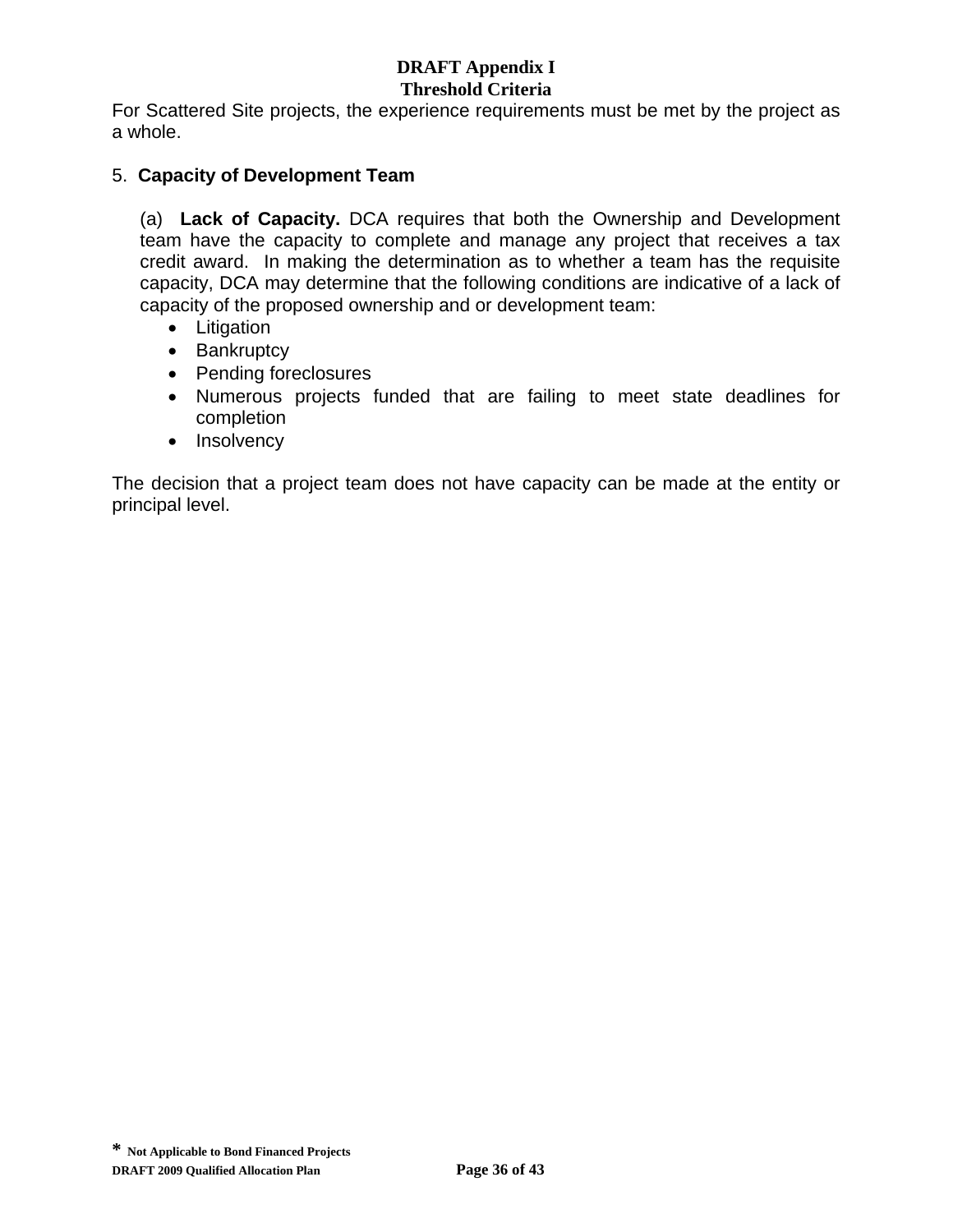#### **DRAFT Appendix I Threshold Criteria 19. Threshold Designation of Tier One Developer Capacity**

DCA policy is to encourage the development of tax credit properties by experienced developers with strong financial backgrounds who have shown a commitment to Affordable Multifamily development and can successfully develop proposed tax credit properties within program requirements. Tier one designation is given to organizational entities and not individual developers. Tier one designation is also not available for turnkey. For the purposes of these points, successfully develop means demonstrating outstanding experience developing/owning affordable housing projects using DCA- and non-DCA affordable housing government funded programs, a history of completing the construction of projects on time and within program requirements and strong financial capacity relative to development exposure. In order to claim these points, developers must agree to an expanded financial and structural review of their organization and experience in developing affordable housing. This review will require a higher level of external substantiation. In determining that an organization is a tier one developer, DCA will review the following:

- Past experience developing affordable housing using DCA programs. Properties presently in service and those under construction will be considered, and the quality and success of previous developments will be taken into account.
- DCA will also consider the applicant's technical ability to develop affordable housing development by reviewing the number of successful projects and the complexity of the financial structure of developed projects,
- The number of affordable units completed and the Developer's commitment to the longstanding success of the project and the program,
- The development capacity of the organization to complete construction of all current projects on time and within program requirements and application commitments.
- The financial capacity of the organization to ensure that construction will be completed on time and that work will be guaranteed for quality.
- Documentation of liquidity/working capital sufficient to carry the project through pre-development and net worth sufficient to provide applicable guarantees will be considered in determining the principals' financial capacity
- The financial liquidity and assets which will encourage the successful syndication of allocation credits in a timely manner. The financial viability of its organization as evidenced through successful development of projects.

Tier one developer entities must at a minimum show the following:

- Successful development of no less than 400 units of Georgia affordable housing in which the developer remained in the development for a minimum period of four years from the placed in service date or successful development of no less than 600 units of affordable housing in which the developer remained in the development for a minimum period of four years from the placed in service date
- Excellent credit history of the principals of the development entity
- Financial resources, stability and viability of the organization
- Excellent compliance history in owning and developing affordable housing programs (maximum DCA compliance score).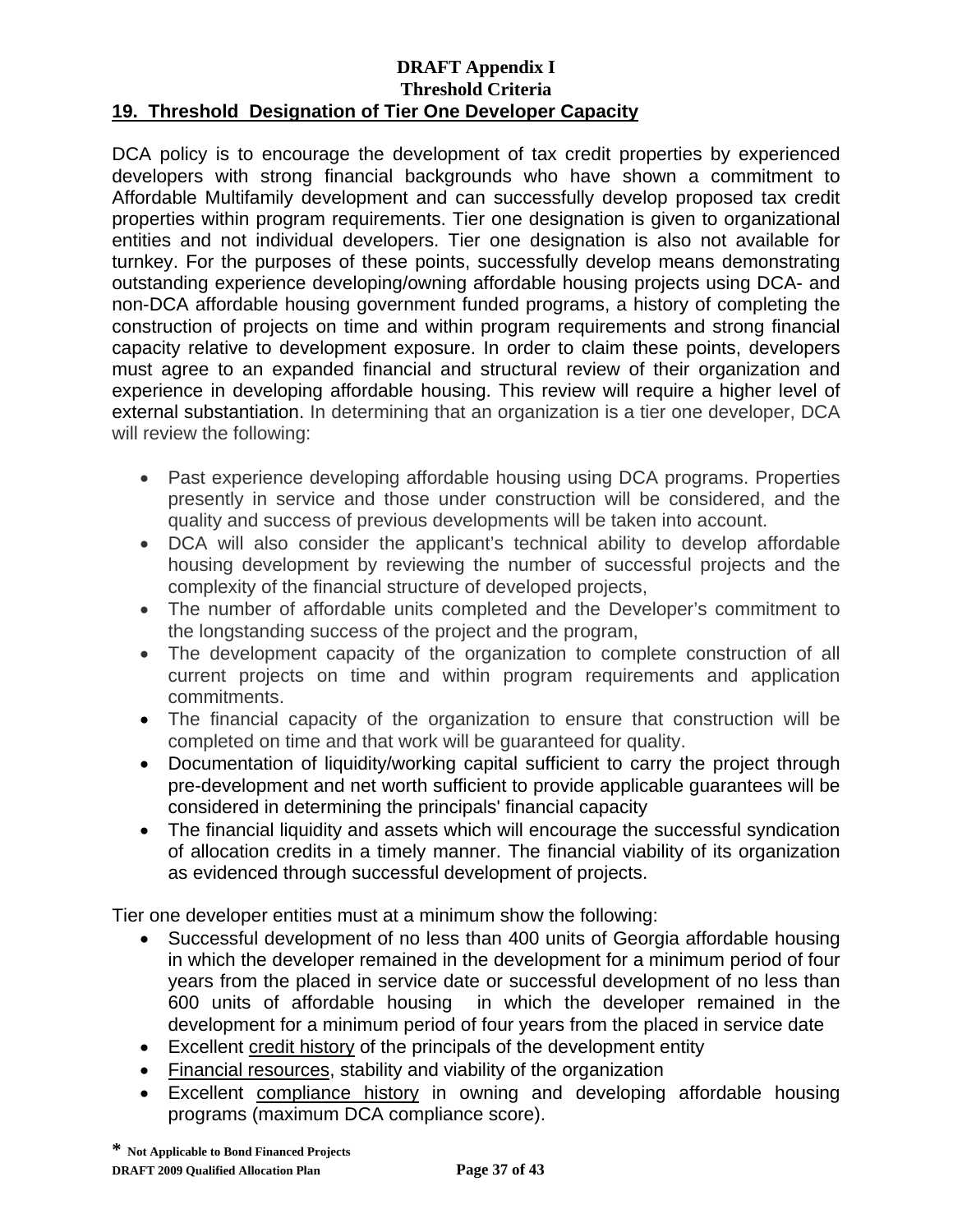- Sufficient Liquidity to handle immediate cash needs during the development (\$100,000). Additional liquidity may be required based on DCA's review of the development exposure.
- Sufficient experienced staff to act as project manager for each project under development. .
- No outstanding liabilities or judgments which might negatively impact the financial viability of the entity.

To be designated a tier one development entity, the following documentation must be submitted to DCA:

- 1. A brief narrative describing the experience of the organization with regard to development of subsidized affordable housing
- 2. A spreadsheet summary of all projects under construction in any state (or stage of completion), including their present status and expected completion date as well a schedule of projects in the pipeline with anticipated start dates.
- 3. Full organizational chart, staff roster and resumes of key development staff within the organization, focusing on their affordable housing development experience.
- 4. A spreadsheet summary of all projects funded in Georgia including their allocation date, placed and placed in service date;
- 5. A summary of all projects funded in a state other than Georgia including their allocation date, and placed in service date
- 6. A Credit Bureau report dated after January 1, 2009 for every/all owners and key members of the development entity;
- 7. Copy of financial statements for fiscal year 2007 and 2006 for the development entity
- 8. Financial statements on key principals.
- 9. Documentation of access to no less than \$100,000 of liquidity by the development entity A positive D&B report ordered by DCA.
- 10. At least two most recent audited fiscal year end financial statements for each project which the developer is using as successful experience for the required unit development
- 11. Certification that the development entity remained in the limited partnership entity for a minimum period of four years from the placed in service date.

# **20. Compliance History Summary**

The principal and entities of each General Partner, Developer, Management Company and Project consultant (used to meet DCA experience requirements) must submit a complete and correct DCA Performance Workbook, as required in the electronic core application. Each Compliance History Summary (CHS) form must list all projects in which an entity or principal has participated in the ownership, development or management in the State of Georgia and in any other state. Compliance audit detail should be completed for only the last three years. In addition, the following documentation must be included in the application as detailed in the Performance Workbook: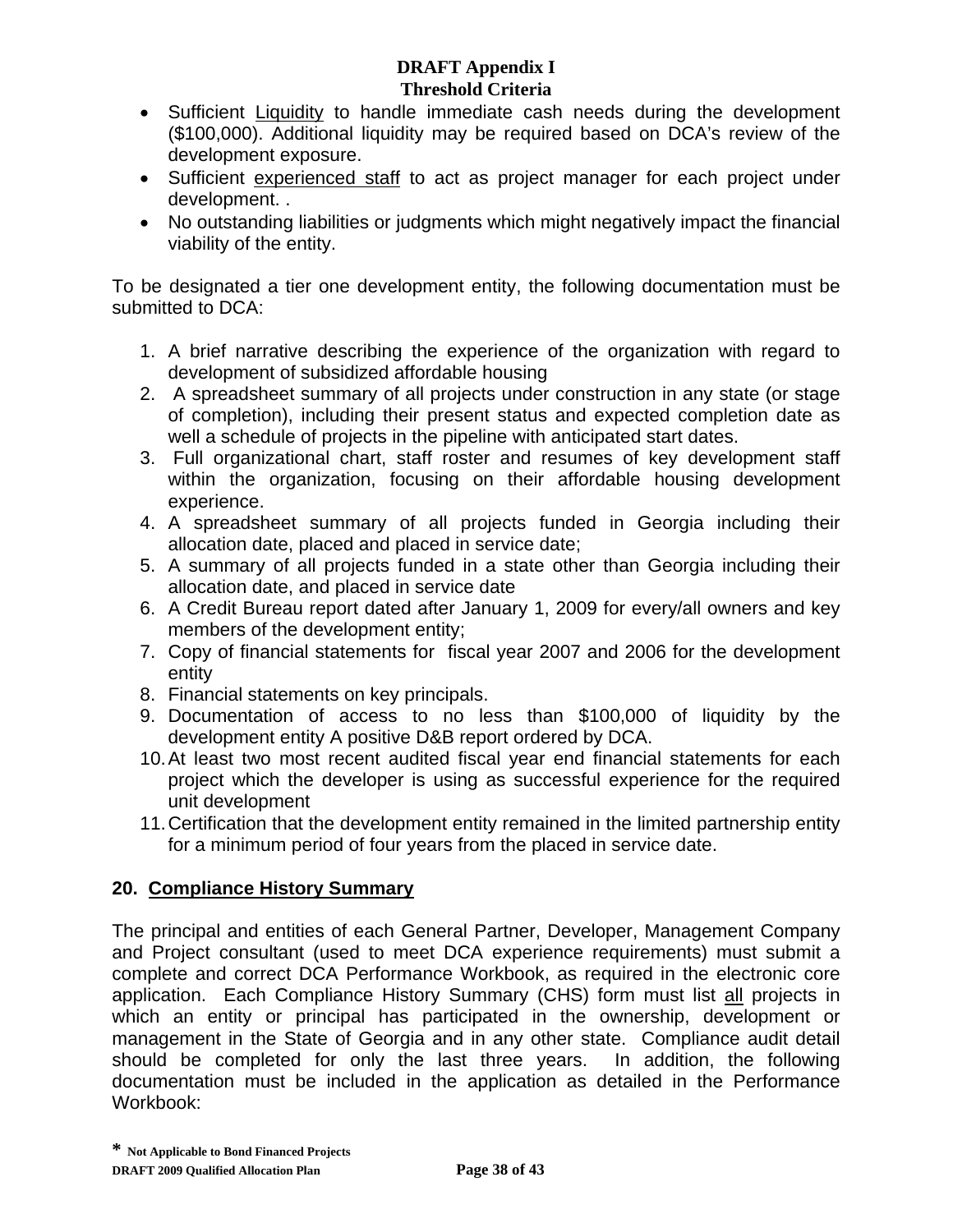- Completed Compliance Questionnaire for each General Partner, Developer, Management Company and Project Consultant.
- Organizational Chart
- DCA Compliance history form executed by other State Housing Agencies pursuant to DCA instructions. In the event an Owner is unable to obtain documentation from another State Housing Agency, written documentation of the attempts should be submitted to DCA. DCA will contact the Agency directly to obtain the required information.

In the event an Applicant fails to provide correct and complete information, DCA may request additional clarification. Clarifications may be utilized to decrease an Applicant's Compliance History score, but will not be used to increase the score.

Note: Internal Revenue Service Form 8821 may be requested by DCA for any Project Participant listed on the Experience Summary or Organizational Chart at anytime during DCA's review of a Project Participant's compliance history.

Owners/Developers and Managers of Tax Exempt Bond projects must also complete these forms. DCA will score each entity in accordance with the scoring requirements set forth in Appendix II. Entities that do not meet DCA minimum scoring requirements will be deemed to have not met this Threshold requirement.

# **21. Eligibility for Credit under the Nonprofit Set-Aside[\\*](#page-94-0)**

To be eligible for Credit under the nonprofit set-aside:

- The organization must be a qualified nonprofit, defined as a  $501(c)(3)$  or  $501(c)(4)$ organization, which is not affiliated with or controlled by a for-profit organization and has included the fostering of low income housing as one of its tax-exempt purposes.
- The qualified nonprofit(s) must materially participate in the project as described in IRC Section 469(h).
- The qualified non profit(s) must own at least 51% of the general partner's interest in the proposed project and be the managing general partner of the ownership entity.
- For purposes of this set aside, the term "qualified non profit" includes any corporation if 100 percent of the stock of such corporation is held by one or more qualified non profit organizations at all times during the period such corporation is in existence.
- If the non-profit is also a developer of the project, the nonprofit must receive a percentage of the Developer Fee greater than or equal to its percentage of its ownership interest.
- A copy of the general partnership joint venture agreement that indicates the nonprofit's general partnership interest and Developer Fee amount must be included in the Application.

<span id="page-94-0"></span>Nonprofit organizations applying for Credit under the nonprofit set-aside must include in the Application an opinion of a third party attorney who specializes in tax law on the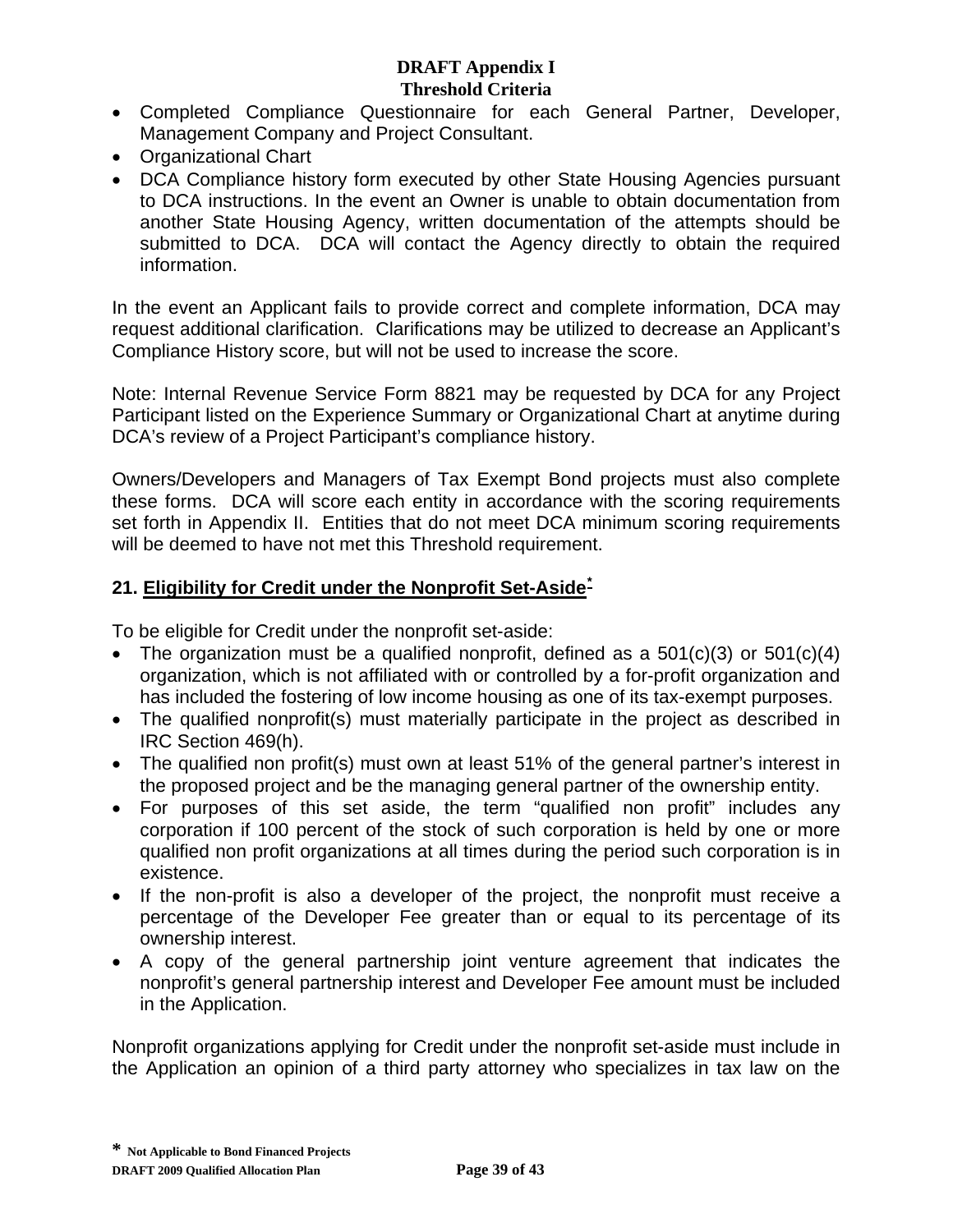non-profit's current federal tax exempt qualification status in accordance with the prescribed format contained in the Manual. If such an opinion has been previously obtained, this requirement may be satisfied by submitting the opinion with documentation demonstrating that the non-profit's bylaws have not changed since the legal opinion was issued.

For Scattered Site projects, the eligibility for Nonprofit Set-aside requirements must be met by the project as a whole.

# **22.. Eligibility for HOME Loans under the CHDO Set-Aside[\\*](#page-95-0)**

All nonprofits that received an initial HOME commitment as a CHDO and are being considered under the CHDO set aside are required to submit a copy of the State CHDO pre-qualification/renewal letter in the Application. The CHDO must be either the sole general partner of the ownership entity or the managing general partner of the ownership entity. The CHDO must also exercise effective control of the project. In the event the CHDO is a general partner with a for-profit or nonprofit general partner, the CHDO must own at least 51% of the general partnership interest. The CHDO (or a wholly owned or controlled affiliate) must receive a percentage of the Developer Fee greater than or equal to the percentage of ownership interest. All DCA communication with the ownership entity will be with the CHDO managing general partner. A copy of the general partnership/joint venture agreement indicating the CHDO's general partnership interest and its share (or the share of the wholly owned and controlled affiliate) of the Developer Fee must be included in the Application.

For Scattered Site projects, the eligibility for HOME CHDO set aside requirements must be met by the project as a whole.

# **23. Additional HUD Requirements\***

Projects which list HUD funds (HOME, 221 D(3) or D(4), HOPE VI, etc) as a source of construction and/or permanent financing, including PBRA, must meet additional Site and Neighborhood Standards (24 CFR 92.202 and 24 CFR 983.6) and Environmental Requirements as mandated by the HOME regulations. These requirements must be met in accordance with instructions set forth in the HOME Manual and Environmental Manual. However, applicants who have established agreements with HUD regarding different standards of review for site and neighborhood must meet those established standards. A copy of all documents relating to the different standards of review must be included with the application.

For Scattered Site projects, each non-contiguous parcel must meet the additional HOME requirements.

# <span id="page-95-0"></span>**24. Required Legal Opinions**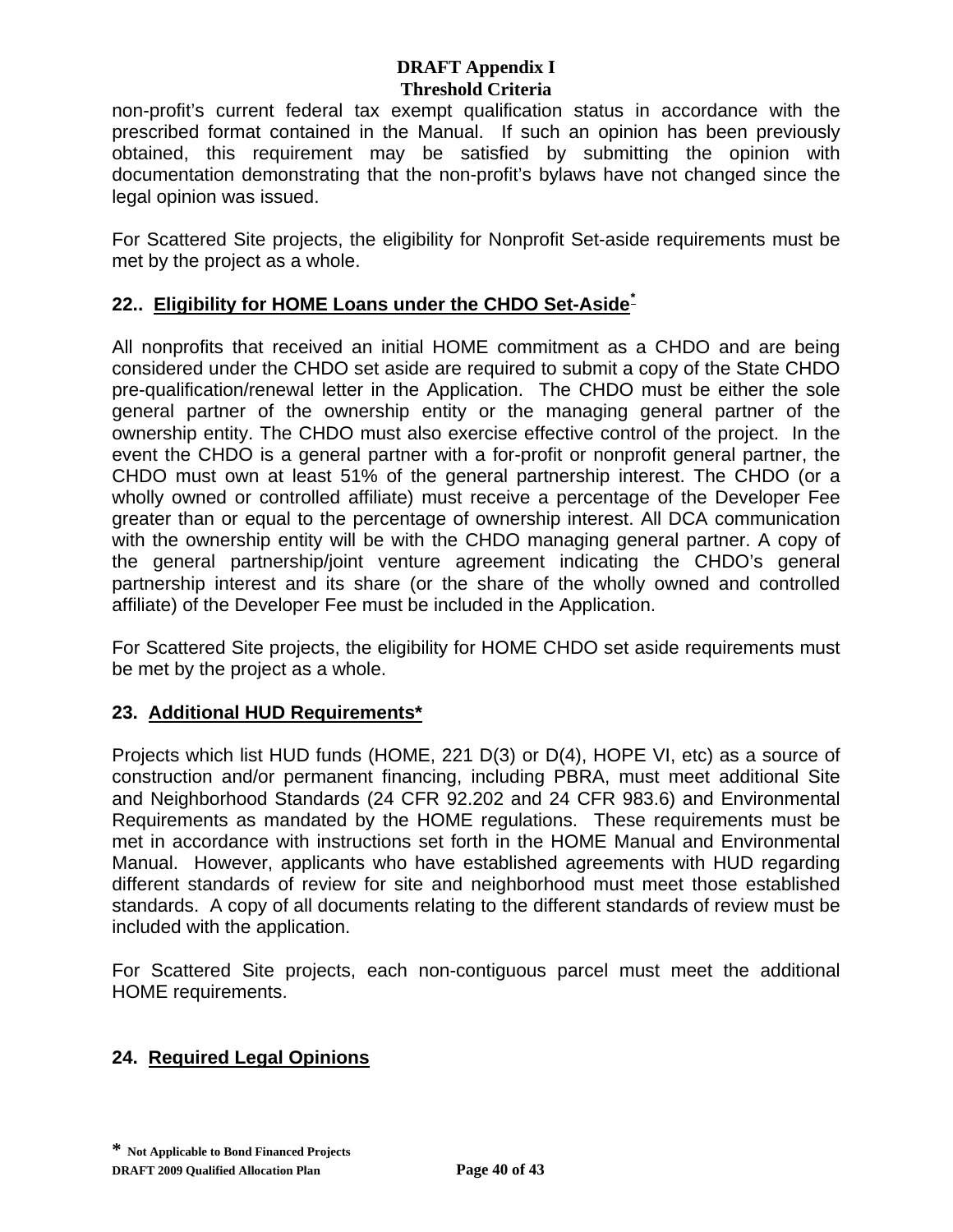- A. A legal opinion regarding the acquisition Credit eligibility is required for projects involving acquisition and rehabilitation. If the project previously received Credits, the legal opinion should include sufficient documentation for DCA to confirm that the compliance period has ended.
- B. A legal opinion regarding Credit eligibility is required for projects operated as assisted living facilities.
- C. Nonprofit organizations applying for Credit under the nonprofit set-aside must include in the Application an opinion of a third party attorney who specializes in tax law on the non-profit's current federal tax exempt qualification status in accordance with the prescribed format contained in the Manual. If such an opinion has been previously obtained, this requirement may be satisfied by submitting the opinion with documentation demonstrating that the non-profit's bylaws have not changed since the legal opinion was issued.
- D. A legal opinion is required for those projects involving scattered site developments. The legal opinion should address the proposed site plan and must be included as part of the opinion.

For Scattered Site Projects, the non-contiguous parcel for which this criterion is applicable must meet the legal opinion requirements.

# **25. Georgia Housing Search**

Applicants applying selected for funding under the Plan must list all available affordable Housing Units funded by DCA on the Georgia Housing Search website. Georgia Housing Search is a DCA sponsored database that assists Georgia residents in locating available affordable housing units. Each listing must be updated and remain "active" as required by the system. This data base is maintained under the direction of the Georgia Emergency Management Office and under the authorization of the Governor's Office. The Georgia Disaster Relief Task Force also issuing Georgia Housing Search to facilitate the delivery and management of shelter and housing accommodation programs to support displaced citizens during a disaster. At this time, over 100,000 properties are listed. This database should be utilized as a valuable tool for Managers in seeking tenants for low income housing tax credit properties.

# **26**. **Relocation and Displacement of Tenants***.*

For all HOME Loan and Credits projects, the completed and executed tenant household data forms must be submitted with the Application for every unit in each building to be rehabilitated. The Applicant is responsible for the accuracy of the information on the data forms. Applications for HOME Loans that require relocation of existing tenants due to rehabilitation work will be accepted only with a relocation plan (including a sufficient budget) that in the opinion of DCA meets the requirements of the Uniform Relocation Act and any other applicable laws.

Funding sources other than the DCA HOME Loan must be used to finance the relocation costs. Applicants applying for Credits must disclose other funding sources (HOME, USDA 535, etc.) which may trigger URA or 104D requirements. When demolition of any structure occupied or vacant is involved it must be included as part of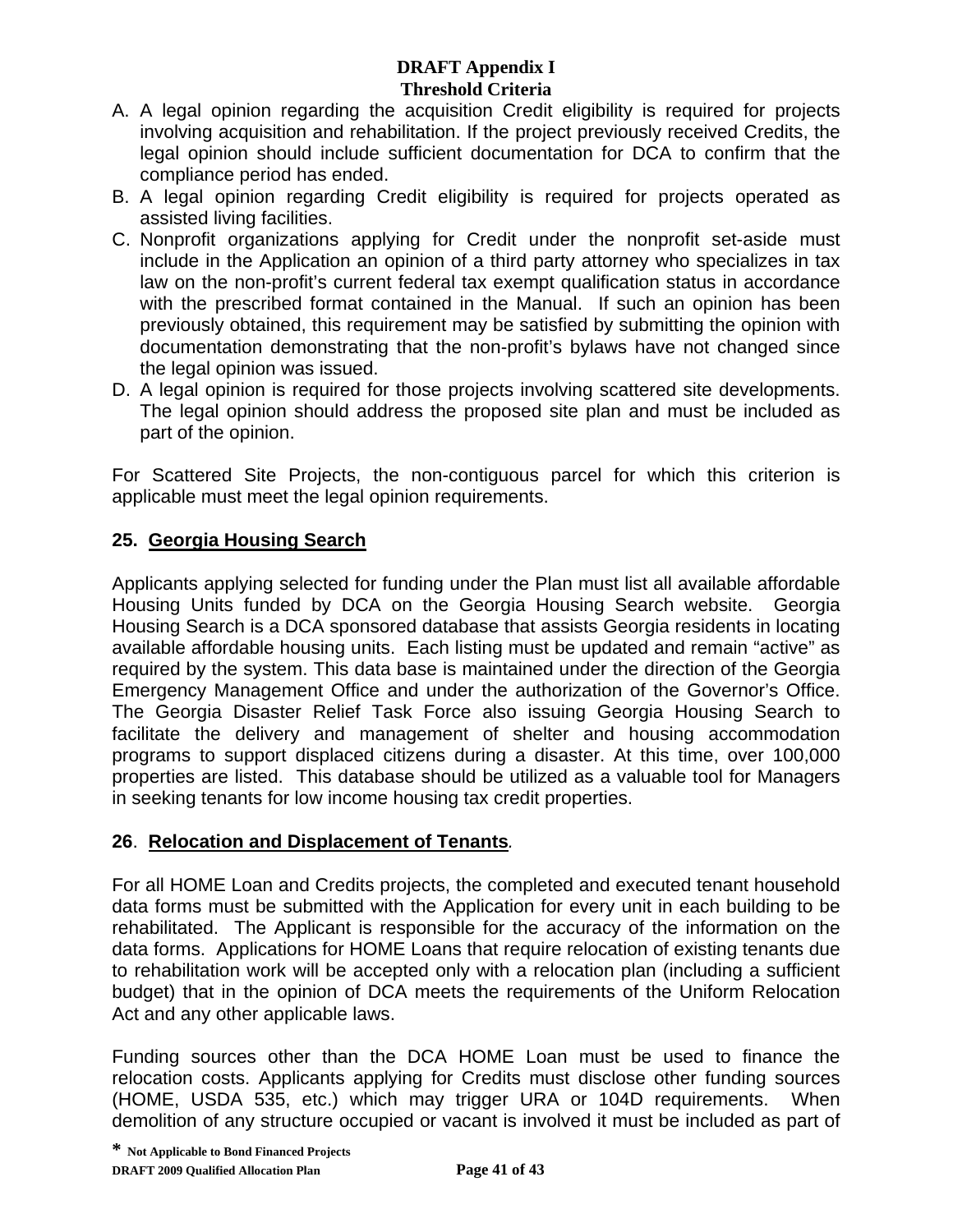the relocation plan. For Credits projects, DCA will not allow permanent displacement of tenants, if avoidable. If the Applicant anticipates displacing tenants, the Applicant must include in the Application a detailed displacement plan, which sets forth the specifics of the displacement, including a projected budget, and an explanation of efforts planned by the Applicant to mitigate the impact of the displacement. Any displacement of tenants will be subject to DCA's prior written approval. In instances where tenants are temporary relocated in areas with limited replacement housing the plan must give detail phasing of rehabilitation process. If new projected rents create rent burden tenants, rents must remain affordable one year after cost certification submission.

Applicants must include all documentation required in the DCA Relocation Manual at the time of Application. All forms must be reflective of the current year version; previous years forms will not be accepted. DCA will review the development budget to insure that sufficient cost have been included for relocation expenditures.

In the event condemnation proceedings are pending against a proposed project, DCA's relocation policies are applicable to all tenants residing at the property at the time of application.

Properties that have HOPE VI or other master relocation plans must submit those plans with their Application.

# **27. Marketing to Special Need Populations**

This section is designed to foster development of affordable housing units for tenants with disabilities or homeless populations. Owners must demonstrate a willingness to initiate marketing of units to these populations. Each Applicant must prepare and submit a Marketing Plan outlining how the project will market units to tenants with special needs if the project is selected for funding. At a minimum, Marketing Plans must include:

- (a) A description of how the project will meet the needs of these tenants including access to supportive services, transportation, proximity to community amenities, etc.
- (b) Identify service providers that can provide referrals
- (c) Agree to require management to regularly contact and provide materials to service providers outlining unit vacancy and rents
- (d) Owners must demonstrate a willingness to market units to special needs populations and facilitate referrals from partnership with an experienced local service provider

The Applicant agrees to provide reasonable accommodation for these tenants in the Property Management's tenant application. The leasing criteria must clearly facilitate admission and inclusion of the Targeted Population tenants and must not violate federal or state fair housing laws.

Applicants also must agree to designate these populations as having priority for units with rental assistance if allowable under their rental assistance agreements.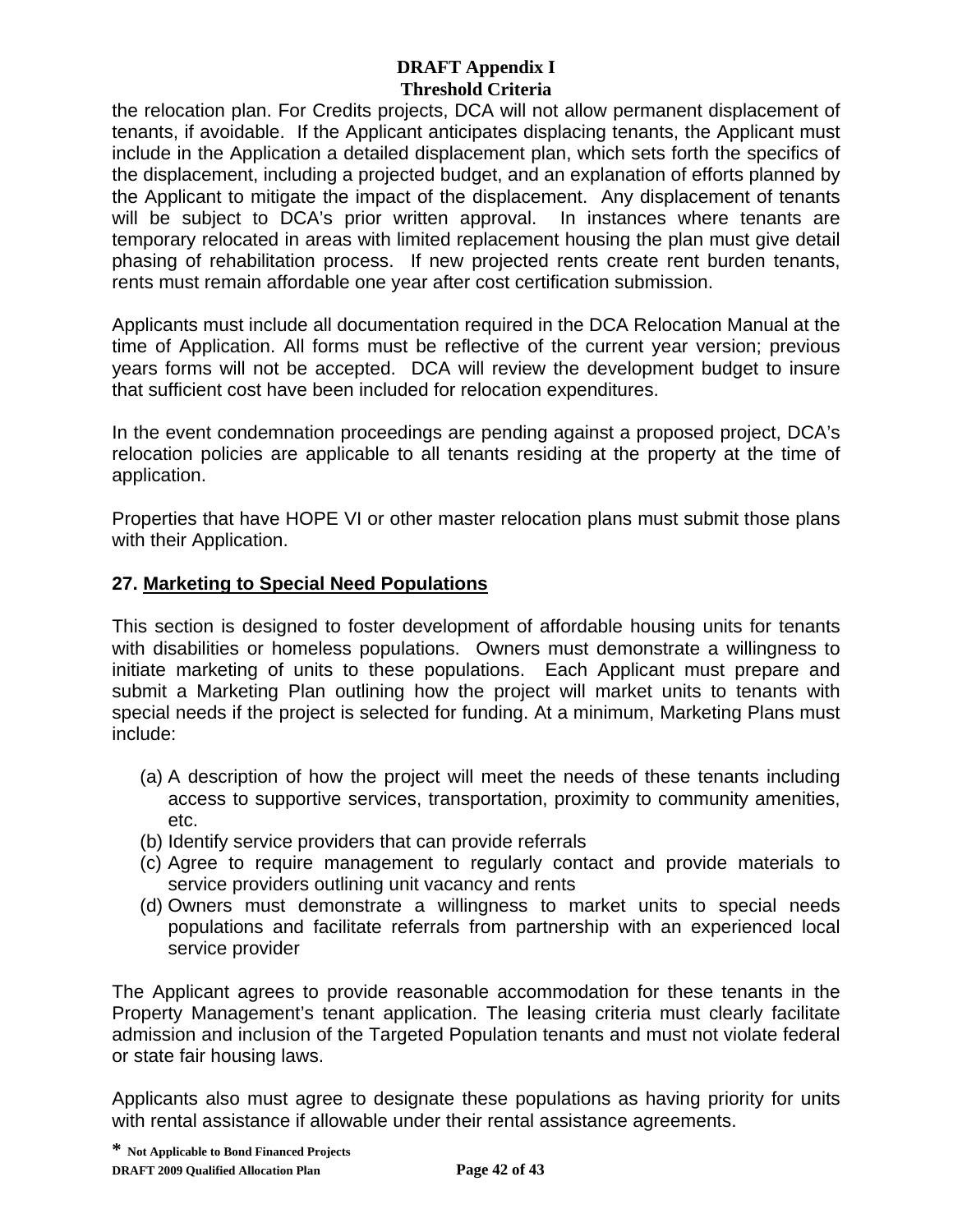Owners may apply preferences required by state or local law only if they are consistent with HUD and applicable civil rights requirements.

## **28. Poor Utilization of Resources**

While DCA promotes a variety of projects that may include the re-use of contaminated land, in-fill, adaptive reuse, preservation of affordable housing and historic sites and will consider mitigation of certain factors inherent in their location, DCA is required to take any actions necessary or convenient to ensure the complete, effective, efficient and lawful allocation of and utilization of the low income housing credit program (2009 QAP, Core Plan, Section 3, Legislative Requirements). Therefore, in spite of a project's score under the Plan, DCA will review any project proposed for reasonableness, which may include a review of the degree to which the use of resources are being directed specifically toward the program goals of providing safe, decent and affordable housing that is also viable physically, operationally and economically over time. In this regard, DCA may evaluate project characteristics, such as, but not limited to, the following to ensure that this mandate is met:

- the level of property deterioration
- property acquisition and rehabilitation cost versus the cost to demolish and build a similar property in the same market area;
- ratio of acquisition costs versus rehab hard costs;
- the effectiveness and aesthetics versus the cost of a mitigation plan;
- the efficient and marketable use of the site, considering size and lay-out, to accommodate the number and type of units and amenities proposed;
- the undue enrichment of any development team member or contractor particularly where there are identities of interest;
- impact on affordable housing stock
- other uses proximate to the site;
- market information generated by or available to DCA; and
- the degree of expertise of the development and management teams with regard to the type of development activity and tenancy proposed.
- Property is already affordable
- Transaction appears to be primarily driven by the transfer of the property

If DCA determines that the utilization of resources in the proposed application is ineffective or inefficient, or that the applicant is unlikely to be able to develop the project as proposed, or if the project is unlikely to be successful, DCA may, at its sole and absolute discretion, deem the application to have failed the threshold criteria.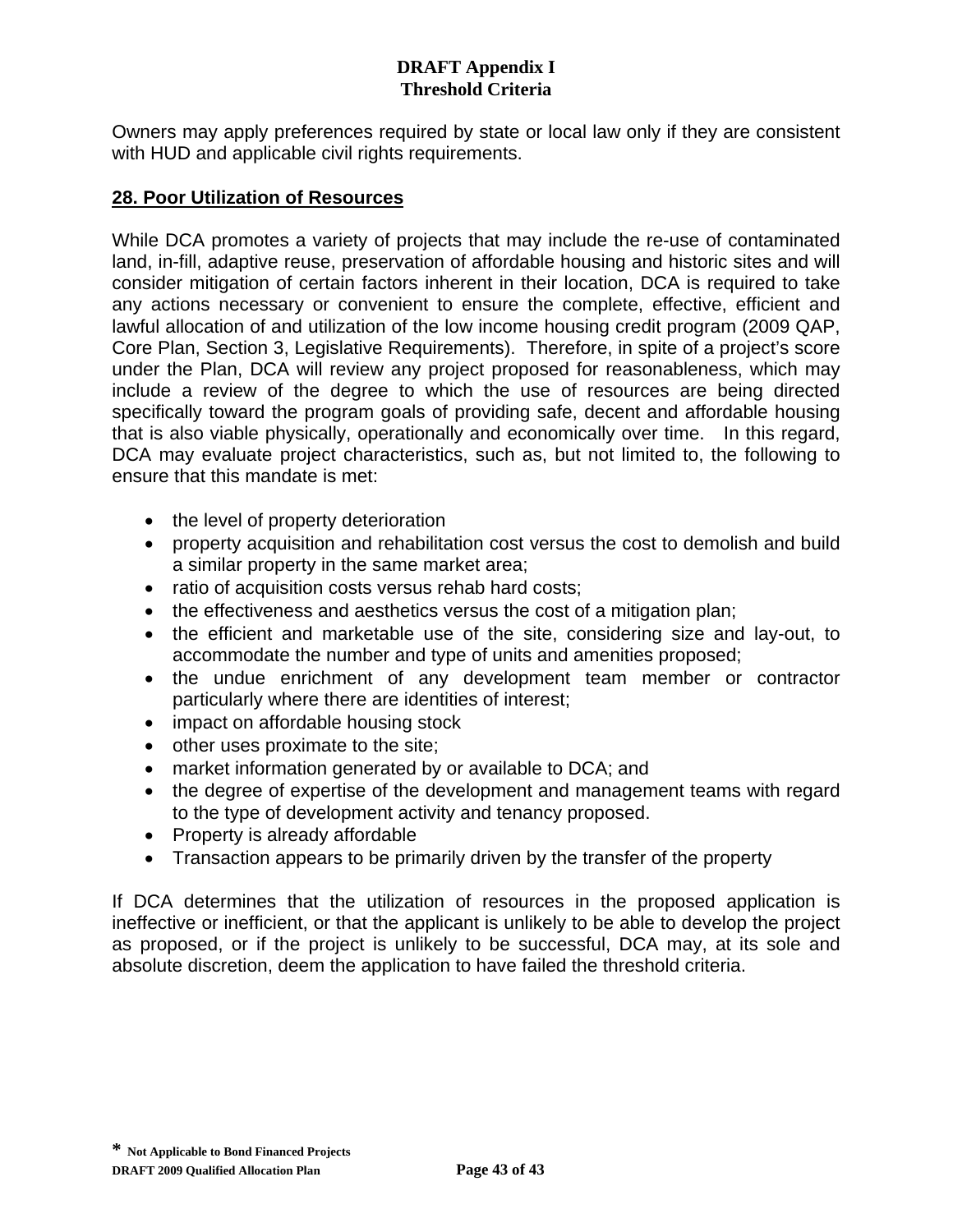#### Georgia Department of Community Affairs Office of Affordable Housing 2009 Qualified Allocation Plan

#### **EXHIBIT A to APPENDIX I Building Sustainability Certification**

Project Name:

#### DCA Project Number:

#### Project Location (City & County):

Compliance with Threshold Section 15 - Building Sustainability requires projects to obtain 20 points from the menu of options below. At least 4 categories must be addressed. The Building Sustainability Certification must be completed, signed, and submitted with Step II architectural submittals as defined in the Architectural Submittals manual. Developers are encouraged to consult with the project architect and engineers to determine the options that best suit each individual project. Projects proposing the reuse of a historic structure may be eligible for a waiver from these requirements and should contact DCA prior to Application submission to determine what building sustainability requirements will apply.

|                                       | Max. pt                       | Points   |
|---------------------------------------|-------------------------------|----------|
| Categories:                           | values:                       | earned   |
| 1. Energy Efficient Building Envelope | 15                            | $\theta$ |
| 2. Lighting                           |                               | 0        |
| 3. Water Conservation                 | 15                            | $\theta$ |
| 4. Indoor Air Quality                 | 4                             | 0        |
| 5. Resource Efficiency                |                               |          |
| 6. Education                          |                               |          |
| 7. Innovation                         |                               |          |
|                                       | 54                            |          |
|                                       | ** minimum 20 points required |          |

| 1. Energy Efficient Building Envelope                                                                                                                                                                                                                                                                                                                                                                                                                                                                                                                                                                                                                                                                                                                                                                                                                                                          |                |  |
|------------------------------------------------------------------------------------------------------------------------------------------------------------------------------------------------------------------------------------------------------------------------------------------------------------------------------------------------------------------------------------------------------------------------------------------------------------------------------------------------------------------------------------------------------------------------------------------------------------------------------------------------------------------------------------------------------------------------------------------------------------------------------------------------------------------------------------------------------------------------------------------------|----------------|--|
| a. Measured duct and building envelope leakage.<br>Verification by certified HERS rater of a HVAC system duct leakage rate and dwelling unit air infiltration rate that meets or<br>exceeds the Energy Star BOP (Builder Option Package) requirements for the appropriate project specific climate zone (the<br>duct leakage rate for all climate zones in Georgia is < 4 cfm/100 square feet; the dwelling unit air infiltration rate for climate<br>zone 2 is an ACH 50 of 7 and for climate zones 3 and 4 is an ACH 50 of 6). Verification testing must follow the<br>EnergyStar testing protocol. Refer to EnergyStar BOP:<br>http://www.energystar.gov/ia/partners/bldrs_lenders_raters/downloads/Nat_BOP_Final_062807.pdf<br>Test reports verifying compliance must be submitted at either the LIHTC final certification or HOME Loan final<br>construction draw, whichever comes first. | 4              |  |
| b. High performance heating equipment.<br>ARI rated furnace (90% AFUE), or heat pump (HSPF 8.0 or greater). Projects that do not plan to utilize a typical split<br>system for heating (e.g. ductless mini-split, a heat pump in combination with a PTAC (packaged terminal air conditions),<br>etc.) in more than 50% of the units must submit the specifications and manufacturer's data for the proposed equipment so<br>that DCA can verify that the efficiency rating is equivalent to the above efficiency standards. Projects must submit a<br>Certificate of ARI-Certified Performance from the American Refrigeration Institute (ARI) by September 30, 2010.                                                                                                                                                                                                                          | $\overline{c}$ |  |
| c. High performance cooling equipment.<br>ARI rated SEER 13 with variable blowers or SEER 14 cooling equipment or with sensible heat ratio less than 0.75.<br>Projects that do not plan to utilize a typical split system for cooling (e.g. ductless mini-split, a PTAC (packaged terminal air<br>conditions) etc.) in more than 50% of the units must submit the specifications and manufacturer's data for the proposed<br>equipment so that DCA can verify that the efficiency rating is equivalent to the above efficiency standards. Projects must<br>submit American Refrigeration Institute (ARI) certificate of heating & cooling unit pair on or before September 30, 2010.                                                                                                                                                                                                           | $\overline{c}$ |  |
| d. Attic insulation to R-38. All attic spaces must be insulated in new construction and rehabilitation proposals.                                                                                                                                                                                                                                                                                                                                                                                                                                                                                                                                                                                                                                                                                                                                                                              | 1              |  |
| e. Locate HVAC ductwork in conditioned spaces. A minimum of 90% of the ducts in each unit must be so located to<br>qualify for these points) Projects that plan to utilize Packaged Terminal Air Conditioners (PTAC's) or mini-splits in more<br>than 50% of the units are not eligible for this option.                                                                                                                                                                                                                                                                                                                                                                                                                                                                                                                                                                                       | $\overline{c}$ |  |
| f. Upgraded windows and French doors with lever hardware (no sliding glass doors) (Solar Heat Gain Co-efficient of <0.40<br>and a U-Value $< 0.40$ )                                                                                                                                                                                                                                                                                                                                                                                                                                                                                                                                                                                                                                                                                                                                           | 2              |  |
| g. The exterior envelope wall systems, including the rim (band) joist spaces, insulated with a spray applied insulation<br>material such as cellulose or a foam product (installed to manufacturers specifications to limit settling). R-value to meet<br>Energy Codes.                                                                                                                                                                                                                                                                                                                                                                                                                                                                                                                                                                                                                        | $\overline{2}$ |  |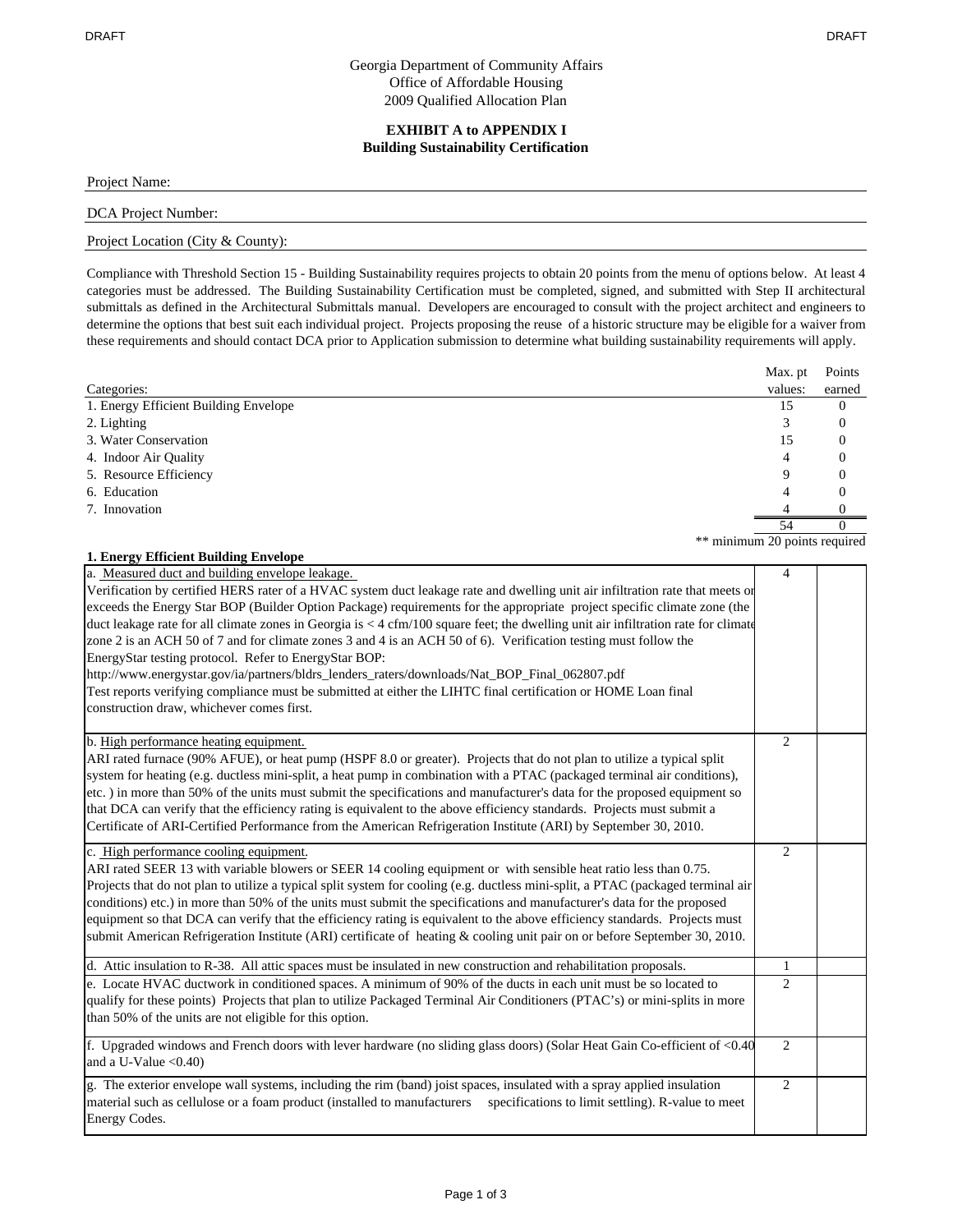#### Georgia Department of Community Affairs Office of Affordable Housing 2009 Qualified Allocation Plan

#### **EXHIBIT A to APPENDIX I Building Sustainability Certification**

Project Name:

#### **2. Lighting**

| a. Installation of Energy Star "Advanced Lighting Package" throughout the property                             |  |
|----------------------------------------------------------------------------------------------------------------|--|
| b. Installation of common area lighting with Energy star rating and controlled with either photocells or timer |  |

#### **3. Water Conservation**

| a. All plumbing fixtures in all units: shower heads $\langle 2.0 \text{ gpm} \rangle$ , bathroom faucets $\langle 2.0 \text{ gpm} \rangle$                                                                                                                                                                                                                                                                                                                               |   |  |
|--------------------------------------------------------------------------------------------------------------------------------------------------------------------------------------------------------------------------------------------------------------------------------------------------------------------------------------------------------------------------------------------------------------------------------------------------------------------------|---|--|
| b. All plumbing fixtures in all units: toilets $< 1.3$ gpf                                                                                                                                                                                                                                                                                                                                                                                                               | 4 |  |
| c. All washers in community laundry are front-loading, EnergyStar rated                                                                                                                                                                                                                                                                                                                                                                                                  |   |  |
| d. Identify areas for low water landscaping. These areas must exhibit the types of vegetation that can be identified as<br>suitable for "xeriscaping", or native plantings to encourage water conservation but still provide attractive landscaping;<br>provide landscaping plan with Step II docs                                                                                                                                                                       |   |  |
| e. Provide a system for the reuse of site water run off (rainwater harvesting) for landscaping irrigation for at least 75% of<br>irrigation water annual. (Note: any site with an environmental restriction for re-use of groundwater is not eligible for these<br>points.) The system must comply local building codes.                                                                                                                                                 | 4 |  |
| f. Design and install a graywater reuse system for landscaping irrigation use (i.e., not a septic system) or indoor water use.<br>The system must include a tank or dosing basin that can be used as part of the irrigation system. Graywater must be<br>collected from at least one of the following: clothes washer; showers; some combination of faucets and other source<br>estimated to exceed 5,000 gallons per year. The system must comply local building codes. |   |  |

#### **4. Indoor Air Quality**

| a. The HVAC system to be designed to include the controlled introduction of outside air based upon the standard set forth<br>by ASHRAE 62.2-2004. Operable windows are not a permissible method of providing ventilation. Provide a letter from the<br>project's mechanical engineer, which includes the engineer's stamp, that states ventilation system meets this standard as<br>designed by September 30, 2010. |  |
|---------------------------------------------------------------------------------------------------------------------------------------------------------------------------------------------------------------------------------------------------------------------------------------------------------------------------------------------------------------------------------------------------------------------|--|
| b. When combustion equipment is utilized, equipment is designed an installed with closed combustion (i.e. sealed supply<br>air and exhaust ducting); power-vented exhaust; and carbon monoxide monitor in each unit                                                                                                                                                                                                 |  |
| c. The kitchen range hood ventilation to be ducted to the exterior and equipped with a damper                                                                                                                                                                                                                                                                                                                       |  |
| d. Energy Star ceiling fans in living rooms, sunrooms and all bedrooms: (Kitchens and dining rooms not applicable.)                                                                                                                                                                                                                                                                                                 |  |
| e. Energy Star bath exhaust fan with timer or humidistat control                                                                                                                                                                                                                                                                                                                                                    |  |

#### **5. Resource Efficiency**

| a. Pre Construction: Posted and enforced job site waste management plan-recycle 75% of 3 materials; provide DCA with        |  |
|-----------------------------------------------------------------------------------------------------------------------------|--|
| management plan with Step II documents                                                                                      |  |
| b. Post Construction: Provide recycling infrastructure for the development, alternative to trash compactor/dumpster, and fo |  |
| each unit (recycling receptacle/station in each unit) in accordance with local requirements. Provide letter from local      |  |
| jurisdiction regarding the local requirements and availability of recycling for the project.                                |  |

#### **6. Education**

| a. Educate tenants with a project manual provided to each tenant upon move-in and at least 1 class by December 31, 2012       |  |
|-------------------------------------------------------------------------------------------------------------------------------|--|
| on green building features of the units. Submit a copy of the manual to DCA before LIHTC final allocation along with a        |  |
| schedule for the class. See an example at http://www.practitionerresources.org/cache/documents/639/63997.doc                  |  |
| b. Educate management and maintenance staff with an orientation and produce a green operations and maintenance manual         |  |
| detailing sustainable features, the staff's role in maintaining those features, and a replacement parts product source guide. |  |
| Submit a copy of the manual to DCA before LIHTC final allocation along with a schedule for the class. See an example at       |  |
| http://www.practitionerresources.org/cache/documents/639/63995.doc                                                            |  |
|                                                                                                                               |  |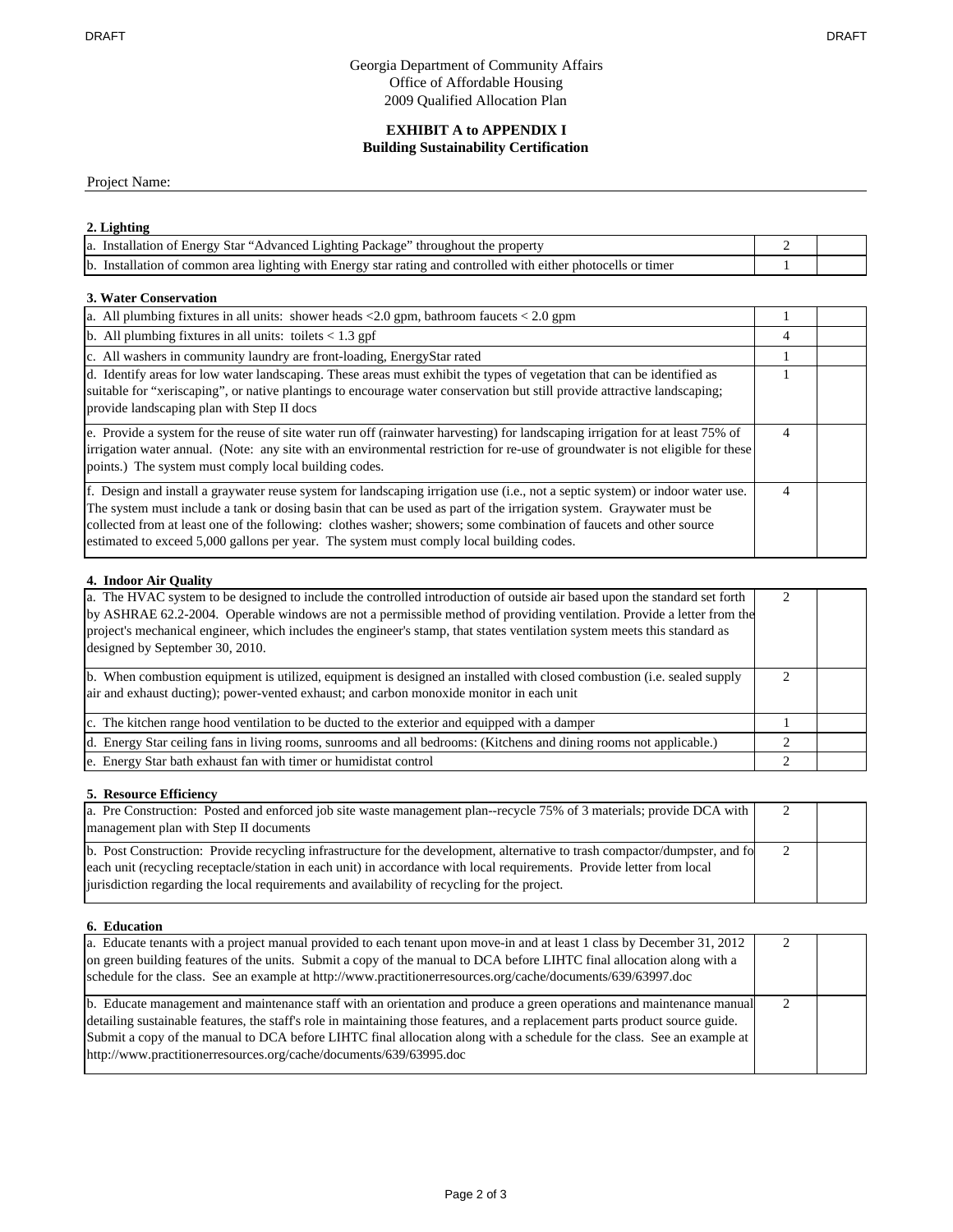Georgia Department of Community Affairs Office of Affordable Housing 2009 Qualified Allocation Plan

#### **EXHIBIT A to APPENDIX I Building Sustainability Certification**

Project Name:

#### **7. Innovation**

| a. Innovative materials & technologies such as green roofs, renewable energies, porous paving, high reflectance roofs $\&$ |  |
|----------------------------------------------------------------------------------------------------------------------------|--|
| paving, recycled materials, etc. Proposed innovations must be submitted by pre-approval request prior to Application       |  |
| Submission detailing the proposed innovation(s), product data, development plans, cost, and suggested points structure.    |  |

*The undersigned certifies to the Georgia Department of Community Affairs (DCA)/Georgia Housing and Finance Authority (GHFA) that the statements contained in this certification are a true, correct and accurate description of the proposed development. The undersigned acknowledges that this certification will be relied upon by DCA/GFHA and that any misrepresentation of information or failure to comply with any conditions proposed in this certification could result in penalties, including the disbarment of Applicant for a period of time from participation in other DCA/GHFA administered programs.*

Applicant Signature Date

Architect Signature & Stamp Date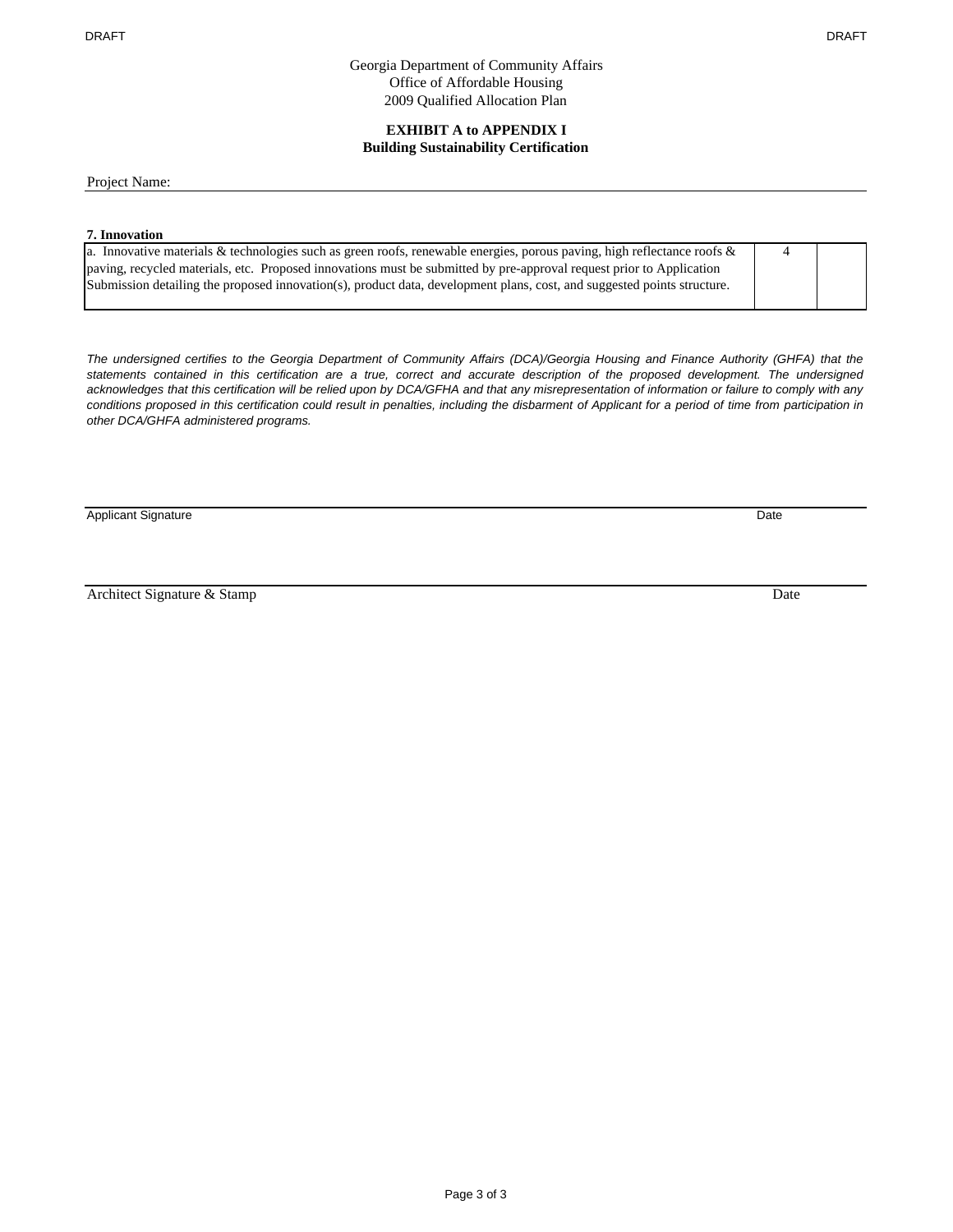# **COMPETITIVE SCORING CRITERIA**

### **I. Application Completeness /Financial Adjustments/Organization 10 points**

Each Application will be awarded an initial score of Ten (10) points in this category. Point deductions to that score will be made for missing or incomplete documents, financial adjustments or unorganized submissions. There is no cap on the total number of points that may be deducted in this section. Therefore, an application may receive a negative point value in this section.

#### *A. Missing or incomplete documents*

DCA will review each submitted Application to determine if the application meets DCA policies and includes all required forms and supporting documentation. All documents must accurately reflect the applicant's pro forma and representations made in the Application. For each missing or incomplete document, one (1) point will be deducted. Points will also be deducted for each document that does not have the correct number of copies as set out in the Application Instructions. Documents that are submitted with the Application but must be modified to accurately reflect the structure of the application will be considered an adjustment and not a missing document. Only documents that were in existence prior to Application Submission day may be submitted after Application Submission. Applicants should not submit documents which have been drawn up after Application Submission. Please note that DCA requires that Applications must be complete when submitted. Applicants cannot submit updated applications or new documents after that time. Applications that contain a significant number of missing or incomplete documents will be returned to the Applicant and be deemed a threshold failure.

#### *B. Financial and other Adjustments*

DCA will review each Application submitted to determine if the information submitted is consistent with the QAP, DCA's project economic assumptions, the Plan and Manual requirements as well as directions provided prior to Application Submission day. DCA may make minor adjustments to a Core Application to ensure consistency with supporting documents. Total development cost may be decreased during DCA's review if it is determined that line items are not reasonable or are not accurately reflected in supporting documents. Development costs may not be increased by the Applicant during DCA's review. Minor adjustments in the pro forma made by DCA which result in increases may be allowed but only developer fee may be utilized to cover increases in some line items. DCA will not make transfers between line items other than to utilize developer fee to cover cost increases. Credits will be adjusted accordingly for each adjustment. Increases also must be covered by deferred developer fee and not by new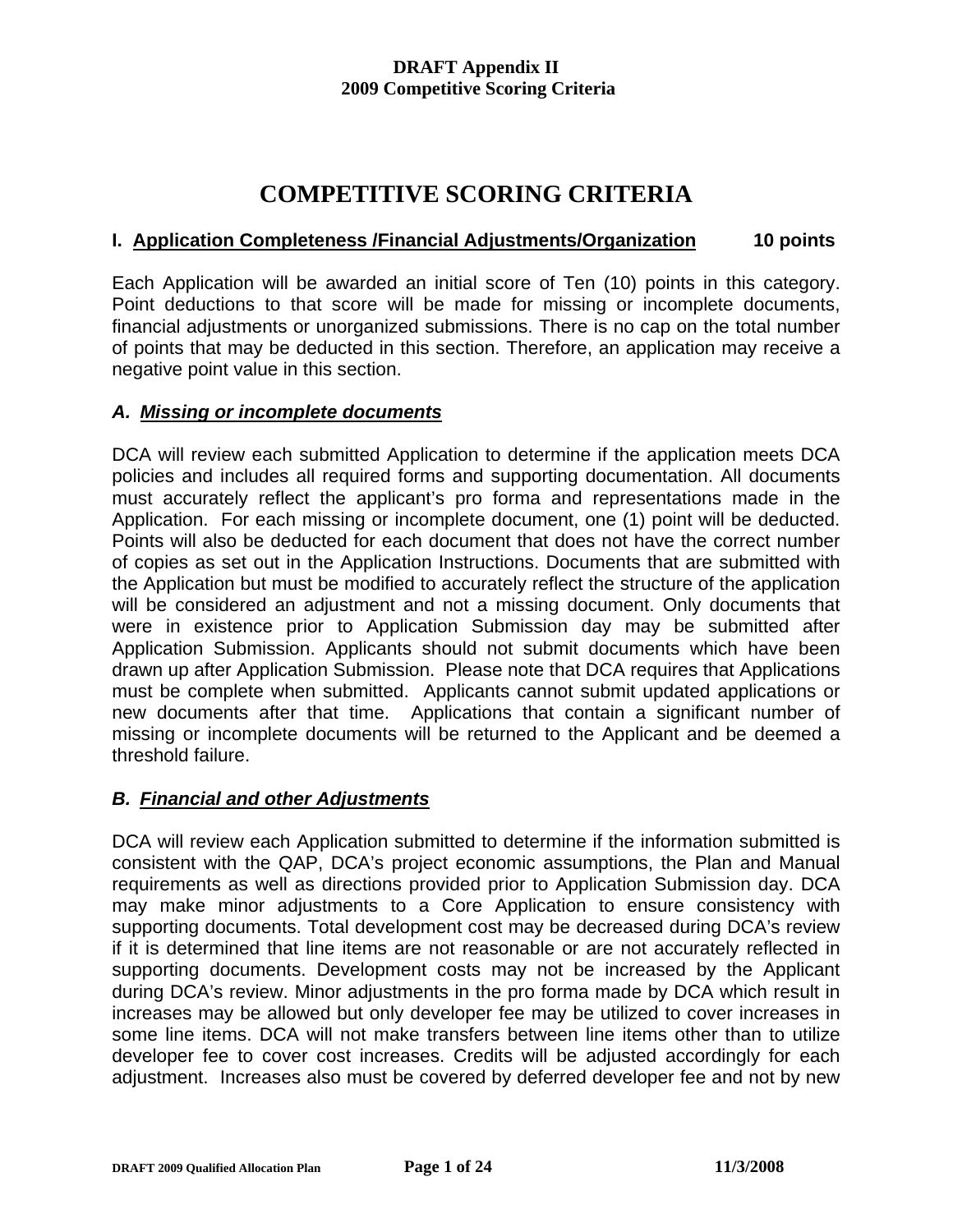financing sources. Applicants may not request that one line item be reduced in order to increase or add another line item during the threshold clarification period.

Revisions that will not be allowed include, but are not limited to:

- 1. Unit count;
- 2. Rent structure (rents may be adjusted upward or downward but the number of 30/50/60/market units may not be adjusted). If rents are adjusted upward, the relevant debt coverage ratio and feasibility analysis must meet DCA's requirements;
- 3. New financing sources cannot be added (with the exception of DDF to fund any financing gap);
- \*Minor clarification of submitted financing sources may be allowed but will be considered an adjustment

Points will be deducted for financial adjustments and revisions as follows:

- 1-3 adjustments and/or revisions will result in a one (1) point deduction
- An additional point will be deducted for each adjustment after the first three.

Examples of financial adjustments include, but are not limited to: incorrectly calculating developer fee, application errors that result in a change in the allowable tax credits, and/or failure to include DCA required reserves.

#### *C. Organization*

One (1) point will be deducted if the Application is not organized in the format prescribed by DCA in the Application binder tab checklist and/or a required document is not behind the appropriate tab.

#### **II. Tier One Developers 3 points**

Three points will be awarded to Applications in which a Tier One Developer has a minimum 51% ownership interest in both the general partner and development entity.

#### **III. Deeper Targeting / Rent and Income Restrictions 3 points**

Applicants can elect to deeper target in different combinations based on their own economic projections for the project. Applicants may utilize the following rent subsidies for units that have these restrictions:

- Projects that have a ten year Section 8 PBRA Agreement,
- PHA Operating subsidy
- 515 USDA rental assistance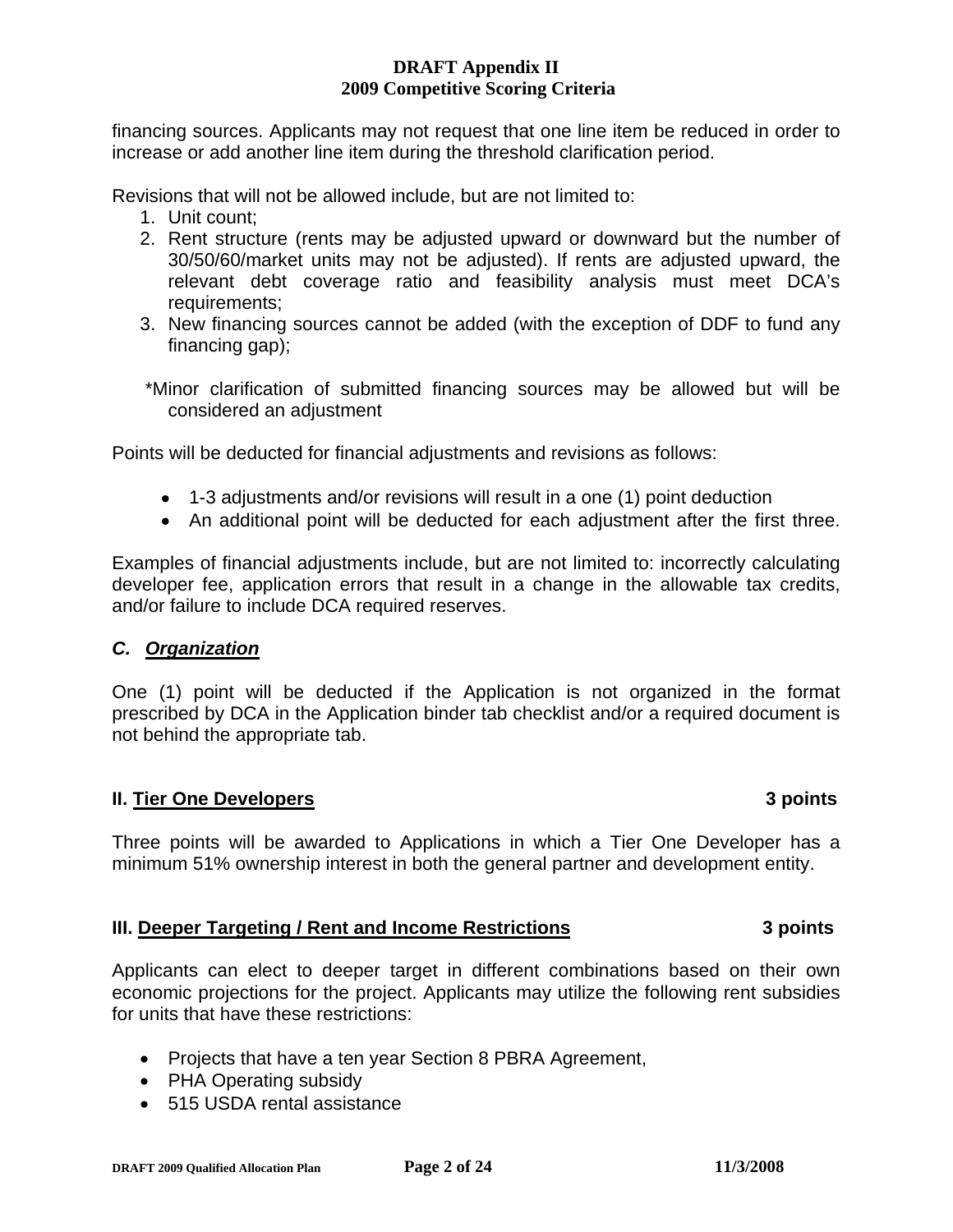(**Note:** Applicants may place tenants with portable tenant based section 8 vouchers in a deeper targeted unit provided the tenant meets the required income restriction for the property and the tenant portion of the rent does not exceed the rent restriction.)

#### *50% Gross Rent Restrictions / 50% Income Restrictions*

Applications that agree to set gross rents and income limits for a specified number of low-income units at or below 30% of 50% AMI shall be awarded points in this category. Owners will be required to execute restrictive covenants stipulating the number of very low rent-restricted units to be rented to very-low income households for the term of the Compliance Period or the Period of Affordability, whichever is longer. 50% rent and income restricted units are eligible for points as follows:

| Equal to or greater than 5% and less than 10%  | 1 point  |
|------------------------------------------------|----------|
| Equal to or greater than 10% and less than 15% | 2 points |
| Equal to or greater than 15%                   | 3 points |

#### **IV. Quality Growth Initiatives**

#### **(25 Point Maximum)**

#### A. Desirable and Undesirable Characteristics **10 points 10 points**

One (1) point will be awarded for each desirable activity/characteristic category that is near a proposed site to a maximum of ten (10) points. One (1) point will be deducted from the total desirable activities score for each undesirable activity/characteristic category that is near a proposed site. A maximum of ten (10) points will be awarded in this category. The total points awarded will be determined by calculating the sum of the total desirable activity points less the total undesirable activity points. A negative total in this category will be awarded zero (0) points.

For Scattered Site Projects, the perimeter of the ½ mile radius in which the noncontiguous parcels are located shall serve as the boundary of the proposed site from which the distances for determining the location of the desirable and undesirable activities shall be measured for both non-Rural and Rural sites. All desirable and undesirable activities within the perimeter of the  $\frac{1}{2}$  mile radius must also be noted for purposes of claiming points.

For Scattered Site Projects, each parcel shall be reviewed individually as defined above. One (1) point will be awarded for each desirable activity or characteristic to a maximum of ten (10) points. One (1) point will be deducted for each undesirable activity or characteristic. The applicant shall calculate the total score (to a maximum of ten (10) points) for each non-contiguous parcel then add the total points obtained and divide by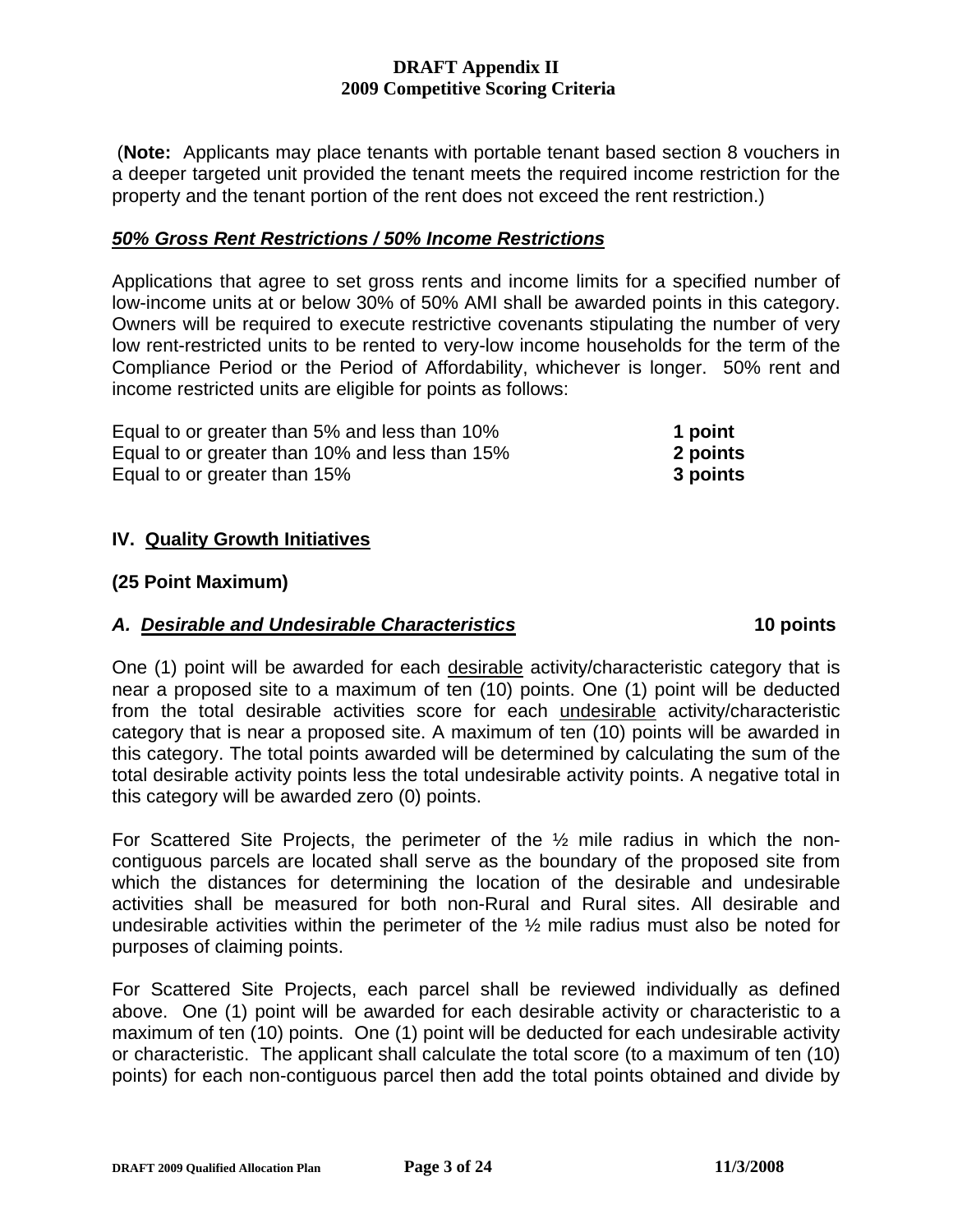the number of non-contiguous parcels to arrive at the total points for this category. No rounding up, and only whole numbers may be claimed as points.

#### *1. Desirable Activities*

In order to be eligible for points, the following criteria must be met:

- 1. Only activities and/or characteristics, which are located within a 1.0 mile walking/driving distance from the proposed site in urban areas or within 2.0 miles walking/driving distance from the proposed site in Rural areas will be considered.
- 2. Applicants must score one (1) point in five (5) different categories before they can receive points in a duplicate category.
- 3. Each building/entity will be assigned to only one desirable category.
- 4. Desirable activities/characteristics may include, but are not limited to the following categories:
	- Retail stores (includes pharmacies, clothing stores, department stores, etc.)
	- federally insured banking institutions (ATMs are not eligible for points in this category)
	- grocery stores, including convenience stores
- medical facilities
- employment centers
- recreational facilities/public parks/civic centers
- churches
- restaurants
- libraries
- school(s)
- day care services (must be licensed)

#### *2. Undesirable Sites*

In determining whether an undesirable activity/characteristic is near a proposed site, the Application must consider any undesirable activity/characteristic that is located within the radius of one quarter (1/4) mile of the proposed site. One (1) point will be deducted per category. Undesirable activities/characteristics may include but are not limited to the following:

- developments that propose site improvements, buildings, or amenities within 100 feet of any water, including wetlands as defined by 40 CFR Parts 230-233 and Part 22, and isolated wetlands or areas of special concern identified by state or local rule. New wetlands constructed as part of storm water mitigation or other site restoration efforts are exempt from this part of the requirement.
- junkyards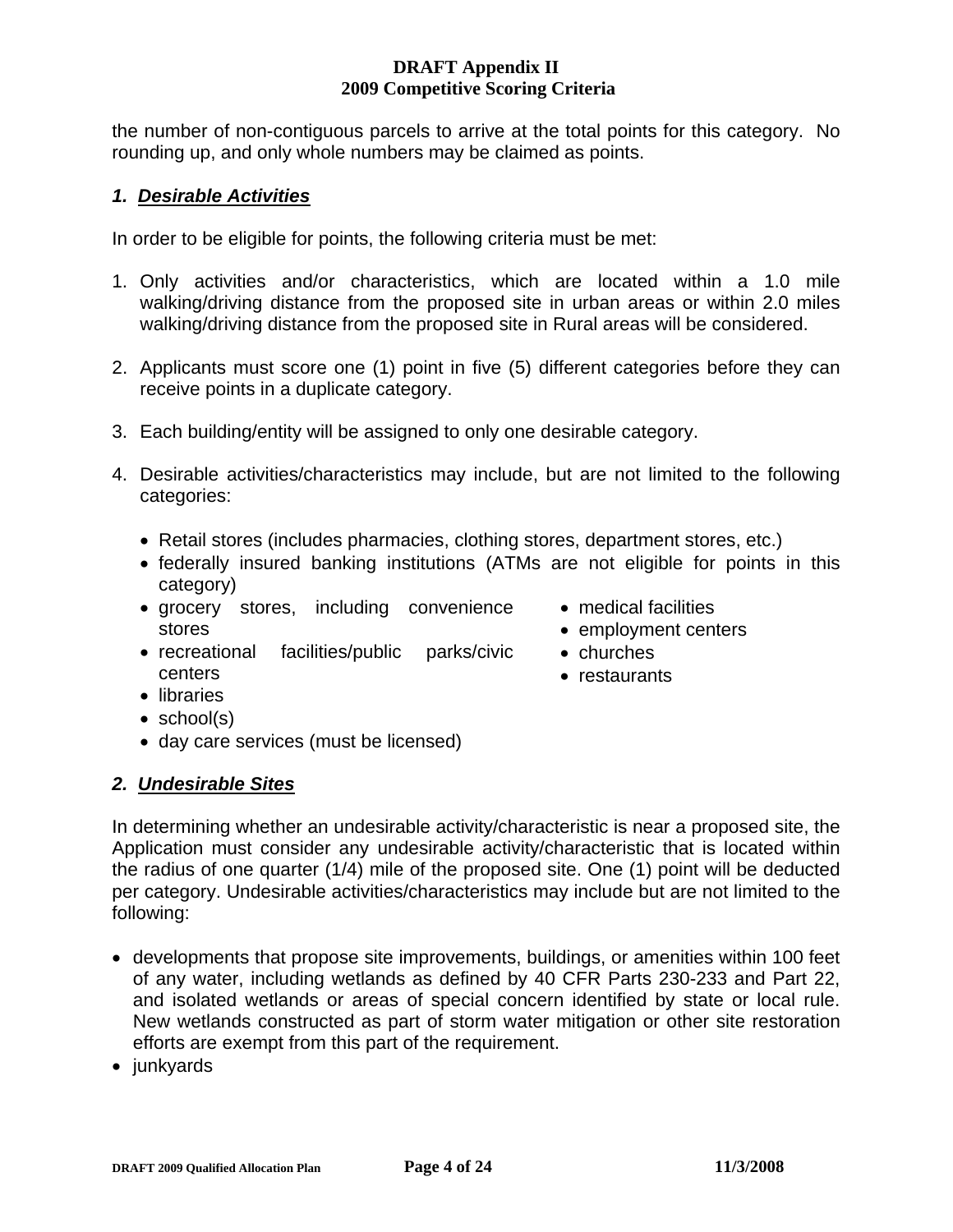- hazardous, chemical or heavy manufacturing activities, industrial development within ½ mile of the proposed site
- sources of odor
- noise (regardless of mitigation) that is 70 decibels or more at the time of Application **Submission**
- sources of excessive glare from lighting on adjacent properties
- unoccupied, unsecured buildings (unsecured means open or broken windows and doors)
- abandoned houses or buildings (abandoned will be determined by the following factors: broken windows, doors, unsecured, lack of maintenance, and/or evidence of loitering)
- Deteriorated housing or buildings where extensive minor defects are evident from the exterior of the building and depress an area's physical appearance, diminish living conditions and/or safety of the neighborhood and decrease the marketability of the proposed sites.
- Projects located in areas of minority concentration (as determined by the HOME/HUD Site and Neighborhood Standards) will also receive a one point deduction. DCA may make an exception for projects in economically distressed areas which have community revitalization plans with public funds committed to support the effort.

#### *Documentation*

In order to document desirable and undesirable activities/characteristics, the Applicant must complete the Desirable/Undesirable Form and attach the following:

- 1. A site map indicating the specific locations of each desirable and undesirable activity/ characteristics. The map must contain a key stating the type of activities/characteristics identified and their addresses, and must include the following:
	- location of site including an indication of major access roads
	- indication of distances in 1/4 mile increments
	- indication of any major industrial or commercial development, and
	- all desirable and undesirable activities/characteristics
- 2. Photographs of the site and the surrounding neighborhood. All photographs are to be either color originals or color copies. Black and white photographs are not acceptable.
- 3. If the Applicant has knowledge at the time of Application that the conditions that make the property undesirable are temporary and that change or mitigation is imminent (i.e. demolition, rehabilitation, etc.), sufficient evidence from the owner or other third-party source documenting how such change will occur and the time frame thereof must be included. DCA will consider mitigation that will remove the undesirable condition imminent if it scheduled to occur prior to October 1, 2009.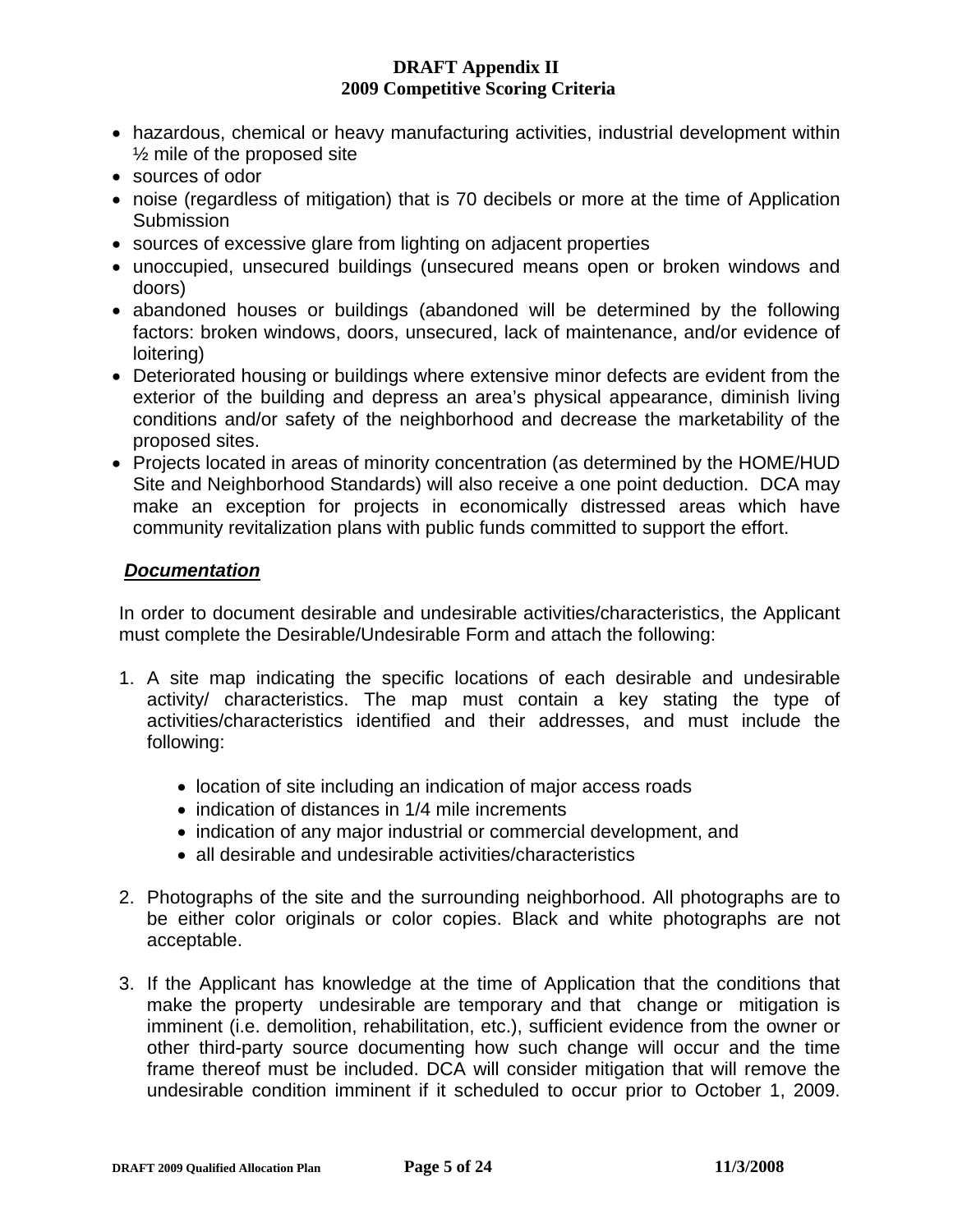Evidence of the completed mitigation must be received by DCA on or before October 1, 2009.

For desirable characteristics that are under construction, consideration will be given and points may be awarded to active construction sites where the new structures are above ground at the time of application submission.

### *B. Infill/Smart Growth Rural Development* **3 points**

Only new construction or the rehabilitation of unoccupied buildings (all buildings on site must be 100% unoccupied) are eligible for these points. The total number of new units constructed must exceed 50% of the total proposed number of units on the property to be eligible for these points

# *1. Infill*

Three (3) points will be awarded to Applications that meet DCA's criteria for Infill. DCA defines infill housing as the process of developing vacant or underused parcels within existing urban areas that are already largely developed. Infill development results in the use of existing utilities and infrastructure while promoting the conservation of open space, the reduction of traffic congestion and the creation of more livable communities.

To qualify for three (3) Infill points, the proposed site must exhibit the following:

- The site must be surrounded on every side except one side with adjacent established development (for the purposes of this category, agricultural use and vacant land do not qualify as established development). DCA will review the four compass sides (north, south, east and west) of a project to determine if the site is surrounded by established development
- The site must maximize the use of existing utilities and infrastructure.
- For Master Planned Communities, DCA will look at the entire project site to determine if it is surrounded by established development. Documentation that the Applicant has site control over the entire parcel must be submitted in the Application.
- At a minimum, the established development on one side must consist of occupied residential development, and have no points deducted for undesirable activities/characteristics. (scattered, single family housing does not constitute established residential development for the purposes of this category)

#### **or**

# *2. Rural Smart Growth Development*

Three (3) points will be awarded to Applications that meet DCA's criteria for Rural Smart Growth Development. DCA defines Rural Smart Growth Development as the encouragement of Rural housing development near or within areas of existing established development that minimizes the use of natural resources, maximizes the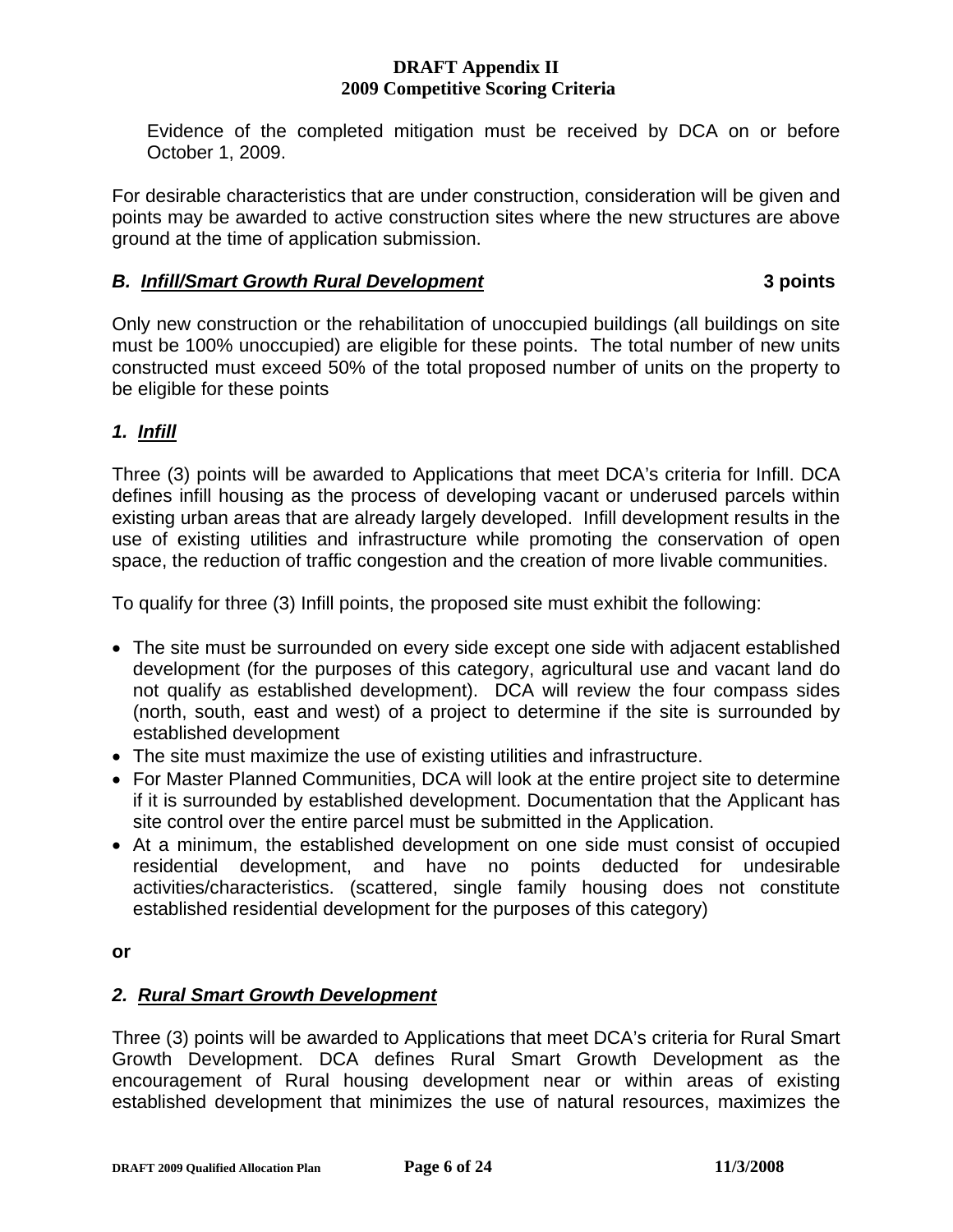use of existing utilities and infrastructure, and reduces the need for individual transportation.

To qualify for three (3) Rural Smart Growth Development points, the proposed site must exhibit the following:

- Proposed site must be located in a Rural area
- The site must maximize the use of existing utilities and infrastructure.
- At a minimum, the Adjacent established development on one side must consist of occupied residential development. (Scattered, single family housing does not constitute established residential development for the purposes of this category).
- Have at least 3 desirable activities/characteristics within 1.0 miles walking/driving distance from the site.

# *C. Community Transportation Options* **3 points**

To qualify for three (3) Community Transportation points, the proposed site must exhibit one of the following:

- Projects formally designated as a Transit Oriented Development by a Rapid Transit Authority. (Documentation from a Rapid Transit Authority of the formal designation as a Transit Oriented Development by a Rapid Transit Authority must be included in the Application.)
- Projects located within 1/4 mile walking distance of a rapid rail transit station along paved roads, sidewalks, established pedestrian walkways or bike trails

Documentation from the transportation authority indicating schedules, and rider pick up locations must be included in the Application

For Scattered Site Projects, each non-contiguous parcel must meet the above criteria

# *D. Adaptive Reuse* **3 points**

Three (3) points will be awarded if the proposed development is an adaptive reuse of an entire existing building. Adaptive reuse is defined as the change in use of a major building for residential use or as a community building. The reuse of only a part of a building (slabs, sheds, gazebos, trailers/mobile homes, pavilions, pump houses, barns, garages or single-family homes) are not eligible for these points. For rehabilitation projects, the reuse of buildings that are already part of the existing multifamily development are not eligible for these points. The documentation to be submitted by the applicant must include information on the previous use of the building and photographs of the building, and whether or not it is occupied.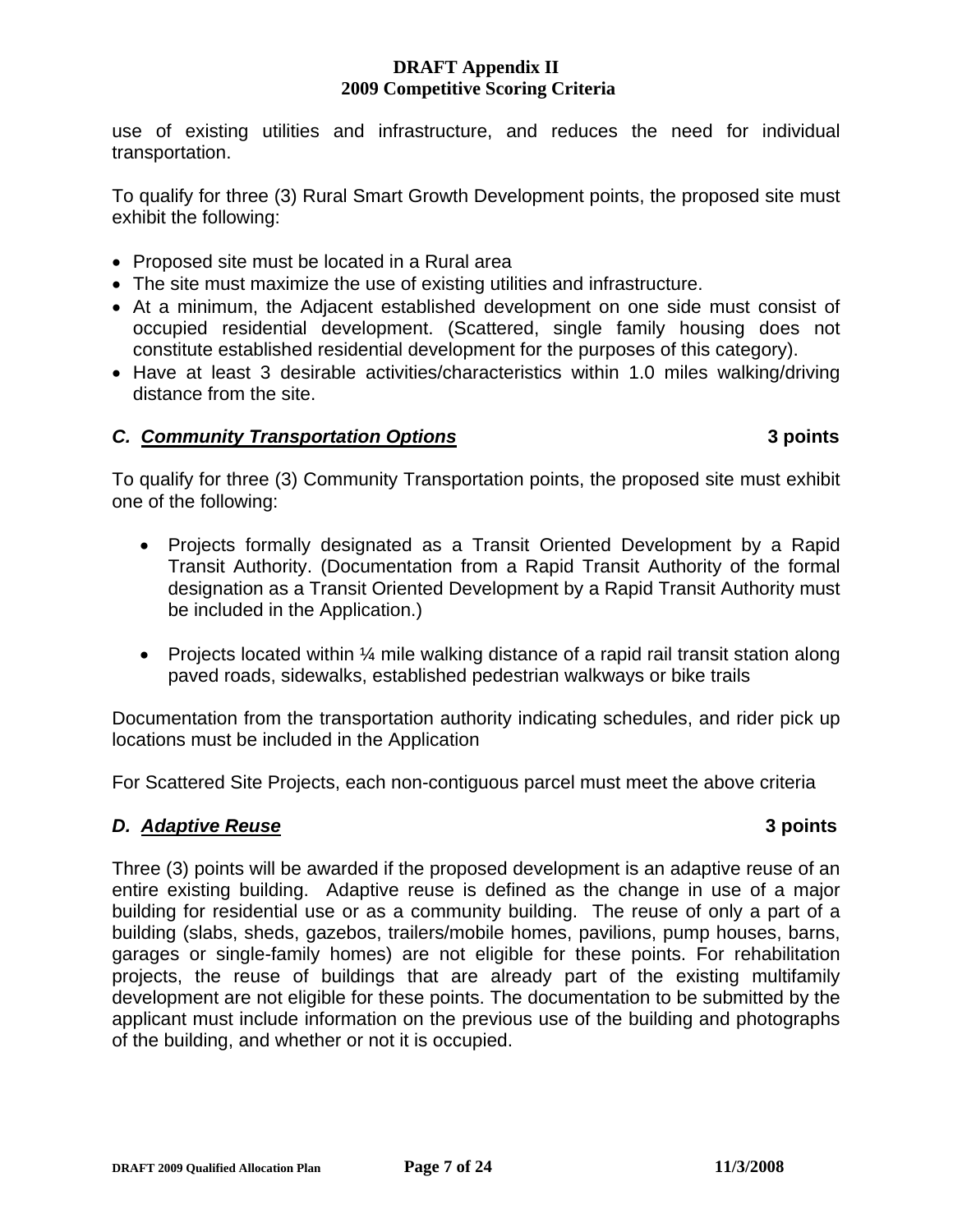# *E. Brownfield* **3 points**

Three (3) points will be awarded if the proposed development is the redevelopment of a Brownfield site. The definition of a Brownfield site is one where the EPA, Georgia EPD or other environmental regulatory agency has defined the site as a Brownfield site and has determined the applicable guidelines for the cleanup required for residential uses. Evidence of such designation as a Brownfield site must be included in the Application. In addition, the Applicant should include an opinion letter from either an attorney or a PE that the property appears to meet the requirements for issuance of an EPD Letter of No Further Action. Documentation of the proposed scope of work for clean up of a site, a detailed budget for clean up and a time line for clean up must also be submitted. DCA will require a copy of the Letter of No Further Action prior to issuance of 8609s.

# *F. Greyfield* **3 points**

Three (3) points will be awarded if the proposed development is the redevelopment of a Greyfield. A Greyfield site is a site that has been previously developed primarily as a retail center or other commercial (non-residential) center that is vacant, abandoned or 90% of the square footage is unused. The existing associated parking areas must be in excess of 25% of the proposed developed area of the site. Documentation must include photos of the site and other documentation of the current status of the site.

To claim points for any of the above, each noncontiguous parcel of a Scattered Site Project must meet the above criteria, as applicable.

# **V. Sustainable Developments**

### **(6 Point Maximum)**

### *A. Sustainable Communities Certification* **6 points**

Six (6) points will be awarded to projects located within larger developments officially enrolled in the Earth Craft Communities program through Southface Energy Institute and the Greater Atlanta Home Builder's Association, Leadership in Energy and Environmental Design for Neighborhood Development (LEED-ND), or other equivalent sustainable neighborhood certification program pre-approved by DCA. Projects awarded points in this category are not eligible for points in the Sustainable Building or Energy Efficient Building Certification categories.

Sustainable Communities rating systems integrate the principles of smart growth, new urbanism, and green building into a standard for neighborhood design. The programs provide independent, third-party verification that a development's location and design meet accepted high standards for environmentally responsible, sustainable development. Developments certified under these programs successfully protect and enhance the overall health, natural environment, and quality of life of communities.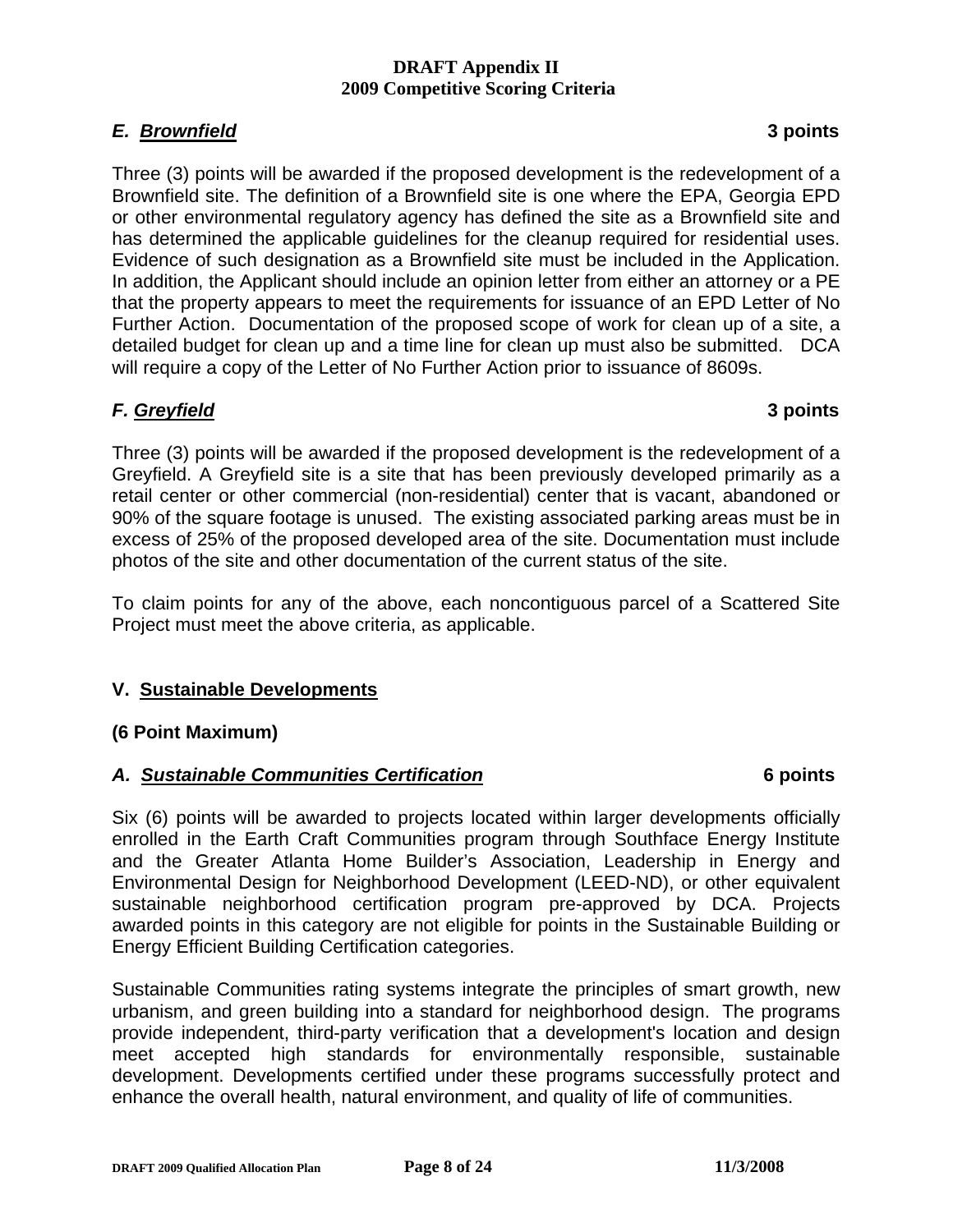Projects must provide evidence that the larger development is enrolled in one of the approved programs by providing a copy of either an executed EarthCraft Communities Memorandum of Participation for the development the project is locating within or LEED-ND registration for the larger development from US Green Building Council. Projects must also provide the draft scoring sheet for the development and master site plan for the development.

DCA will consider other nationally or regionally recognized sustainable community programs only if the project submits a letter detailing the alternate program at preapplication. DCA reserves the right to determine the documentation required for approval of alternate programs at pre-application.

**or** 

# *B. Sustainable Building Certification* **3 points**

Three (3) points will be awarded to projects that commit to obtaining a sustainable building certification from one of the following entities. Scoring worksheets for the applicable program show the intended path towards certification must be provided at application. Projects awarded points in this category are not eligible for points in the Energy Efficient Building Certification category.

- Completed construction will meet the Southface Energy Institute's and Greater Atlanta Home Builder's Association's Earth Craft House multifamily (or single family or renovation) certification program.
- Completed construction will meet the Enterprise Foundation's Green Communities certification program.
- Completed construction will meet the US Green Building Council's LEED for Homes certification program which includes single family detached, and multifamily low and mid-rise structures.

Certification of the project's compliance with these programs must be submitted at either the LIHTC final certification or HOME Loan final construction draw, whichever comes last. Failure to demonstrate a good faith effort to receive the certification may result in a finding of non-compliance and limited participation in further rounds.

**or**

# *C. Energy Efficient Building Certification* **1 point**

One (1) point will be awarded to projects that commit to obtaining EPA's Energy Star program certification. Certification of the project's compliance with this program must be submitted at either the LIHTC final certification or HOME Loan final construction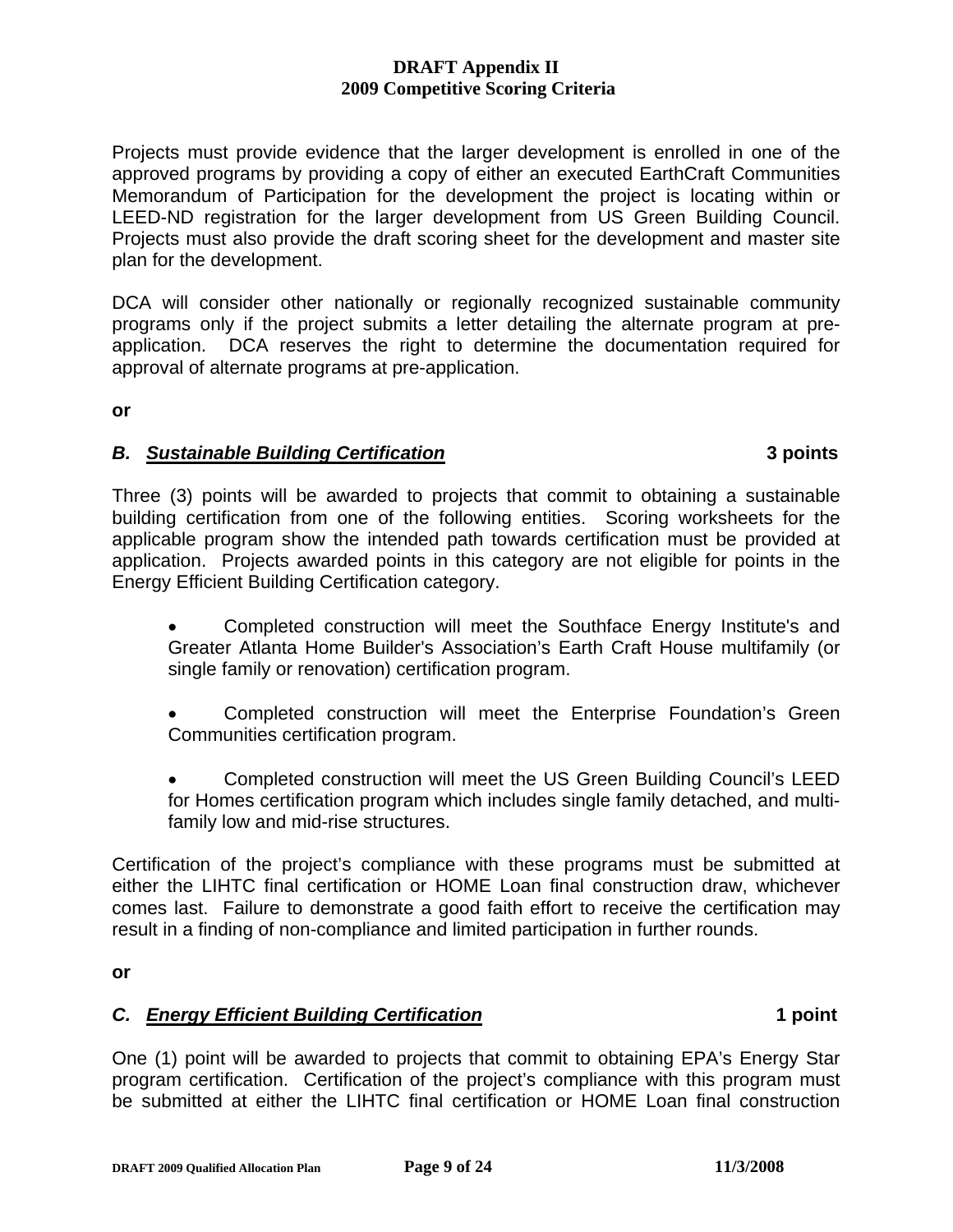draw, whichever comes last. Failure to demonstrate a good faith effort to receive the certification may result in a finding of non-compliance and limited participation in further rounds.

### **VI. Stable Communities/Redevelopment/Revitalization**

DCA promotes developments located in strong and stable communities that have a need for affordable housing and in areas which demonstrate the capacity for community redevelopment, economic growth and revitalization.

### **A.** *Economic Investment Areas* **3 points**

Three (3) Points will be awarded to proposed Projects located within areas deemed by DCA to be Economic Investment areas. DCA will utilize programs sponsored by the DCA Office of Economic Development such as REBA and EDGE to determine Economic Investment Areas. These areas will be posted on the DCA website on or before December 31, 2008.

(Please note that market consideration may mandate that DCA select only one new construction project in each of the EIA's.)

**-or-**

One (1) Point will be awarded to proposed projects located within an area that has experienced economic growth in the past three years.

To be eligible for points under these criteria, documentation that the project is part of an area that has experienced economic growth in the past three years must be included as follows:

- A narrative of new businesses that have relocated or opened in the immediate vicinity that have generated jobs (specific information regarding the number of jobs should be included)
- Statistical information from the market analyst outlining the rate of growth in the area compared to other similar Georgia areas
- Information on the demographics of the area from the most recent FFIEC Census Report

(Area will be defined as the local government jurisdiction)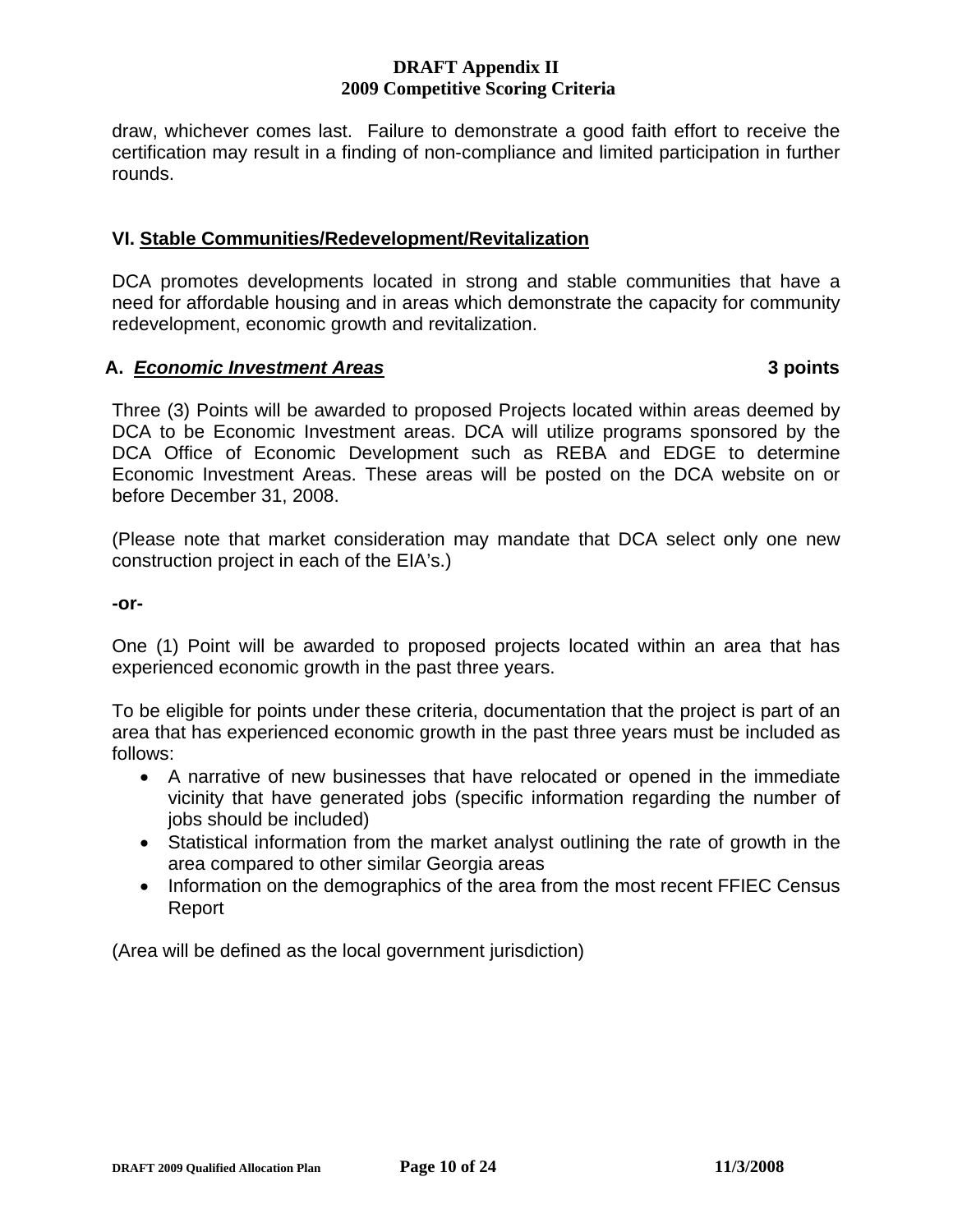# *B. Community Redevelopment /Revitalization Plans and Strategies*

### . *1. HOPE VI Initiatives* **6 points**

Six (6) points will be awarded if the proposed project is a phase or component of a PHA-sponsored Community Building Initiative which is part of a PHA-sponsored HOPE VI revitalization initiative. The Initiative must:

- Provide affordable units for an extended period of 30 years or more;
- Be part of a mixed income phased community with a significant market components;
- Facilitate the deconcentration of poverty; and
- Provide for community improvements or amenities, which may include but are not limited to new or improved public infrastructure, green-space, improved transportation, quality of life enhancements, or other improvements benefiting the community

To be eligible for points under these criteria, documentation that the project is part of a HOPE VI development with definitive time limits for completion.

(A) A copy of the HOPE VI Revitalization Grant Assistance Award (form HUD-1044) which identifies the PHA receiving the HOPE VI grant and the amount of the grant;

(B) A letter from the Executive Director of the identified PHA certifying that:

- the development proposed in the Initial Application is identified in the PHA's HUD approved HOPE VI application or Revitalization Plan;
- the housing units are an essential element of that Plan; and
- the Tax Credits for the development proposed in the Initial Application are an essential component of the financing plan for the PHA's HOPE VI Program

(C) A copy of the HUD approved Revitalization Plan.

# *2. Promotes Neighborhood Stabilization* **3 points**

Three (3) points will be awarded if the proposed development will assist in the stabilization of a targeted neighborhood by demolishing or redeveloping property that has been foreclosed, abandoned or is a significant source of blight (isolated single family homes are not eligible). (Projects are not eligible for points if they have received points for neighborhood stabilization funding. The proposed project and/or immediate surrounding area is not required to have applied for, or been awarded Neighborhood Stabilization Funds, however, DCA will utilize the definitions and purposes set out in the Neighborhood Stabilization Program which was authorized under HERA in order to determine whether the proposed project qualifies for these points. (While these points promote policy initiatives similar to those set out in HERA, participation in that program is not required under this section).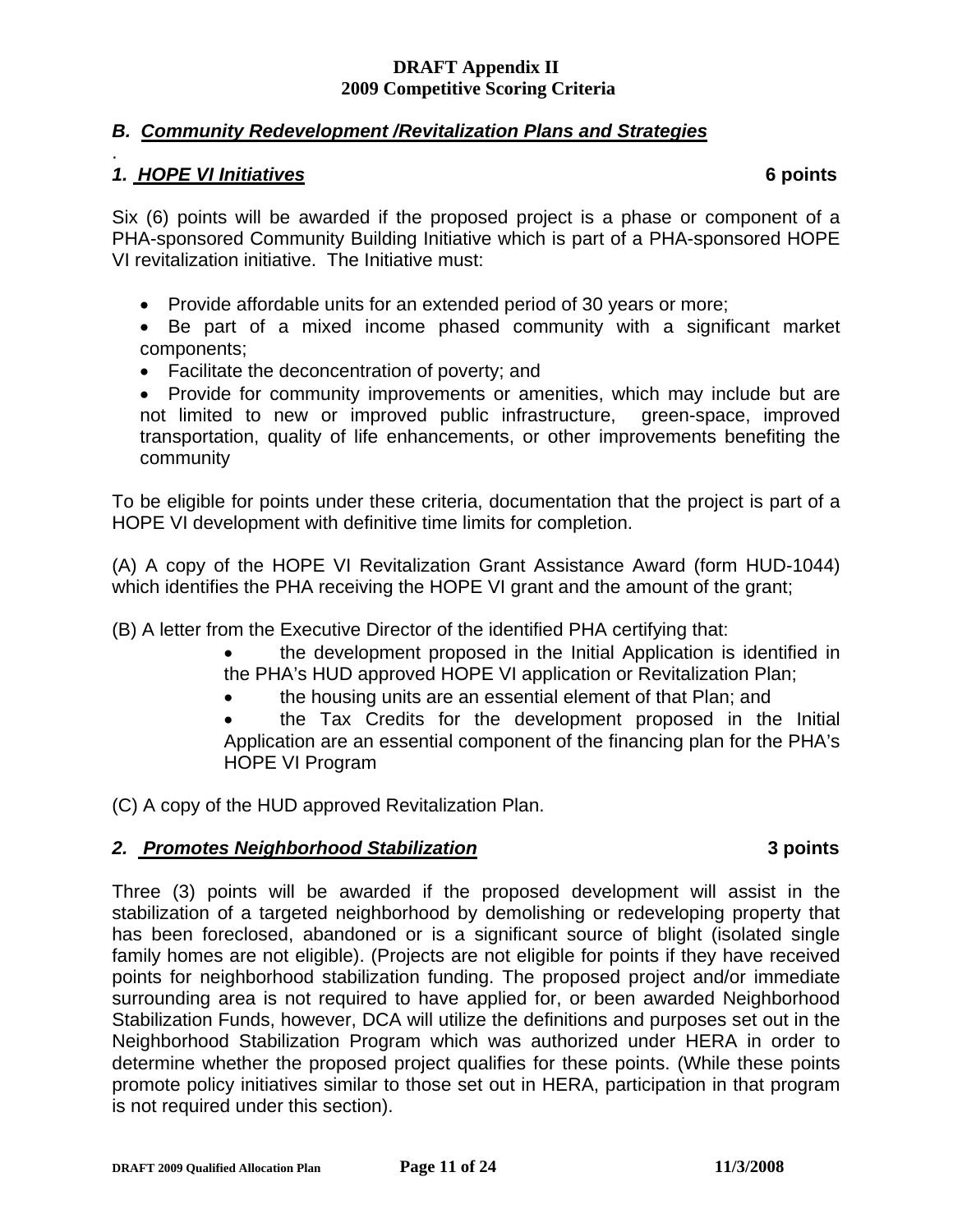. A property ''has been foreclosed upon'' at the point that the mortgage or tax foreclosure is complete. DCA will not consider a foreclosure to be complete until after the title for the property has been transferred from the former homeowner under some type of foreclosure proceeding or transfer in lieu of foreclosure in accordance with state or local law. A property is "abandoned" when mortgage or tax foreclosure proceedings have been initiated for the property, no mortgage or tax payments have been made by the property owner for at least 90 days and the property has been vacant for 90 days. "Blight" is defined as a structure that exhibits objectively determinable signs of deterioration sufficient to constitute a threat to human health, safety and public welfare. In addition, a Blighted property is a developed property which is uninhabitable, unsafe or abandoned.

DCA will review all documentation submitted by the applicant very closely to ensure that the purpose of neighborhood stabilization will be accomplished by the development or redevelopment of the proposed project. The following documentation must be submitted:

- Pictures of the proposed site
- Copy of foreclosure documents, if applicable
- Documentation sufficient to establish that the property is abandoned
- A letter from the chief operating officer of the local government certifying that the redevelopment of the property will assist in stabilizing the neighborhood
- Narrative of how the project promotes the purposes of the Neighborhood Stabilization Program

# *B. Redevelopment Incentive Programs*

### **(3 Point Maximum)**

# *1. Opportunity Zone Tax Credit Program* **3 points**

Three points will be awarded to a project that is located within a DCA Opportunity Zone. The Opportunity Zone Tax Credit Program authorizes DCA to designate as a "less developed area" an area within or adjacent to a census block group with 15% or greater poverty where an enterprise zone or urban redevelopment plan exists. Opportunity Zones are intended to encourage development, redevelopment and revitalization in areas that have higher levels of poverty and are underdeveloped or suffer from blight.

**or** 

### *2. Urban Redevelopment Plan* **2 points**

Two points will be awarded to a project that is located within an area that has an Urban Redevelopment Plan that has been adopted and formulated by the local Government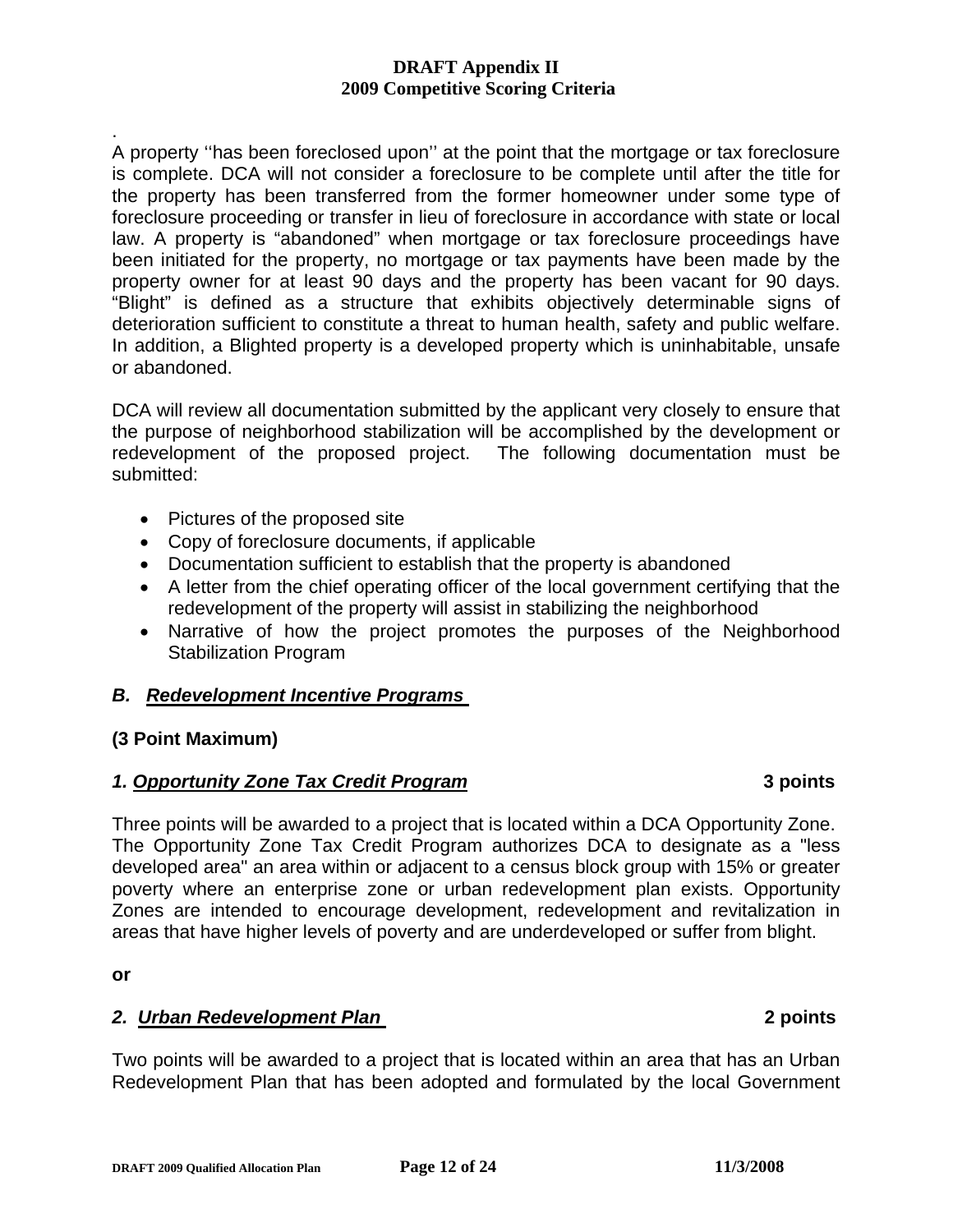**DRAFT 2009 Qualified Allocation Plan Page 13 of 24** 11/3/2008

under O.C.G.A. §36-61 that clearly targets the specific neighborhood in which the project is located.

**or** 

### *3. Redevelopment Zones* **1 point**

One (1) point will be awarded if the proposed development site is located in a State Enterprise Zone, Federal Enterprise Community or a HUD or USDA Empowerment Zone or a Renewal Community.

**or** 

### *4. Local Redevelopment Plan* **1 point**

One Point will be awarded if there is an adopted redevelopment plan/community revitalization plan adopted and formulated by the Local Government that clearly targets the specific neighborhood in which the project is located. DCA will access the process the government used for developing and adopting the plan to determine whether it was formulated by the Local Government. Details regarding community input and public hearings held prior to the adoption of the plan must be included in the Application. The Plan must include an assessment of the existing physical structures and infrastructure of the community, as well as a strategy to address the social service needs in the community. Plans formulated by the Owner of the project and submitted to a local government for approval, short-term work plans, comprehensive plans, consolidated plans, municipal zoning plans or land use plans do not qualify as a community revitalization plan and are not eligible to receive points under this section. For the purposes of this category, in Rural counties a neighborhood may be as large as one county. Outdated plans will not be considered for points. The DCA Neighborhood Redevelopment Certification Form must be completed and submitted with the application in order to document these categories and earn these points.

The Community Redevelopment/Revitalization Plan must include the following:

- a discussion of potential sources of funding for the plan
- a clearly delineated target area that includes the proposed project site
- detailed policy goals (one of which must be housing), and
- Implementation measures along with specific time frames for the achievement of such policies and housing activities.
- A copy of the entire plan must be included in the Application.
- The proposed development project must support at least one of the goals of the redevelopment or revitalization plan.

# *C. Stable Communities* **3 points**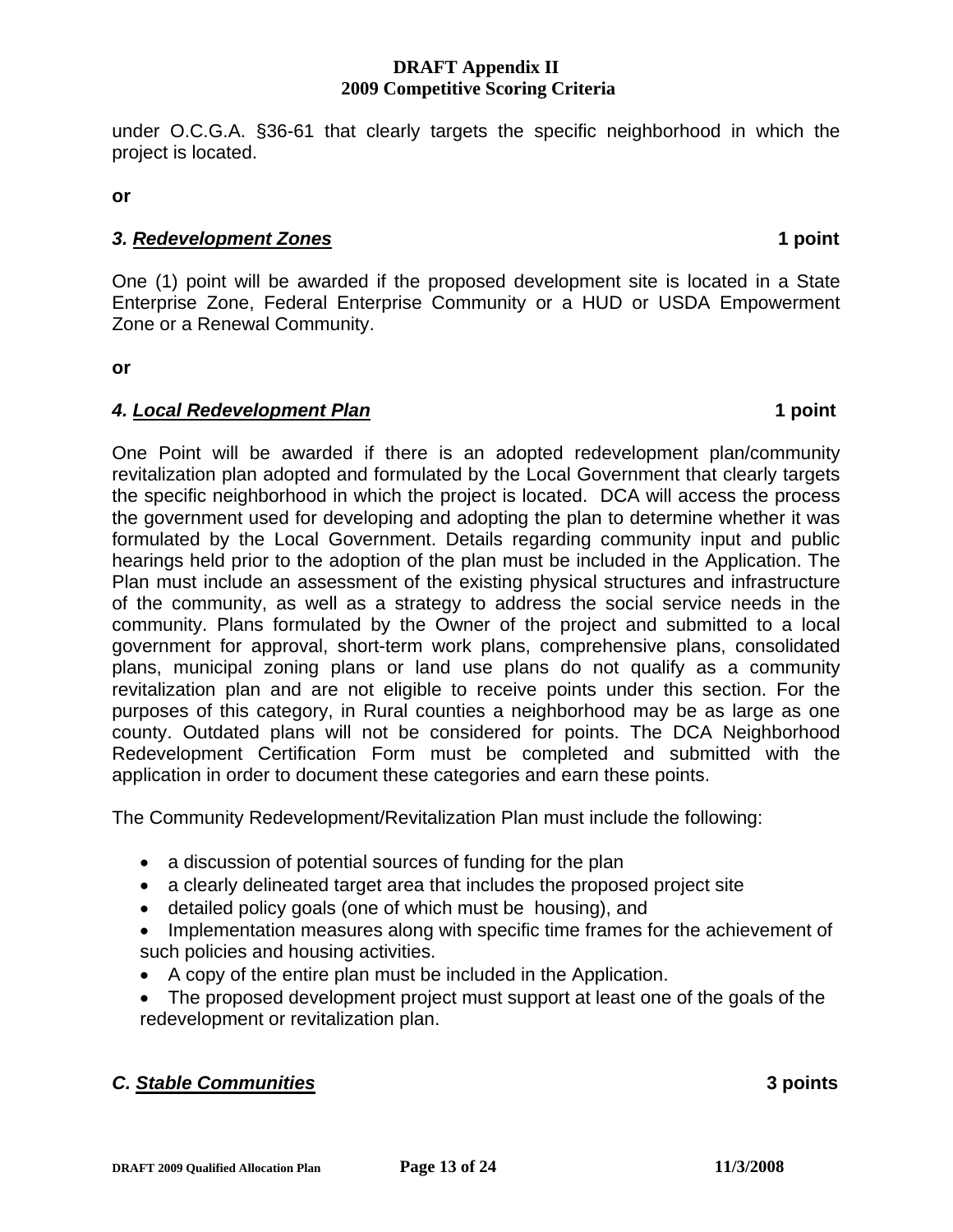Three points will be awarded to projects that are located in a census tract that meets the following demographics according to the most recent FFIEC Census Report.

- Less than 10% below Poverty level
- Designated Middle or Upper Income level
- Less than 15% of housings units are rental occupied
- Tract can not be designated as distressed or underserved

### *D. Rural Communities* **3 points**

Three points will be awarded to projects located in rural areas that have less than 80 residential units.

# **VII. Previous Projects / Phased projects** (**6 Point Maximum)**

# *A. Phased Projects* **6 points**

Six (6) points will be awarded if the proposed project is part of a Master Planned Community in which one or more phases received an allocation of 9% tax credits and at least one phase has commenced construction. Documentation of the Master plan, site control and total project concept must be submitted in the application. Projects that DCA determines are adjacent as opposed to a Master Planned Community are not eligible for points. DCA will look to the underlying project concept to determine whether the community was originally designed as one development with phased development.

**or** 

# *B. Previous Projects* **3 points**

Three (3) points will be awarded if the proposed development is within the boundaries of a Local Government in which a 9% Credit, 4% Credit and/or HOME project has never been funded by DCA.

**or** 

Two (2) points will be awarded if the proposed development site is within the boundaries of a Local Government in which a 9% Credit, 4% Credit and/or HOME project has not been awarded within the last four (4) DCA funding cycles.

For Scattered Site Projects, each non-contiguous parcel may be considered for points in this category. However, the Application will be awarded a maximum of three (3) points in this category.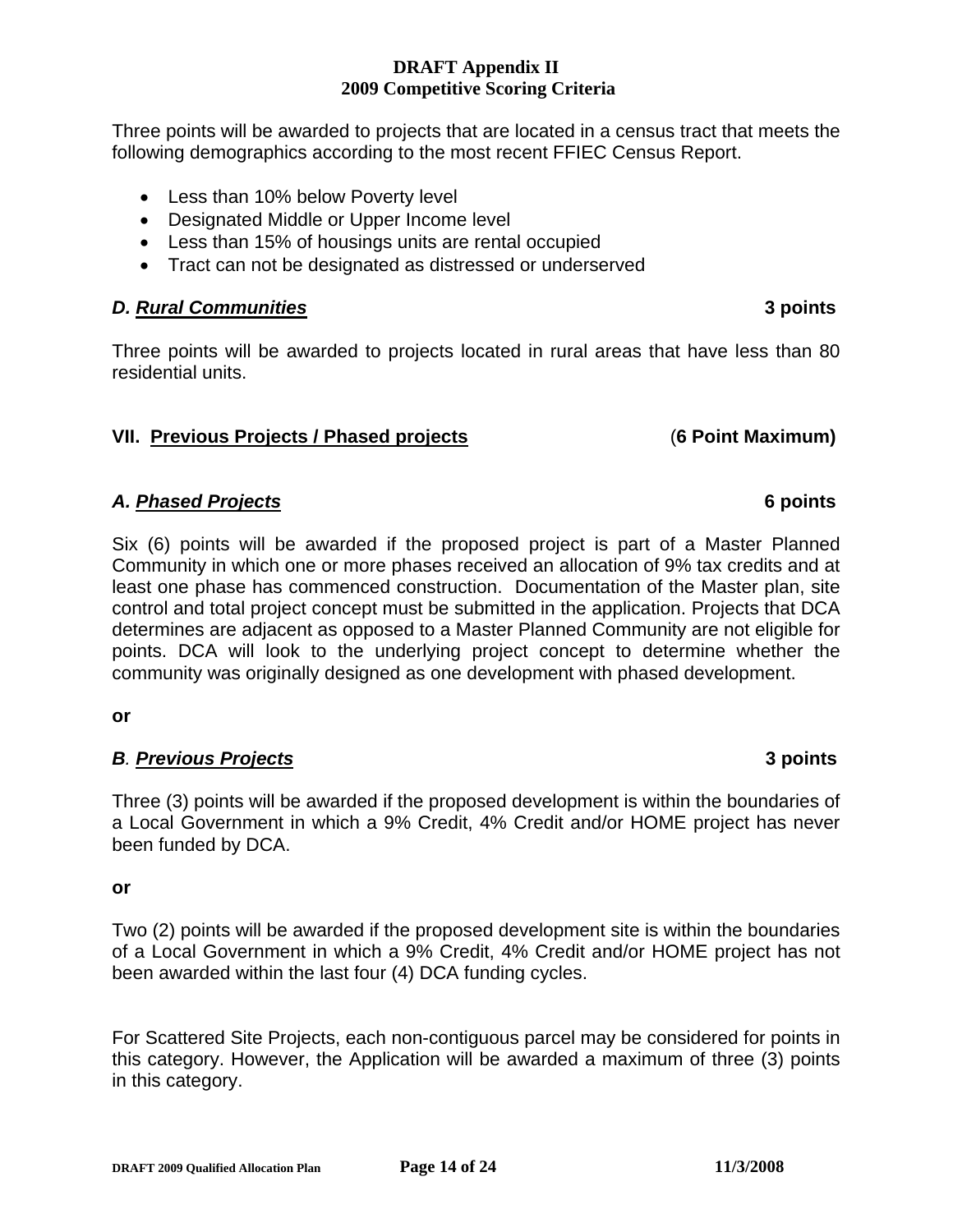### **VIII. Waiver of Qualified Contract Right/Tenant Ownership Plan (2 pt Maximum)**

### *A. Waiver of Qualified Contract Right* **1 point**

The Code requires that all low-income units in a project receiving Credits remain rentrestricted and income-restricted for the 15-year Compliance Period and for 15 years after the close of the Compliance Period. However, owners have an option to request DCA's assistance in procuring a qualified contract for acquisition of the building(s) after the 14th year of the Compliance Period. If DCA is unable to present such a contract within a one-year period, the owner may terminate the extended use agreement.

One (1) Point will be awarded to Owners willing to forgo this "cancellation option" for at least five years after the close of the Compliance Period.

**or** 

# *B. Tenant Ownership* **2 points**

Two (2) Points will be awarded to Owners that commit to submit a plan for tenant ownership, acceptable to DCA, at the end of the 15-year Compliance Period. Only single family styled units are eligible for these points. In order to qualify for tenant ownership plan points, Applicants must agree to submit a viable homeownership strategy for residents who inhabit the units before the end of the Compliance Period. The strategy must outline the Applicant's exit strategy, calculation of the estimated affordable purchase price for the unit occupied by the tenant, pre-purchase homeownership counseling, and provision for the DCA Georgia Dream Homeownership Program information or similar first time homebuyer assistance program for the tenant at the time of conversion to tenant ownership. DCA defines affordable purchase price as the purchase price that meets the sales price criteria set forth in the Georgia Dream Homeownership Program. All sites must be owned by the Applicant (long-term leases are unacceptable). Applicant must clearly show how the property will be managed during the compliance period and how the tenant's down payment will be managed.

# **IX. Historic Designation 3 points**

Three (3) points will be awarded if buildings on the project site are listed individually in the National Register of Historic Places (Documentation of the listing must be included in the Application).

or

Two (2) points will be awarded if buildings on the project site are potentially eligible to be listed because they are located in a "registered historic district" or buildings are located in a potentially eligible district that contributes to the significance of the district.

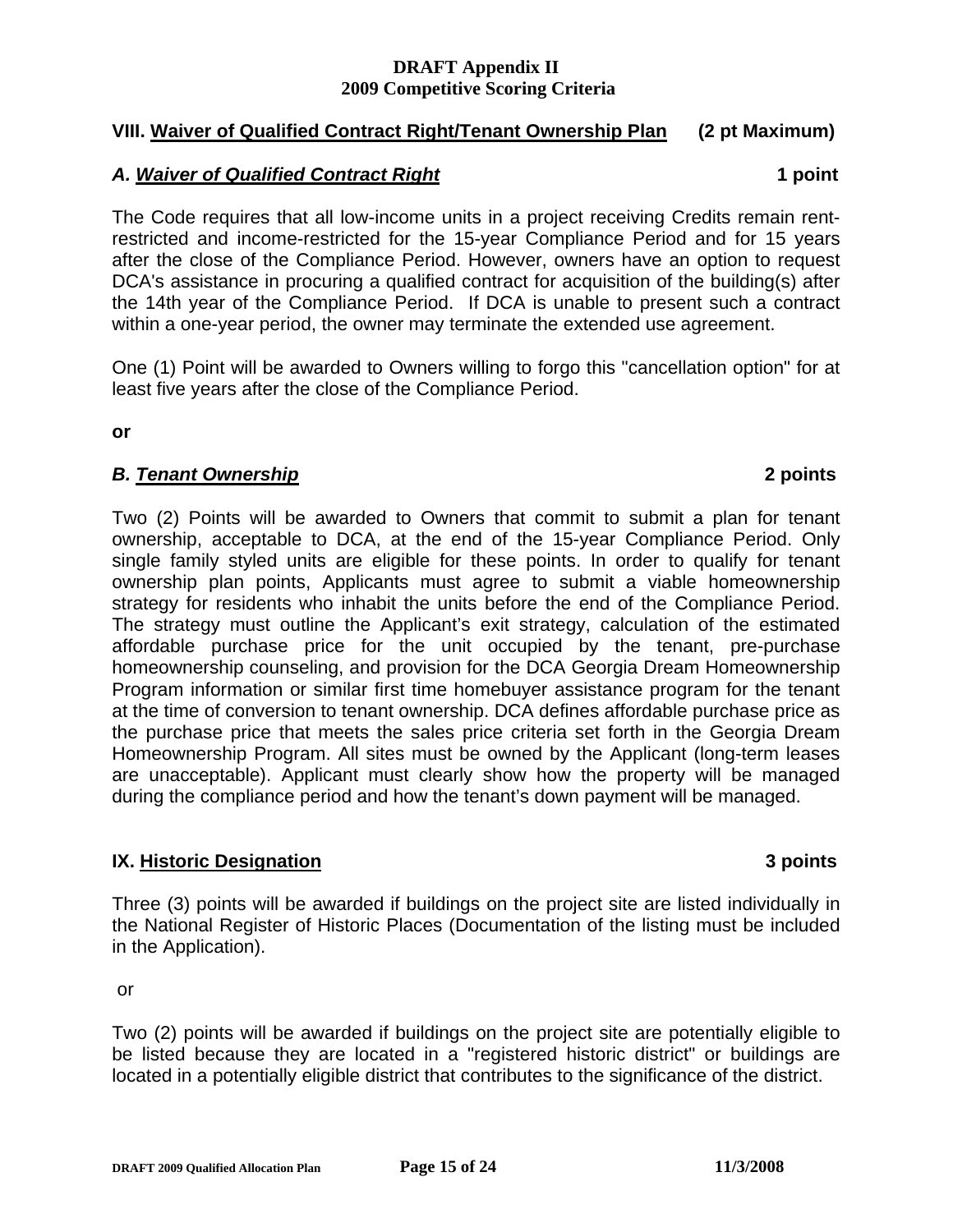Documentation must include a State SHPO nomination letter/approval.

(DCA encourages Applicants to see [http://hpd.dnr.state.ga.us](http://hpd.dnr.state.ga.us/) for further guidance on the requirements and associated timeframes for the development of projects with historic tax credits. DCA also encourages Applicants to seek the advice of a qualified attorney and/or tax professional before proceeding with any project of this nature.)

# **X. Nonprofit 3 points**

Three (3) points will be awarded for a general partnership that is a general partnership comprised of 100% nonprofit organizations and the project is applying for and is eligible for the nonprofit set-aside.

### **or**

One (1) point will be awarded if a for-profit entity partners with a nonprofit that is applying for (and is eligible) under the Plan's Credits nonprofit set-aside..

# **XI**. **Local Government Support (5 Point Maximum)**

### *A. Resolution of Support* **3 points**

Three (3) points will be awarded if the Local Government adopts a resolution of support for the proposed project. The resolution must clearly indicate that the Local Government understands the nature of the proposed project by identifying, at a minimum:

- the type of project,
- the number of anticipated units, and
- The specific project location.
- the resolution must clearly express the Local Government's support of the proposed project, as opposed to merely expressing indifference,

# **or**

If the Local Government is governed by only one elected official (as specified in its Charter), a letter from the elected official outlining all the information required in the governing body resolution will be accepted in lieu of a resolution.

A letter in the form provided by DCA, with an attached certified copy of the resolution (or letter if the jurisdiction is governed by only one elected official in accordance with its Charter) must be included in the Application.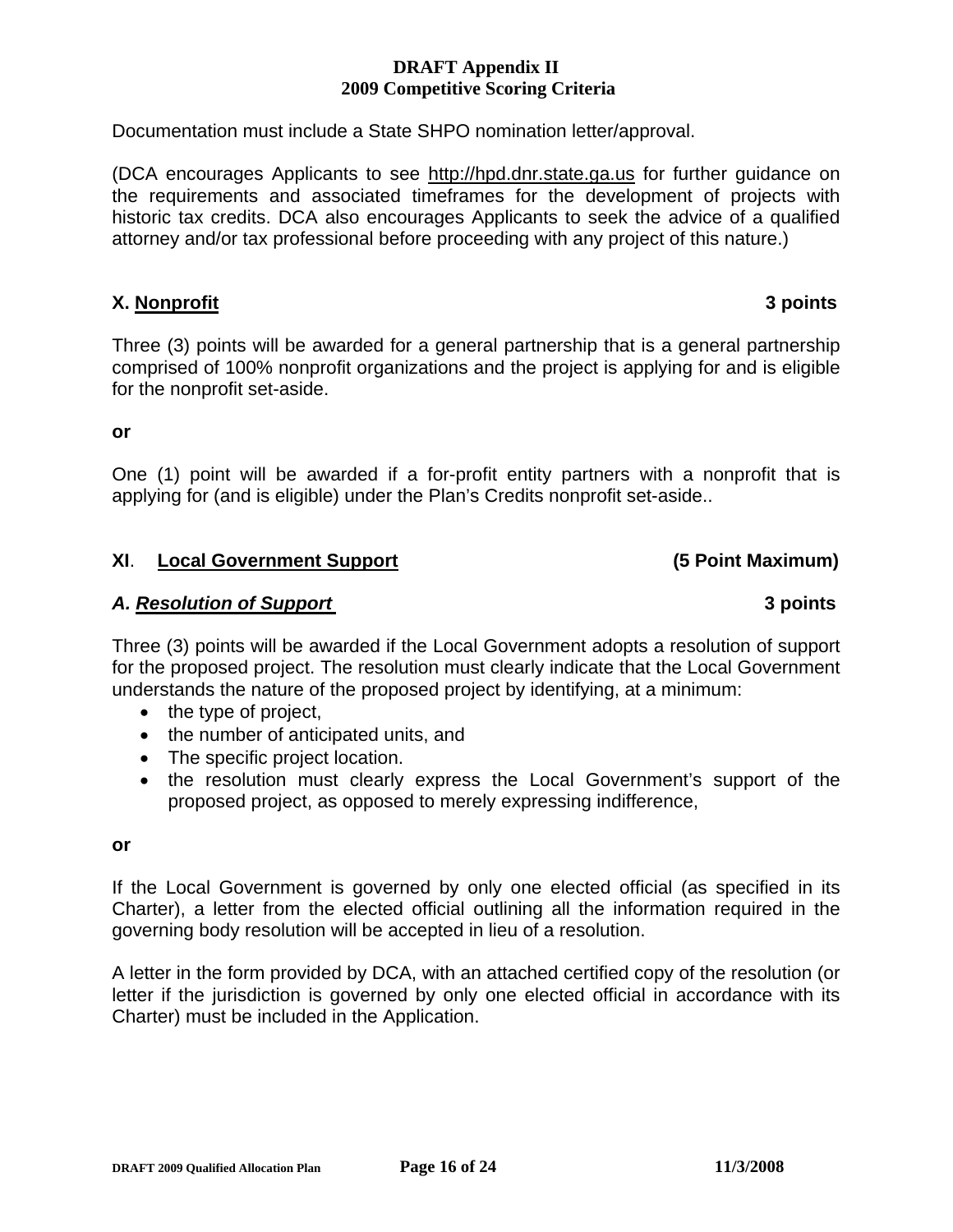# *B. DCA Community Initiatives* **2 points**

Two (2) points will be awarded for projects that have a letter from a designated DCA Signature Community or Georgia Institute for Community Housing Community or DCA Community of Opportunity which clearly:

- identifies the project as located within their political jurisdiction,
- is indicative of the community's affordable housing goals,
- identifies that the project is in accordance with their plan, and
- is executed by the official representative of the Community.

Each community may issue only one (1) letter for one project in this year's competitive round. If more than one letter is issued, no project in that community shall be awarded points.

(For Scattered Site Projects, the above documentation is required from each local government for each non-contiguous site).

### **XII. Leveraging of Resources (14 Point Maximum)**

### *A. Grants/Loans*

Loans or grants from the following sources will qualify for points under this category:

| Community Development Block Grant (CDBG) program funds<br>$\bullet$<br>(\$500,000 minimum) | 1 point  |
|--------------------------------------------------------------------------------------------|----------|
| • Federal Home Loan Bank Affordable Housing Program (AHP)<br>(\$500,000 minimum)           | 1 point  |
| DCA allocated NSP funds<br>(minimum \$2,000,000)                                           | 6 points |
| NSP allocated from an Entitlement Area<br>$\bullet$<br>(Minimum \$2,000,000)               | 3 points |
| DCA OAH HOME Loan Commitment                                                               | 6 poin   |

To be eligible for points under this section, the following criteria must be met:

- 1. Funding or assistance provided above must be binding and unconditional except as set forth in this section.
- 2. Resources must be utilized if the project is selected for funding by DCA.
- 3. Only loans that are for both construction and permanent phases will be considered for points in this section. Loans must be for a minimum period of ten years.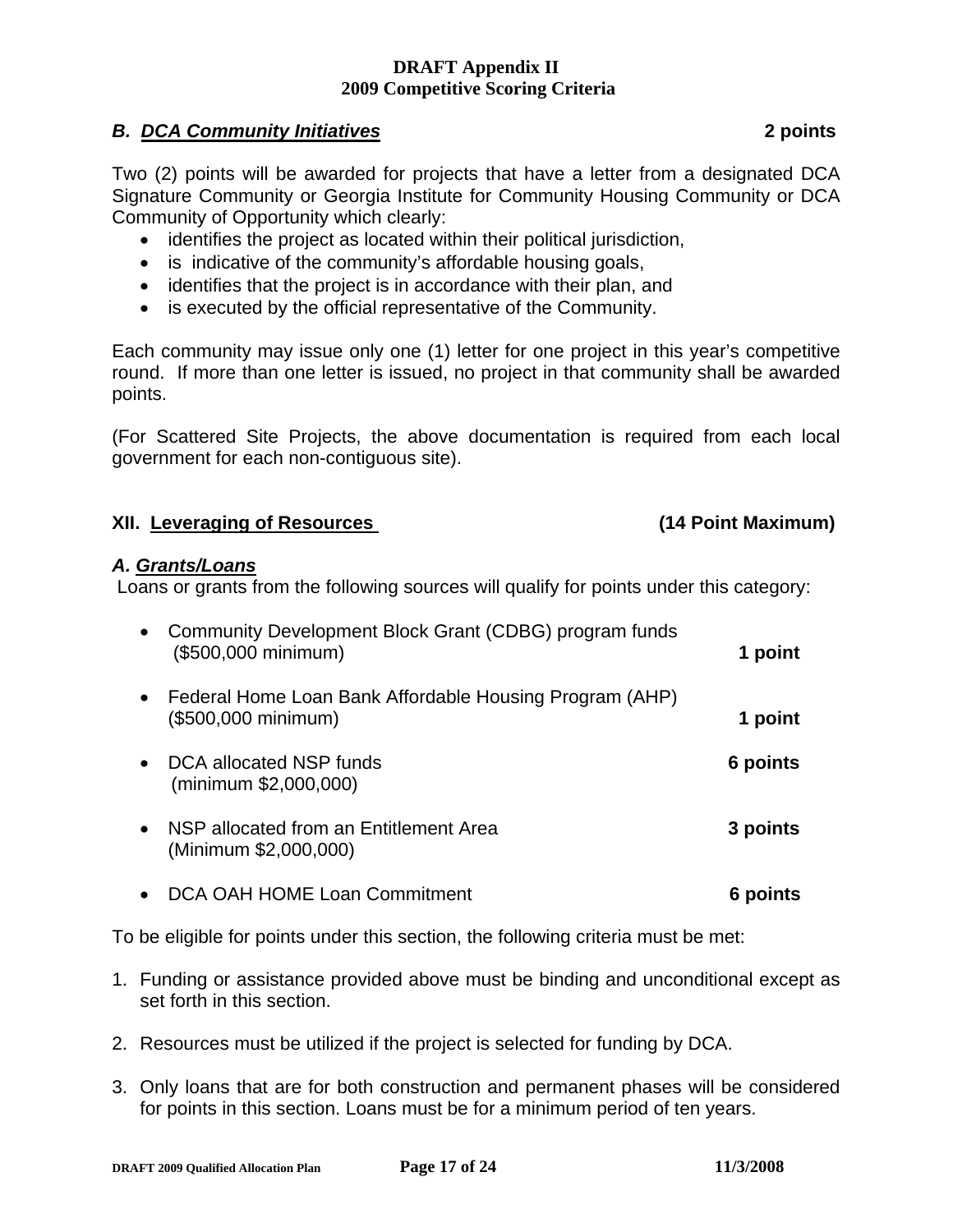4. Only cash flow loans and 0 percent interest balloon loans are eligible with the exception of DCA OAH HOME Loans.

Commitment or award documentation must be included in the Application from the entity providing the funding under this category. The documentation must indicate, at a minimum, the terms, conditions, fees and rates for the financing provided for the specific project.

### *B. Off Site Improvement, Amenity and Facility Investment* **1 1 point**

One (1) points will be awarded if an unrelated third party (foundation, trust, and/or government) investment of resources are provided that will result in off-site infrastructure improvements adjacent to the project site and/or the development of parks, green space and shared amenities, recreational facilities and improvements adjacent to the proposed project site that will serve the tenant base for the subject project. The proposed improvements, amenities and/or facilities must be completed prior to the proposed placed in service date for the project. The development cost and source of funding associated with the development of the improvements, amenities and/or facilities must be outside of and in addition to the development cost and sources of funding for the subject property. The cost for the improvement must be at least \$500,000 and be paid for in full by the unrelated third party.

Examples of third party improvement, amenity, and facility investment of resources include, but are not limited to, the following:

- construction of off-site or on-site access road which is required for access to the property,
- development of parks, green space or walking trails on a master plan development site,
- development of YMCA, youth center, senior center, and/or,
- Construction of sidewalks or streetscape adjacent to the property.

The proposed improvements, amenities and/or facilities must be pre-approved by DCA for points under this category. Sufficient documentation detailing the source of funds, specific investment, the timeline for completion, location of improvements on site map, and/or benefit to the tenant base, must be must be included in the pre-approval submittal to DCA.

Third party investments that are community wide in scope, part of the community local action plan or that will be developed regardless of the development of the proposed project will not be eligible for points in this section. Additionally, improvements that were completed prior to application submission are not eligible for points in this section.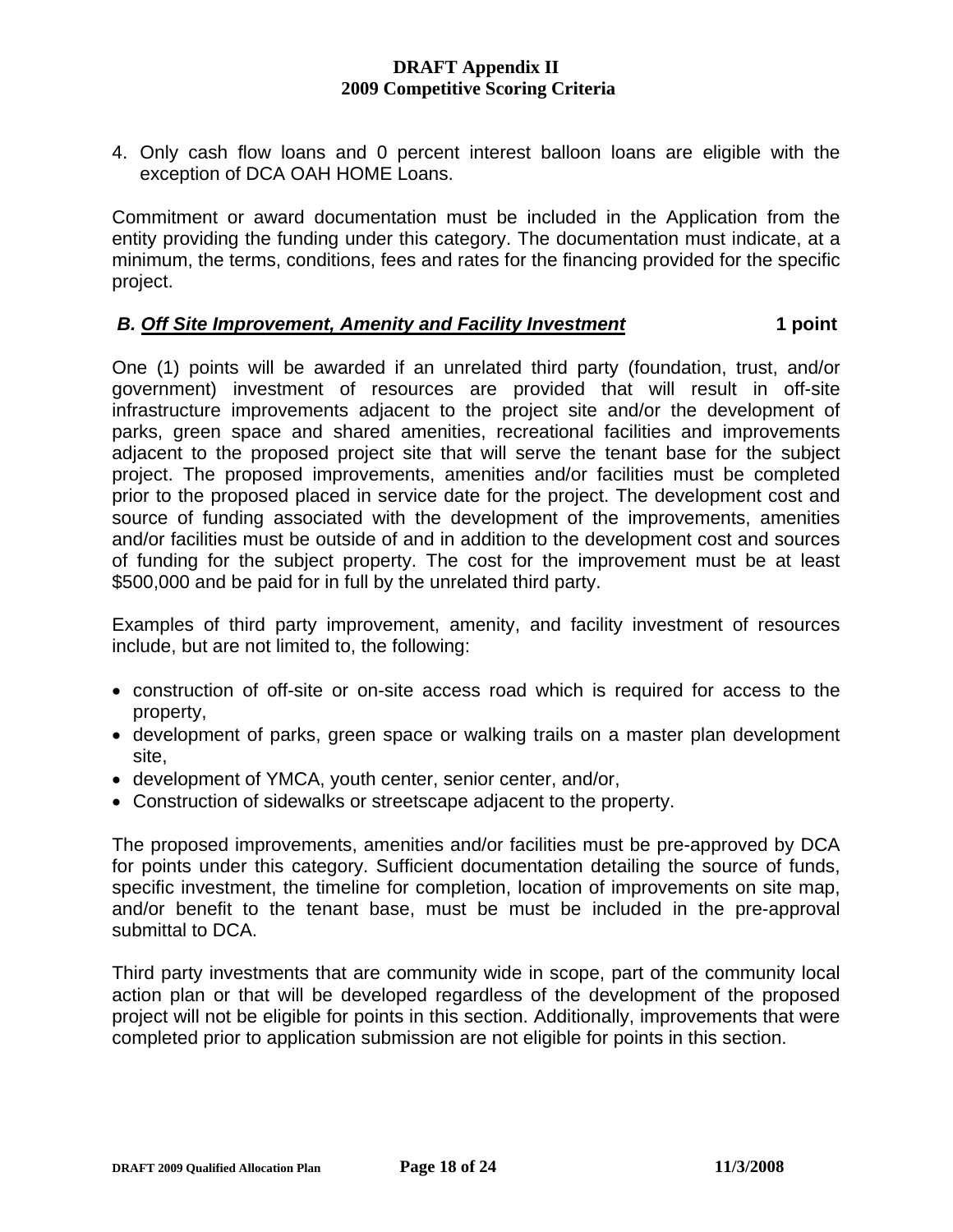# **XIII. DCA Optional Points for Superior Project Concept 6 points**

DCA may but is not required to, elect to give one submitted application six (6) points if it determines that the project represents a superior project concept that has "community changing" effect on the neighborhood or represents a unique concept or design or will meet an overriding DCA policy objective not generally addressed in tax credit projects. Criteria could include a superior level of sustainability, a project proposed to meet a unique and urgent need in a community, or a project has shown substantial community support and involvement. The award and exact criteria for this point category is at DCA's sole discretion**.** Applicants should articulate and demonstrate how the development will fulfill or achieve these goals citing and evidencing as many of the above attributes as possible to be favorably considered for these points. If part of a comprehensive strategy, there should be a commitment of sufficient resources to substantiate that the strategy has a reasonable chance of being implemented. Efforts that show coordination with other state and local funding sources for economic and community development are encouraged in this initiative. However, the combination of such funding sources must tie together neighborhood enhancement and be part of a broader overall community plan.

These points are at DCA's discretion. Applicants may submit a narrative, not more than two pages, along with supporting documentation to request these points.

# **XIV. Compliance History Status 15 points**

All General Partner Entities, Development Entities and Principals of each property will receive a compliance history score under this section for inclusion in their DCA Final Score. Managers must also submit the required documentation (see below) However, Property Managers will receive a Pass/Fail notification and will not receive a numeric score.

# *A. Overview of Scoring*

- Each Applicant starts with a base score of fifteen (15) Compliance Points. Deductions shall be made from that base Compliance Score.
- The Compliance score shall be determined by calculating the Compliance score for each entity and the Principals of the entity. The entity Compliance score shall be determined by averaging the compliance score of each entity and all principals who have Compliance history. Principals with no Compliance history do not need to be included in the calculation of the entity score.
- Non compliance point deductions will be made on a project basis as set forth in this section.
- Point additions will be made on a project basis as set forth in this section.
- An Application can receive a maximum of fifteen (15) compliance points under this category.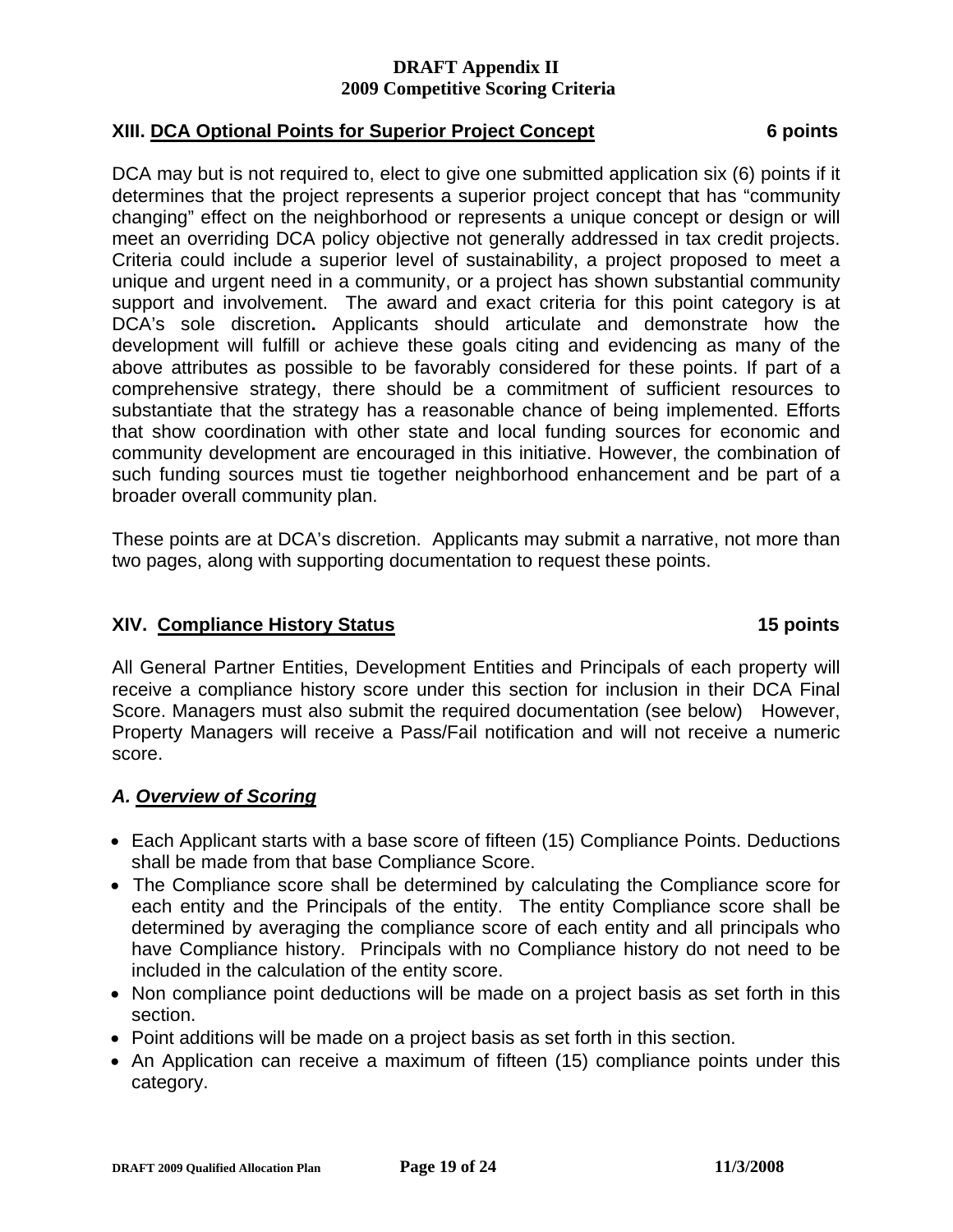- An Entity or Principal that receives five (5) points or less will be deemed ineligible to participate.
- If neither the General Partner/Developer entity nor its Principals have previous compliance history, the Applicant will receive a compliance score of (10) in this section. However, the Applicant may elect to utilize a higher compliance score received by a partner or consultant that they are utilizing to meet DCA experience requirements.
- The averaged scores of the entities and Principals will be utilized to determine the Compliance score.
- If more than one entity will be in the General Partner structure, the Compliance score will be the average of the score for each entity and principal.
- Non compliance shall be deemed to be noncompliance which is reportable on Form 8823 and which was not cured within the 90 day cure period or within any 6 month state approved extension.

# *B. Funding Programs*

The following funding programs will be reviewed for purposes of calculating the score in this section:

- Low Income Housing Tax Credits (LIHTC)
- HOME
- FDIC/Affordable Housing Disposition Program
- Housing Trust Fund
- Department of Agriculture reviews of LIHTC properties

Only projects that have these sources of funding should be included on the Compliance History Summary.

# *C. Required Documentation*

All Owner/Developer entities as well as principals of each entity and proposed Property Management Companies must submit a DCA Compliance History Form. Owners/Developer entities as well as principals must also submit a DCA Compliance Certification from each state financing agency from which the Owner/Developer entity or principals have received Low Income Housing Tax Credits or HOME funding.

# *D. Relevant Time Period*

All funding program reviews/audits from 2005, 2006, 2007, through February 1, 2009 will be considered for point deductions in the following areas:

- Program Administrative Non-compliance
- HOME Program Administrative Non-compliance
- DCA Program Administrative Non-compliance
- LIHTC Non-compliance issues that were reported on IRS Form 8823 as uncured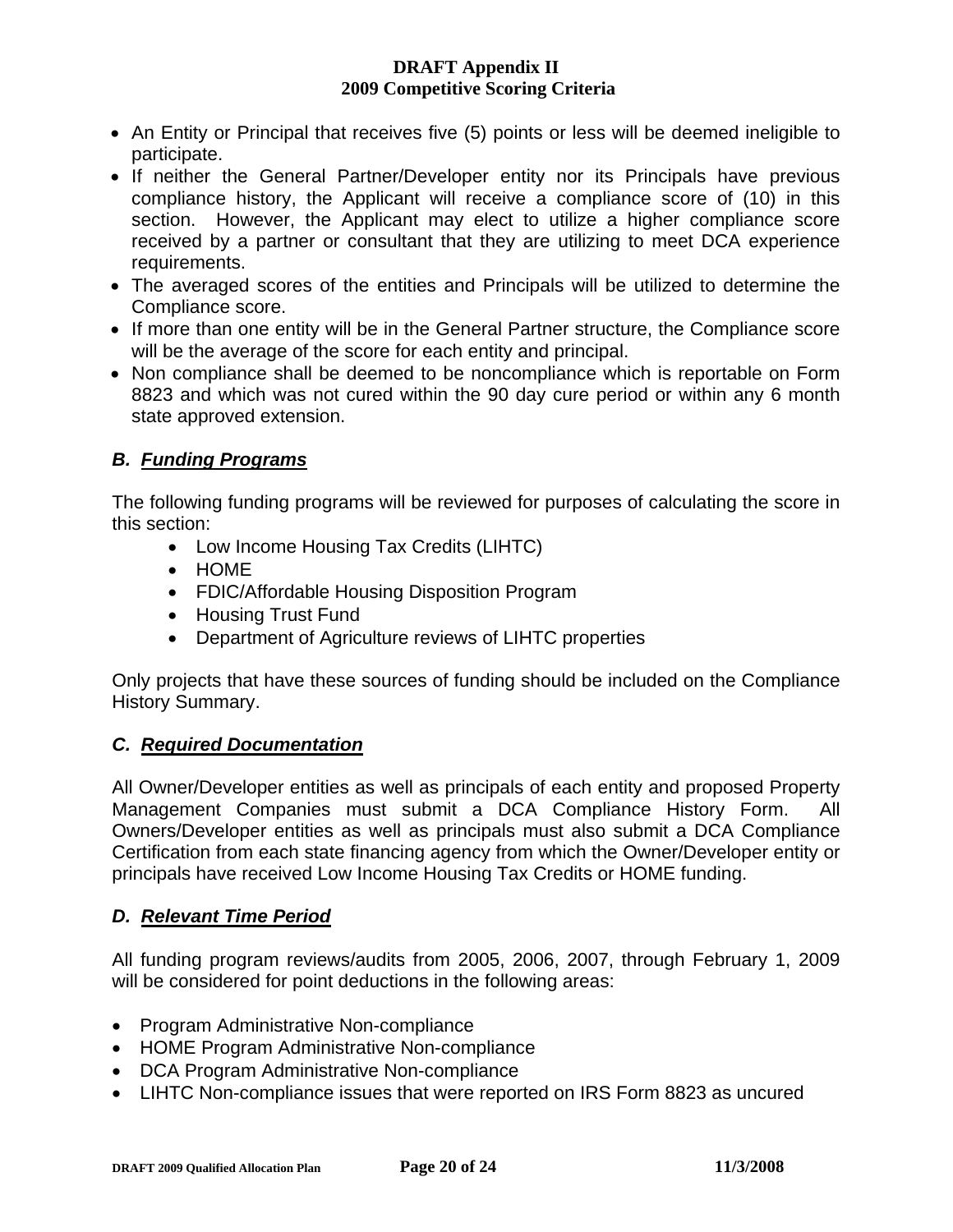In addition, all instances of major project failure/General Partner failure that occurred on, or after January 1, 2002 will be considered for point deductions.

# *E. Calculation of Point Deductions*

### *1. Point Deductions for Program Administrative Non-compliance*

**Low Income Housing Tax Credits**: One (1) point will be deducted for each project that is determined to be non compliant with Tax Credit Program administrative non compliance. For purposes of this section, non-compliance will include, but not be limited to those items as set forth in the IRS 8823 Guide and more fully explained in the following Chapters: Chapter 4, (Household Income Above Income Limit upon Initial Occupancy), Chapter 5 (Owner Failed to Correctly Complete or Document Tenant's Annual Income Recertification), Chapter 7, (Owner failed to Provide Annual Certifications or Provided Incomplete or Inaccurate Certification), Chapter 9, (Changes in the Applicable Percentage); Chapter 10 (Project failed to meet Minimum set aside), Chapter 11, (Gross rents exceed Tax Credit Limits), Chapter 12, (Project not available to the General Public), Chapter 14, (Violations of the Available Unit Rule), Chapter 17, (Low Income Units Occupied by Nonqualified Full-Time Students), Chapter 18, (Owner did not properly calculate utility allowance), Chapter 20, (Low Income Units used on a Transient Basis), Chapter 22 (Qualified Nonprofit Organization Failed to Materially Participate), Chapter 23 (Other Non- Compliance Issues). Non compliance shall also include the following:

- Failure to provide or maintain DCA required amenities,
- Failure to provide or maintain DCA required support services, and
- Failure to comply with representations made in application.

**HOME Program Administrative Non-Compliance**: One (1) point will be deducted for each project that is determined to be non compliant with HUD HOME program requirements. For purposes of this section, non-compliance will include, but not be limited to those items as set forth in the HOME Program Rules and Regulations, including but not limited to: failure to maintain high and low HOME rents, failure to Comply with Federal Relocation Requirements, failure to Comply with Davis Bacon and other required Federal Compliance Requirements,

**DCA Program Administrative Non-Compliance**: One (1) point will be deducted for each instance of DCA Program Administration non-Compliance. Examples of Program Administration Non Compliance include, but are not limited to the following:

• Failure to submit completed cost certification for a tax credit project within 6 months of the required due date. (All cost certifications for Bond Projects in which the bonds closed in 2005 or earlier are now more than six months overdue.) For 2009 only,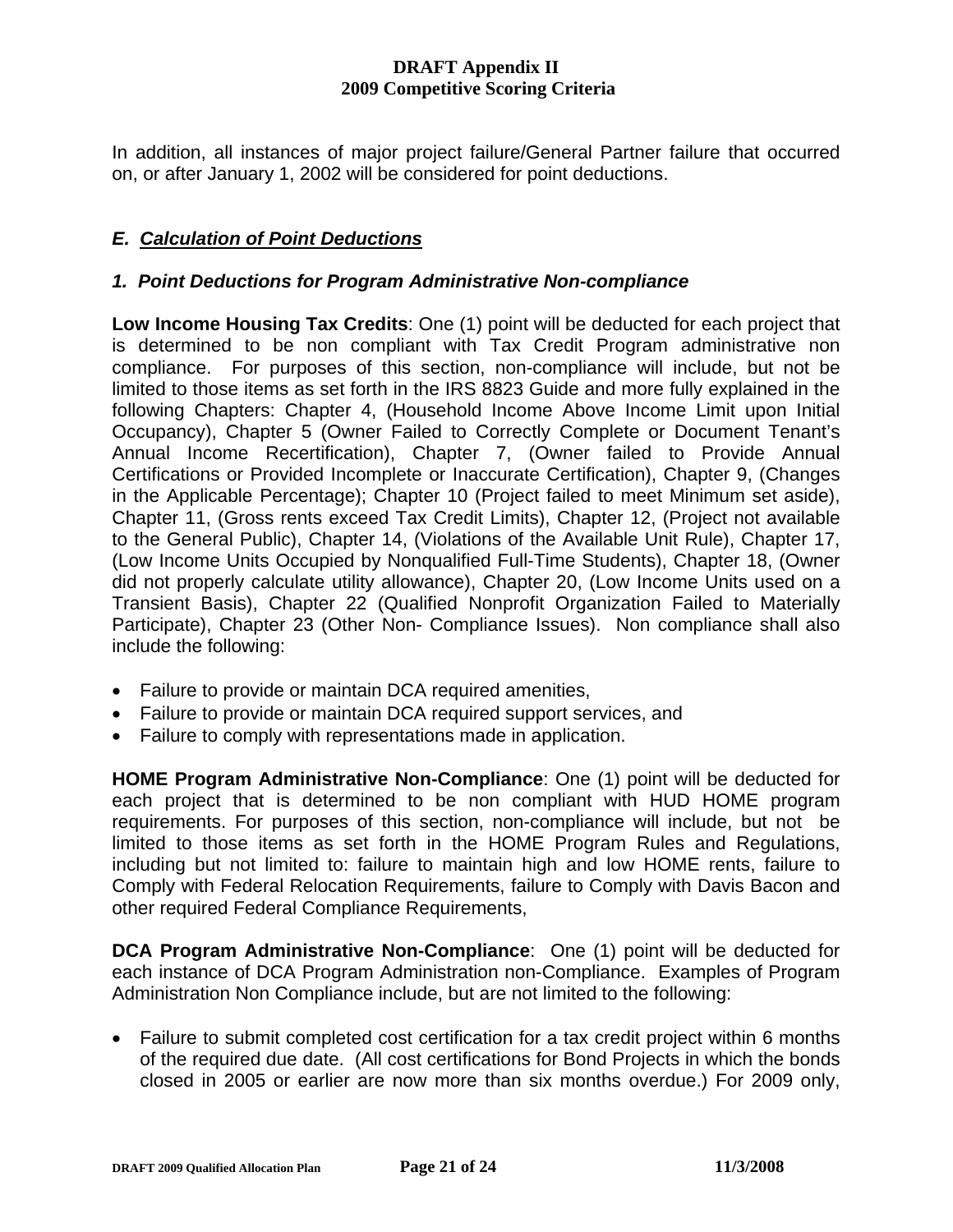these points will not be deducted if the cost certification is submitted prior to April 1, 2009.

- Failure to pay DCA Compliance monitoring fees for a project within 6 months of the required due date. For 2009 only, these points will not be deducted if the compliance fee is paid prior to April 1, 2009.
- Failure to respond to DCA requests for Monitoring Reviews as set forth in Chapter 19.
- Failure to convert a DCA HOME loan within 12 months of the required conversion date.
- Repeated failure to comply with administrative requirements such as notifying DCA in writing at least 30 days prior to any change of ownership or management

**Failure to Maintain Property in accordance with tax credit, HOME, FDIC or DCA requirements.** Three (3) points will be deducted for each instance of a failure to maintain property. Examples include but are not limited to the following:

| • Level 1 and 2 Violations of UPCS as set forth in 8823 Guide | 1 point  |
|---------------------------------------------------------------|----------|
| • Level 3 and 4 Violations of UPCS as set forth in 8823 Guide | 2 points |
| • Health and Safety Issues                                    | 2 points |
| • Other code Issues                                           | 1 point  |

**Major Project/General Partner Failure.** Five (5) points will be deducted for each instance of Major Project/General Partner Failure. Examples of Major Project/General Partner failure includes, but is not limited to the following:

- Foreclosure of a project loan, including but not limited to a HOME loan, or State Housing Trust Fund Loan
- Foreclosure or default on bonds at a property that has DCA Tax Credit or HOME funding
- Failure to meet placed in service date which results in the recapture of credits
- Project Bankruptcy
- Failure to file a LURC for a Tax Credit Project within time prescribed by Section  $42(h)(6)(i)$
- Project is no longer in Compliance nor participating in Program
- Submission of fraudulent documents to DCA
- Debarred or suspended from participation in similar Federal or State programs in last six years
- Fair Housing Act violations
- General Partners/Developers, principals, or managing members who from January 1, 2002 through April 1, 2009 have been removed, debarred, or asked to voluntarily withdraw from a LIHTC partnership.

DCA may waive this deduction if it determines (prior to application submittal) that the withdrawal or removal was for reasons beyond the control of the General Partner/Developer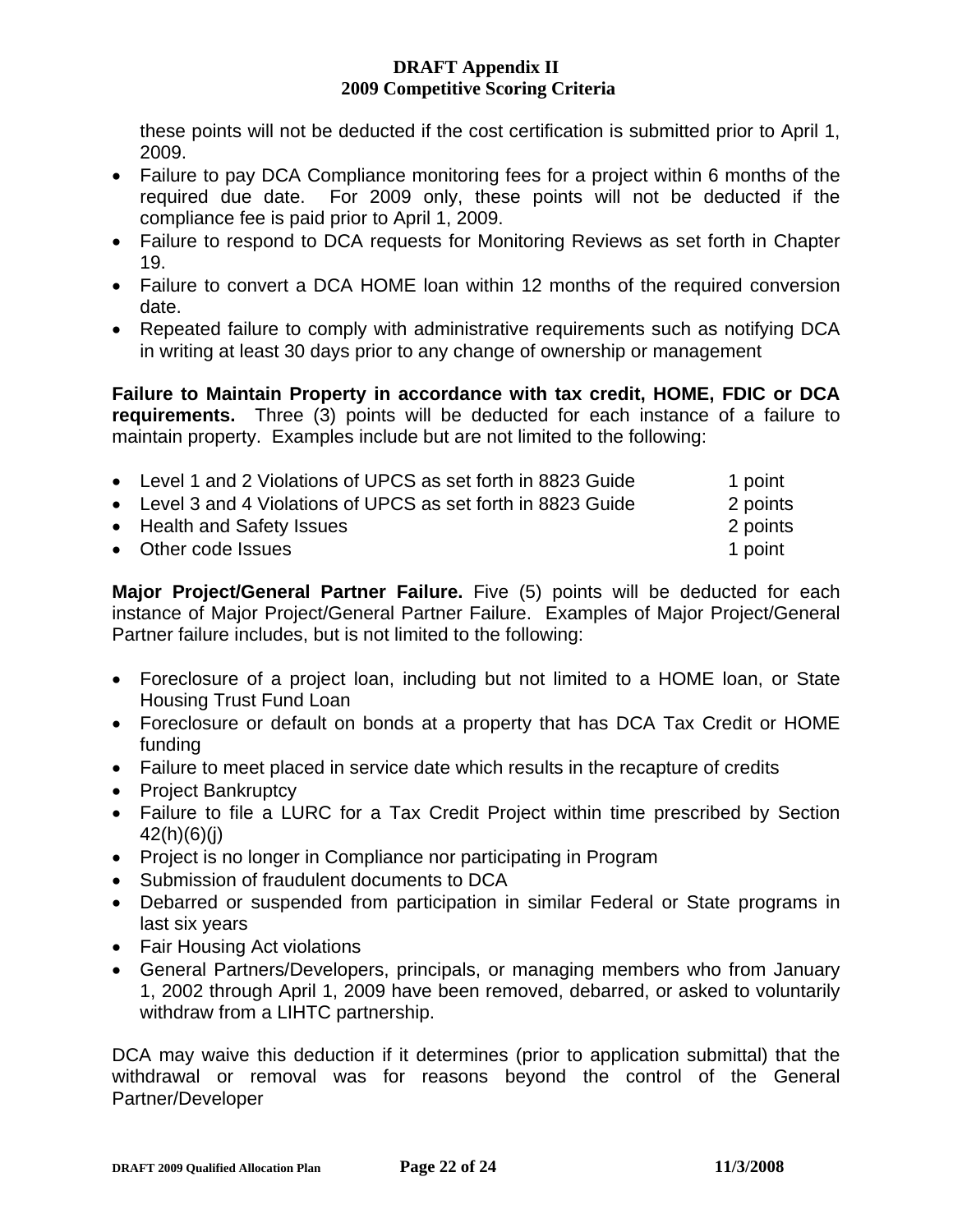Applicants that have one or more instances of major project failure may be deemed ineligible to participate pursuant to DCA Threshold requirement. DCA will, at its sole and absolute discretion, determine if the participant or entity is eligible to participate.

# *F. Calculation of Point Additions*

The following points may be added to the Owner/General Partner Compliance Score if the score after deductions is less than fifteen (15) points:

One (1) point will be added if the General Partner can demonstrate that he has successfully owned, managed and operated five (5) Georgia Tax Credit Properties within the required time period and that none of the projects received any point deductions as set forth in the above section.

**OR** 

Two (2) points will be added if the General Partner can demonstrate that he has successfully owned, managed and operated eight (8) Georgia Tax Credit Properties within the required time period and that none of the projects received any point deductions as set forth in the above section.

# **OR**

Three (3) points will be added if the General Partner can demonstrate that he has successfully owned, managed and operated ten (10) Georgia Tax Credit Properties within the required time period and that none of the projects received any point deductions as set forth in the above section.

# *G. Exceptions*

- 1. In the event DCA determines that a Project qualifies for a point deduction for an instance of non-compliance in which the cure was not completed by the DCA cure date, for the 2009 round only, the point will not be deducted if the cure is completed prior to Application Submission. The Applicant must submit sufficient evidence and documentation of the cure in the Application.
- 2. In the event DCA determines that a Project qualifies for a point deduction for Program Administrative Non compliance that cannot be cured such as the placement of a over income tenant in a unit and DCA determines that the noncompliance does not constitute a pattern of non-compliance, the Applicant may submit an explanation to DCA within 14 days of notification outlining the corrective action that has been taken by Management to ensure that the non- compliance will not occur again. DCA, at its discretion, may waive the Point deduction.
- 3. In the event DCA determines that a Project qualifies for a point deduction for Physical issues at the project site, the Applicant may submit evidence that corrective action has commenced, the timeline for completion and that sufficient funds have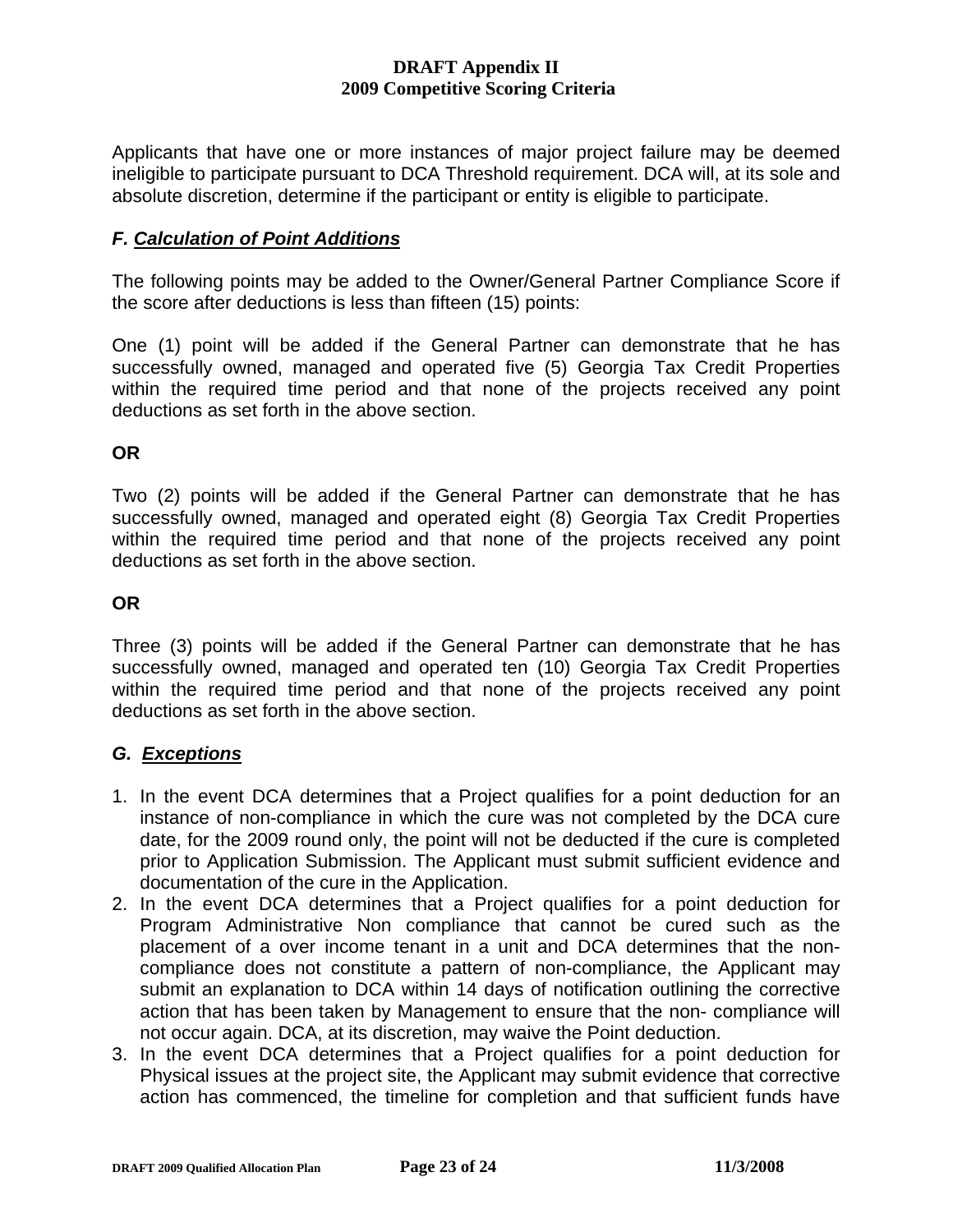been set aside to pay for the correction within 14 days of notification. DCA, at its discretion, may waive the point deduction.

- 4. Waivers made for exceptions may be withdrawn if the Applicant does not take the proposed corrective action with the approved timeframe.
- 5. Participants who have significant successful tax credit experience outside of Georgia can submit a request that DCA consider that successful experience for point additions. The determination as to what experience will be considered is within the discretion of DCA.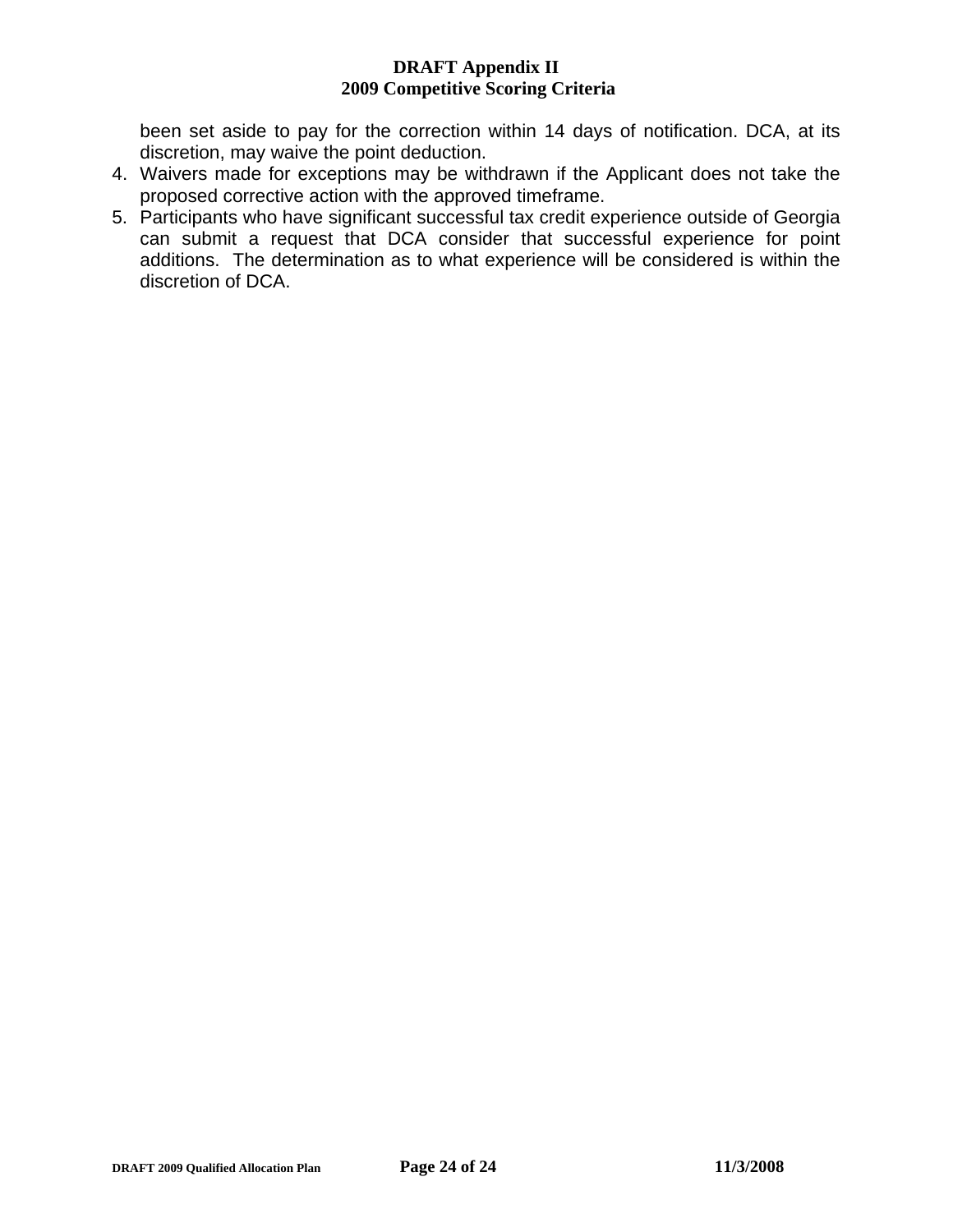### **Exhibit A to Appendix II**

|        |                                        | In City           | In Unincorp.      |                |
|--------|----------------------------------------|-------------------|-------------------|----------------|
| Proj#  | <b>Project Name</b>                    | <b>Limits</b> of  | <b>Portion of</b> | <b>Pts</b>     |
| 02-510 | <b>Cobblestone Landing Apartments</b>  | Acworth           |                   | $\overline{c}$ |
| 02-531 | Oak Hill Apartments                    | Athens            |                   | $\overline{2}$ |
| 02-546 | <b>Ashton Clark</b>                    | Athens            |                   | 2              |
| 02-547 | Ashton Athens, LP                      | Athens            |                   | $\overline{c}$ |
| 04-028 | Fourth Street Village                  | Athens            |                   | $\overline{c}$ |
| 03-041 | Heritage Gardens                       | Baldwin           |                   | $\overline{c}$ |
| 03-055 | Huntington Court Senior Res            | <b>Buford</b>     |                   | $\overline{c}$ |
| 04-016 | Heathrow Senior Village                | Byron             |                   | $\sqrt{2}$     |
| 04-014 | Ashton Calhoun, LP                     | Calhoun           |                   | $\overline{c}$ |
| 04-043 | <b>Forest Heights</b>                  | Calhoun           |                   | $\overline{2}$ |
| 02-047 | Heartstone Landing                     | Canton            |                   | $\overline{c}$ |
| 03-516 | <b>Riverview Manor Apartments</b>      | Canton            |                   | $\overline{c}$ |
| 02-517 | Somerset Club Apartments               | Cartersville      |                   | $\overline{c}$ |
| 04-502 | <b>Wyncrest Apartments</b>             | Clarkston         |                   | $\overline{2}$ |
| 03-039 | <b>Princeton Court Senior Res</b>      | College Park      |                   | $\sqrt{2}$     |
| 02-522 | Wellington Ridge Apt Homes             | Covington         |                   | $\overline{c}$ |
| 02-023 | <b>Autumn Ridge Apartments</b>         | Dalton            |                   | $\overline{c}$ |
| 02-504 | Providence Heights Apartments          | <b>East Point</b> |                   | $\overline{2}$ |
| 03-502 | <b>Eagles Creste Apartments</b>        | East Point        |                   | $\overline{c}$ |
| 03-503 | Robins Creste Apartments               | <b>East Point</b> |                   | $\overline{c}$ |
| 04-027 | Norman Berry Village Senior Residences | <b>East Point</b> |                   | $\overline{2}$ |
| 03-513 | McEver Vineyards                       | Gainesville       |                   | $\overline{c}$ |
| 03-049 | <b>Dulles Park</b>                     | Gray              |                   | $\overline{c}$ |
| 02-044 | Greenville Commons                     | Greenville        |                   | $\overline{c}$ |
| 02-052 | Poplar Point Apartments                | Griffin           |                   | $\overline{2}$ |
| 03-042 | Poplar Grove Apartments                | Griffin           |                   | $\sqrt{2}$     |
| 02-006 | JT Heritage, LP                        | Jackson           |                   | $\overline{c}$ |
| 03-505 | Mountainside Manor Apartments          | Jasper            |                   | 2              |
| 03-034 | <b>Sunset Pointe</b>                   | Jesup             |                   | $\sqrt{2}$     |
| 03-521 | <b>Walton Ridenour Apartments</b>      | Kennesaw          |                   | $\mathbf{2}$   |
| 02-018 | <b>Orchard Grove Apartments</b>        | Madison           |                   | $\overline{c}$ |
| 02-549 | Woodlawn Park Apartments               | McDonough         |                   | $\overline{c}$ |
| 03-037 | <b>Timber Chase Apartments</b>         | McDonough         |                   | $\sqrt{2}$     |
| 02-022 | Sequoyah Village Apartments            | Rabun Gap         |                   | $\overline{c}$ |
| 03-035 | Veranda Village                        | Rincon            |                   | $\overline{c}$ |
| 02-516 | <b>Ashland Park Apartments</b>         | Rome              |                   | $\overline{c}$ |
| 03-512 | Park Ridge Apartments                  | Roswell           |                   | $\overline{c}$ |
|        | 04-020 Saratoga Court                  | Summerville       |                   | $\overline{c}$ |
| 03-033 | Auburn Ridge                           | Trenton           |                   | $\overline{c}$ |
| 02-012 | The Chateau                            | Vidalia           |                   | $\overline{c}$ |
| 02-533 | <b>Hickory Falls Apartments</b>        | Villa Rica        |                   | $\overline{2}$ |
| 02-028 | College Hill Apartments                | West Point        |                   | 2              |
| 02-553 | Alta Ridgewalk Apartments              | Woodstock         |                   | $\overline{c}$ |
| 04-035 | Pinewood Park                          |                   | Bibb              | $\overline{c}$ |
| 02-529 | <b>Westwood Club Apartments</b>        |                   | Columbia          | 2              |
| 02-501 | Sargent Mill Lofts                     |                   | Coweta            | $\overline{c}$ |
| 03-005 | Westover Place Apartments              |                   | Dougherty         | $\overline{c}$ |
| 03-031 | <b>Mineral Springs Apartments</b>      |                   | Fannin            | $\overline{c}$ |
| 03-008 | East Oaks apartments                   |                   | Sumter            | 2              |
|        |                                        |                   |                   |                |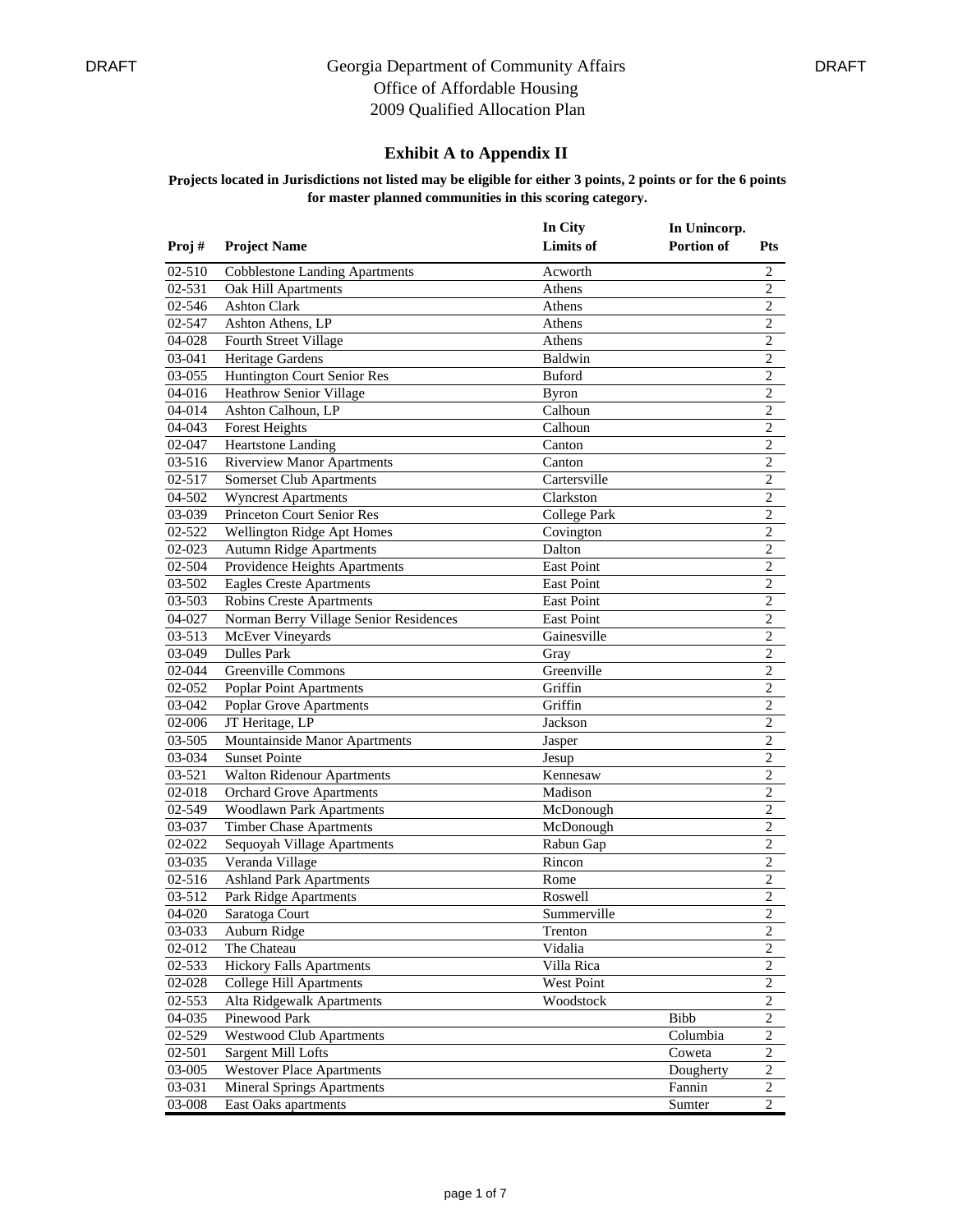| In City<br><b>Limits</b> of<br>Portion of<br>Proj#<br><b>Project Name</b><br>06-051<br>Albany<br><b>Barkley Estates</b><br>07-001<br>The Bridges at Southlake<br>Albany | <b>Pts</b><br>$\boldsymbol{0}$<br>$\boldsymbol{0}$<br>0 |
|-------------------------------------------------------------------------------------------------------------------------------------------------------------------------|---------------------------------------------------------|
|                                                                                                                                                                         |                                                         |
|                                                                                                                                                                         |                                                         |
|                                                                                                                                                                         |                                                         |
| The Landing at Southlake<br>08-075<br>Albany                                                                                                                            |                                                         |
| 02-049<br>South Albany Village<br>Albany                                                                                                                                | 0                                                       |
| <b>Azalea Court Apartments</b><br>05-006<br>Alma                                                                                                                        | $\boldsymbol{0}$                                        |
| 06-052<br><b>Magnolia Village Apartments</b><br>Americus                                                                                                                | 0                                                       |
| 03-010<br>The Verandah Apartments<br>Americus                                                                                                                           | 0                                                       |
| <b>Starlight Place</b><br>03-036<br>Americus                                                                                                                            | 0                                                       |
| 06-006<br>Village Green Apartments<br>Ashburn                                                                                                                           | $\boldsymbol{0}$                                        |
| 06-022<br>Annadale Park<br>Ashburn                                                                                                                                      | $\boldsymbol{0}$                                        |
| <b>Ashton Place Apartments</b><br>06-035<br>Ashburn                                                                                                                     | 0                                                       |
| <b>Campbell Stone Apartments</b><br>05-005<br>Atlanta                                                                                                                   | $\boldsymbol{0}$                                        |
| 05-015<br>Provenance at Hollowell Senior Housing<br>Atlanta                                                                                                             | 0                                                       |
| 05-016<br>Provenance at Hollowell Family Housing<br>Atlanta                                                                                                             | 0                                                       |
| 05-019<br>Gates Park Crossing Senior Residences<br>Atlanta                                                                                                              | 0                                                       |
| <b>Gates Park Housing For Older Persons</b><br>05-020<br>Atlanta                                                                                                        | $\boldsymbol{0}$                                        |
| Columbia at Senior Residences at Mechanicsville<br>05-024<br>Atlanta                                                                                                    | 0                                                       |
| $05-025$<br><b>MLK Village Tower</b><br>Atlanta                                                                                                                         | 0                                                       |
| Columbia at Mechanicsville Apartments<br>05-026<br>Atlanta                                                                                                              | 0                                                       |
| Capitol Gateway Phase II<br>05-040<br>Atlanta                                                                                                                           | 0                                                       |
| 05-046<br><b>Seven Courts Apartments</b><br>Atlanta                                                                                                                     | 0                                                       |
| 05-502<br>Park View at Coventry Station<br>Atlanta                                                                                                                      | 0                                                       |
| 06-031<br>Mechanicsville Apartments Phase 3<br>Atlanta                                                                                                                  | $\boldsymbol{0}$                                        |
| 06-033<br>Mechanicsville Apartments Phase 4<br>Atlanta                                                                                                                  | 0                                                       |
| <b>Grady Senior</b><br>06-041<br>Atlanta                                                                                                                                | 0                                                       |
| John O. Chiles Senior Residences<br>06-056<br>Atlanta                                                                                                                   | 0                                                       |
| 07-009<br><b>Ashton Browns Mill</b><br>Atlanta                                                                                                                          | 0                                                       |
| 07-048<br><b>Welcome House</b><br>Atlanta                                                                                                                               | 0                                                       |
| 07-050<br>The Oakes at Auburn Pointe I<br>Atlanta                                                                                                                       | 0                                                       |
| John O. Chiles Annex Supportive Housing<br>07-051<br>Atlanta                                                                                                            | $\boldsymbol{0}$                                        |
| 07-052<br>Ashley CollegeTown II<br>Atlanta                                                                                                                              | $\boldsymbol{0}$                                        |
| 08-060<br>Adamsville Green Senior Apartments<br>Atlanta                                                                                                                 | 0                                                       |
| 08-062<br>The Veranda III at Auburn Pointe<br>Atlanta                                                                                                                   | 0                                                       |
| 02-021<br>Misty Amber Senior Apartments<br>Atlanta                                                                                                                      | 0                                                       |
| Lakewood Christian Manor<br>02-034<br>Atlanta                                                                                                                           | 0                                                       |
| 02-035<br>Heritage Green Apartments<br>Atlanta                                                                                                                          | 0                                                       |
| 02-036<br>Holly Ridge Apartments<br>Atlanta                                                                                                                             | 0                                                       |
| 02-056 Crescent Hills Apartments<br>Atlanta                                                                                                                             | $\boldsymbol{0}$                                        |
| 02-059<br>Columbia Park City Residences<br>Atlanta                                                                                                                      | 0                                                       |
| 02-060<br>Columbia Highlands Senior<br>Atlanta                                                                                                                          | 0                                                       |
| 02-061<br>Westview Lofts<br>Atlanta                                                                                                                                     | 0                                                       |
| 02-532<br>The Auburn Glenn Apartments<br>Atlanta                                                                                                                        | 0                                                       |
| Etheridge Courts Redevelopment, I<br>02-537<br>Atlanta                                                                                                                  | 0                                                       |
| Etheridge Courts Redevelopment, II<br>02-538<br>Atlanta                                                                                                                 | $\boldsymbol{0}$                                        |
| 02-539<br>Alta Pointe<br>Atlanta                                                                                                                                        | 0                                                       |
| 02-540<br>The Peaks at Martin Luther King<br>Atlanta                                                                                                                    | 0                                                       |
| 02-541<br>City Views at Rosa Burney Park<br>Atlanta                                                                                                                     | $\boldsymbol{0}$                                        |
| 02-545<br><b>Brookside Parkway</b><br>Atlanta                                                                                                                           | $\mathbf{0}$                                            |
| 02-559<br>Northside Village<br>Atlanta                                                                                                                                  | 0                                                       |
| Kirkwood Gardens<br>03-015<br>Atlanta                                                                                                                                   | 0                                                       |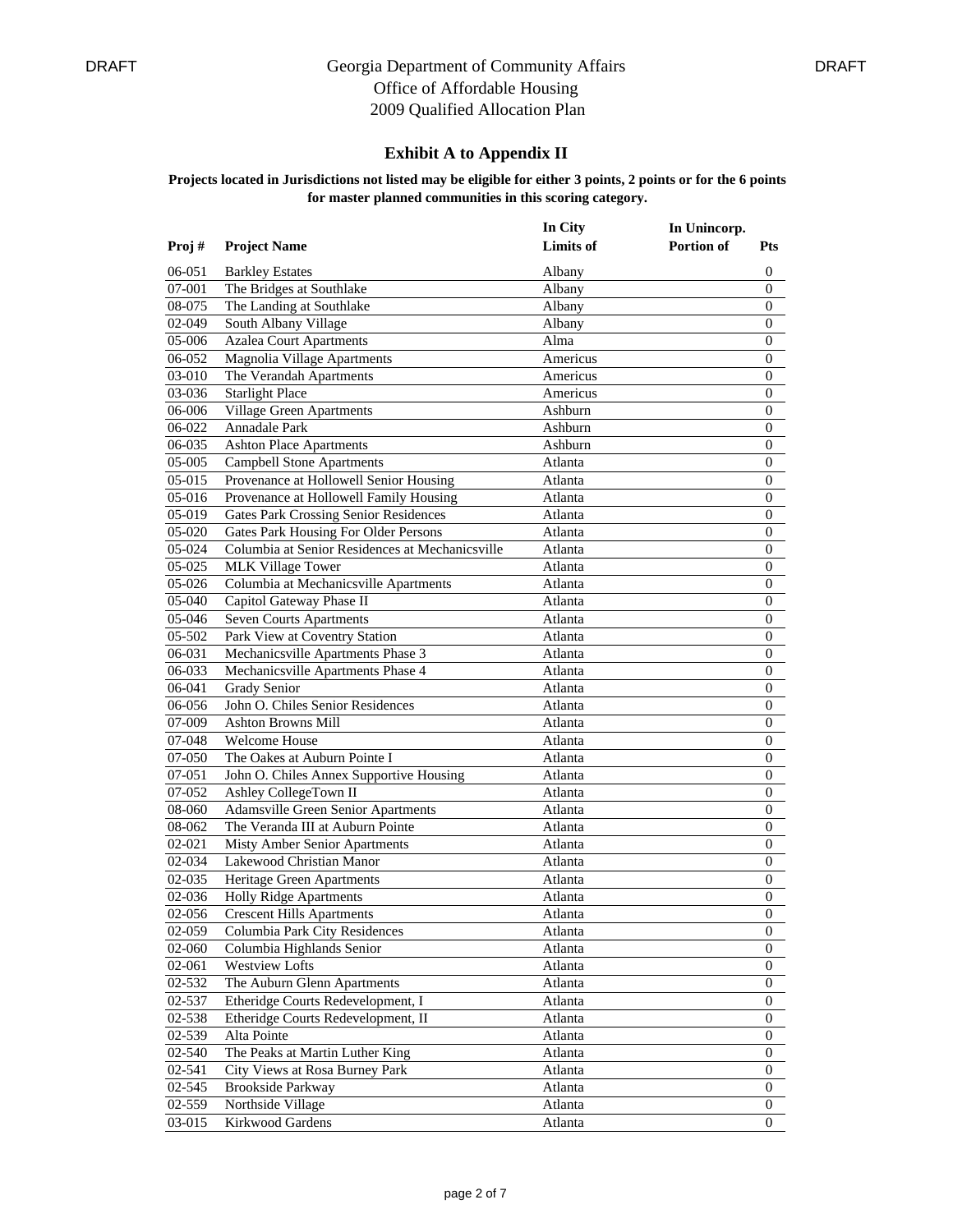### **Exhibit A to Appendix II**

|        |                                            | In City          | In Unincorp. |                  |
|--------|--------------------------------------------|------------------|--------------|------------------|
| Proj#  | <b>Project Name</b>                        | Limits of        | Portion of   | <b>Pts</b>       |
| 03-017 | Pittsburgh, I                              | Atlanta          |              | 0                |
| 03-021 | <b>Trinity Towers</b>                      | Atlanta          |              | $\overline{0}$   |
| 03-025 | Columbia Senior Residences                 | Atlanta          |              | 0                |
| 03-026 | Columbia Crest Apartments                  | Atlanta          |              | 0                |
| 03-056 | Harris Homes Revitalization, II            | Atlanta          |              | $\mathbf{0}$     |
| 03-504 | Hollywood West                             | Atlanta          |              | 0                |
| 03-509 | <b>Toby Sexton Redevelopment</b>           | Atlanta          |              | 0                |
| 03-510 | The Preserve at Cascade                    | Atlanta          |              | 0                |
| 03-511 | Harris Homes Revitalization, I             | Atlanta          |              | 0                |
| 03-515 | <b>Richmond Oaks</b>                       | Atlanta          |              | $\mathbf{0}$     |
| 04-018 | <b>Constitution Avenue</b>                 | Atlanta          |              | 0                |
| 04-024 | Columbia Senior Residences at Mt. Pleasant | Atlanta          |              | $\boldsymbol{0}$ |
| 04-025 | Columbia Grove                             | Atlanta          |              | 0                |
| 04-026 | Columbia Senior Residences at Edgewood     | Atlanta          |              | 0                |
| 04-034 | Heritage Green                             | Atlanta          |              | 0                |
| 04-041 | Pittsburgh Phase II, Senior                | Atlanta          |              | 0                |
| 04-044 | <b>Atlantic Station Mixed Income</b>       | Atlanta          |              | 0                |
| 04-045 | Carver Senior Building, LP                 | Atlanta          |              | 0                |
| 06-504 | Columbia at Sylvan Hills                   | Atlanta          |              | 0                |
| 06-510 | Lillie R Campbell House                    | Atlanta          |              | 0                |
| 06-511 | The Villages at Carver V                   | Atlanta          |              | 0                |
| 07-501 | The Terraces III                           | Atlanta          |              | 0                |
| 05-045 | <b>Cedarwood Apartments</b>                | Augusta          |              | $\mathbf{0}$     |
| 08-006 | The Terrace at Edinburgh                   | Augusta          |              | 0                |
| 02-520 | Woodlake Club                              | Augusta          |              | 0                |
| 02-557 | Ashton Bon Air, LP                         | Augusta          |              | $\boldsymbol{0}$ |
| 08-502 | <b>Highland Ridge</b>                      | Austelll         |              | 0                |
| 06-030 | <b>Pine Ridge Estates</b>                  | Bainbridge       |              | 0                |
| 07-008 | Courtes de Emerald II                      | Bainbridge       |              | 0                |
| 07-030 | The Rivers Apartments                      | Bainbridge       |              | $\mathbf{0}$     |
| 03-053 | Courtes de Emerald Apartments              | Bainbridge       |              | $\boldsymbol{0}$ |
| 07-021 | Villas on Forsyth                          | Barnesville      |              | 0                |
| 07-007 | <b>Country Lane Apartments</b>             | Blakely          |              | $\mathbf{0}$     |
| 07-035 | <b>Blakely Commons</b>                     | Blakely          |              | 0                |
| 08-030 | Dogwood View                               | <b>Bremen</b>    |              | 0                |
| 06-016 | Perry Park Townhouses                      | <b>Brunswick</b> |              | 0                |
| 02-019 | Gordon Armstrong Apartments                | <b>Brunswick</b> |              | $\boldsymbol{0}$ |
|        | 05-002 Kirby Creek Apartments              | Cairo            |              | $\boldsymbol{0}$ |
| 07-022 | The Village at Wedgewood                   | Cairo            |              | 0                |
| 04-002 | Hunter's Glen                              | Cairo            |              | 0                |
| 05-032 | Cottonwood Pointe                          | Camilla          |              | $\mathbf{0}$     |
| 08-055 | Park Place                                 | Carrollton       |              | 0                |
| 02-552 | <b>Magnolia Lake Apartments</b>            | Carrollton       |              | 0                |
| 05-021 | <b>Chamblee Senior Apartments</b>          | Chamblee         |              | 0                |
| 05-034 | Linwood Place                              | Chatsworth       |              | $\mathbf{0}$     |
| 06-021 | The Village at Chickamauga                 | Chickamauga      |              | $\mathbf{0}$     |
| 06-005 | Rolling Oaks Elderly Apartments            | Claxton          |              | $\boldsymbol{0}$ |
| 03-018 | JT Rolling Oaks, LP                        | Claxton          |              | $\mathbf{0}$     |
| 07-013 | <b>Whitehall Commons Apartments</b>        | Cleveland        |              | 0                |
|        |                                            |                  |              |                  |
| 07-015 | <b>Whitehall Manor Apartments</b>          | Cleveland        |              | 0                |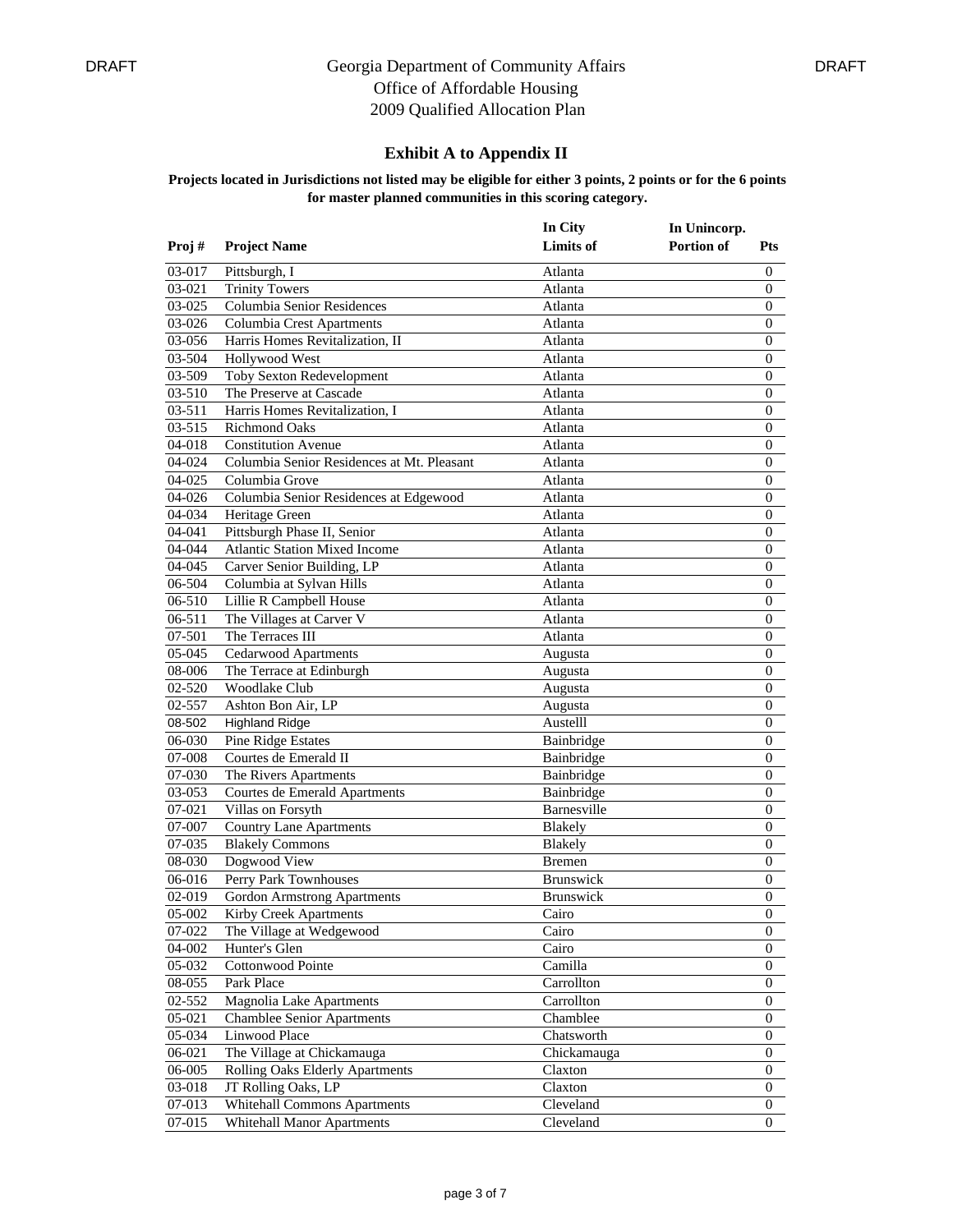### **Exhibit A to Appendix II**

|                  |                                         | In City                | In Unincorp.      |                   |
|------------------|-----------------------------------------|------------------------|-------------------|-------------------|
| Proj#            | <b>Project Name</b>                     | <b>Limits</b> of       | <b>Portion of</b> | <b>Pts</b>        |
| 06-042           | <b>Ashley Station Phase II</b>          | Columbus               |                   | 0                 |
| 07-025           | Baker Village Apartments Phase I        | Columbus               |                   | $\overline{0}$    |
| 07-504           | Lumpkin Park                            | Columbus               |                   | 0                 |
| 08-074           | Baker Village Apartments Phase II       | Columbus               |                   | 0                 |
| 02-507           | <b>Eagles Trace</b>                     | Columbus               |                   | $\mathbf{0}$      |
| 02-550           | <b>Victory Crossing Apartments</b>      | Columbus               |                   | 0                 |
| 04-046           | Peabody Redevelopment Partnership I, LP | Columbus               |                   | 0                 |
| 08-020           | <b>Rosewood Estates</b>                 | Cordele                |                   | 0                 |
| 08-025           | <b>Woodvale II Apartments</b>           | Cordele                |                   | 0                 |
| 08-031           | <b>Willow Apartments</b>                | Cordele                |                   | $\mathbf{0}$      |
| 08-033           | <b>Woodvale I Apartments</b>            | Cordele                |                   | 0                 |
| 02-058           | <b>Pateville Estates</b>                | Cordele                |                   | $\boldsymbol{0}$  |
| 03-029           | Montdele Development, LP                | Cordele                |                   | 0                 |
| 04-021           | <b>Overlook Pointe</b>                  | Cordele                |                   | 0                 |
| 08-011           | <b>Hooks Plantation Apartments</b>      | Cuthbert               |                   | 0                 |
| 03-028           | Howell Mill Development                 | Cuthbert               |                   | $\mathbf{0}$      |
| 06-028           | Campbell Creek Apartments               | Dallas                 |                   | 0                 |
| 06-024           | <b>Autumn Crest</b>                     | Dawson                 |                   | 0                 |
| 07-502           | Columbia Park                           | Decatur                |                   | $\boldsymbol{0}$  |
| 08-072           | Friendship Crossings                    | Donalsonville          |                   | 0                 |
| 08-048           | Pine Meadows                            | Douglas                |                   | 0                 |
| 02-010           | <b>Estes Park</b>                       | Douglas                |                   | 0                 |
| 08-019           | <b>Shannon Estates</b>                  | Dublin                 |                   | $\mathbf{0}$      |
| 08-068           | Oconee Park Apartments                  | Dublin                 |                   | 0                 |
| 04-007           | <b>Emerald Pointe</b>                   | Dublin                 |                   | 0                 |
| 06-502           | The Belmont of Duluth                   | Duluth                 |                   | 0                 |
| 06-015           | Merrimac Village                        | Fitzgerald             |                   | $\boldsymbol{0}$  |
| 06-017           | <b>Bridge Creek Apartments</b>          | Fitzgerald             |                   | 0                 |
| 03-011           | Jack Allen Apartments                   | Fitzgerald             |                   | 0                 |
| 06-007           | <b>Pine Point Apartments</b>            | Folkston               |                   | $\mathbf{0}$      |
| 05-044           | Water's Edge Apartments                 | <b>Forest Park</b>     |                   | $\mathbf{0}$      |
| 03-506           | <b>Forest Club Estates</b>              | <b>Forest Park</b>     |                   | 0                 |
| 06-512           | Breckinridge                            | <b>Forest Park</b>     |                   | 0                 |
| 06-025           | <b>Windsor Court</b>                    | Fort Valley            |                   | 0                 |
| 07-031           | <b>College Square Apartments</b>        | Fort Valley            |                   | 0                 |
| 07-034           | Magnolia Terrace II                     | Fort Valley            |                   | 0                 |
| 02-045           | Magnolia Terrace                        | Fort Valley            |                   | $\boldsymbol{0}$  |
|                  | 08-064 Prairie Summit Apartments        | Gordon                 |                   | $\boldsymbol{0}$  |
| 07-004           | Cotton Mill Lofts                       | Hawkinsville           |                   | 0                 |
| 07-029           | Cloverset Place                         | Hazlehurst             |                   | $\mathbf{0}$      |
| 04-030           | Greenbriar                              | Hazlehurst             |                   | 0                 |
| 07-039           | <b>Big Sky Village</b>                  | Hiawassee              |                   | 0                 |
| 06-509           | Northgate                               | Hinesville             |                   | 0                 |
| 06-505           | Raintree                                | Hinesville             |                   | 0                 |
| 06-506           | <b>Baytree</b>                          | Hinesville             |                   | $\mathbf{0}$      |
| 07-503           | Hinesville                              | Hinesville             |                   | $\mathbf{0}$      |
|                  | Provence Place                          |                        |                   |                   |
| 06-501<br>07-032 | Kingsland Phase II -Family              | Jonesboro<br>Kingsland |                   | 0<br>$\mathbf{0}$ |
|                  |                                         |                        |                   |                   |
| 07-038           | Lucky Pointe                            | LaFayette              |                   | 0                 |
| 08-044           | <b>Mallard Lake Apartments</b>          | LaGrange               |                   | 0                 |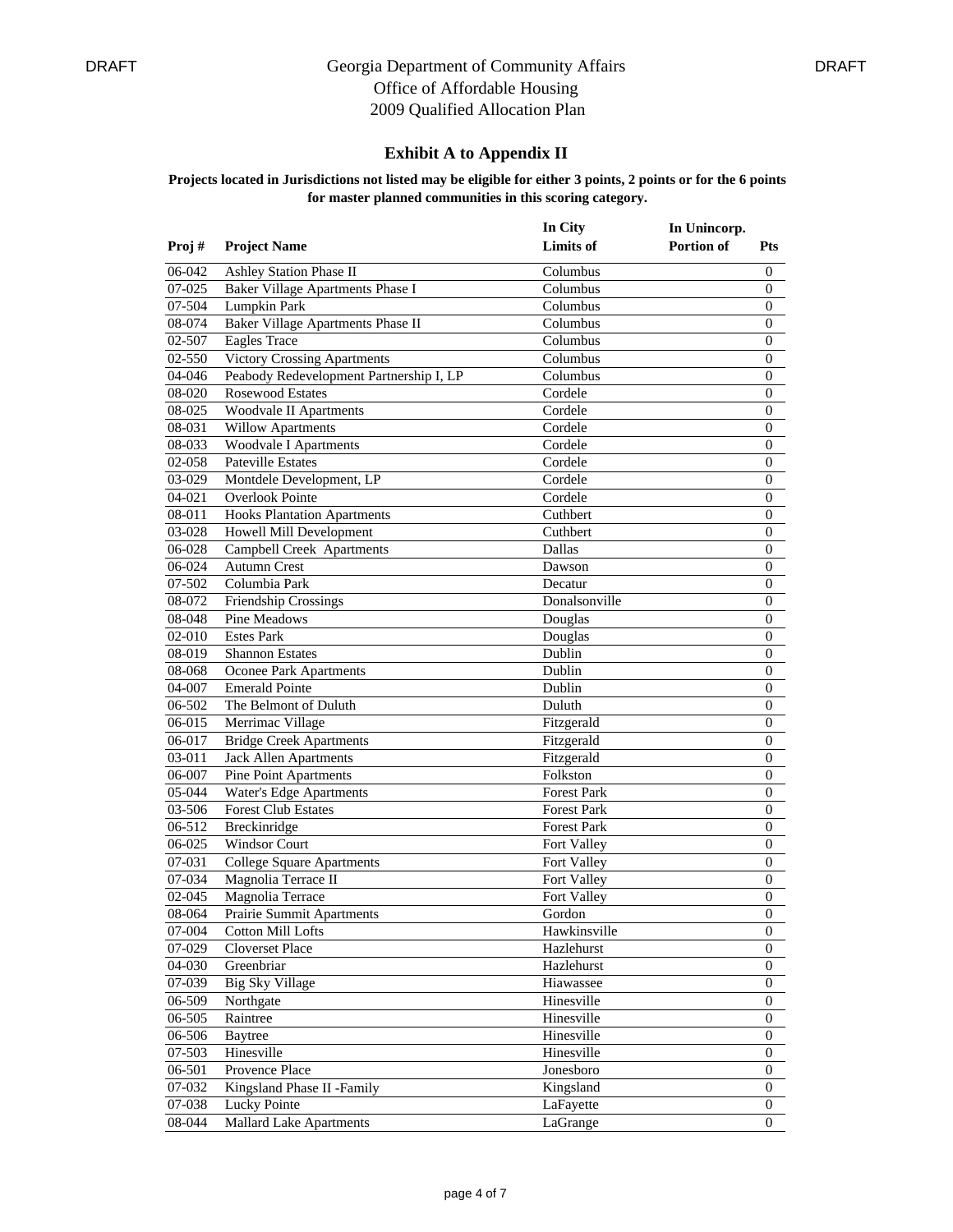### **Exhibit A to Appendix II**

|                  |                                                                   | In City              | In Unincorp. |                  |
|------------------|-------------------------------------------------------------------|----------------------|--------------|------------------|
| Proj#            | <b>Project Name</b>                                               | <b>Limits</b> of     | Portion of   | <b>Pts</b>       |
| 03-009           | <b>Valley Ridge Apartments</b>                                    | LaGrange             |              | 0                |
| 07-053           | The Terraces at Parkview                                          | Lithonia             |              | $\boldsymbol{0}$ |
| 05-007           | Village Square Apartments                                         | Lumber City          |              | $\boldsymbol{0}$ |
| 06-004           | <b>Lyons Apartments</b>                                           | Lyons                |              | $\boldsymbol{0}$ |
| 04-038           | Lakeview                                                          | Lyons                |              | $\boldsymbol{0}$ |
| 05-012           | Riverside Gardens Apartments                                      | Macon                |              | 0                |
| 05-043           | <b>Anthony Arms Apartments</b>                                    | Macon                |              | 0                |
| 05-048           | <b>Kingston Gardens Apartments</b>                                | Macon                |              | $\boldsymbol{0}$ |
| 06-044           | <b>Colony West Apartments</b>                                     | Macon                |              | $\boldsymbol{0}$ |
| 06-045           | Pearl Stephens Village                                            | Macon                |              | $\boldsymbol{0}$ |
| 02-030           | 2009 Vineville                                                    | Macon                |              | $\boldsymbol{0}$ |
| 03-022           | <b>Tattnall Place</b>                                             | Macon                |              | $\boldsymbol{0}$ |
| 05-029           | The Legacy at Walton Village                                      | Marietta             |              | 0                |
| 07-024           | The Retreat at Dorsey Manor                                       | Marietta             |              | 0                |
| 08-065           | The Tower at Dorsey Manor                                         | Marietta             |              | $\boldsymbol{0}$ |
| 06-038           | <b>Summer Trace</b>                                               | Metter               |              | $\boldsymbol{0}$ |
| 08-049           | <b>Baldwin Park</b>                                               | Milledgeville        |              | $\boldsymbol{0}$ |
| 04-031           | Pecan Hills                                                       | Milledgeville        |              | $\boldsymbol{0}$ |
| 08-076           | <b>Skyline Trace Apartments</b>                                   | Monroe               |              | $\boldsymbol{0}$ |
| 08-009           | Antigua Place Phase II                                            | Moultrie             |              | 0                |
| 04-011           | Moultrie Manor                                                    | Moultrie             |              | 0                |
| 04-019           | Antigua Place                                                     | Moultrie             |              | 0                |
| 06-029           | Pines by the Creek Apartments                                     | Newnan               |              | $\boldsymbol{0}$ |
| 02-534           | <b>Cobblestone Crossing</b>                                       | Newnan               |              | $\boldsymbol{0}$ |
| 02-544           | <b>Newnan Crossing Apartments</b>                                 | Newnan               |              | $\boldsymbol{0}$ |
| 05-010           | <b>Cypresswood Apartments</b>                                     | Pearson              |              | $\boldsymbol{0}$ |
| 07-006           | Heritage Square Elderly Apartments                                | Pelham               |              | $\boldsymbol{0}$ |
| 06-026           | Cameron Court                                                     | Perry                |              | 0                |
| 07-020           | <b>Sheppard Station Apartments</b>                                | Pooler               |              | 0                |
| 08-012           | <b>Spring Creek Apartments</b>                                    | Quitman              |              | $\boldsymbol{0}$ |
| 08-045           | <b>Preston Place Apartments</b>                                   | Quitman              |              | $\boldsymbol{0}$ |
| 06-020           | Lone Mountain Village                                             | Ringgold             |              | $\boldsymbol{0}$ |
| 02-011           | <b>Bedford Place</b>                                              | Ringgold             |              | $\boldsymbol{0}$ |
| 08-056           | Camellia Lane, L.P.                                               | Sandersville         |              | $\boldsymbol{0}$ |
| 04-039           | <b>Tori Pines</b>                                                 | Sandersville         |              | 0                |
| 06-057           | Ashley Midtown II                                                 | Savannah             |              | 0                |
| 07-049           | Sustainable Fellwood - Phase I                                    | Savannah             |              | $\boldsymbol{0}$ |
|                  | 08-059 Sustainable Fellwood Phase II                              | Savannah             |              | $\boldsymbol{0}$ |
| 02-048           | Savannah Hope VI Development                                      | Savannah             |              | 0                |
| 02-506           | The Oakds at Brandlewood                                          | Savannah             |              | 0                |
| 02-513           | Savannah Neighborhood Action, I                                   | Savannah             |              | 0                |
| 02-514           | Savannah Neighborhood Action, II                                  | Savannah             |              | 0                |
| 02-555           |                                                                   |                      |              | 0                |
| 03-030           | <b>Bradley Pointe Apartments</b><br>Montgomery Landing Apartments | Savannah<br>Savannah |              | $\boldsymbol{0}$ |
|                  |                                                                   |                      |              |                  |
| 03-040<br>03-507 | Heritage Corner & Heritage Row                                    | Savannah             |              | 0                |
|                  | Ashton Savannah                                                   | Savannah             |              | 0                |
| 04-047           | HAS Senior Partnership, LP                                        | Savannah             |              | 0                |
| 05-501           | Ashley Midtown II (F/K./A Savannah Hope VI)                       | Savannah             |              | $\mathbf{0}$     |
| 05-504           | Rose of Sharon Apartments                                         | Savannah             |              | 0                |
| 08-010           | Southwood Apartments                                              | Shellman             |              | 0                |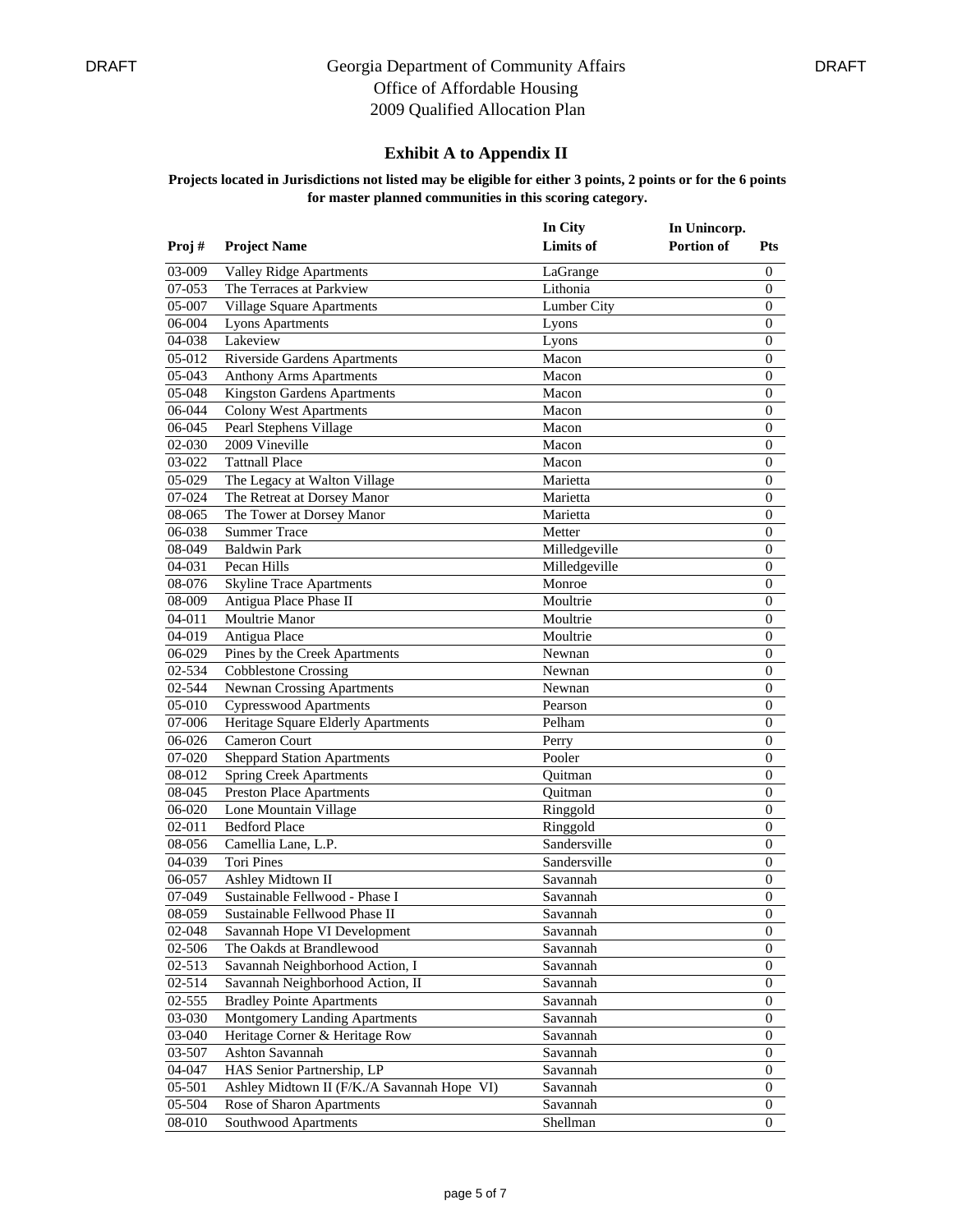### **Exhibit A to Appendix II**

|            |                                          | In City              | In Unincorp. |                  |
|------------|------------------------------------------|----------------------|--------------|------------------|
| Proj#      | <b>Project Name</b>                      | Limits of            | Portion of   | <b>Pts</b>       |
| 08-054     | Galleria Manor of Smyrna                 | Smyrna               |              | 0                |
| 06-037     | <b>Creekwood Apartments</b>              | Soperton             |              | $\boldsymbol{0}$ |
| 05-013     | <b>Statesboro Summit Apartments</b>      | Statesboro           |              | $\boldsymbol{0}$ |
| 05-508     | Lake Point Apartments                    | Stone Mountain       |              | $\boldsymbol{0}$ |
| 06-039     | <b>Hickory Trace</b>                     | Swainsboro           |              | $\boldsymbol{0}$ |
| 03-032     | <b>Jordan Estates</b>                    | Swainsboro           |              | 0                |
| 04-032     | <b>Spring Gardens</b>                    | Swainsboro           |              | 0                |
| 06-014     | <b>Fullerton Square Apartments</b>       | Sylvester            |              | $\boldsymbol{0}$ |
| 08-061     | <b>Paradise Estates Apartments</b>       | Sylvester            |              | $\boldsymbol{0}$ |
| 08-028     | <b>Washington Estates</b>                | Tennille             |              | $\boldsymbol{0}$ |
| 05-003     | Hampton Lake Apartments                  | Thomasville          |              | $\boldsymbol{0}$ |
| 02-005     | Hunter's Chase Apartments                | Thomasville          |              | $\boldsymbol{0}$ |
| 02-535     | Wood Valley Apartments                   | Thomasville          |              | 0                |
| 05-047     | The Senior Residences at Thomson         | Thomson              |              | 0                |
| 04-022     | <b>Monterey Pass</b>                     | Thomson              |              | $\boldsymbol{0}$ |
| 04-036     | <b>Thomson Villas</b>                    | Thomson              |              | $\boldsymbol{0}$ |
| 05-009     | Wildwood Apartments                      | Tifton               |              | $\boldsymbol{0}$ |
| 08-027     | <b>Tifton Estates</b>                    | Tifton               |              | $\boldsymbol{0}$ |
| 05-033     | <b>Imperial Place</b>                    | Toccoa               |              | $\boldsymbol{0}$ |
| 06-513     | South Fulton                             | <b>Union City</b>    |              | $\boldsymbol{0}$ |
| 06-002     | Heron Lake II Apartments                 | Valdosta             |              | 0                |
| 03-006     | Heron Lake Apartments                    | Valdosta             |              | 0                |
| 08-093     | Potemkin Senior Village of Warner Robins | <b>Warner Robins</b> |              | $\boldsymbol{0}$ |
| 02-556     | Reserve on Lake View apts.               | <b>Warner Robins</b> |              | $\boldsymbol{0}$ |
| 05-036     | <b>Westport Village</b>                  | Waycross             |              | $\boldsymbol{0}$ |
| 05-011     | Waynesboro Gardens Apartments            | Waynesboro           |              | $\boldsymbol{0}$ |
| 06-009     | Pecan Grove II                           | Waynesboro           |              | $\boldsymbol{0}$ |
| 02-053     | Pecan Grove Homes                        | Waynesboro           |              | 0                |
| 08-032     | Pine Terrace Apartments                  | Wrightsville         |              | $\boldsymbol{0}$ |
| 03-019     | JT Oakview, LP                           | Wrightsville         |              | $\boldsymbol{0}$ |
| 05-017     | <b>Enota Village Apartments</b>          | Young Harris         |              | $\boldsymbol{0}$ |
| 06-023     | Mulberry Court                           |                      | Ben Hill     | 0                |
| 05-506     | <b>Orchard Mill Apartments</b>           |                      | Cobb         | 0                |
| 02-046     | The Heritage at Walton Reserve           |                      | Cobb         | 0                |
| $02 - 511$ | Sedgefield Apartments                    |                      | Cobb         | 0                |
| 02-519     | <b>Woodsong Apartments</b>               |                      | Cobb         | 0                |
| 02-521     | <b>Walton Reserve Apartments</b>         |                      | Cobb         | $\boldsymbol{0}$ |
|            | 02-542 Hickory Lake Apartments           |                      | Cobb         | $\boldsymbol{0}$ |
| 02-543     | Woodchase Village Apartments             |                      | Cobb         | 0                |
| 07-036     | <b>Ashford Landing Senior Residences</b> |                      | DeKalb       | $\mathbf{0}$     |
| 07-040     | Tuscany Village                          |                      | DeKalb       | $\mathbf{0}$     |
| 04-048     | <b>Whispering Pines</b>                  |                      | DeKalb       | 0                |
| 02-530     | <b>Chapel Run Apartments</b>             |                      | DeKalb       | $\boldsymbol{0}$ |
| 02-551     | Highlands at East Atlanta                |                      | DeKalb       | $\boldsymbol{0}$ |
| 03-043     | Antioch Manor Estates, I                 |                      | DeKalb       | 0                |
| 03-501     | <b>Mountain Grove Apartments</b>         |                      | DeKalb       | 0                |
| 05-018     | <b>Candler Forrest Apartments</b>        |                      | DeKalb       | $\boldsymbol{0}$ |
| 05-507     | <b>Shannon Lake Apartments</b>           |                      | Fulton       | $\boldsymbol{0}$ |
| 07-016     | The Legacy at Walton Lakes               |                      | Fulton       | 0                |
|            | Cove at Red Oak Residences               |                      |              |                  |
| 04-017     |                                          |                      | Fulton       | 0                |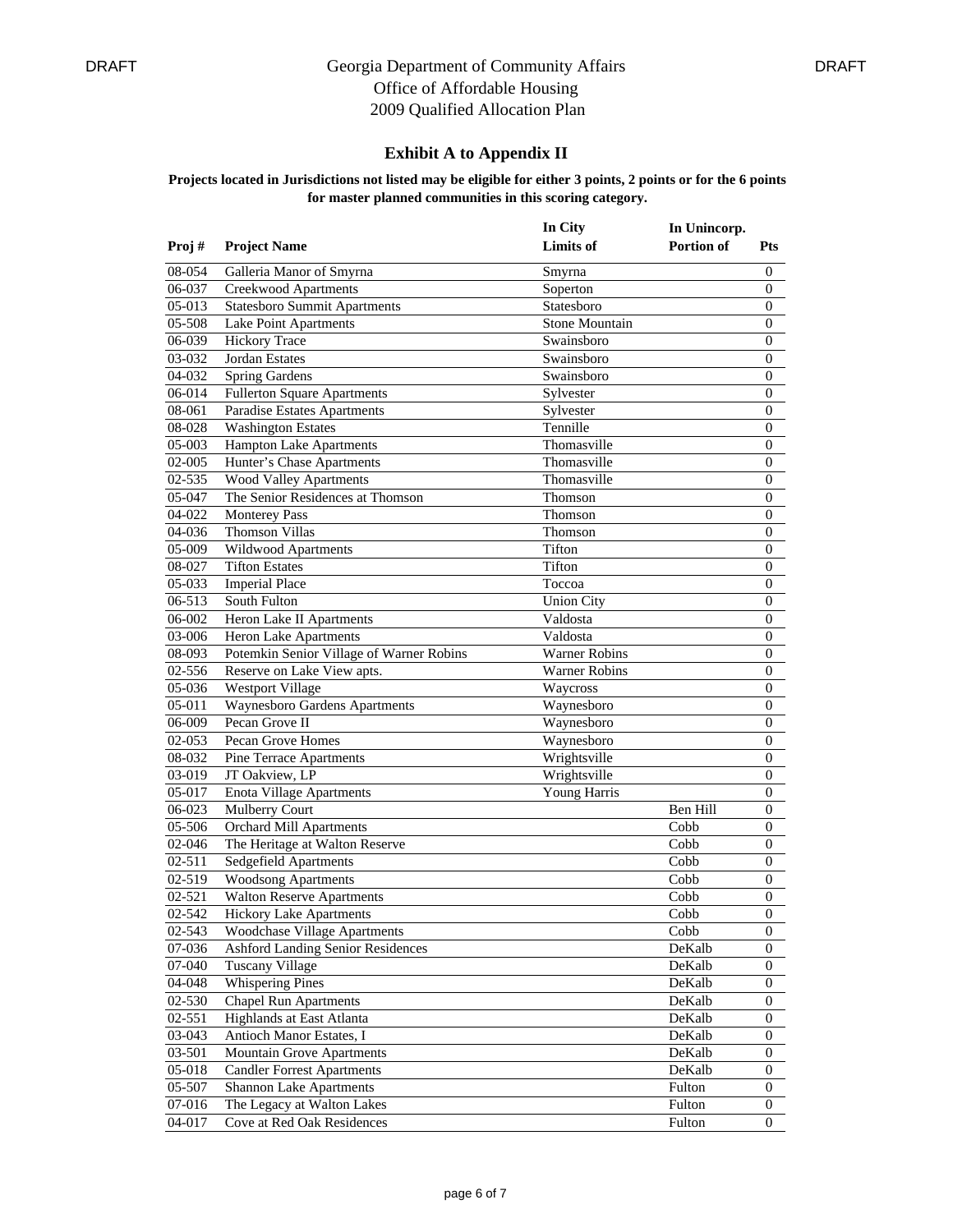### **Exhibit A to Appendix II**

|            |                                    | In City          | In Unincorp.      |                |
|------------|------------------------------------|------------------|-------------------|----------------|
| Proj#      | <b>Project Name</b>                | <b>Limits of</b> | <b>Portion of</b> | <b>Pts</b>     |
| 02-518     | <b>Orchard Springs</b>             |                  | Fulton            | $\theta$       |
| 06-507     | <b>Bradford Gwinnett</b>           |                  | Gwinnett          | $\overline{0}$ |
| $02 - 515$ | <b>Herrington Mill Apartments</b>  |                  | Gwinnett          | $\theta$       |
| $02 - 536$ | The Reserve at Ivy Creek           |                  | Gwinnett          | $\theta$       |
| 02-554     | North Glen Apartments              |                  | Gwinnett          | $\theta$       |
| 03-518     | Longwood Vista Apartments          |                  | Gwinnett          | $\overline{0}$ |
| 07-043     | Juniper Court                      |                  | Hart              | $\theta$       |
| 06-036     | <b>Brookhaven Apartments</b>       |                  | Lowndes           | $\theta$       |
| 08-073     | West Haven Senior Village          |                  | Tift              | $\theta$       |
| 04-006     | The Groves                         |                  | Tift              | $\Omega$       |
| 06-001     | Laurel Ridge Development           |                  | Troup             | $\theta$       |
| 08-047     | Ocean Breeze Park, L.P.            |                  | Ware              | $\theta$       |
| $05-041$   | Ashford Parkside Senior Residences |                  | Ware              | $\Omega$       |